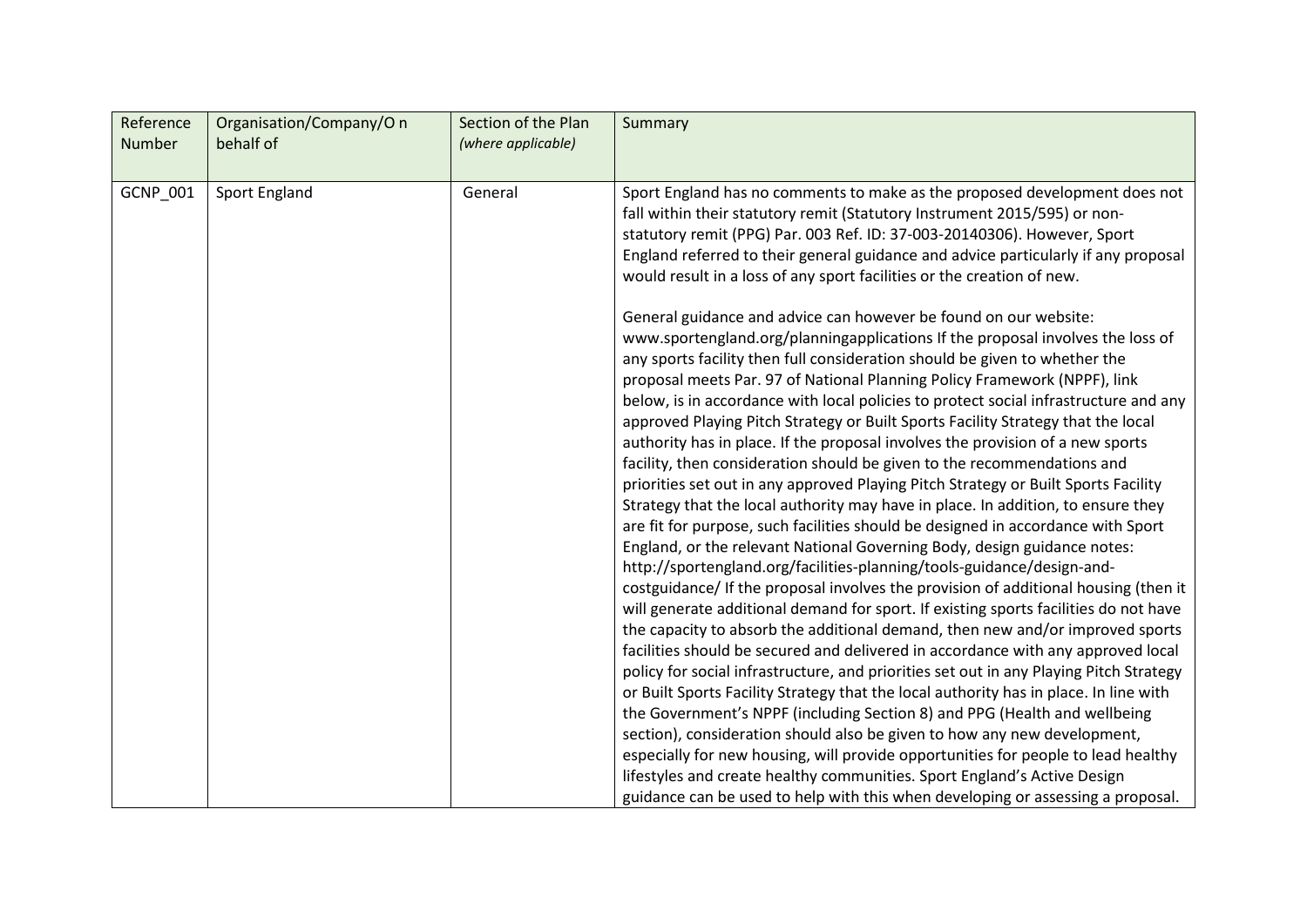|          |                          |         | Active Design provides ten principles to help ensure the design and layout of<br>development encourages and promotes participation in sport and physical<br>activity. NPPF Section 8: https://www.gov.uk/guidance/national-planning-<br>policyframework/<br>8-promoting-healthy-communities PPG Health and wellbeing section:<br>https://www.gov.uk/guidance/health-andwellbeing<br>Sport England's Active Design Guidance:<br>https://www.sportengland.org/activedesign Please note: this response relates to<br>Sport England's planning function only. It is<br>not associated with our funding role or any grant application/award that may<br>relate to the site.                                                                                          |
|----------|--------------------------|---------|-----------------------------------------------------------------------------------------------------------------------------------------------------------------------------------------------------------------------------------------------------------------------------------------------------------------------------------------------------------------------------------------------------------------------------------------------------------------------------------------------------------------------------------------------------------------------------------------------------------------------------------------------------------------------------------------------------------------------------------------------------------------|
| GCNP_002 | Port of London Authority | General | Given the location of the Neighbourhood Plan area, which is outside of the PLA's<br>jurisdiction and landownership, the PLA has no comments to make.                                                                                                                                                                                                                                                                                                                                                                                                                                                                                                                                                                                                            |
| GCNP_003 | Private Individual       | General | Clarification sought on the Greater Carpenters Neighbourhood Forum. A<br>question was raised as to how the Forum has been allowed to submit a<br>Neighbourhood Plan without the knowledge or agreement of the majority of<br>tenants on the Carpenters Estate. Clarification also sought to know why people<br>who work in the designated area are represented as the majority of people living<br>on the estate are tenants and residents and it should be the majority view that<br>should be considered. Further to a series of meetings between residents of<br>Carpenters Estate and Newham's Mayor, a resident steering group has been set<br>up to represent the estate. A concern raised over the Plan preparation without<br>estate wide consultation. |
| GCNP_004 | Private Individual       | General | Additional information sought on the Greater Carpenter Neighbourhood Plan<br>and the procedure for its preparation and adoption.                                                                                                                                                                                                                                                                                                                                                                                                                                                                                                                                                                                                                                |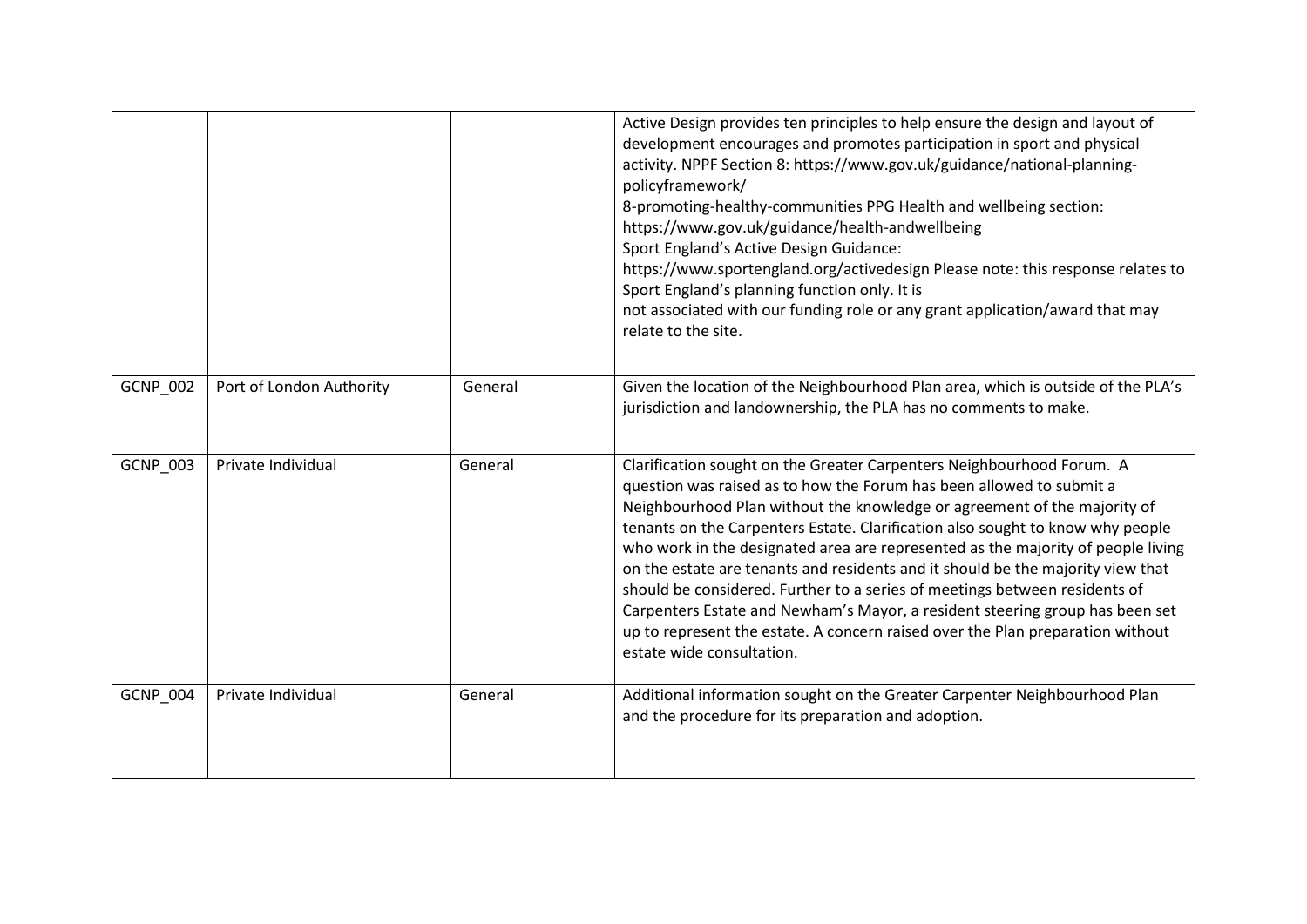| GCNP_005 | Private Individual | General           | Supports the GCNP as it considers that the Plan would allow for regeneration<br>whilst still maintaining the character of the neighbourhood and ensuring that the<br>community feels heard and supported. Considers that the Forum have actively<br>engaged with local residents and the Plan truly reflects their hopes for the future<br>of the area. |
|----------|--------------------|-------------------|---------------------------------------------------------------------------------------------------------------------------------------------------------------------------------------------------------------------------------------------------------------------------------------------------------------------------------------------------------|
|          |                    |                   | Considers that the housing target in the neighbourhood plan is sensible and is<br>consistent with the phasing for the Estate outlined in the SHLAA for the London<br>Plan (which assumes the maximum capacity of the estate will increase by a net<br>1600 homes by the end of Phase 4, mid 2034).                                                      |
| GCNP_006 | Private Individual | 4.3 Homes,        | I have lived in Stratford for nearly twelve years and for the first half of that time                                                                                                                                                                                                                                                                   |
|          |                    | refurbishment and | the Carpenters estate was under threat of demolition and many properties were                                                                                                                                                                                                                                                                           |
|          |                    | Sensitive Infill  | boarded up. That the estate was nearly sold in 2012 for development was an                                                                                                                                                                                                                                                                              |
|          |                    |                   | example of how to disregard the needs of residents.                                                                                                                                                                                                                                                                                                     |
|          |                    |                   |                                                                                                                                                                                                                                                                                                                                                         |
|          |                    |                   | Supports the GCNP and it considers that:                                                                                                                                                                                                                                                                                                                |
|          |                    |                   | 1 - the proposal for sustainable refurbishment is the right choice to maintain the                                                                                                                                                                                                                                                                      |
|          |                    |                   | estate as well as bring back greater housing provision which is much needed                                                                                                                                                                                                                                                                             |
|          |                    |                   | 2 - any additions to the estate need to be sensitively incorporated in terms of                                                                                                                                                                                                                                                                         |
|          |                    |                   | density and scale and existing green spaces should be protected - the estate                                                                                                                                                                                                                                                                            |
|          |                    |                   | layout is exceptionally well-planned                                                                                                                                                                                                                                                                                                                    |
|          |                    |                   | 3 - homes for older residents on the estate should be a priority given the years of                                                                                                                                                                                                                                                                     |
|          |                    |                   | uncertainty Two transport changes highlighted - the new entrance to Stratford                                                                                                                                                                                                                                                                           |
|          |                    |                   | Station from Gibbins Road and the reinstatment of the 276 route - are good                                                                                                                                                                                                                                                                              |
|          |                    |                   | ideas too.                                                                                                                                                                                                                                                                                                                                              |
|          |                    |                   | Notes of other examples of estate regeneration across London detrimental to                                                                                                                                                                                                                                                                             |
|          |                    |                   | residents and bitterly contested. Considers that the refurbishment of the                                                                                                                                                                                                                                                                               |
|          |                    |                   | Carpenters Estate is the opportunity to do things differently and I would like to                                                                                                                                                                                                                                                                       |
|          |                    |                   | think that this consultation is the first step to that happening.                                                                                                                                                                                                                                                                                       |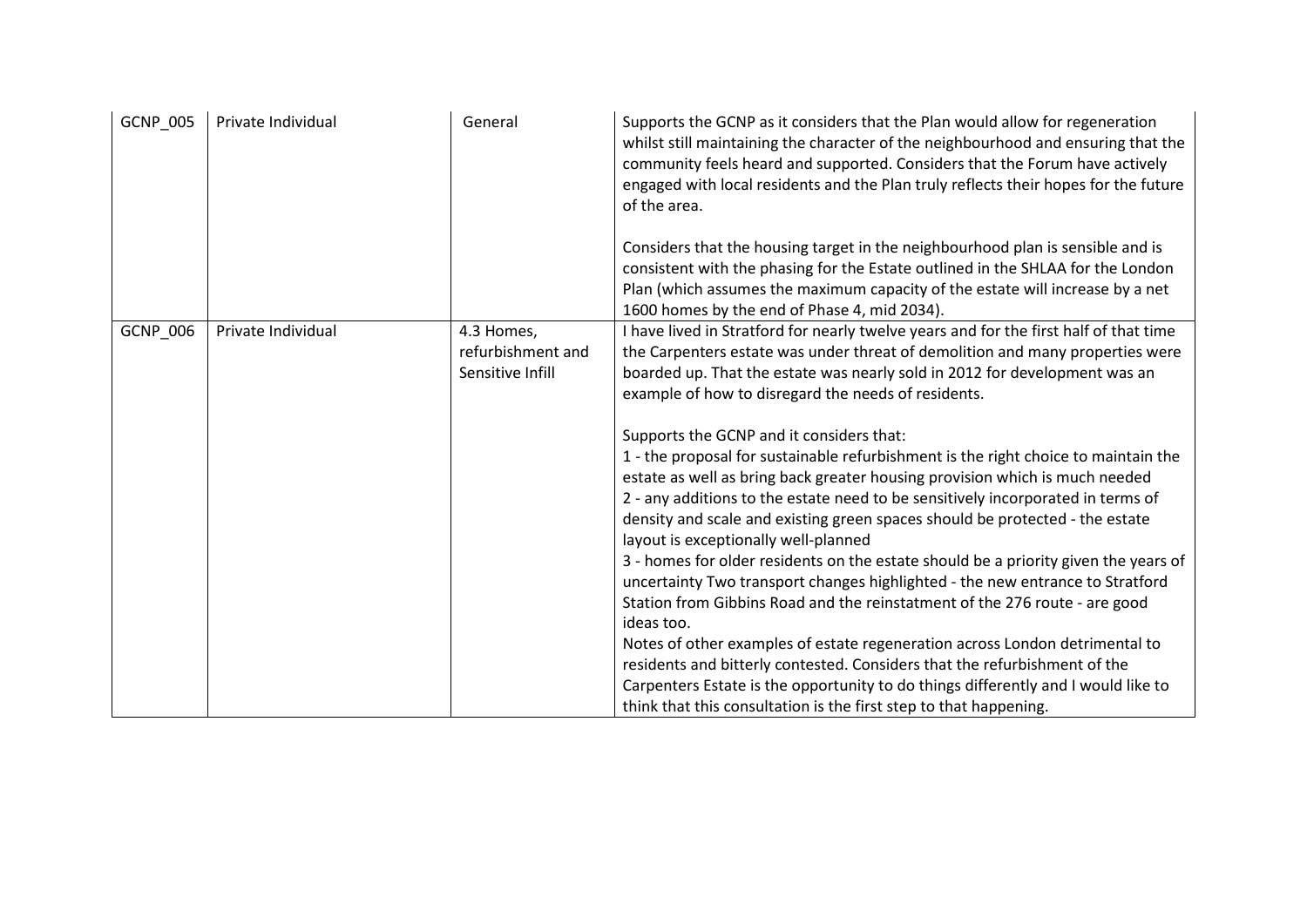| GCNP_007        | Private Individual      | 4.3 Homes,<br>refurbishment and<br>Sensitive Infill | Support for the Greater Carpenter's Neighbourhood Forum's plan to save the<br>Carpenter estate for use as public housing for the people of Newham. Notes<br>that Newham has one of the highest homelessness rates in London, and more<br>generally in East London, which over the last 10 years has been affected by<br>soaring housing prices which are leading to the pricing out of vast numbers of<br>residents who have always lived there, considers that is essential to safeguard<br>any option to provide Council/public housing for the less affluent residents, and<br>the Carpenter Estate is a prime example of perfectly good existing housing stock<br>that can be devoted to that with a moderate investment aimed at maintaining it<br>and restoring it where necessary. Considers that it would be much more cost-<br>effective than demolishing it and replacing it with new housing.<br>Hope the right decision will be made, which is to keep the<br>Carpenter and give it back to the local community, which has used it and lived in<br>it since it was built in 1967. |
|-----------------|-------------------------|-----------------------------------------------------|-----------------------------------------------------------------------------------------------------------------------------------------------------------------------------------------------------------------------------------------------------------------------------------------------------------------------------------------------------------------------------------------------------------------------------------------------------------------------------------------------------------------------------------------------------------------------------------------------------------------------------------------------------------------------------------------------------------------------------------------------------------------------------------------------------------------------------------------------------------------------------------------------------------------------------------------------------------------------------------------------------------------------------------------------------------------------------------------------|
| <b>GCNP_008</b> | <b>Natural England</b>  | General                                             | Natural England, as a statutory consultee in neighbourhood planning, does not<br>have any specific comments on this neighbourhood plan.                                                                                                                                                                                                                                                                                                                                                                                                                                                                                                                                                                                                                                                                                                                                                                                                                                                                                                                                                       |
| GCNP_009        | <b>Historic England</b> | General                                             | The Historic England states that the proposed Plan does not raise any significant<br>issues or concerns relevant to the Historic Environment or Historic England's<br>interests. They do not therefore wish to comment in detail and are happy for the<br>proposed plan as submitted to be determined by the local authority and the<br>thorough examination. However, the following observations have been made:<br>- The Historic England responded directly to the Neighbourhood Forum in<br>respect of an earlier draft (2017) identifying that the character of the area is<br>predominantly post war housing and low rise industrial uses and is subject to<br>peripheral but extensive redevelopment and change following the Olympics. The<br>proposed Plan area does not include any formally recognised designated or                                                                                                                                                                                                                                                               |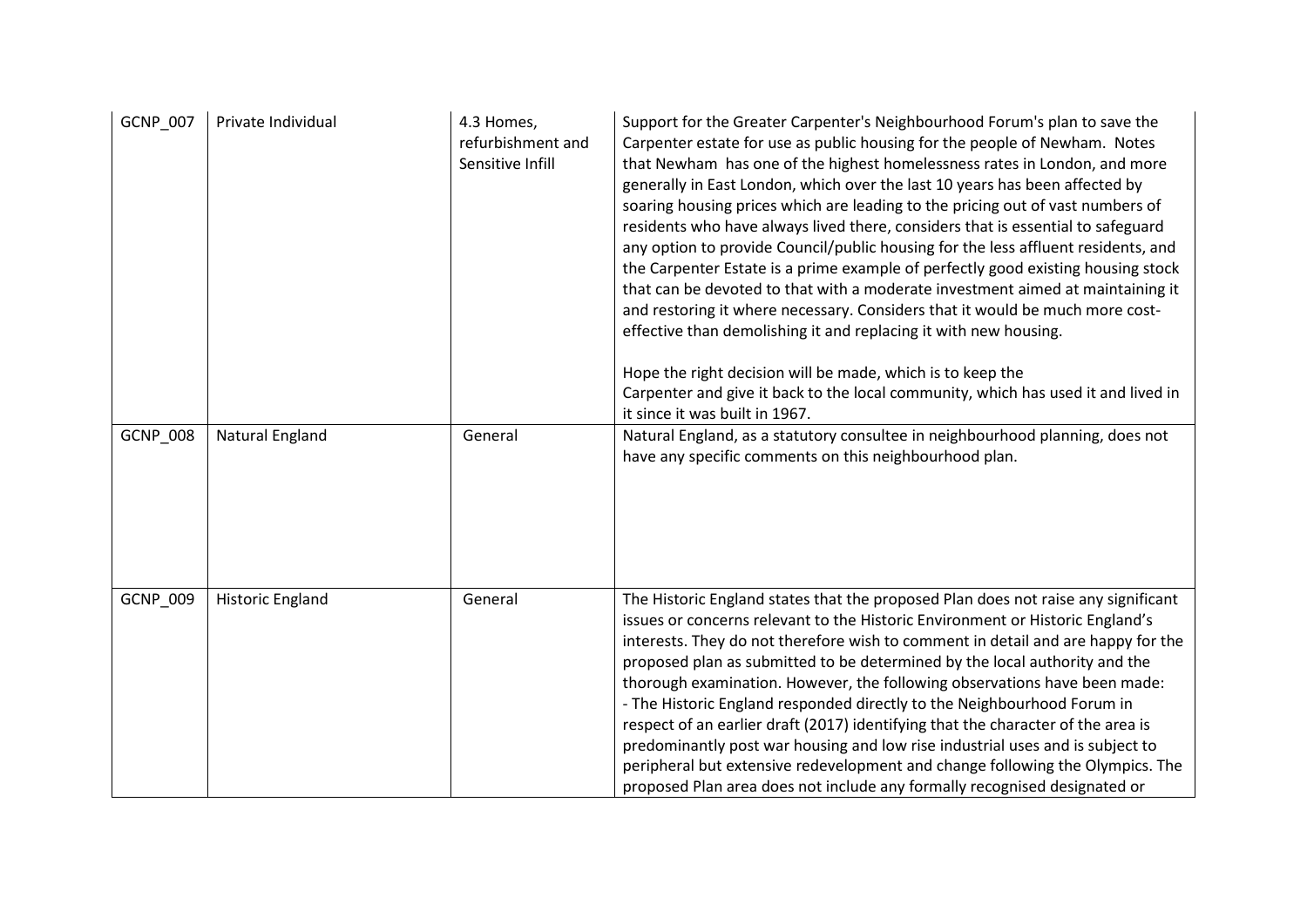|          |                      |         | undesignated heritage assets (such as listed buildings or conservation areas).<br>- The principal aims of the proposed plan is on improving social and<br>environmental quality and access to cultural facilities and they would consider<br>this to be an appropriate and proportionate approach and would encourage the<br>community to explore wider opportunities with proposed cultural facilities and<br>improved access to the heritage of the Lea Valley and Stratford.<br>- The draft plan acknowledges the area falls within a Tier 2 Archaeological<br>Priority Area with a potential for deep buried archaeological finds. APA's define<br>the potential for archaeological deposits. Further explanation and guidance is<br>available on their website.<br>In the event of significant finds these could help inform local character and<br>identity and add interest to Project Objective O5 (Create a local history trail<br>celebrating the local area and its communities). The Forum may wish to consult<br>the Greater London Archaeological Advisory Service, Heritage Environment<br>Record as a primary resource for the identification of heritage assets. The HER<br>should be able to provide details of not only any designated heritage assets but<br>also locally-important buildings, archaeological remains and landscapes. |
|----------|----------------------|---------|-----------------------------------------------------------------------------------------------------------------------------------------------------------------------------------------------------------------------------------------------------------------------------------------------------------------------------------------------------------------------------------------------------------------------------------------------------------------------------------------------------------------------------------------------------------------------------------------------------------------------------------------------------------------------------------------------------------------------------------------------------------------------------------------------------------------------------------------------------------------------------------------------------------------------------------------------------------------------------------------------------------------------------------------------------------------------------------------------------------------------------------------------------------------------------------------------------------------------------------------------------------------------------------------------------------------------------------------------------------|
| GCNP_010 | <b>National Grid</b> | General | National Grid Electricity Transmission plc (NGET) owns and maintains the<br>electricity transmission system in England and Wales and National Grid<br>Electricity System Operator (NGESO) operates the electricity transmission<br>network across the UK. The energy is then distributed to the eight electricity<br>distribution network operators across England, Wales and Scotland.<br>National Grid Gas plc (NGG) owns and operates the high-pressure gas<br>transmission system across the UK. In the UK, gas leaves the transmission system<br>and enters the UK's four gas distribution networks where pressure is reduced for<br>public use.<br>National Grid previously owned part of the gas distribution system known as<br>'National Grid Gas Distribution limited (NGGDL). Since May 2018, NGGDL is now<br>a separate entity called 'Cadent Gas'.<br>To help ensure the continued safe operation of existing sites and equipment and<br>to facilitate future infrastructure investment, National Grid wishes to be involved                                                                                                                                                                                                                                                                                                                 |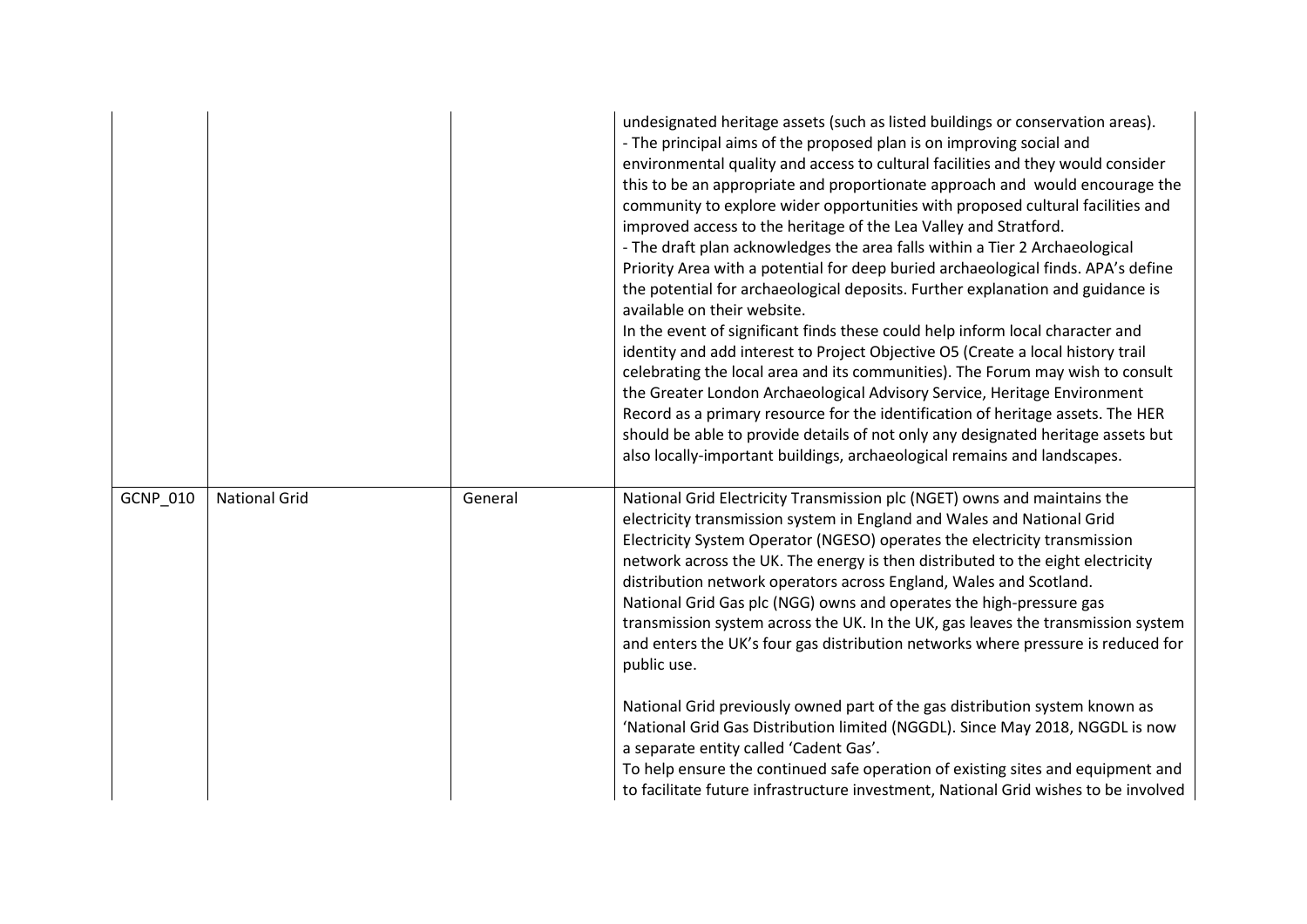in the preparation, alteration and review of plans and strategies which may affect National Grid's assets.

Assets in your area

National Grid has identified the following high voltage underground electricity cables as falling within the Neighbourhood area boundary: • Underground Electricity Cable (x2) from Carpenters Road Head House substation in Newham to West Ham substation in Newham

From the consultation information provided, the above underground electricity cables do not interact with any of the proposed development sites.

Gas Distribution – Low / Medium Pressure

Whilst there are no implications for National Grid Gas Distribution's Intermediate /High-Pressure apparatus, there may however be Low Pressure (LP) / Medium Pressure (MP) Gas Distribution pipes present within proposed development sites. If further information is required in relation to the Gas Distribution network.

Electricity distribution

Information regarding the distribution network can be found on the National Grid webpage.

## Further Advice

National Grid is happy to provide advice and guidance to the Council concerning our networks. If we can be of any assistance to you in providing informal comments in confidence during your policy development, please do not hesitate to contact us. In addition, the following publications are available from the National Grid website or by contacting us at the address overleaf: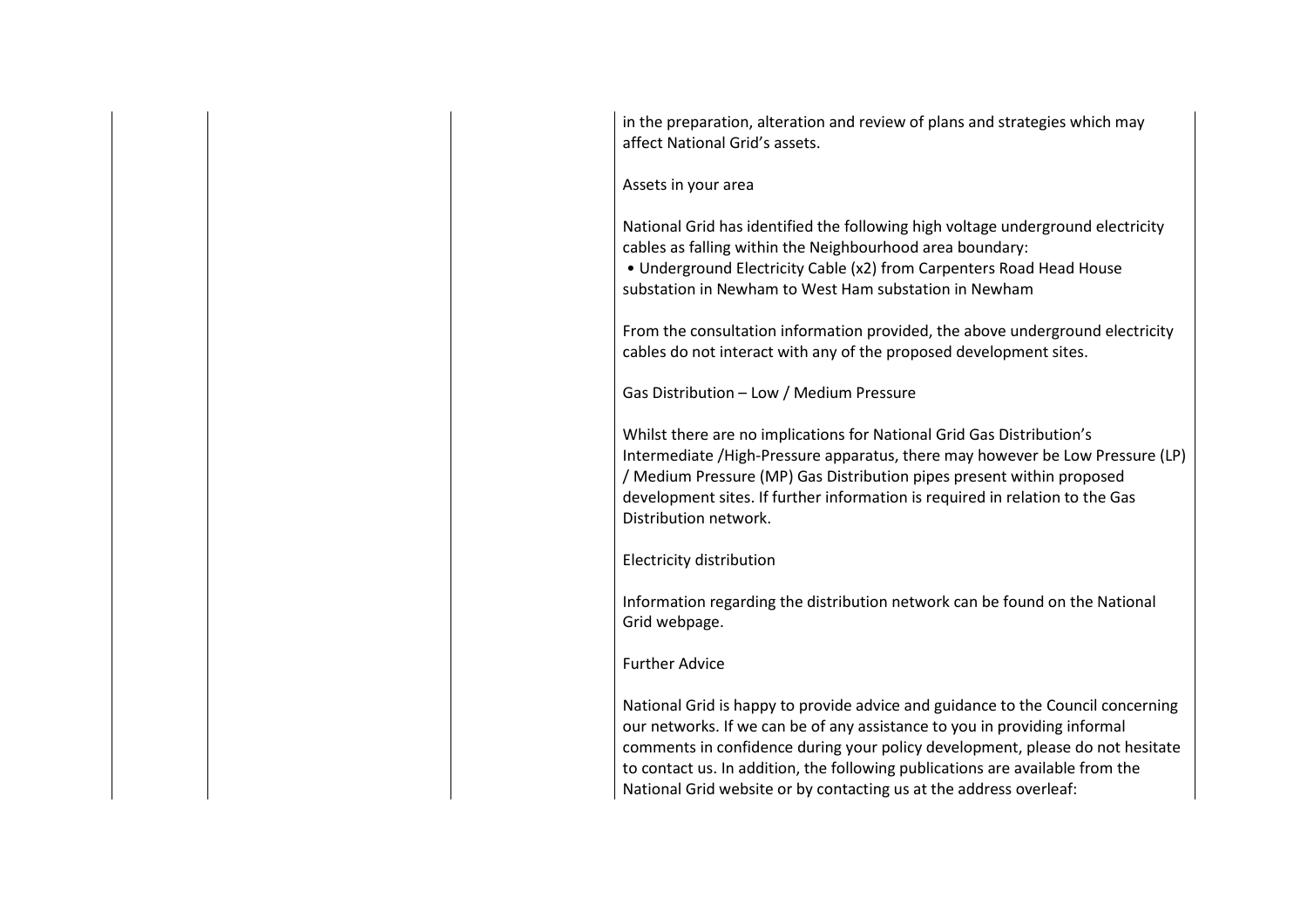|          |                    |              | • A sense of place – design guidelines for development near high voltage<br>overhead lines: A sense of place design guidelines for development near high<br>voltage overhead lines:<br>https://www.nationalgrid.com/sites/default/files/documents/Sense%20of%20Pl<br>ace%20-%20National%20Grid%20Guidance.pdf<br>• Guidelines when working near NGG assets:<br>https://www.nationalgridgas.com/land-and-assets/working-near-our-assets<br>• Guidelines when working near NGETT assets:<br>https://www.nationalgridet.com/network-and-assets/working-near-our-assets                                                                            |
|----------|--------------------|--------------|------------------------------------------------------------------------------------------------------------------------------------------------------------------------------------------------------------------------------------------------------------------------------------------------------------------------------------------------------------------------------------------------------------------------------------------------------------------------------------------------------------------------------------------------------------------------------------------------------------------------------------------------|
| GCNP_011 | Private Individual | 3. Objetives | As an owner of property on the Carpenters Estate I wish to respond to the<br>consultation. I would like to wholeheartedly confirm my support for the<br>Carpenters Neighbourhood Plan. It is a sensible compromise between the<br>competing demands of the need for additional homes and employment/<br>seedbed infrastructure the desires of the existing occupiers and other<br>stakeholders. The Plan meets both objectives in a consensual manner.<br>Also as the proposals are for retention/refurbishment, it is far more<br>environmentally sustainable and ecological than alternatives such as wholesale<br>demolition and new build. |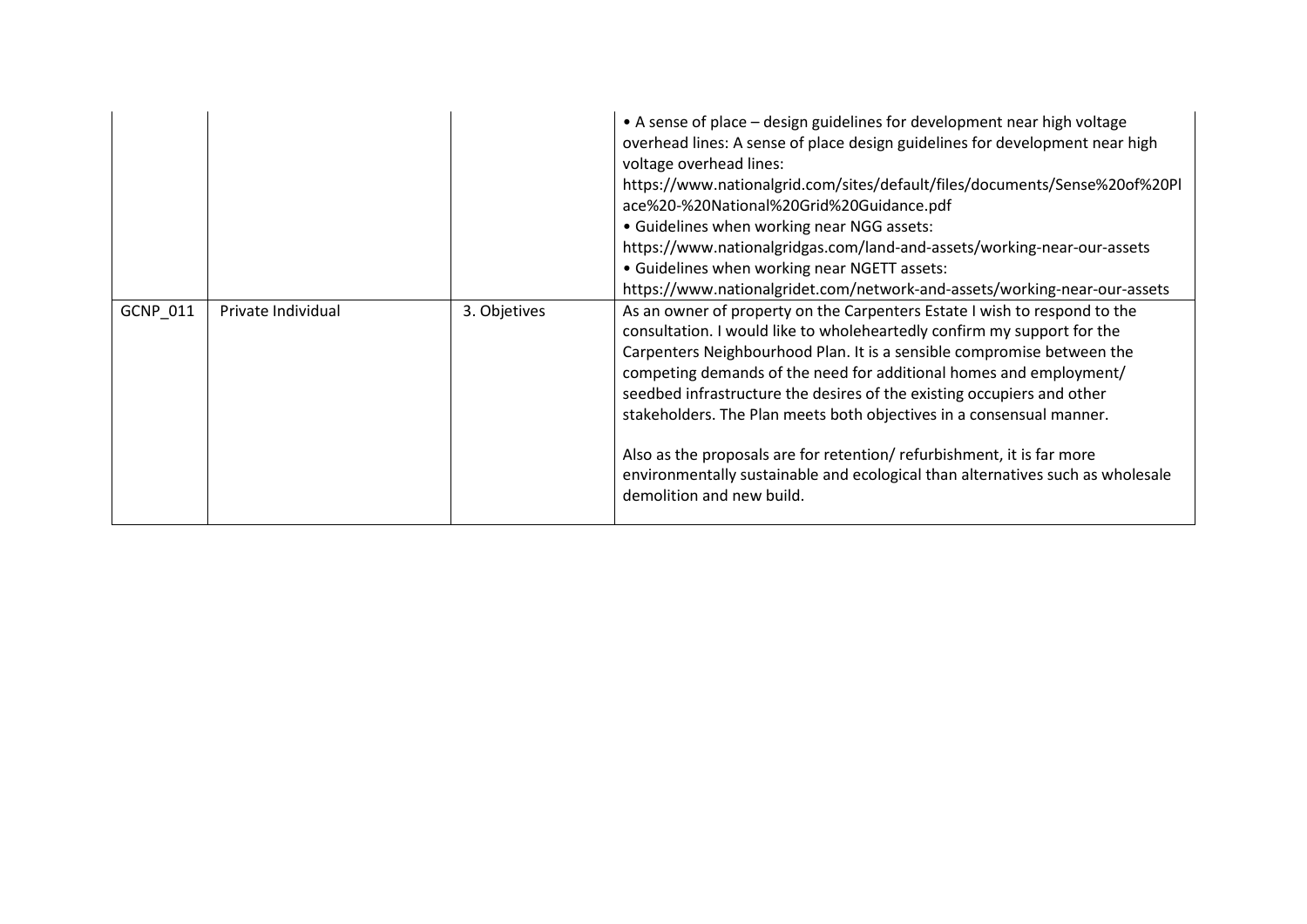| GCNP_011 | Private Individual | General | Green space influences mental wellbeing                                                                                                                                                                                                                                                                                                                                                                                                                                                                                                                                                                                                                                                                                                                                                                                                                                                                                                                                                                                                                                                                                                                                                                                                                                                                                                                                                                                                                                                                                                                                                                                                                                                                                                                          |
|----------|--------------------|---------|------------------------------------------------------------------------------------------------------------------------------------------------------------------------------------------------------------------------------------------------------------------------------------------------------------------------------------------------------------------------------------------------------------------------------------------------------------------------------------------------------------------------------------------------------------------------------------------------------------------------------------------------------------------------------------------------------------------------------------------------------------------------------------------------------------------------------------------------------------------------------------------------------------------------------------------------------------------------------------------------------------------------------------------------------------------------------------------------------------------------------------------------------------------------------------------------------------------------------------------------------------------------------------------------------------------------------------------------------------------------------------------------------------------------------------------------------------------------------------------------------------------------------------------------------------------------------------------------------------------------------------------------------------------------------------------------------------------------------------------------------------------|
|          |                    |         | Research has suggested that living within 300m of urban green space is<br>associated with greater happiness, a sense of worth and life satisfaction.<br>This could be parks, nature reserves or play areas.<br>Conducted by researchers at the University of Warwick, Newcastle University<br>and the University of Sheffield, the study applies new geospatial research<br>techniques to create an accurate measure of the relationship between green<br>space and three different aspects of mental wellbeing.<br>It combines survey responses from 25,518 participants in the UK Government's<br>annual population survey (APS) with data on the shape, size and location of<br>London's 20,000 public green spaces. The researchers explained that they<br>modelled green space distribution in relation to where each of the survey<br>participants lived and considered how that influenced their mental wellbeing.<br>Published in Applied Geography's August issue, it was found that green space<br>within 300m of home had the greatest influence on mental wellbeing.<br>It also found:<br>There is a "very strong" relationship between the amount of green space around<br>a person's home and their feelings of life satisfaction, happiness and self-worth.<br>An increase of one hectare - about the size of an international Rugby Union<br>pitch<br>- within 300m of residents was associated with an increase of 8 percentage<br>points in life satisfaction, 7 in worth and 5 in happiness.<br>Green space was less important for mental wellbeing in central London and east<br>London.<br>Dr Victoria Houlden, Professor João Porto de Albuquerque, Professor Scott<br>Weich and Professor Stephen Jarvis worked together on the research. |
|          |                    |         | Houlden, from Newcastle University, said: "We believe this it is the first study to                                                                                                                                                                                                                                                                                                                                                                                                                                                                                                                                                                                                                                                                                                                                                                                                                                                                                                                                                                                                                                                                                                                                                                                                                                                                                                                                                                                                                                                                                                                                                                                                                                                                              |
|          |                    |         | demonstrate how urban green space may improve a broader definition of<br>mental                                                                                                                                                                                                                                                                                                                                                                                                                                                                                                                                                                                                                                                                                                                                                                                                                                                                                                                                                                                                                                                                                                                                                                                                                                                                                                                                                                                                                                                                                                                                                                                                                                                                                  |
|          |                    |         | wellbeing. A lot of research focuses on poor mental health, or single aspects of                                                                                                                                                                                                                                                                                                                                                                                                                                                                                                                                                                                                                                                                                                                                                                                                                                                                                                                                                                                                                                                                                                                                                                                                                                                                                                                                                                                                                                                                                                                                                                                                                                                                                 |
|          |                    |         | wellbeing like life satisfaction. What makes our work different is the way we                                                                                                                                                                                                                                                                                                                                                                                                                                                                                                                                                                                                                                                                                                                                                                                                                                                                                                                                                                                                                                                                                                                                                                                                                                                                                                                                                                                                                                                                                                                                                                                                                                                                                    |
|          |                    |         | consider multi-dimensional mental wellbeing, in terms of happiness, life                                                                                                                                                                                                                                                                                                                                                                                                                                                                                                                                                                                                                                                                                                                                                                                                                                                                                                                                                                                                                                                                                                                                                                                                                                                                                                                                                                                                                                                                                                                                                                                                                                                                                         |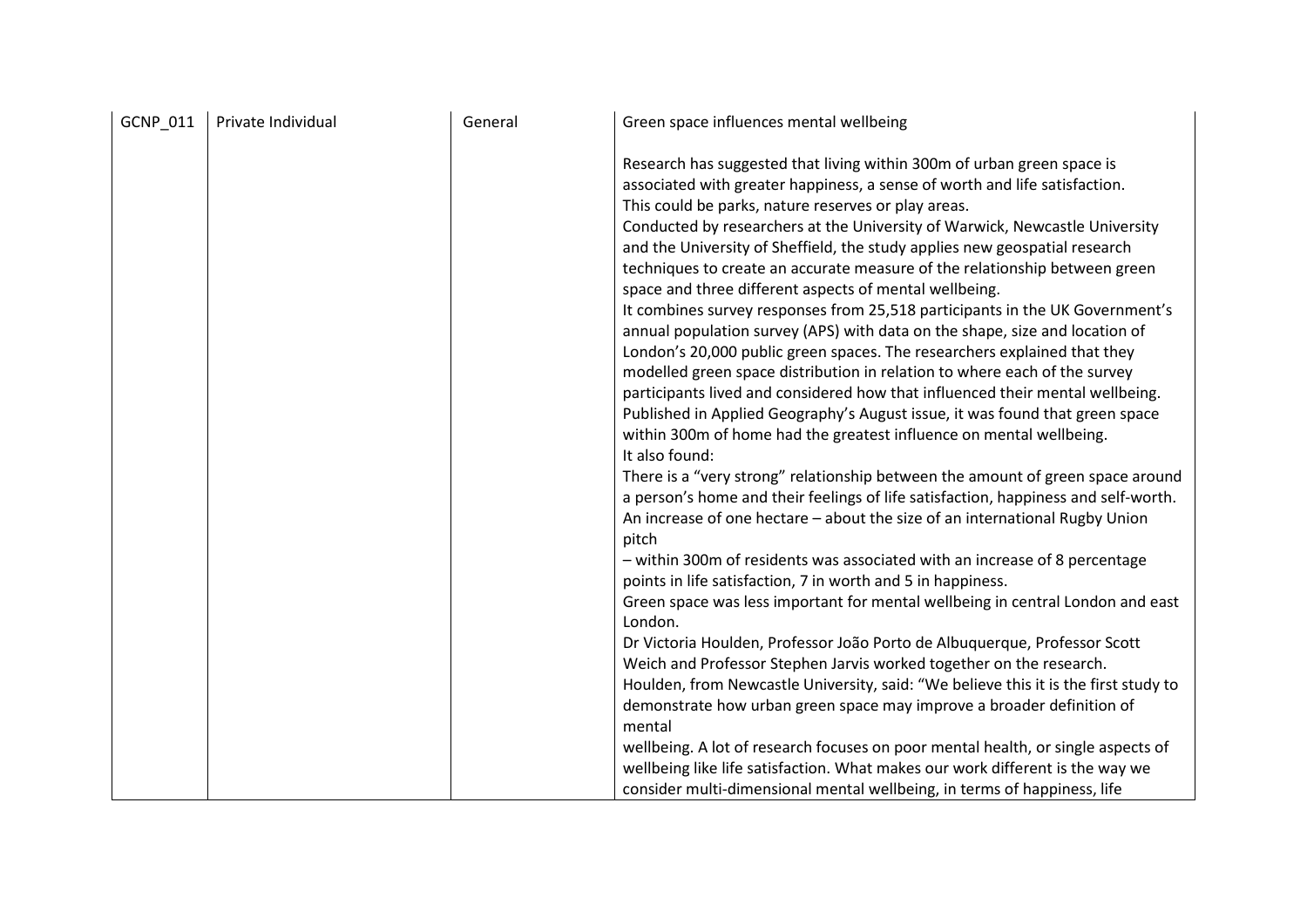|                 |                    |             | satisfaction and worth.<br>"While government guidelines recommend minimum amounts of green space in<br>residential developments, our study was able to establish more specifically<br>where green space may be most valuable."<br>Professor João Porto de Albuquerque, director of the University of Warwick's<br>Institute of Global Sustainable Development, added:<br>"As part of the Sustainable Development Goals, members states of the United<br>Nations committed to provide every access to green and public spaces for every<br>citizen by 2030, which is usually measured based on the area of cities that is<br>open space for public use.<br>"However, our study makes clear that it is not only the area of public green<br>space<br>in the whole city that matters when it comes to maximising benefits for mental<br>wellbeing. We provide evidence that the proximity of green space to an<br>individual's home is important for detecting significant associations with<br>improved mental wellbeing, and that the strength of this association may vary in<br>different areas of the city.<br>"This result has important implications for urban planning and decision-making<br>related to how we measure access to urban green spaces and how to design<br>more sustainable and liveable cities." |
|-----------------|--------------------|-------------|-----------------------------------------------------------------------------------------------------------------------------------------------------------------------------------------------------------------------------------------------------------------------------------------------------------------------------------------------------------------------------------------------------------------------------------------------------------------------------------------------------------------------------------------------------------------------------------------------------------------------------------------------------------------------------------------------------------------------------------------------------------------------------------------------------------------------------------------------------------------------------------------------------------------------------------------------------------------------------------------------------------------------------------------------------------------------------------------------------------------------------------------------------------------------------------------------------------------------------------------------------------------------------------------------------------------------|
| <b>GCNP 012</b> | Private Individual | 4. Policies | Supports the formal adoption of the Greater Carpenters Neighbourhood Plan. I<br>have followed the Forum's work on the Plan, and have supported it by attending<br>meetings and giving my opinion at consultations. In particular, support to:<br>- Economy and employment (pages 10-12), keeping and helping the growth of<br>local businesses and employment, with improved access to education and life-<br>long learning.<br>- Green space, biodiversity and community gardening (pages 13-16), enhancing<br>existing green spaces and new ones, encouraging community gardening, more<br>trees, sport and play.<br>-Housing refurbishment and sensitive infill (pages 17-20), protecting existing<br>homes from demolition and instead refurbishing them as appropriate. Considers<br>that this will preserve the existing community instead of destroying it, as well as<br>safeguarding threatened social homes, and the rights of leaseholders and                                                                                                                                                                                                                                                                                                                                                             |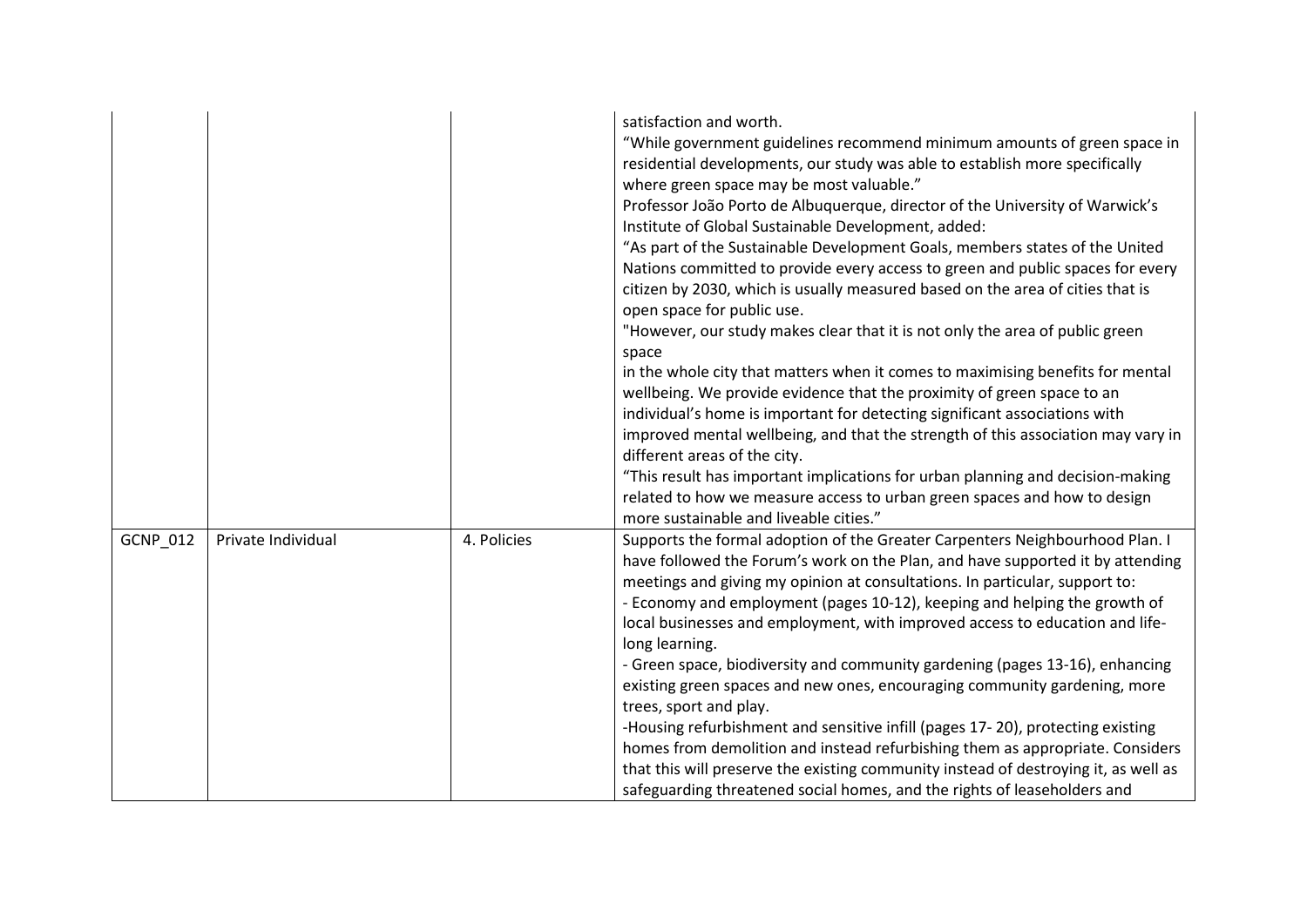|                 |                    |                                                                       | freeholders. Support to the building of new homes by sensitive infill, in<br>reasonable numbers and at heights that will not threaten the existing<br>community's quality of life.<br>- Proposals for transport (pages 21-27), improved walking, cycling and public<br>transport connections with the surrounding area.<br>- Community facilities, ownership and empowerment (pages 28-29), considers<br>that this will provide genuine bottom-up regeneration instead of decisions<br>dictated from above. Support to improvement of existing community amenities<br>and provision of new ones.                 |
|-----------------|--------------------|-----------------------------------------------------------------------|------------------------------------------------------------------------------------------------------------------------------------------------------------------------------------------------------------------------------------------------------------------------------------------------------------------------------------------------------------------------------------------------------------------------------------------------------------------------------------------------------------------------------------------------------------------------------------------------------------------|
| <b>GCNP 013</b> | Private Individual | 4.1 Economy and<br>Employment                                         | Supports the formal adoption of the Greater Carpenters Neighbourhood Plan.<br>Support for the Plan's objectives on economy and employment, (pages 10-12)<br>keeping and helping the growth of local businesses and employment, with<br>improved access to education and life-long learning.                                                                                                                                                                                                                                                                                                                      |
| GCNP_013        | Private Individual | 4.2 Green space,<br><b>Biodiversity and</b><br>Community<br>Gardening | Support for the Plan's objectives on green space, biodiversity and community<br>gardening, (pages 13-16) enhancing existing green spaces and new ones,<br>encouraging community gardening, more trees, sport and play. In particular,<br>supports the need to increase the biodiversity of green spaces and other planted<br>areas on the estate.                                                                                                                                                                                                                                                                |
| GCNP_013        | Private Individual | 4.3 Housing<br>Refurbishment and<br>Sensitive infill                  | Supports the Plan's objectives on housing refurbishment and sensitive infill,<br>(pages 17-20). Considers that is essential to protect existing homes from<br>demolition and instead implement a plan to refurbish them in an appropriate<br>and sustainable way. This will preserve the existing community instead of<br>destroying it, as well as safeguarding threatened social homes, and the rights of<br>leaseholders and freeholders. Supports the building of new homes by sensitive<br>infill, in reasonable numbers and at heights that will not threaten the existing<br>community's quality of life. |
| GCNP_013        | Private Individual | 4.4 Transport<br>Connections and<br>Movement                          | Supports the Plan's proposals for transport (pages 21-27), improved walking,<br>cycling and public transport connections with the surrounding area.                                                                                                                                                                                                                                                                                                                                                                                                                                                              |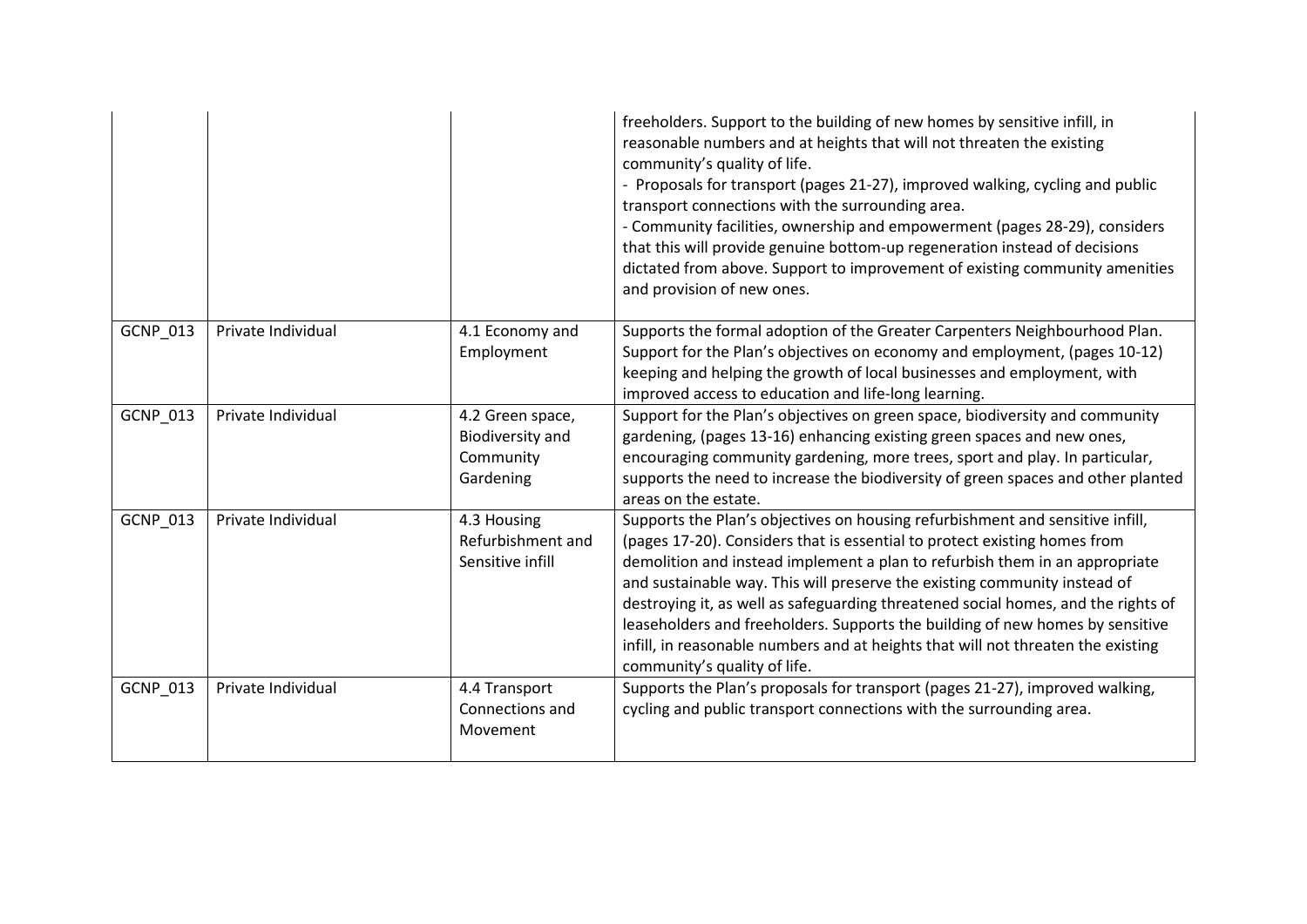| GCNP_013 | Private Individual | 4.5 Community<br>Facilities, Ownership<br>and Empowerment             | Supports the Plan's objectives on community facilities, ownership and<br>empowerment (pages 28-29), providing genuine bottom-up regeneration instead<br>of decisions dictated from above. I support improvement of existing community<br>amenities and provision of new ones.                                                                                                                                                                                                                                                                            |
|----------|--------------------|-----------------------------------------------------------------------|----------------------------------------------------------------------------------------------------------------------------------------------------------------------------------------------------------------------------------------------------------------------------------------------------------------------------------------------------------------------------------------------------------------------------------------------------------------------------------------------------------------------------------------------------------|
| GCNP_014 | Private Individual | 4.1 Economy and<br>Employment                                         | Support for the formal adoption of the Greater Carpenters Neighbourhood Plan.<br>Supports the Plan's objectives on economy and employment, (pages 10-12)<br>keeping and helping the growth of local businesses and employment, with<br>improved access to education and life-long learning.                                                                                                                                                                                                                                                              |
| GCNP_014 | Private Individual | 4.2 Green Space,<br><b>Biodiversity and</b><br>Community<br>Gardening | Supports the Plan's objectives on green space, biodiversity and community<br>gardening, (pages 13-16) enhancing existing green spaces and new ones,<br>encouraging community gardening, more trees, sport and play                                                                                                                                                                                                                                                                                                                                       |
| GCNP_014 | Private Individual | 4.3 Housing<br>Refurbishment and<br>Sensitive Infill                  | Supports the Plan's objectives on housing refurbishment and sensitive infill,<br>(pages 17-20) protecting existing homes from demolition and instead<br>refurbishing them as appropriate. Considers that this would preserve the existing<br>community instead of destroying it, as well as safeguarding threatened social<br>homes, and the rights of leaseholders and freeholders. Supports the building of<br>new homes by sensitive infill, in reasonable numbers and at heights that will not<br>threaten the existing community's quality of life. |
| GCNP_014 | Private Individual | 4.4. Transport<br>Connections and<br>Movement                         | Support for the Plan's proposals for transport (pages 21-27), improved walking,<br>cycling and public transport connections with the surrounding area.                                                                                                                                                                                                                                                                                                                                                                                                   |
| GCNP_014 | Private Individual | 4.5 Community<br>Facilities, Ownership<br>and Empowerment             | Support for the Plan's objectives on community facilities, ownership and<br>empowerment (pages 28-29), providing genuine bottom-up regeneration instead<br>of decisions dictated from above. Supports improvement of existing community<br>amenities and provision of new ones.                                                                                                                                                                                                                                                                          |
| GCNP_015 | Private Individual | 4.1 Economy and<br>Employment                                         | Supports the formal adoption of the Greater Carpenters Neighbourhood Plan.<br>Considers that the Plan is the result of a great deal of careful work by the<br>Greater Carpenters Neighbourhood Forum. Supported the Forum's work on the<br>Plan, and attended meetings and given my opinion at consultations. Supports                                                                                                                                                                                                                                   |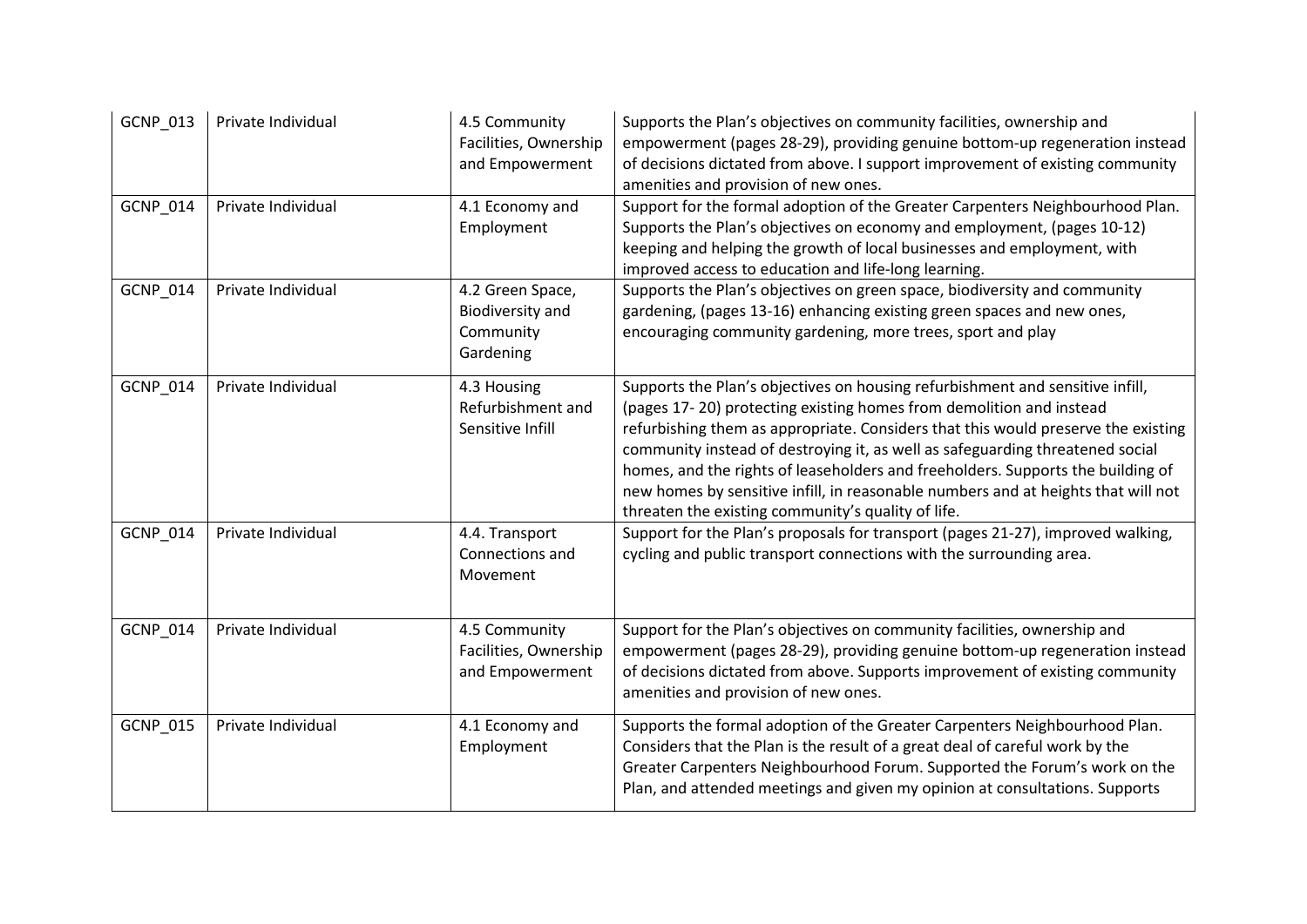|          |                    |                                                                 | the Plan's objectives on economy and employment, (pages 10-12) keeping and<br>helping the growth of local businesses and employment, with improved access to<br>education and life-long learning.                                                                                                                                                                                                                                                                                                                                                                                                                                                                                                                                                                                                                                                                                                                                                                                       |
|----------|--------------------|-----------------------------------------------------------------|-----------------------------------------------------------------------------------------------------------------------------------------------------------------------------------------------------------------------------------------------------------------------------------------------------------------------------------------------------------------------------------------------------------------------------------------------------------------------------------------------------------------------------------------------------------------------------------------------------------------------------------------------------------------------------------------------------------------------------------------------------------------------------------------------------------------------------------------------------------------------------------------------------------------------------------------------------------------------------------------|
| GCNP_015 | Private Individual | 4.2 Green Space,<br>bBiodiversity and<br>Community<br>Gardening | Support for the Plan's objectives on green space, biodiversity and community<br>gardening, (pages 13-16) enhancing existing green spaces and new ones,<br>encouraging community gardening, more trees, sport and play. The existing<br>green areas on Carpenters Estate are an important community asset for the<br>wider neighbourhood.                                                                                                                                                                                                                                                                                                                                                                                                                                                                                                                                                                                                                                                |
| GCNP_015 | Private Individual | 4.3 Housing<br>Refurbishment and<br>Sensitive Infill            | Supports the Plan's objectives on housing refurbishment and sensitive infill,<br>(pages 17-20) protecting existing homes from demolition and instead<br>refurbishing them as appropriate. Considers that this would preserve the existing<br>community instead of destroying it, as well as safeguarding threatened social<br>homes, and the rights of leaseholders and freeholders. Support for the building<br>of new homes by sensitive infill, in reasonable numbers and at heights that will<br>not threaten the existing community's quality of life. The change of scale<br>represented by the low-rise housing provides and important contrast to the<br>numbers of very tall new blocks. The relatively small number of traditional<br>terrace houses are an important community asset. In his role as local Vicar, he<br>meets too many people who leave the neighbourhood because of the lack of<br>traditional housing. Considers that these properties should not be lost. |
| GCNP_015 | Private Individual | 4.4. Transport<br>Connections and<br>Movement                   | Supports the Plan's proposals for transport (pages 21-27), improved walking,<br>cycling and public transport connections with the surrounding area.                                                                                                                                                                                                                                                                                                                                                                                                                                                                                                                                                                                                                                                                                                                                                                                                                                     |
| GCNP_015 | Private Individual | 4.5 Community<br>Facilities, Ownership<br>and Empowerment       | Supports the Plan's objectives on community facilities, ownership and<br>empowerment (pages 28-29), providing genuine bottom-up regeneration instead<br>of decisions dictated from above. Supports improvement of existing community<br>amenities and provision of new ones. Considers that these are an important                                                                                                                                                                                                                                                                                                                                                                                                                                                                                                                                                                                                                                                                      |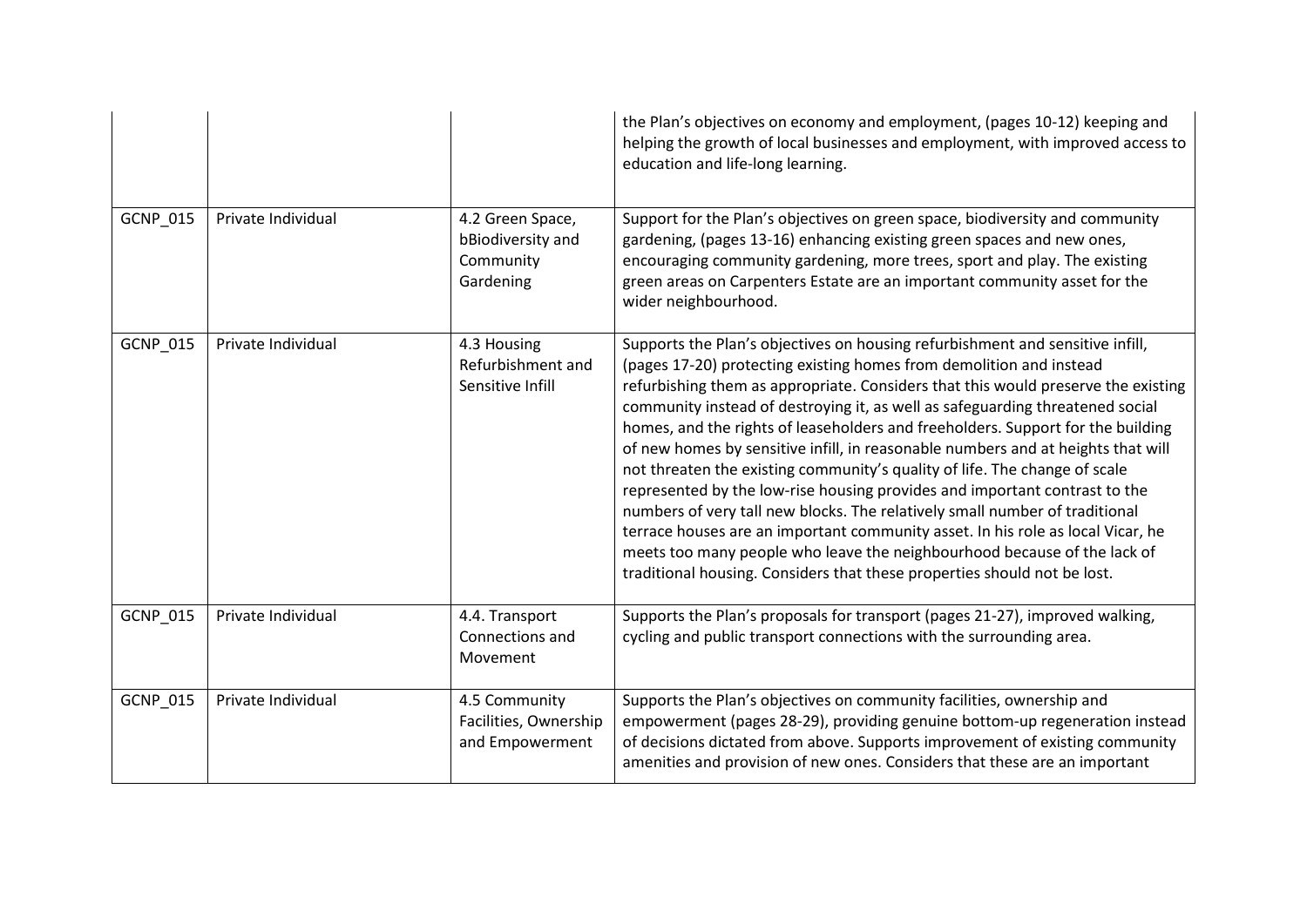|          |                    |                                                             | resource for the wider neighbourhood, which currently lacks the infrastructure<br>to develop a strong and socially sustainable community.                                                                                                                                                                                                                                                                                                                                                                                                                                                                                                                                                                                                                                                                                |
|----------|--------------------|-------------------------------------------------------------|--------------------------------------------------------------------------------------------------------------------------------------------------------------------------------------------------------------------------------------------------------------------------------------------------------------------------------------------------------------------------------------------------------------------------------------------------------------------------------------------------------------------------------------------------------------------------------------------------------------------------------------------------------------------------------------------------------------------------------------------------------------------------------------------------------------------------|
| GCNP_016 | Private Individual | 4.1 Economy and<br>Employment                               | An artist who works in the studios run by acme in Rowse close and an active<br>member of the Forum. Dissatisfied that the three tower blocks have been<br>almost empty and neglected for such a long time, especially with the homeless<br>crisis in Newham, tangible in the immediate surroundings of the estate. It nets<br>that Alexander McQueen, one the greatest fashion designers of all time, grew<br>up in this estate, considers that there should be something to commemorate<br>and celebrate his time in there. Supports the formal adoption of the Greater<br>Carpenters Neighbourhood Plan. Supports the Plan's objectives on economy<br>and employment, (pages 10-12) keeping and helping the growth of local<br>businesses and employment, with improved access to education and life-long<br>learning. |
| GCNP_016 | Private Individual | 4.2 Green space,<br>biodiversity and<br>community gardening | Supports the Plan's objectives on green space, biodiversity and community<br>gardening, (pages 13-16) enhancing existing green spaces and new ones,<br>encouraging community gardening, more trees, sport and play.                                                                                                                                                                                                                                                                                                                                                                                                                                                                                                                                                                                                      |
| GCNP_016 | Private Individual | 4.3 Housing<br>refurbishment and<br>sensitive infill        | Supports the Plan's objectives on housing refurbishment and sensitive infill,<br>(pages 17-20) protecting existing homes from demolition and instead<br>refurbishing them as appropriate. It considers that this would preserve the<br>existing community instead of destroying it, as well as safeguarding threatened<br>social homes, and the rights of leaseholders and freeholders. Support the<br>building of new homes by sensitive infill, in reasonable numbers and at heights<br>that will not threaten the existing community's quality of life.                                                                                                                                                                                                                                                               |
| GCNP_016 | Private Individual | 4.4. Transport<br>Connections and<br>Movement               | Supports the Plan's proposals for transport (pages 21-27), improved walking,<br>cycling and public transport connections with the surrounding area.                                                                                                                                                                                                                                                                                                                                                                                                                                                                                                                                                                                                                                                                      |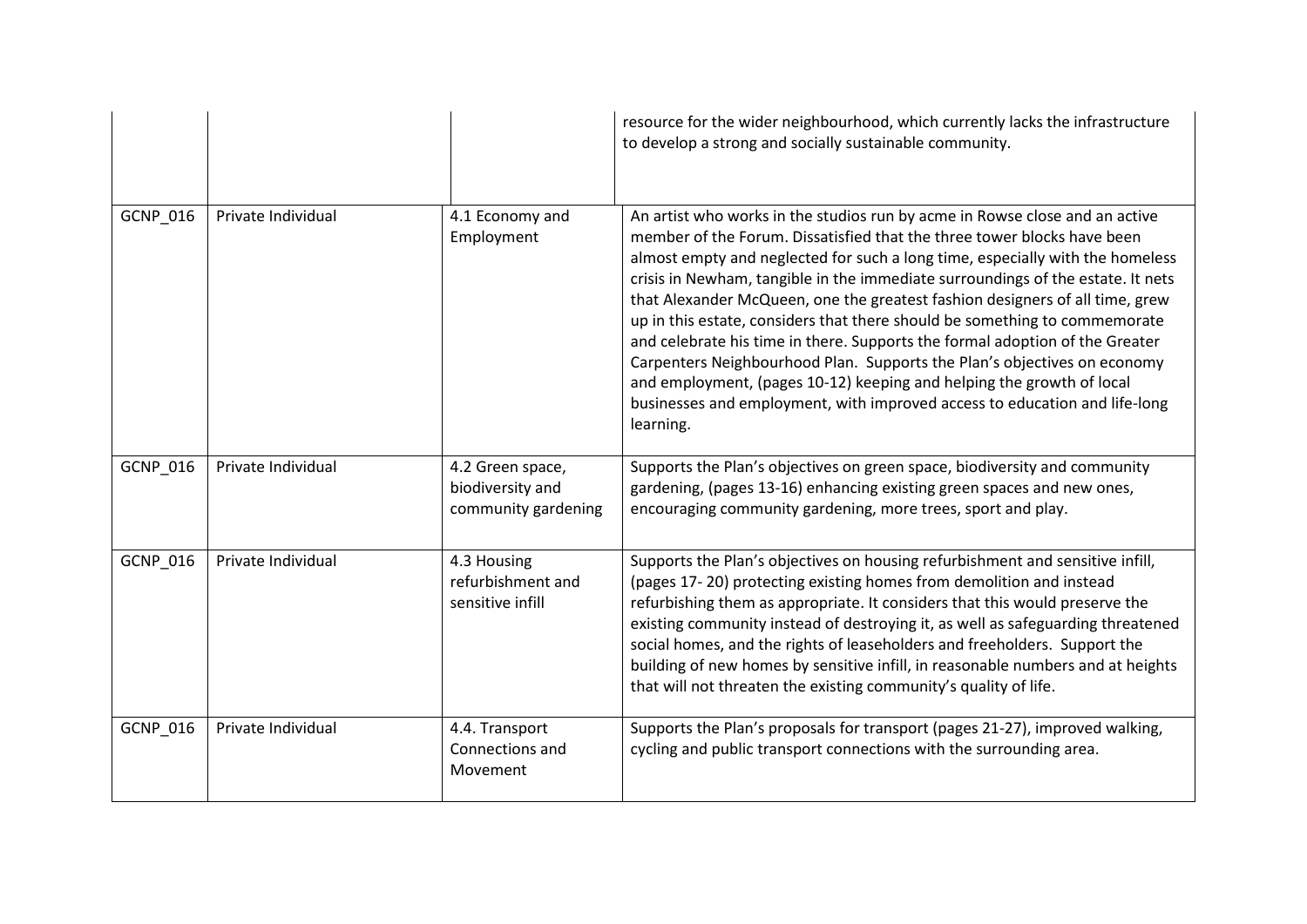| GCNP_016 | Private Individual | 4.5 Community<br>facilities, ownership<br>and empowerment   | Supports the Plan's objectives on community facilities, ownership and<br>empowerment (pages 28-29), providing genuine bottom-up regeneration<br>instead of decisions dictated from above. Support the improvement of existing<br>community amenities and provision of new ones.                                                                                                                                                                                                                                                                                                                                                                                                                                                                                                                                                                                                                                                                                                                                                                                                                  |
|----------|--------------------|-------------------------------------------------------------|--------------------------------------------------------------------------------------------------------------------------------------------------------------------------------------------------------------------------------------------------------------------------------------------------------------------------------------------------------------------------------------------------------------------------------------------------------------------------------------------------------------------------------------------------------------------------------------------------------------------------------------------------------------------------------------------------------------------------------------------------------------------------------------------------------------------------------------------------------------------------------------------------------------------------------------------------------------------------------------------------------------------------------------------------------------------------------------------------|
| GCNP_017 | Thames Water       | Policy H3-<br>Environmental<br>Standards for new<br>housing | Thames Water Utilities Ltd (Thames Water) to comment on the above.<br>As you may be aware, Thames Water are the statutory water and sewerage<br>undertaker for the Corporation area and hence a "specific consultation body" in<br>accordance with the Town & Country Planning (Local Planning) Regulations 2012.<br>We have the following comments on the consultation document:<br>Policy H3 Environmental Standards for New Housing - Comments in Relation to<br>Water and Sewerage Infrastructure<br>We support Policy H3 in relation to utilising best practice in SuDS, but consider<br>that it needs to be improved in relation to water and sewerage infrastructure, or<br>a new policy added in line with the following comments.<br>Thames Water seeks to co-operate and maintain a good working relationship<br>with local planning authorities in its area and to provide the support they need<br>with regards to the provision of sewerage/wastewater treatment and water<br>supply infrastructure.<br>Water supply and wastewater infrastructure is essential to any development. |
|          |                    |                                                             | Failure to ensure that any required upgrades to the infrastructure network are<br>delivered alongside development could result in adverse impacts in the form of<br>internal and external sewer flooding and pollution of land and water courses<br>and/or low water pressure.<br>A key sustainability objective for the preparation of Local Plans and<br>Neighbourhood Plans should be for new development to be co-ordinated with<br>the infrastructure it demands and to take into account the capacity of existing<br>infrastructure. Paragraph 20 of the revised National Planning Policy Framework                                                                                                                                                                                                                                                                                                                                                                                                                                                                                        |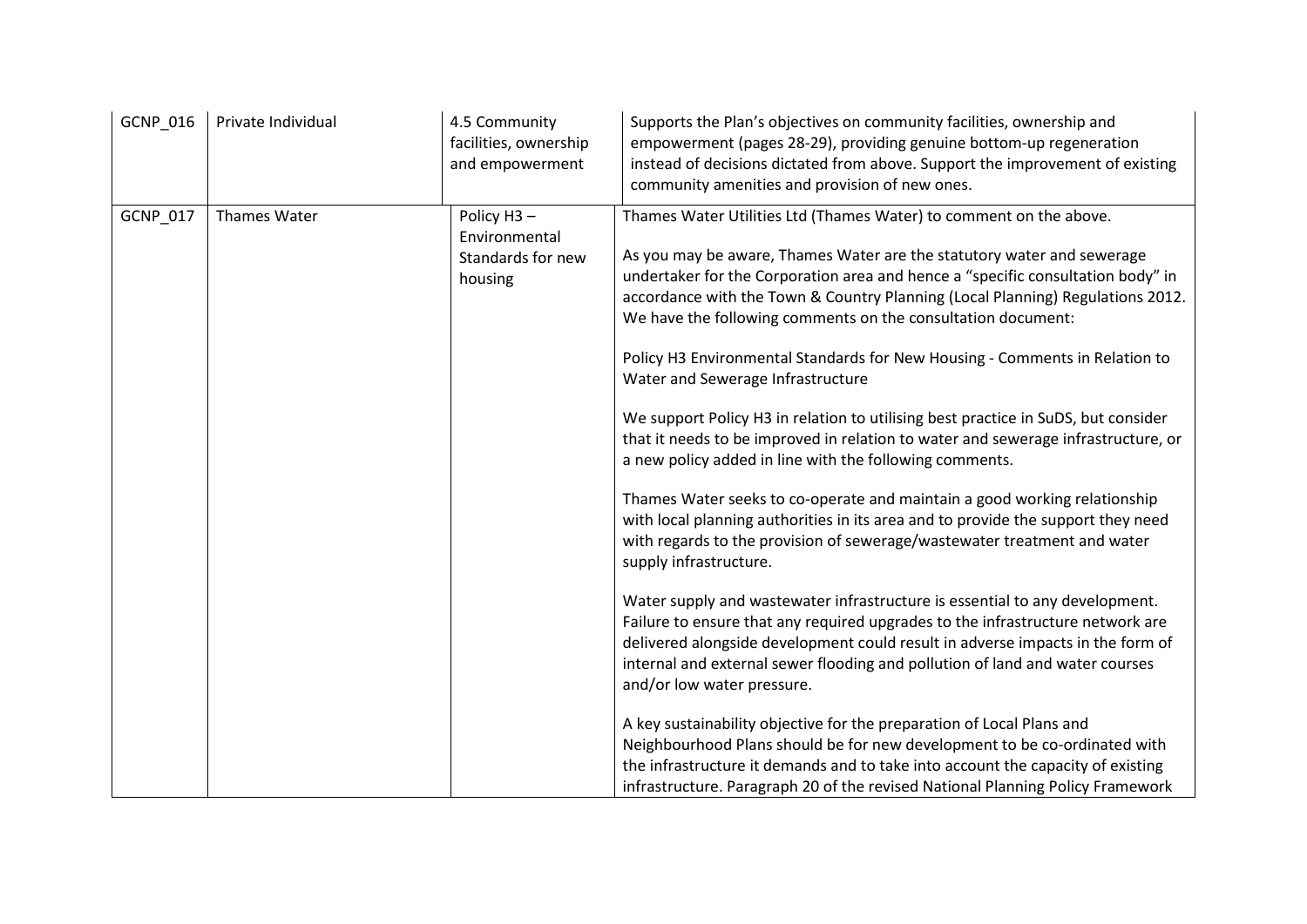| (NPPF), February 2019, states: "Strategic policies should set out an overall<br>strategy for the pattern, scale and quality of development, and make sufficient<br>provision for infrastructure for waste management, water supply,<br>wastewater"                                                                                                                                                                                                                                                                                                                                                                                                                                                                             |
|--------------------------------------------------------------------------------------------------------------------------------------------------------------------------------------------------------------------------------------------------------------------------------------------------------------------------------------------------------------------------------------------------------------------------------------------------------------------------------------------------------------------------------------------------------------------------------------------------------------------------------------------------------------------------------------------------------------------------------|
| Paragraph 28 relates to non-strategic policies and states: "Non-strategic policies<br>should be used by local planning authorities and communities to set out more<br>detailed policies for specific areas, neighbourhoods or types of development.<br>This can include allocating sites, the provision of infrastructure"                                                                                                                                                                                                                                                                                                                                                                                                     |
| Paragraph 26 of the revised NPPF goes on to state: "Effective and on-going joint<br>working between strategic policy-making authorities and relevant bodies is<br>integral to the production of a positively prepared and justified strategy. In<br>particular, joint working should help to determine where additional<br>infrastructure is necessary"                                                                                                                                                                                                                                                                                                                                                                        |
| The web based National Planning Practice Guidance (NPPG) includes a section on<br>'water supply, wastewater and water quality' and sets out that Local Plans<br>should be the focus for ensuring that investment plans of water and<br>sewerage/wastewater companies align with development needs. The<br>introduction to this section also sets out that "Adequate water and wastewater<br>infrastructure is needed to support sustainable development" (Paragraph: 001,<br>Reference ID: 34-001-20140306).                                                                                                                                                                                                                   |
| It is important to consider the net increase in wastewater and water supply<br>demand to serve the development and also any impact that developments may<br>have off site, further down the network. The Neighbourhood Plan should<br>therefore seek to ensure that there is adequate wastewater and water supply<br>infrastructure to serve all new developments. Thames Water will work with<br>developers and local authorities to ensure that any necessary infrastructure<br>reinforcement is delivered ahead of the occupation of development. Where<br>there are infrastructure constraints, it is important not to under estimate the<br>time required to deliver necessary infrastructure. For example: local network |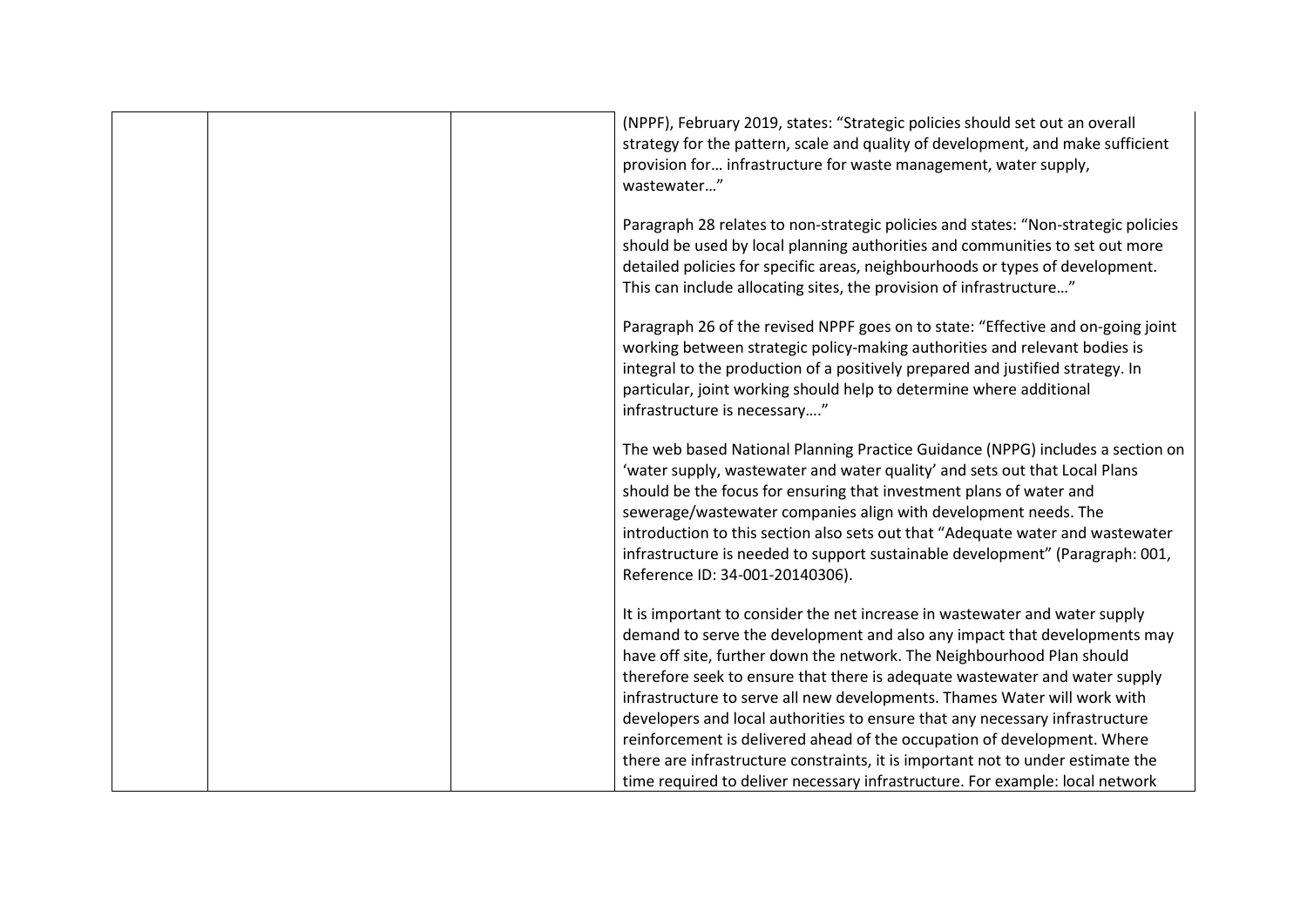| upgrades take around 18 months and Sewage Treatment & Water Treatment<br>Works upgrades can take 3-5 years.                                                                                                                                                                                                                                                                                          |
|------------------------------------------------------------------------------------------------------------------------------------------------------------------------------------------------------------------------------------------------------------------------------------------------------------------------------------------------------------------------------------------------------|
| The provision of water treatment (both wastewater treatment and water supply)<br>is met by Thames Water's asset plans and from the 1st April 2018 network<br>improvements will be from infrastructure charges per new dwelling.                                                                                                                                                                      |
| From 1st April 2018, the way Thames Water and all other water and wastewater<br>companies charge for new connections has changed. The economic regulator<br>Ofwat has published new rules, which set out that charges should reflect:<br>fairness and affordability; environmental protection; stability and predictability;<br>transparency and customer; and focused service.                      |
| The changes mean that more of Thames Water's charges will be fixed and<br>published, rather than provided on application, enabling you to estimate your<br>costs without needing to contact us. The services affected include new water<br>connections, lateral drain connections, water mains and sewers (requisitions),<br>traffic management costs, income offsetting and infrastructure charges. |
| Thames Water therefore recommends that developers engage with them at the<br>earliest opportunity (in line with paragraph 26 of the revised NPPF) to establish<br>the following:                                                                                                                                                                                                                     |
| The developments demand for Sewage/Wastewater Treatment and<br>network infrastructure both on and off site and can it be met; and<br>The surface water drainage requirements and flood risk of the<br>development both on and off site and can it be met.<br>The developments demand for water supply and network infrastructure<br>both on and off site.                                            |
| In light of the above comments and Government guidance we consider that the<br>Neighbourhood Plan should include a specific reference to the key issue of the<br>provision of water supply [and sewerage/wastewater] infrastructure to service<br>development proposed in a policy. This is necessary because it will not be                                                                         |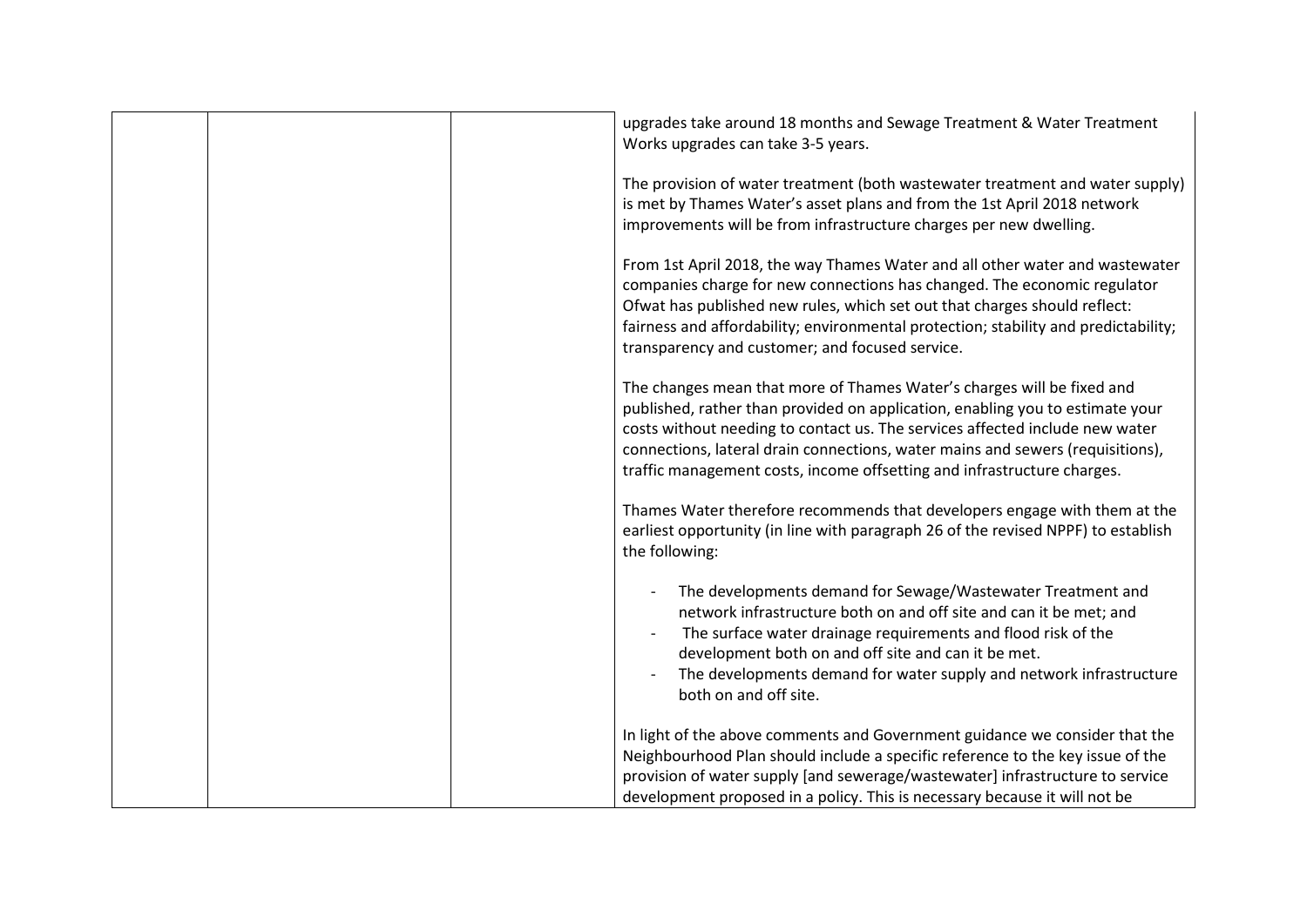|                 |              |                                                                          | possible to identify all of the water/sewerage infrastructure required over the<br>plan period due to the way water companies are regulated and plan in 5 year<br>periods (Asset Management Plans or AMPs). We recommend the<br>Neighbourhood Pan include the following policy/supporting text:<br>PROPOSED NEW WATER SUPPLY/WASTEWATER INFRASTRUCTURE TEXT<br>"Where appropriate, planning permission for developments which result in the<br>need for off-site upgrades, will be subject to conditions to ensure the<br>occupation is aligned with the delivery of necessary infrastructure upgrades."<br>"The Local Planning Authority will seek to ensure that there is adequate water<br>and wastewater infrastructure to serve all new developments. Developers are<br>encouraged to contact the water/waste water company as early as possible to<br>discuss their development proposals and intended delivery programme to<br>assist with identifying any potential water and wastewater network<br>reinforcement requirements. Where there is a capacity constraint the Local<br>Planning Authority will, where appropriate, apply phasing conditions to any<br>approval to ensure that any necessary infrastructure upgrades are delivered<br>ahead of the occupation of the relevant phase of development." |
|-----------------|--------------|--------------------------------------------------------------------------|------------------------------------------------------------------------------------------------------------------------------------------------------------------------------------------------------------------------------------------------------------------------------------------------------------------------------------------------------------------------------------------------------------------------------------------------------------------------------------------------------------------------------------------------------------------------------------------------------------------------------------------------------------------------------------------------------------------------------------------------------------------------------------------------------------------------------------------------------------------------------------------------------------------------------------------------------------------------------------------------------------------------------------------------------------------------------------------------------------------------------------------------------------------------------------------------------------------------------------------------------------------------------------------------------------------------|
| <b>GCNP 017</b> | Thames Water | Policy H <sub>3</sub> -<br>Environmental<br>Standards for new<br>housing | We consider that the policy should also cover water efficiency.<br>The Environment Agency has designated the Thames Water region to be<br>"seriously water stressed" which reflects the extent to which available water<br>resources are used. Future pressures on water resources will continue to<br>increase and key factors are population growth and climate change.<br>Water conservation and climate change is a vitally important issue to the water<br>industry. Not only is it expected to have an impact on the availability of raw<br>water for treatment but also the demand from customers for potable (drinking)<br>water. Therefore, Thames Water support the mains water consumption target of<br>110 litres per head per day (105 litres per head per day plus an allowance of 5                                                                                                                                                                                                                                                                                                                                                                                                                                                                                                                     |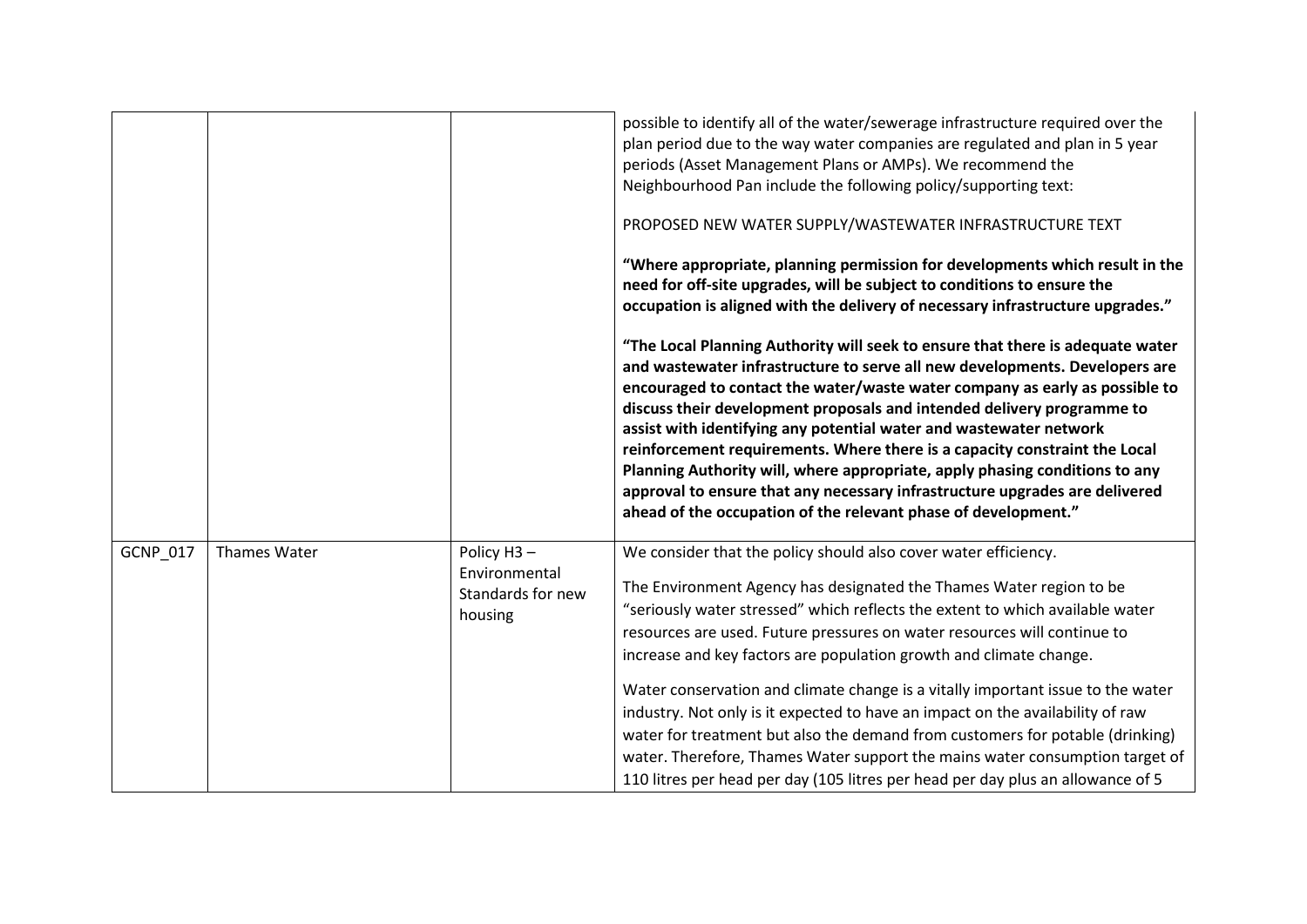| litres per head per day for gardens) as set out in the NPPG (Paragraph: 014<br>Reference ID: 56-014-20150327) and support the inclusion of this requirement in<br>the Policy.                                                                                                                                                                                                                                                                                                                                                                                                                |
|----------------------------------------------------------------------------------------------------------------------------------------------------------------------------------------------------------------------------------------------------------------------------------------------------------------------------------------------------------------------------------------------------------------------------------------------------------------------------------------------------------------------------------------------------------------------------------------------|
| Thames Water promote water efficiency and have a number of water efficiency<br>campaigns which aim to encourage their customers to save water at local levels.<br>Further details are available on the our website via the following link:                                                                                                                                                                                                                                                                                                                                                   |
| https://www.thameswater.co.uk/Be-water-smart                                                                                                                                                                                                                                                                                                                                                                                                                                                                                                                                                 |
| It is our understanding that the water efficiency standards of 105 litres per<br>person per day is only applied through the building regulations where there is a<br>planning condition requiring this standard (as set out at paragraph 2.8 of Part G2<br>of the Building Regulations). As the Thames Water area is defined as water<br>stressed it is considered that such a condition should be attached as standard to<br>all planning approvals for new residential development in order to help ensure<br>that the standard is effectively delivered through the building regulations. |
| Proposed policy text:                                                                                                                                                                                                                                                                                                                                                                                                                                                                                                                                                                        |
| "Development must be designed to be water efficient and reduce water<br>consumption. Refurbishments and other non-domestic development will be<br>expected to meet BREEAM water-efficiency credits. Residential development<br>must not exceed a maximum water use of 105 litres per head per day<br>(excluding the allowance of up to 5 litres for external water consumption).<br>Planning conditions will be applied to new residential development to ensure<br>that the water efficiency standards are met."                                                                            |
|                                                                                                                                                                                                                                                                                                                                                                                                                                                                                                                                                                                              |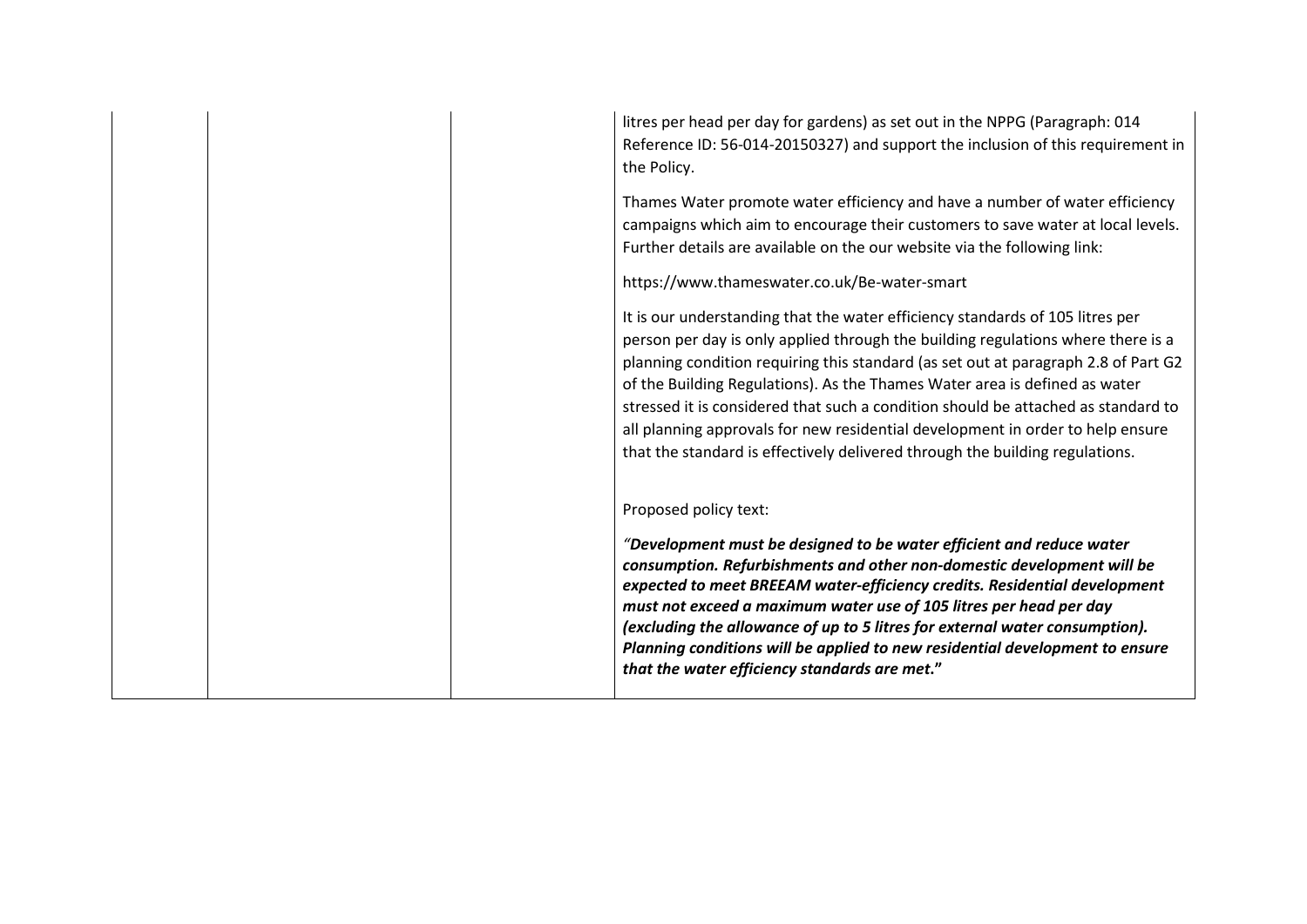| GCNP_017<br>Policy H3-<br>Thames Water<br>Environmental<br>Standards for new<br>housing | <b>SuDS</b><br>With regard to surface water drainage it is the responsibility of the developer to<br>make proper provision for drainage to ground, watercourses or surface water<br>sewer. It is important to reduce the quantity of surface water entering the<br>sewerage system in order to maximise the capacity for foul sewage to reduce the<br>risk of sewer flooding.<br>Limiting the opportunity for surface water entering the foul and combined sewer<br>networks is of critical importance to Thames Water. Thames Water have<br>advocated an approach to SuDS that limits as far as possible the volume of and<br>rate at which surface water enters the public sewer system. By doing this, SuDS<br>have the potential to play an important role in helping to ensure the sewerage<br>network has the capacity to cater for population growth and the effects of<br>climate change.<br>SuDS not only help to mitigate flooding, they can also help to: improve water<br>quality; provide opportunities for water efficiency; provide enhanced landscape<br>and visual features; support wildlife; and provide amenity and recreational<br>benefits.<br>With regard to surface water drainage, Thames Water request that the following<br>paragraph should be included in the Neighbourhood Plan "It is the responsibility<br>of a developer to make proper provision for surface water drainage to ground,<br>water courses or surface water sewer. It must not be allowed to drain to the<br>foul sewer, as this is the major contributor to sewer flooding." |
|-----------------------------------------------------------------------------------------|------------------------------------------------------------------------------------------------------------------------------------------------------------------------------------------------------------------------------------------------------------------------------------------------------------------------------------------------------------------------------------------------------------------------------------------------------------------------------------------------------------------------------------------------------------------------------------------------------------------------------------------------------------------------------------------------------------------------------------------------------------------------------------------------------------------------------------------------------------------------------------------------------------------------------------------------------------------------------------------------------------------------------------------------------------------------------------------------------------------------------------------------------------------------------------------------------------------------------------------------------------------------------------------------------------------------------------------------------------------------------------------------------------------------------------------------------------------------------------------------------------------------------------------------------------------------------|
|-----------------------------------------------------------------------------------------|------------------------------------------------------------------------------------------------------------------------------------------------------------------------------------------------------------------------------------------------------------------------------------------------------------------------------------------------------------------------------------------------------------------------------------------------------------------------------------------------------------------------------------------------------------------------------------------------------------------------------------------------------------------------------------------------------------------------------------------------------------------------------------------------------------------------------------------------------------------------------------------------------------------------------------------------------------------------------------------------------------------------------------------------------------------------------------------------------------------------------------------------------------------------------------------------------------------------------------------------------------------------------------------------------------------------------------------------------------------------------------------------------------------------------------------------------------------------------------------------------------------------------------------------------------------------------|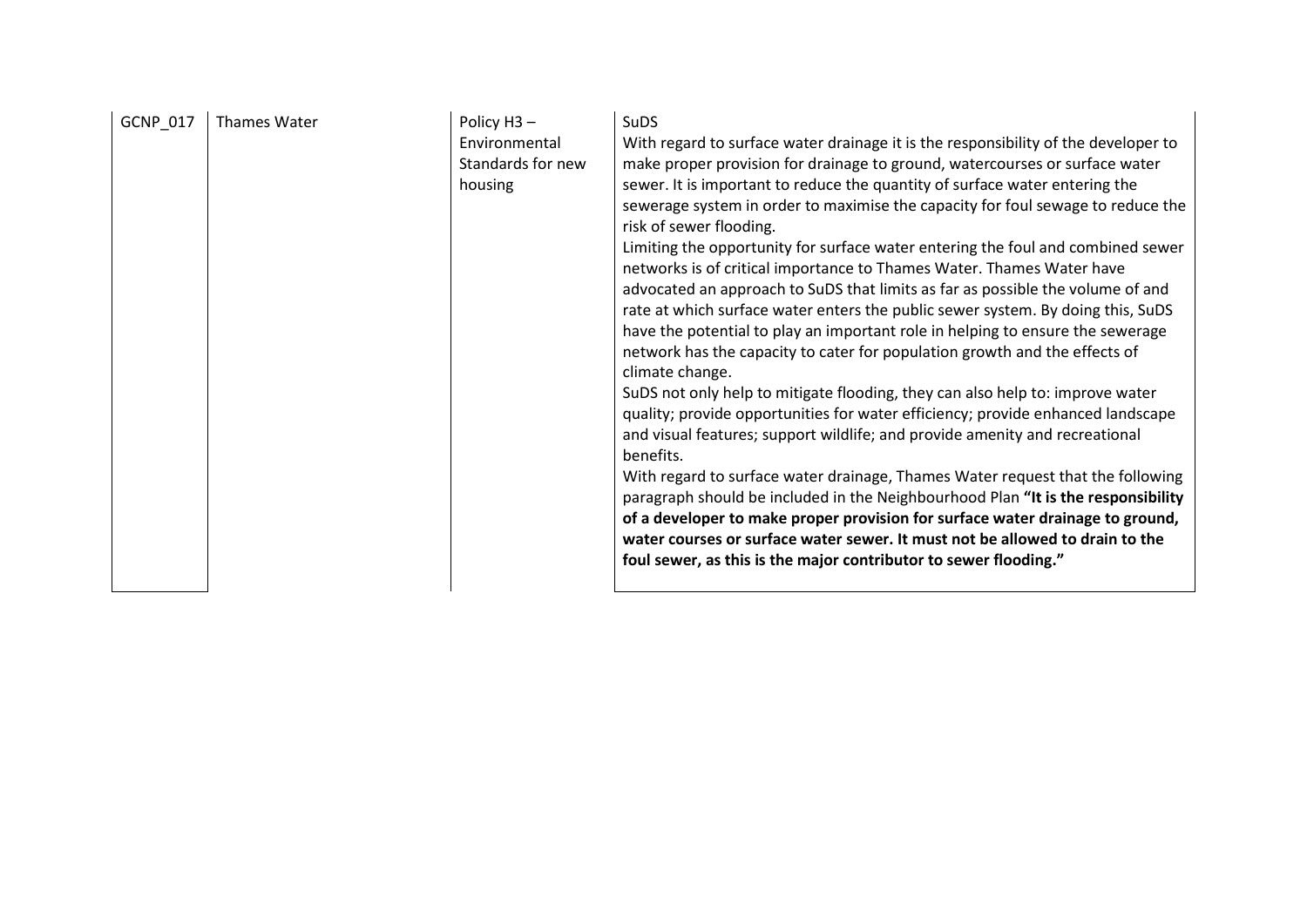| GCNP_017        | Thames Water       | Policy H3-<br>Environmental<br>Standards for new<br>housing    | Thames Water considers that the information contained within the<br>Neighbourhood Plan would be of significant value to as they prepare for the<br>provision of future infrastructure. Thames Water would therefore welcome early<br>engagement once there are details of the proposed sites.<br>The water network capacity in this area may be unable to support the demand<br>anticipated from this development/s. Local upgrades to the existing water<br>network infrastructure may be required to ensure sufficient capacity is brought<br>forward ahead of the development.<br>The scale of development/s is also likely to require upgrades to the<br>wastewater/sewerage network. It is recommended that the Developer and the<br>Local Planning Authority liaise with Thames Water at the earliest opportunity to<br>agree a housing and infrastructure phasing plan. More information on network<br>infrastructure is available on the Thames Water website. |
|-----------------|--------------------|----------------------------------------------------------------|------------------------------------------------------------------------------------------------------------------------------------------------------------------------------------------------------------------------------------------------------------------------------------------------------------------------------------------------------------------------------------------------------------------------------------------------------------------------------------------------------------------------------------------------------------------------------------------------------------------------------------------------------------------------------------------------------------------------------------------------------------------------------------------------------------------------------------------------------------------------------------------------------------------------------------------------------------------------|
| <b>GCNP 018</b> | Private Individual | 4.1 Economy and<br>employment                                  | Support for the formal adoption of the Greater Carpenters Neighbourhood Plan.<br>Followed the Forum's work on the Plan from the beginning, and supported it by<br>attending meetings and giving my opinion at consultations. Supports the<br>objectives on economy and employment, (pages 10-12) keeping and helping the<br>growth of local businesses and employment, with improved access to education<br>and life-long learning.                                                                                                                                                                                                                                                                                                                                                                                                                                                                                                                                    |
| <b>GCNP_018</b> | Private Individual | 4.2 Green space,<br>biodiversity and<br>community<br>gardening | Support for the objectives on green spaces, biodiversity and community<br>gardening, (pages 13-16) enhancing existing green spaces and new ones,<br>encouraging community gardening, more trees, sport and play.                                                                                                                                                                                                                                                                                                                                                                                                                                                                                                                                                                                                                                                                                                                                                       |
| GCNP_018        | Private Individual | 4.3 Housing<br>refurbishment and<br>sensitive infill           | Supports the Plan's objectives on housing refurbishment and sensitive infill,<br>(pages 17-20) protecting existing homes from demolition and instead<br>refurbishing them where possible. Considers that this would preserve the<br>existing community instead of destroying them, as well as safeguarding<br>threatened social homes, and the rights of leaseholders and freeholders. Support<br>for the building of new homes by sensitive infill, in reasonable numbers and at<br>heights that will not threaten the existing community's quality of life.                                                                                                                                                                                                                                                                                                                                                                                                          |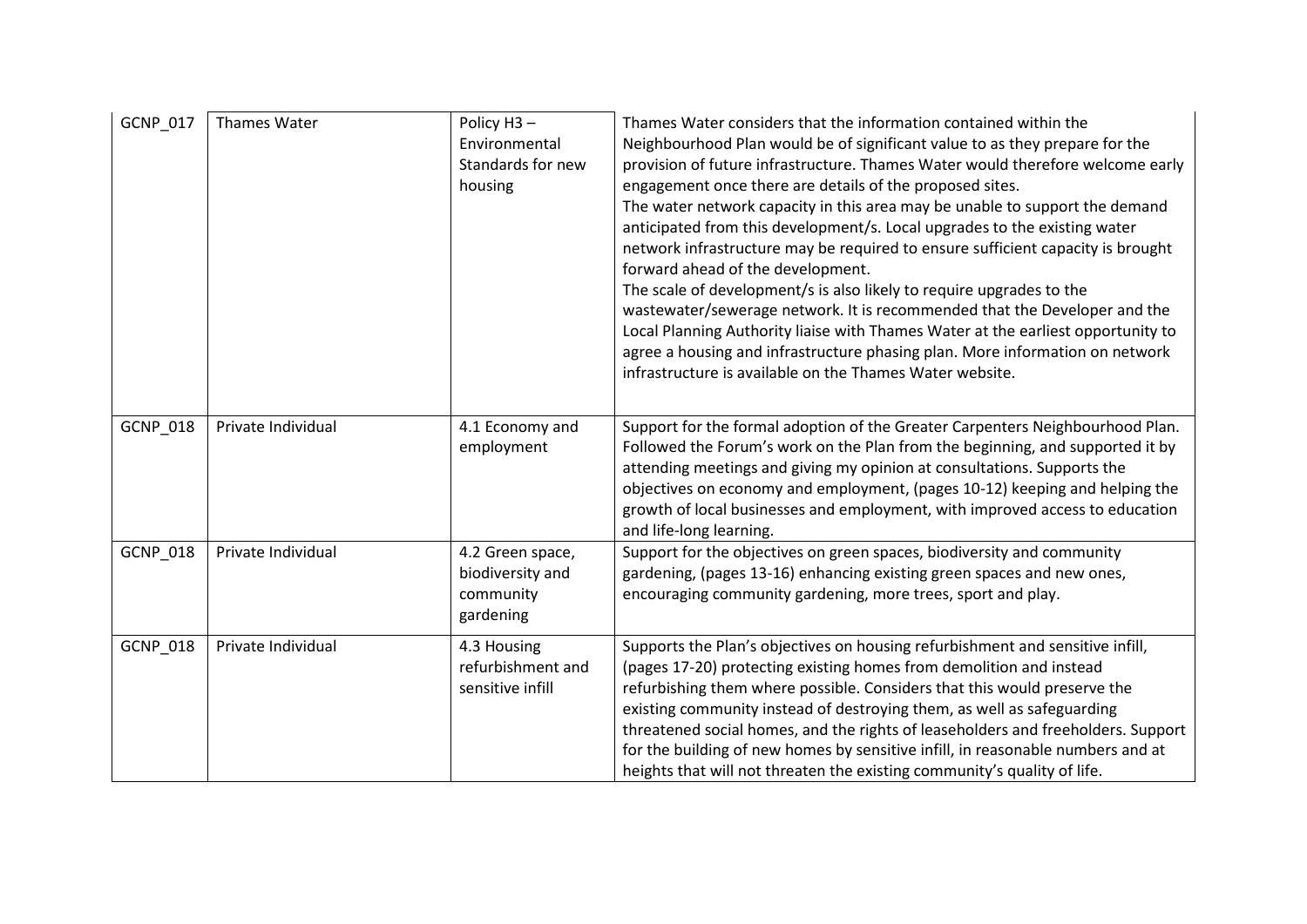| GCNP_018 | Private Individual | 4.4. Transport<br>Connections and<br>Movement             | Support for the proposals for transport (pages 21-27), improved walking, cycling<br>and public transport connections with the surrounding area.                                                                                                                                                                                                                                                                                                                                                                                                                                                                                                                                                                                                                                                                                                                                                                                                                                                                                                                                                                                                                                                                                                                                                                                                                                                                                                                                                                                                                                                                                                                                                                                                                                                                                                                                                                                                                 |
|----------|--------------------|-----------------------------------------------------------|-----------------------------------------------------------------------------------------------------------------------------------------------------------------------------------------------------------------------------------------------------------------------------------------------------------------------------------------------------------------------------------------------------------------------------------------------------------------------------------------------------------------------------------------------------------------------------------------------------------------------------------------------------------------------------------------------------------------------------------------------------------------------------------------------------------------------------------------------------------------------------------------------------------------------------------------------------------------------------------------------------------------------------------------------------------------------------------------------------------------------------------------------------------------------------------------------------------------------------------------------------------------------------------------------------------------------------------------------------------------------------------------------------------------------------------------------------------------------------------------------------------------------------------------------------------------------------------------------------------------------------------------------------------------------------------------------------------------------------------------------------------------------------------------------------------------------------------------------------------------------------------------------------------------------------------------------------------------|
| GCNP_018 | Private Individual | 4.5 Community<br>facilities, ownership<br>and empowerment | Supports the Plan's objectives on community facilities, ownership and<br>empowerment (pages 28-29), providing genuine bottom-up regeneration instead<br>of decisions dictated from above. Supports improvement of existing community<br>amenities and provision of new ones.                                                                                                                                                                                                                                                                                                                                                                                                                                                                                                                                                                                                                                                                                                                                                                                                                                                                                                                                                                                                                                                                                                                                                                                                                                                                                                                                                                                                                                                                                                                                                                                                                                                                                    |
| GCNP_019 | Private Individual | 4.1 Economy and<br>employment                             | An economist who in past years has lived in the Stratford area and got to know<br>the Carpenters Estate area well. I was involved in the Newham Local Plan<br>examination in public, and through a London-wide environmental charity (CPRE<br>London) I have had various contacts with recent developments in the Olympic<br>Park area. These earlier involvements led me to take an active interest in the<br>Carpenters neighbourhood and I became a member of the Greater Carpenters<br>Neighbourhood Forum. I have seen at first hand the careful<br>research and community engagement which has gone into making the<br>Neighbourhood Plan as submitted to LLDC. Believes that the Forum has grasped<br>all the key issues for the future regeneration and conservation of this<br>unique council estate neighbourhood and is now offering a Plan which deserves<br>endorsement. Specifically, urges the formal adoption of the neighbourhood plan<br>as amended since its 2017 consultation exercise, in which I participated. On<br>particular key themes, I wish to make the following comments.<br>Supports for the economy and employment section that offers some original<br>initiatives built into the overall Plan, such as subsidised accommodation for small<br>enterprises including start-ups, more general encouragement of businesses<br>within the area and a new network of vocational training and education facilities<br>based on collaboration of all relevant local institutions and agencies. The Plan is<br>focused on the needs of local people to realise their potential as skilled workers<br>or entrepreneurs through cost-effective support close at hand. This would help<br>to close some of the skill gaps between already-qualified residents, many of<br>them recent incomers to Stratford, and local people who deserve second<br>chances to gain secure employment. It will also provide starter-level facilities for |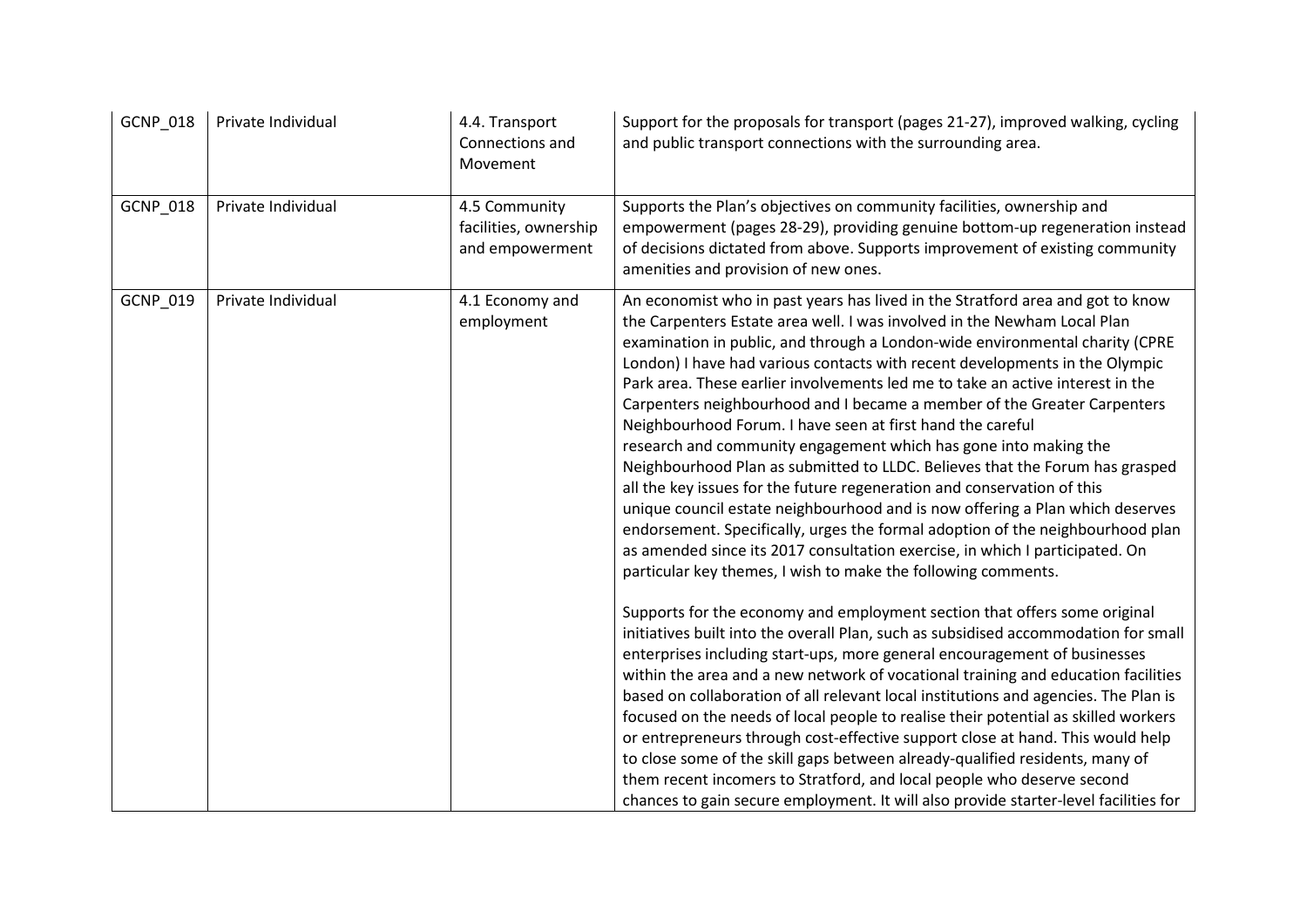|          |                    |                                                                | new service, repair or making enterprises which will widen the LLDC area's<br>economic base.                                                                                                                                                                                                                                                                                                                                                                                                                                                                                                                                                                               |
|----------|--------------------|----------------------------------------------------------------|----------------------------------------------------------------------------------------------------------------------------------------------------------------------------------------------------------------------------------------------------------------------------------------------------------------------------------------------------------------------------------------------------------------------------------------------------------------------------------------------------------------------------------------------------------------------------------------------------------------------------------------------------------------------------|
| GCNP_019 | Private Individual | 4.2 Green space,<br>biodiversity and<br>community<br>gardening | Support for the Plan's objectives on green spaces and biodiversity will play a key<br>role in enhancing the overall environment to the benefit of public health and<br>community development. The plan for the layout of the whole area allows for<br>specific boosts to encourage community gardening, plant more trees, get more<br>residents involved in on the spot sport and extend early-years play<br>opportunities. These proposals are well worked out and fit neatly into an<br>emerging masterplan.                                                                                                                                                             |
| GCNP_019 | Private Individual | 4.3 Housing<br>refurbishment and<br>sensitive infill           | Support for the Plan's objectives on housing refurbishment plus sensitive infill<br>with low- and mid-rise apartment blocks on suitable renewal sites (pages 17-20).<br>These policies are considered to protect existing council homes from demolition,<br>instead refurbishing them as appropriate. The Forum has sought expert advice<br>on the integrity and sustainability of the three tower blocks. This indicates that<br>there could be cost-effective ways to avoid demolition. In addition the family-<br>friendly small houses and three-bedroomed apartments will preserve the<br>existing community pattern instead of destroying it. Supports the carefully |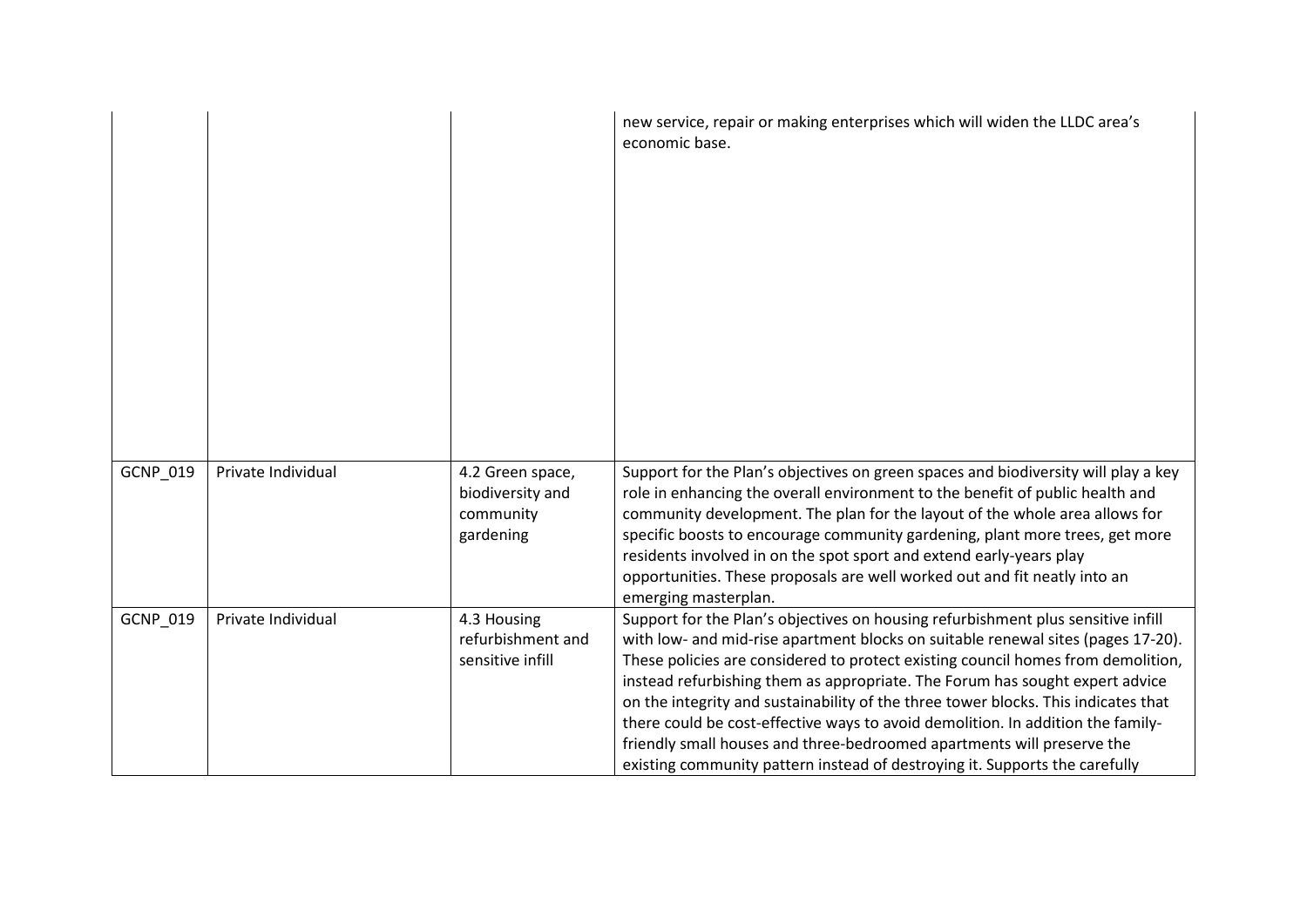|          |                    |                                                           | researched proposals for the building of sensitive infill blocks, in modest<br>numbers and at heights that will not threaten the existing quality of life.                                                                                                                                                                                                                                                                                                               |
|----------|--------------------|-----------------------------------------------------------|--------------------------------------------------------------------------------------------------------------------------------------------------------------------------------------------------------------------------------------------------------------------------------------------------------------------------------------------------------------------------------------------------------------------------------------------------------------------------|
| GCNP_019 | Private Individual | 4.4. Transport<br>Connections and<br>Movement             | Supports the Plan's proposals for transport (pages 21-27), improved walking,<br>cycling and public transport connections with the surrounding area make<br>optimum use of current site advantages.                                                                                                                                                                                                                                                                       |
| GCNP_019 | Private Individual | 4.5 Community<br>facilities, ownership<br>and empowerment | Supports the Plan's objectives on community facilities, ownership and<br>empowerment (pages 28-29) including improvement of existing community<br>amenities and provision of new ones.                                                                                                                                                                                                                                                                                   |
| GCNP_020 | Private Individual | General                                                   | A resident of Stratford, supports the Greater Carpenters Neighbourhood plan as<br>the basis for development of the estate. Considers that the 400 empty homes<br>should provide accommodation for those on the homeless waiting list, as<br>homelessness is a huge issue in Newham. Wishes to see developments<br>accompanied by health facilities and utilities for the local community, not luxury<br>homes built for profit which do not benefit our local community. |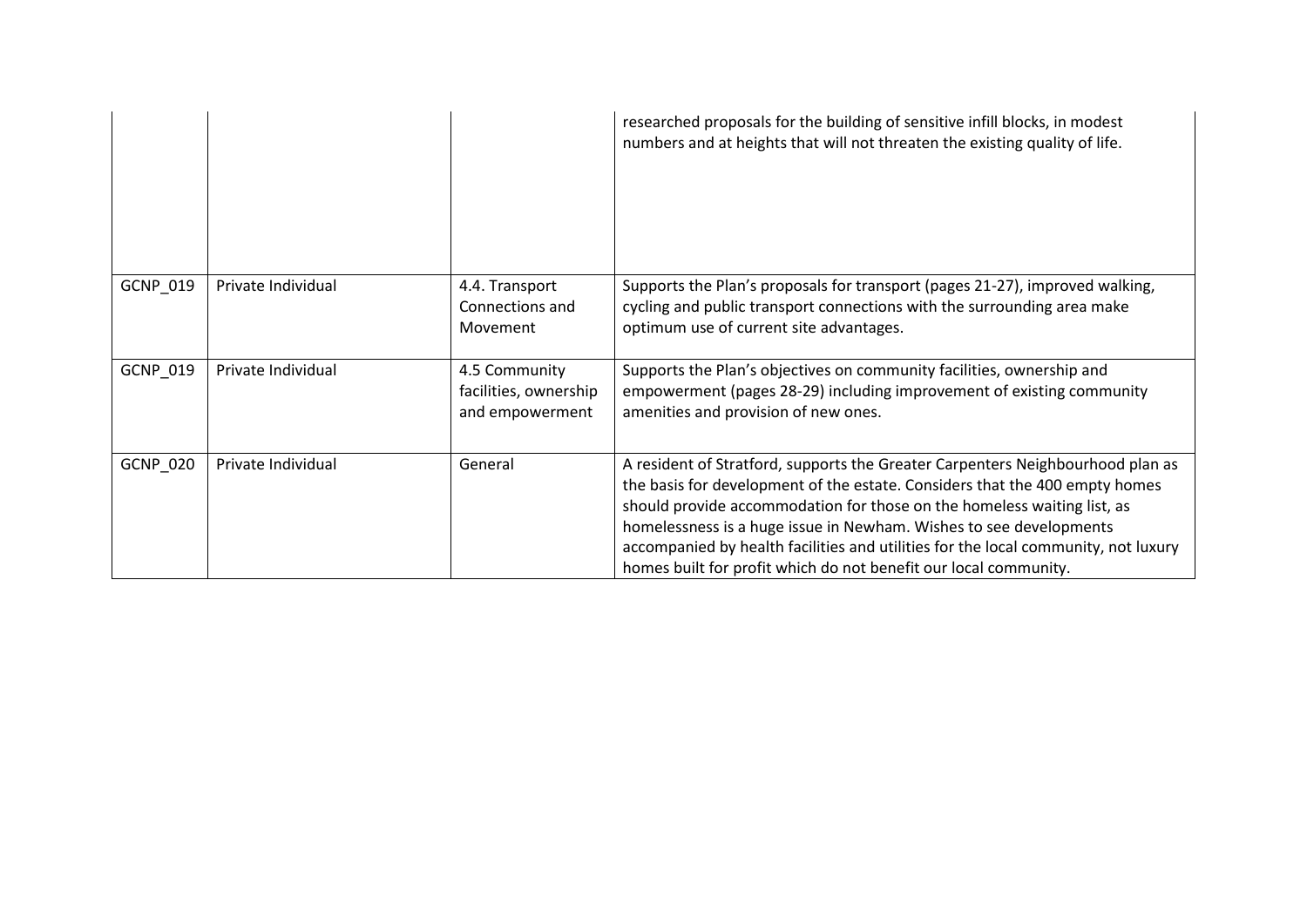| GCNP_021 | Private Individual | 4.3 Homes,<br>Refurbishment and<br>Sensitive Infill | Supports the Neighbourhood Plan for the Greater Carpenters neighbourhood.<br>Acknowledges that the Plan has been prepared by the official forum (GCNF) set<br>up by residents for the purpose, over a period of years and help from various<br>professional organizations. It follows decades of uncertainty, a decade of<br>three tower blocks standing mostly empty - with people cajoled and misled into<br>leaving them and some other parts of the Carpenters estate, by the local<br>council's (previous) administration - and a long history of that administration<br>grinding residents down, side-lining the Forum and previous community<br>organizations on the estate. Most of the tower block homes are habitable, and<br>most could have been inhabited all this time if the council had not been so intent<br>on 'gentrification', and what many call "social cleansing" of poor people from an<br>area (especially one which visitors to the Olympics might see), partly destroying<br>the existing community - to replace them with new people from outside, from,<br>on average, a better-off segment of society. The new political administration has<br>denounced practices of the past, though has set up another group of residents of<br>its own; but the attitude of many council officers is difficult to turn around, and<br>council publicity tries<br>not to acknowledge that the GCNF even exists. |
|----------|--------------------|-----------------------------------------------------|----------------------------------------------------------------------------------------------------------------------------------------------------------------------------------------------------------------------------------------------------------------------------------------------------------------------------------------------------------------------------------------------------------------------------------------------------------------------------------------------------------------------------------------------------------------------------------------------------------------------------------------------------------------------------------------------------------------------------------------------------------------------------------------------------------------------------------------------------------------------------------------------------------------------------------------------------------------------------------------------------------------------------------------------------------------------------------------------------------------------------------------------------------------------------------------------------------------------------------------------------------------------------------------------------------------------------------------------------------------------------------------------------------------------------------|
|          |                    |                                                     | I support the provisions of the Plan generally, and in particular, the requirement<br>for developers to work with the existing Forum (Policy C1).<br>But of course, the main contention is housing. I greatly applaud the Forum's aim<br>to have the tower blocks re-used as homes for people to the greatest extent<br>possible, and this should start as soon as possible. I understand the council,<br>motivated by the prospect of having a developer level the site and replace it with<br>shiny new (more expensive) housing, has much exaggerated the supposed costs<br>of refurbishment, e.g. by playing up problems, and maximizing estimates. For<br>example, if there's an issue with the waste water capacity,<br>steps could be taken to actively prevent overcrowding, inform residents about<br>peak times for water use and advise on the best time to use washing machines,<br>and leave some whole floors empty pending potential upgrading of the system.<br>There are bound to be technological fixes to create a warning system, e.g. along<br>the lines of those installed in                                                                                                                                                                                                                                                                                                                              |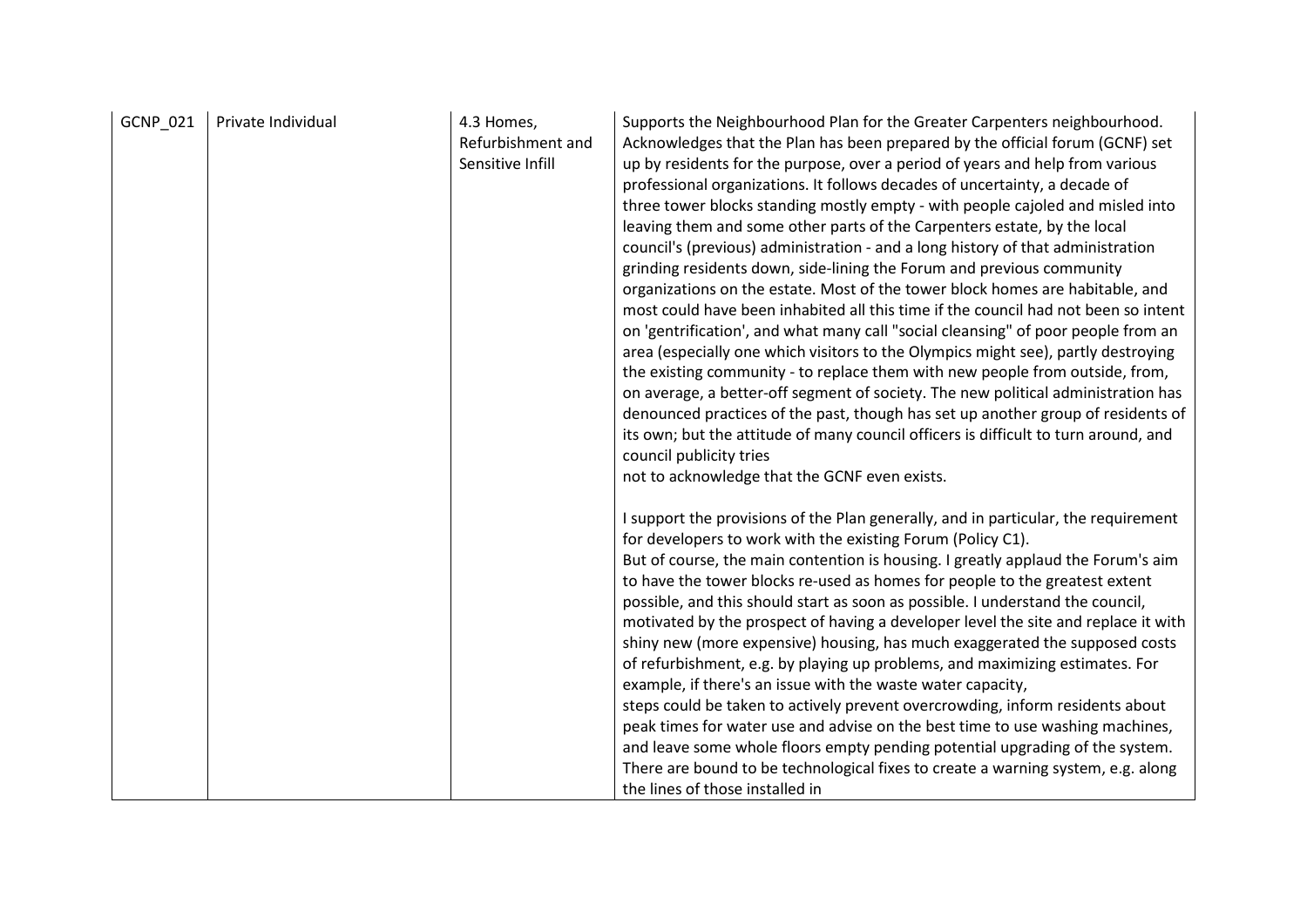tower blocks with flammable cladding for detecting heat. Creative solutions can be found to all sorts of things if the relevant authorities are actually minded to do so, rather than looking for excuses to start again. As for the rest of the designated area, the existing low-rise and terraced housing should be retained unless there's a very good reason for a particular one to go. These houses are the bedrock of the remaining battered community. I accept the need for some new e.g. blocks to be built in spaces available, especially as the area is near to the large transport hub of Stratford. But with the three existing towers on the estate itself, and the many new ones already lining the High Street, these should not be excessively high, the highest being appropriate only at the corner nearest the station.

Supports the highest possible proportion of social housing for the area as a whole, as that is the most pressing need.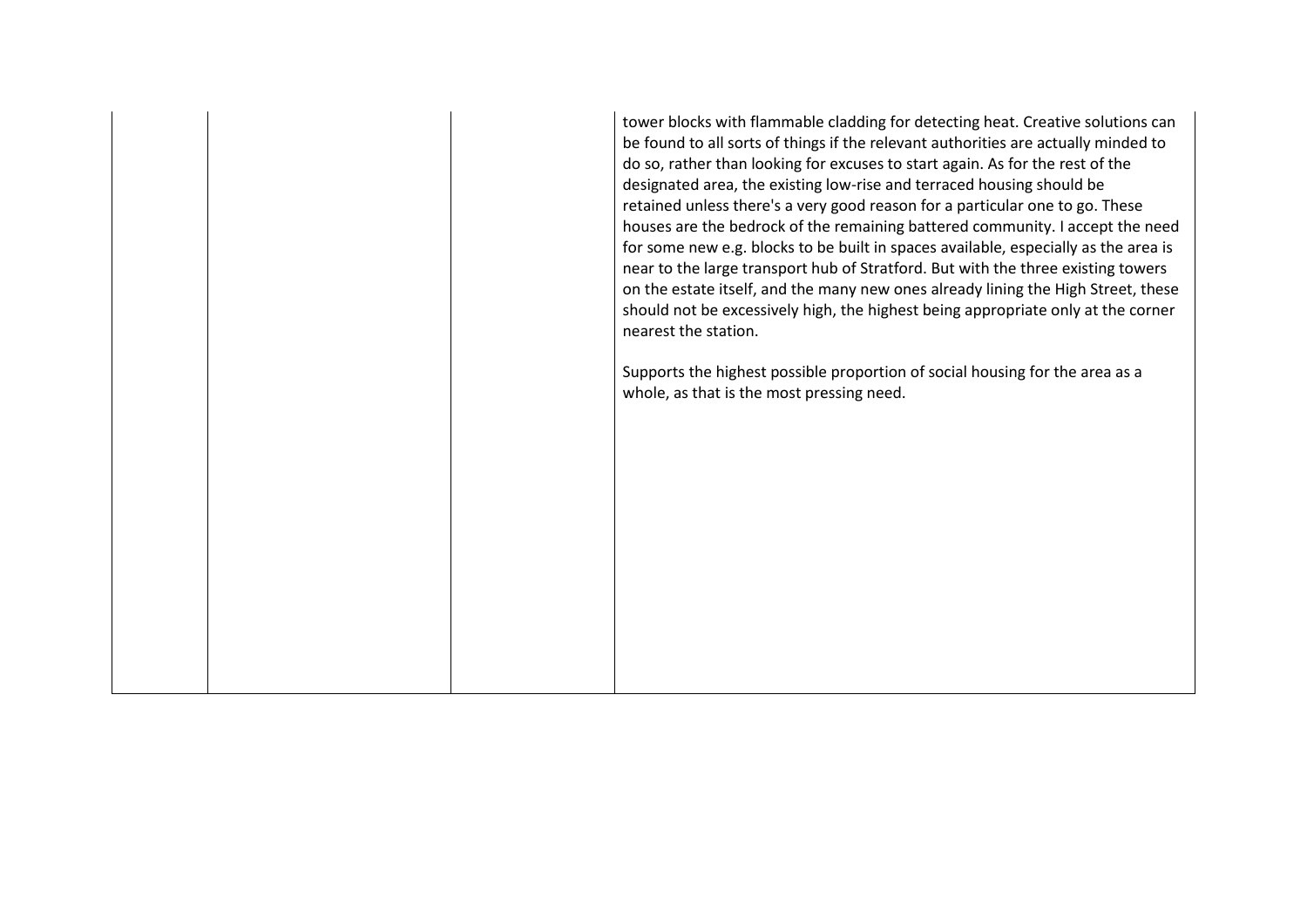| GCNP_022 | Private Individual | 4.4 Green space,<br>biodiversity and<br>community<br>gardening | I am writing to express my support for the Greater Carpenters Neighbourhood<br>Plan, and my hope that your consultation leads to its acceptance.<br>I have participated in many of the outreach and community input sessions, and<br>have been impressed by the professionalism of the planners and by the<br>enthusiasm of the local residents and neighbours. A huge amount of well-<br>publicised, supported and reported consultation has taken place over recent<br>years, which demonstrates the evolution of the approach and shows that the<br>Neighbourhood Plan's many policies are deeply and strongly underpinned by the<br>overall views of local people.<br>Engagement has been properly planed and therefore the Neighbourhood Plan's<br>many policies are deeply and strongly underpinned by the overall views of local<br>people. Supports the Plan's objectives on green space, biodiversity and<br>community gardening, enhancing existing green spaces and new ones,<br>encouraging community gardening, more trees, sport and play (as detailed on<br>pages 13-16 of the Plan), as well as its objectives on community facilities,<br>ownership, and empowerment (pages 28-29). |
|----------|--------------------|----------------------------------------------------------------|------------------------------------------------------------------------------------------------------------------------------------------------------------------------------------------------------------------------------------------------------------------------------------------------------------------------------------------------------------------------------------------------------------------------------------------------------------------------------------------------------------------------------------------------------------------------------------------------------------------------------------------------------------------------------------------------------------------------------------------------------------------------------------------------------------------------------------------------------------------------------------------------------------------------------------------------------------------------------------------------------------------------------------------------------------------------------------------------------------------------------------------------------------------------------------------------------|
| GCNP_022 | Private Individual | 4.3 Housing<br>refurbishment and<br>sensitive infill           | Considers that the most important aspect of the Greater Carpenters<br>Neighbourhood Plan is its strong support for environmental and economic<br>sustainability, in particular the Neighbourhood Plan's objectives on housing<br>refurbishment and sensitive infill, (detailed on pages 17-20). Considers that<br>despite resistance from the London Borough of Newham, which has utterly<br>failed in its legally mandated duties to constructively engage with this<br>neighbourhood planning process, the Neighbourhood Plan will protect hundreds<br>of decent, truly affordable existing homes from demolition, and support<br>refurbishing them as appropriate. Considers that refurbishment of existing<br>buildings would preserve the existing community instead of destroying it, as well<br>as safeguarding threatened social-rent homes and the rights of leaseholders and<br>freeholders.<br>Numerous studies have shown that demolition and new construction also have<br>significant environmental costs in terms of carbon emissions and toxic waste,                                                                                                                                |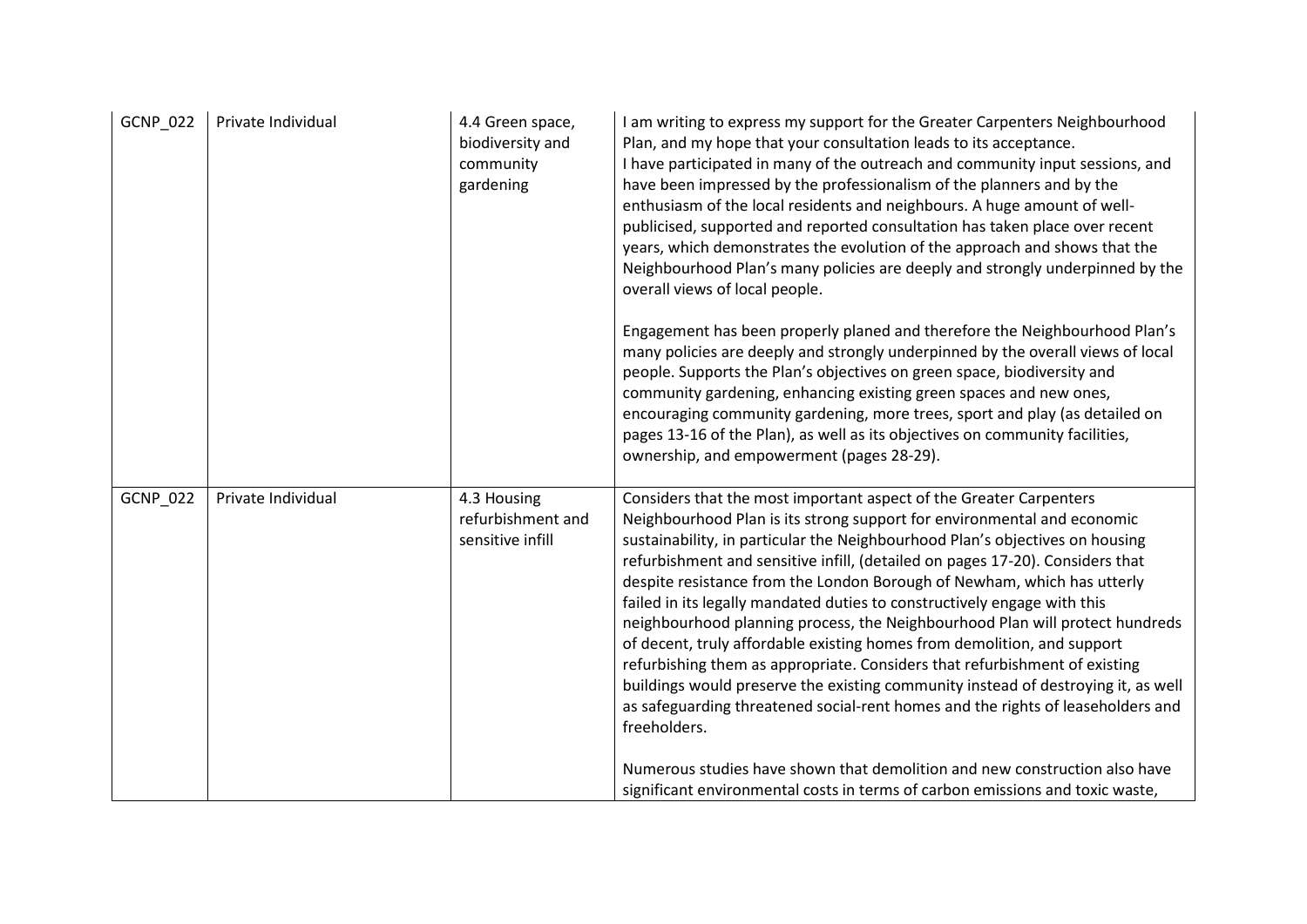|                 |                    |         | notably asbestos, while refurbishing the existing housing at the Carpenters<br>Estate will be better for people and for the environment, and will maximise the<br>supply of genuinely affordable housing. The Neighbourhood Plan also support<br>the building of new homes by sensitive infill, in reasonable numbers and at<br>heights that will not threaten the existing community's quality of life. Considers<br>that the Carpenters Estate local authority, London Borough of Newham, claims<br>without any evidence that refurbishment of this existing housing will be "too<br>expensive," yet their efforts to displace the existing residents has cost local tax-<br>payers more than £40 million so far, without producing a single home.<br>Newham's exaggerated estimates are contradicted by numerous examples of<br>successful, cost-effective renovation of socially rented flats across London.<br>Within Newham itself, to fully renovate the Ferrier Point tower block at Custom<br>House cost £85,000 per home to exceed Decent Homes standards, including<br>energy efficient windows and insulation, and solar panels generating renewable<br>electricity. By comparison, demolishing and rebuilding new homes at the<br>Carpenters Estate will cost more than £250,000 per unit, making social rents or<br>real affordability impossible to sustain. In short, approving the Great Carpenters<br>Neighbourhood Plan, enabling it to move it toward a referendum, and eventually<br>refurbishing the existing housing at the Carpenters Estate, will be better for<br>people, and better for the environment, and will maximise the supply of<br>desperately need, genuinely affordable housing. I hope and trust that the<br>Examiner will decide that Greater Carpenters Neighbourhood Plan should<br>proceed to Referendum, on the basis that it meets the legal requirements, in<br>particular the fundamental goal of neighbourhood planning: that it should give<br>"communities direct power to develop a shared vision for their neighbourhood<br>and deliver the sustainable development they need." (quote from Paragraph<br>183, National Planning Policy Framework). |
|-----------------|--------------------|---------|--------------------------------------------------------------------------------------------------------------------------------------------------------------------------------------------------------------------------------------------------------------------------------------------------------------------------------------------------------------------------------------------------------------------------------------------------------------------------------------------------------------------------------------------------------------------------------------------------------------------------------------------------------------------------------------------------------------------------------------------------------------------------------------------------------------------------------------------------------------------------------------------------------------------------------------------------------------------------------------------------------------------------------------------------------------------------------------------------------------------------------------------------------------------------------------------------------------------------------------------------------------------------------------------------------------------------------------------------------------------------------------------------------------------------------------------------------------------------------------------------------------------------------------------------------------------------------------------------------------------------------------------------------------------------------------------------------------------------------------------------------------------------------------------------------------------------------------------------------------------------------------------------------------------------------------------------------------------------------------------------------------------------------------------------------------------------------------------------------------------------------------------------------------------------------------------------------|
| <b>GCNP 023</b> | Private Individual | General | As Stakeholders in the Carpenters Estate, support for the Neighbourhood Plan.<br>Local changes should be driven by local people.                                                                                                                                                                                                                                                                                                                                                                                                                                                                                                                                                                                                                                                                                                                                                                                                                                                                                                                                                                                                                                                                                                                                                                                                                                                                                                                                                                                                                                                                                                                                                                                                                                                                                                                                                                                                                                                                                                                                                                                                                                                                       |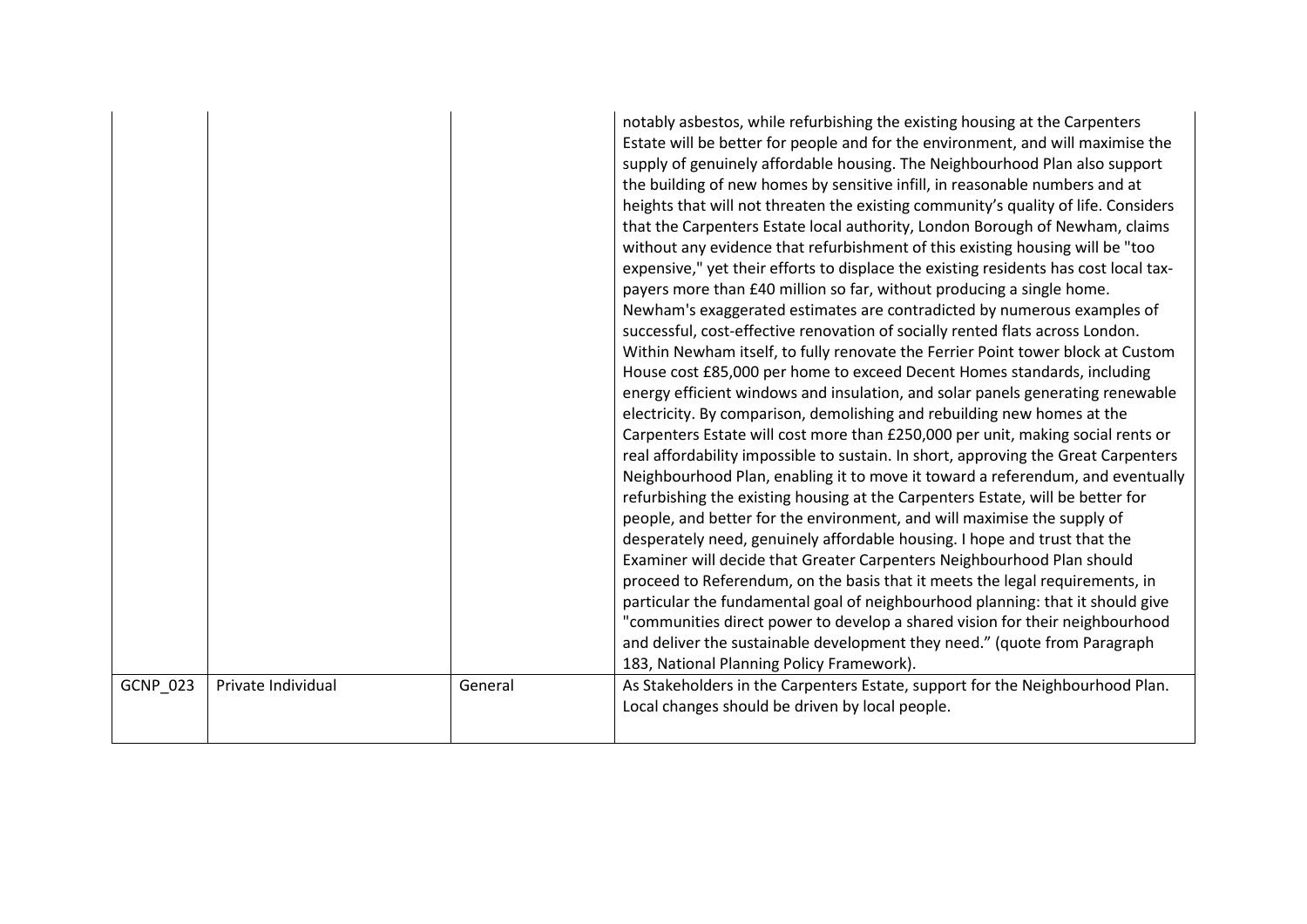| GCNP_024 | Private Individual | General | I have lived in Newham since 1985. I support the whole plan but in particular:<br>- I support the Plan's ideas on economy and employment, keeping and<br>helping the growth of local businesses and employment.<br>I support the Plan's ideas on housing refurbishment, protecting existing<br>homes from demolition and instead refurbishing them. This will preserve<br>the existing community instead of destroying it, as well as safeguarding<br>threatened social homes, and the rights of leaseholders and freeholders.<br>I support the building of new homes which do not crowd the site in<br>reasonable numbers and at heights that will not threaten the existing<br>community's quality of life.                                                                                                                                                                                                                                                                                                                                                                                                                                                                                                                                                                                                                                                                                                      |
|----------|--------------------|---------|--------------------------------------------------------------------------------------------------------------------------------------------------------------------------------------------------------------------------------------------------------------------------------------------------------------------------------------------------------------------------------------------------------------------------------------------------------------------------------------------------------------------------------------------------------------------------------------------------------------------------------------------------------------------------------------------------------------------------------------------------------------------------------------------------------------------------------------------------------------------------------------------------------------------------------------------------------------------------------------------------------------------------------------------------------------------------------------------------------------------------------------------------------------------------------------------------------------------------------------------------------------------------------------------------------------------------------------------------------------------------------------------------------------------|
| GCNP_025 | Private Individual | General | As a resident of the Carpenters Estate, I have witnessed the transformation of<br>Stratford.<br>This transformation seemed to accelerate leading up to the Olympics, and is now<br>developing at a constant fast pace. I along with many of my neighbours got<br>caught up in the maelstrom caused by regeneration. Most of the people I talk to<br>think that the LDA/LLDC has created a beautiful park, shopping centre and<br>transport hub. However, we are worried that our enjoyment of these new sites<br>and amenities will be short lived. This is because we have been locked in a battle<br>to save our community for many years. We are not NIMBYs, we understand that<br>it is important and necessary to have change. We just want to have a 'real' say in<br>the process of shaping the future of our community. When I hear words like<br>Legacy, Localism, Convergence and affordable. I wonder if these words are too<br>ambiguous to have any real meaning to people lacking the means to utilise them.<br>The Greater Carpenters Neighbourhood Plan is representative of the aspirations<br>of local people. I know this because I was one of many locals involved in<br>formulating the plan. I therefore want to formally endorse the neighbourhood<br>plan, and would like to be notified of the Legacy Corporation's decision on<br>whether or not to 'make' the plan under Regulation 19. |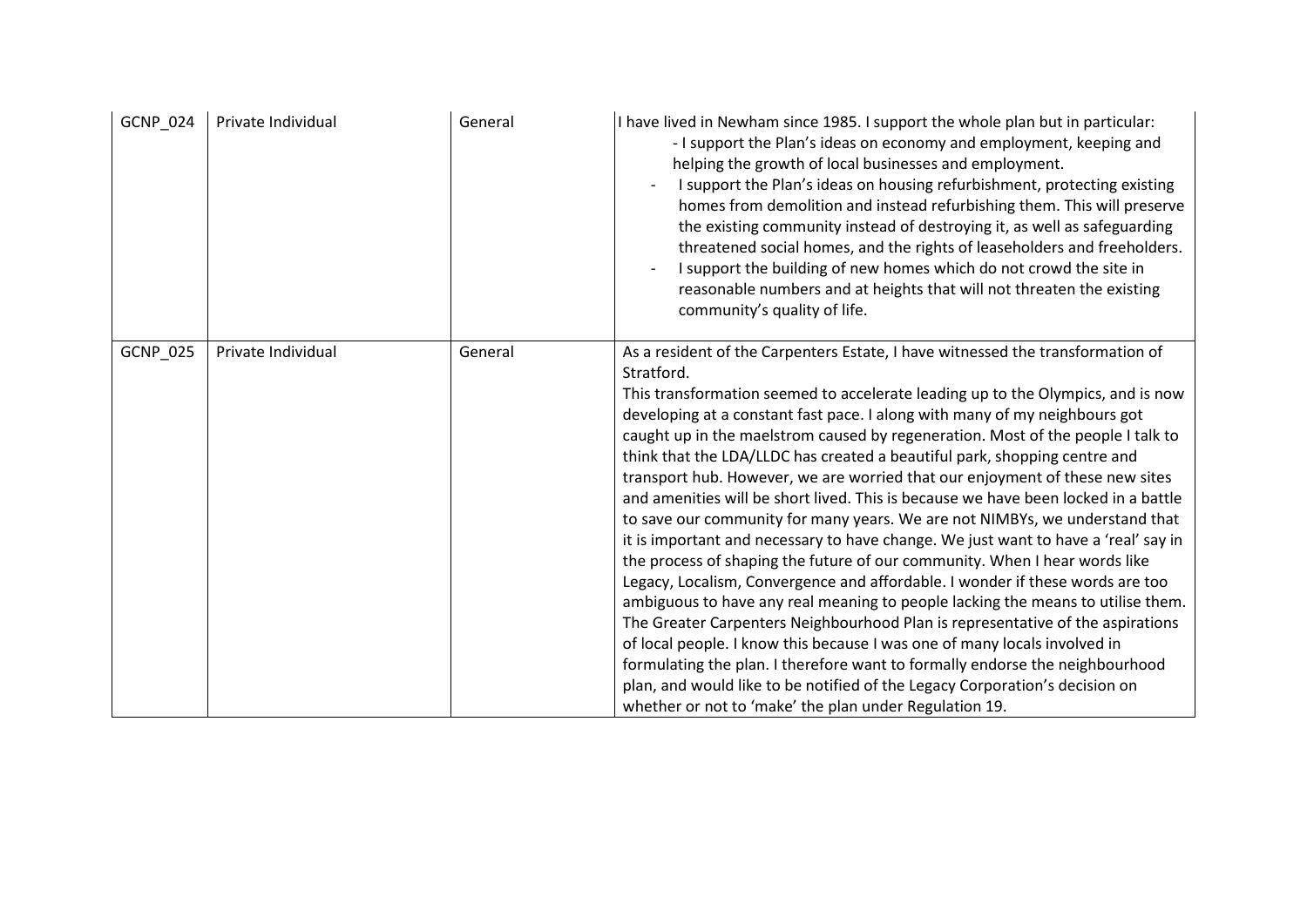| <b>GCNP 026</b> | Private Individual | General | Objects the developers plan to demolish the existing housing stock in the<br>Carpenters block. Opposes any new development that would rid this area of its<br>character and charm. Considers that another clinical, mundane "executive" block<br>of flats is certainly not what the Carpenters estate needs. It would appear to be<br>forced exodus for the residents who will not be able to afford to live in the new<br>block of flats. |
|-----------------|--------------------|---------|--------------------------------------------------------------------------------------------------------------------------------------------------------------------------------------------------------------------------------------------------------------------------------------------------------------------------------------------------------------------------------------------------------------------------------------------|
|                 |                    |         | Instead, supports the renovation of the Carpenters estate and the adoption of<br>the greater carpenters neighbourhood plan. Works in Newham, and have lived<br>there. Saddened to see the area being gentrified and the poorer in my<br>community being forced outwards towards Essex etc due to spiralling living<br>costs, rents etc.                                                                                                    |
|                 |                    |         | Supports the adoption of the Plan and considers that it makes financial sense to<br>renovate as opposed to rebuilding a whole community. Considers that displaced<br>people would not return.                                                                                                                                                                                                                                              |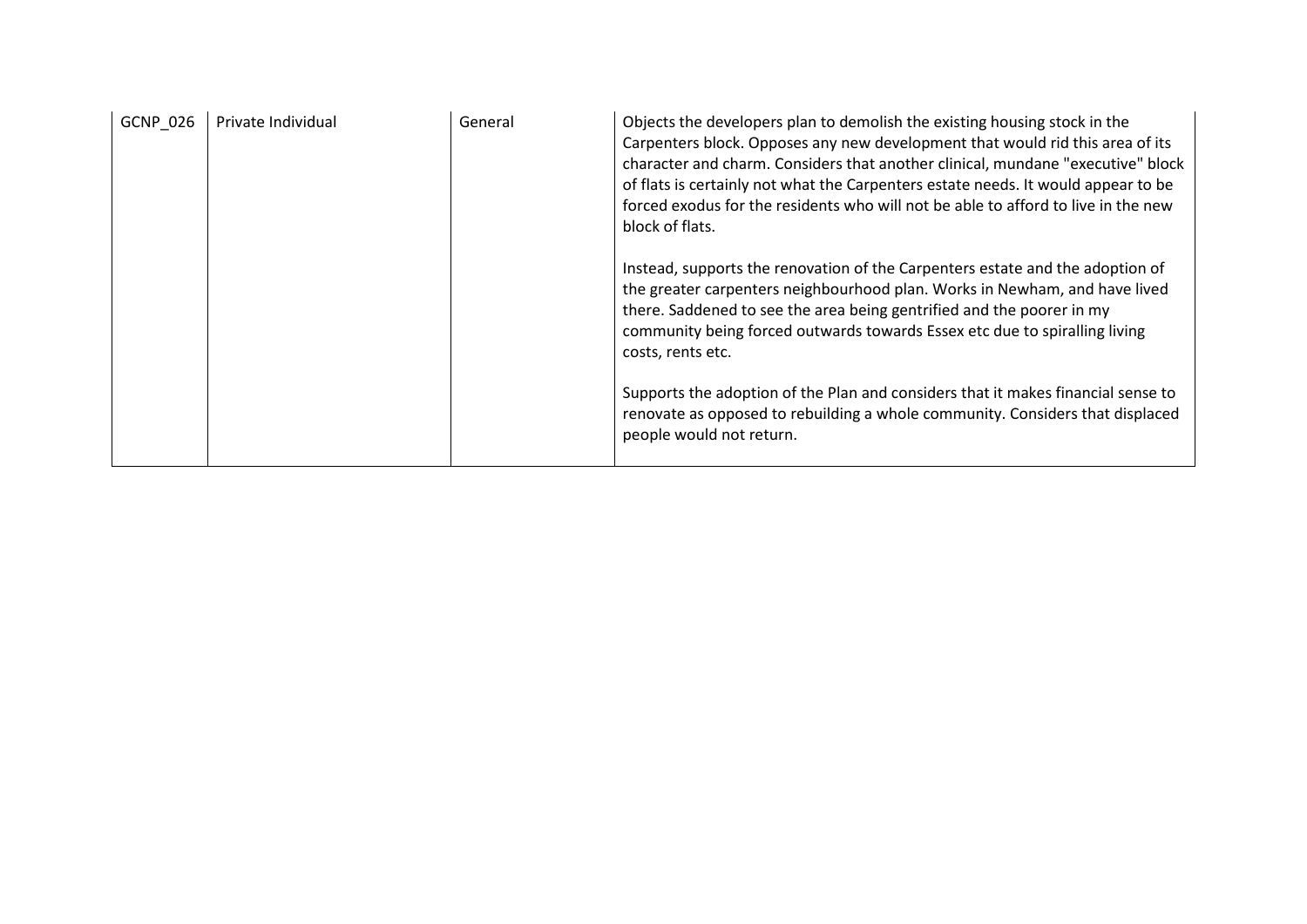| <b>GCNP_027</b> | Private Individual | General | Have been residing in Newham for the last forty-six years, knows and cares<br>about every corner of the borough and all the borough's<br>problems especially lack of housing and employment. Agrees with the Greater<br>Carpenters Neighbourhood Plan and urges its adoption. Supports the housing<br>proposals. Considers that the existing tower blocks should be refurbished so that<br>there is no further loss of much needed social housing. Should Newham Council<br>continue to claim that this will be too costly, wishes would urge you to bring<br>their evidence into the public domain where it can be scrutinised and alternative<br>quality options considered.                                                                                                                                                                                                       |
|-----------------|--------------------|---------|--------------------------------------------------------------------------------------------------------------------------------------------------------------------------------------------------------------------------------------------------------------------------------------------------------------------------------------------------------------------------------------------------------------------------------------------------------------------------------------------------------------------------------------------------------------------------------------------------------------------------------------------------------------------------------------------------------------------------------------------------------------------------------------------------------------------------------------------------------------------------------------|
|                 |                    |         | In light of global warming, finds the policies on green space, biodiversity and<br>community gardening particularly valuable. Considers that the Carpenters Estate<br>has always been attractive because of its abundance of green space and the Plan<br>will retain and improve on this. As someone reliant on public transport and<br>walking to visit the Carpenters Estate, finds all the proposals for improved and<br>more pleasant - and better lit! -access eminently practical and helpful.<br>Considers that there is a strong entrepreneurial culture among the residents of<br>Newham and welcomes the Plan's proposals for small businesses contained in<br>the section on Economy and Employment. Considers that there are particular<br>problems of youth unemployment and graduate unemployment in Newham<br>which these ideas would address in an exemplary manner. |
| <b>GCNP 028</b> | Private Individual | General | 1. The declared key objective of the London Olympic Legacy was to ensure<br>benefits for local residents:<br>"It is therefore vital that the regeneration of the Olympic Park and Stratford does<br>not result in an isolated island of prosperity, but will instead help raise the social<br>and economic well being of east London as a whole. London's 2012 Bid<br>confirmed that 'The most enduring Legacy of the Olympics will be the<br>regeneration of an entire community for the direct benefit of everyone who lives<br>there."" Olympic Legacy Supplementary Planning Guidance 1.5 Convergence-<br>London's key strategic challenge.                                                                                                                                                                                                                                      |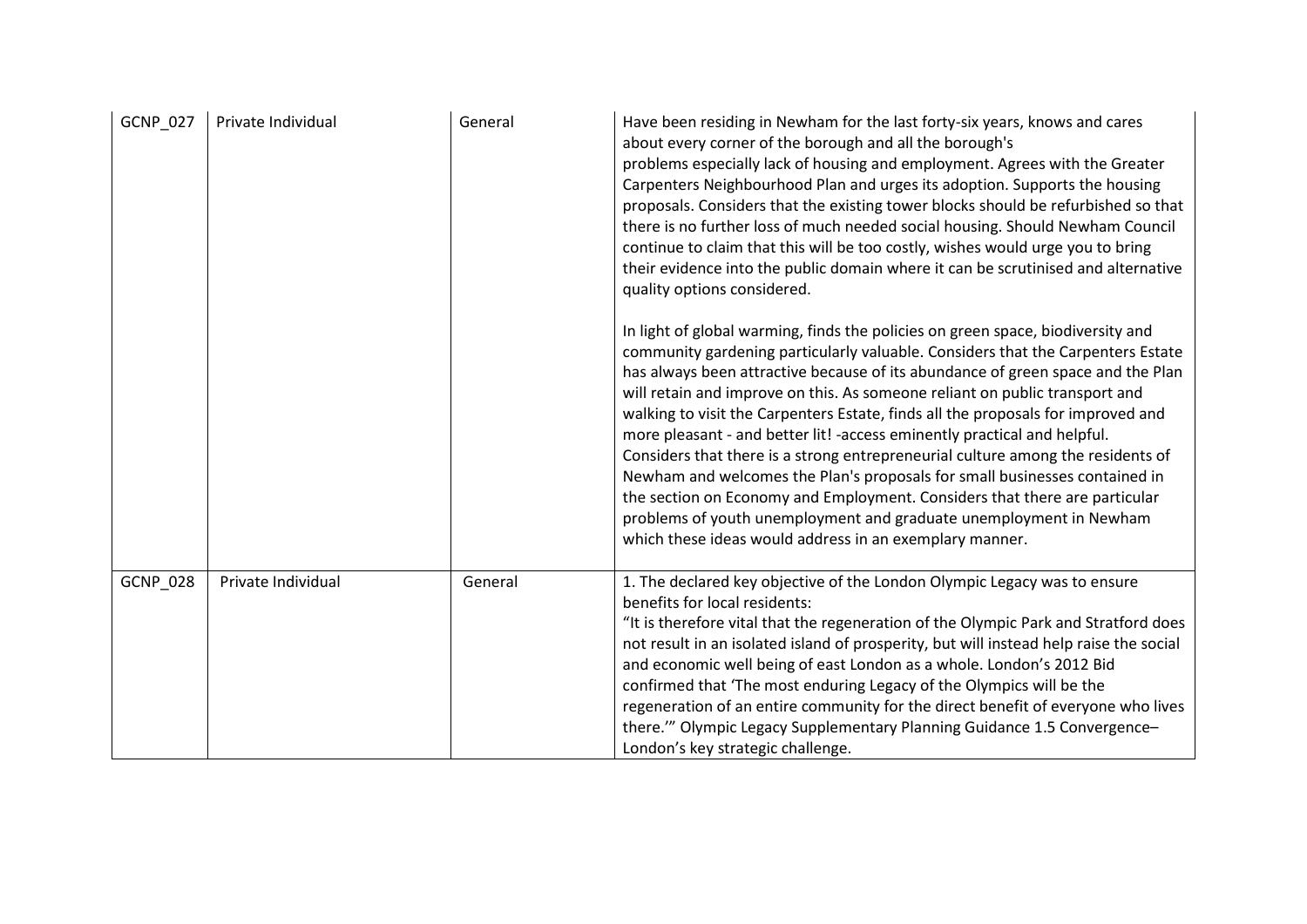| <b>GCNP_028</b> | Private Individual | General | 2. The Greater Carpenters Neighbourhood Plan has been created by the<br>community living within this local area of Stratford, precisely the community<br>referred to in the Supplementary Planning Guidance. The community has taken<br>advantage of the provisions of the Localism Act to provide a clear statement<br>about its needs and hopes. In this instance the Localism Act and the<br>Supplementary Guidance work together to enable this local community to<br>express how it can benefit from the London Olympics and how to fulfil the<br>objectives set out in that guidance as to how the community can receive the<br>benefits promised under the Legacy. Without the Localism Act and the<br>opportunity to present a Neighbourhood Plan to guide future development in<br>the area this statement of the community's needs and hopes would not be<br>possible and the objective of providing 'a direct benefit of everyone who lives<br>there' would be much harder to achieve.                                                                                                                                               |
|-----------------|--------------------|---------|-------------------------------------------------------------------------------------------------------------------------------------------------------------------------------------------------------------------------------------------------------------------------------------------------------------------------------------------------------------------------------------------------------------------------------------------------------------------------------------------------------------------------------------------------------------------------------------------------------------------------------------------------------------------------------------------------------------------------------------------------------------------------------------------------------------------------------------------------------------------------------------------------------------------------------------------------------------------------------------------------------------------------------------------------------------------------------------------------------------------------------------------------|
| <b>GCNP_028</b> | Private Individual | General | This Neighbourhood Plan provides a means to fulfil the goals set for the Olympic<br>Legacy for this community both in the specifics of the Plan and in the<br>involvement of local people i n bringing these hopes to life.                                                                                                                                                                                                                                                                                                                                                                                                                                                                                                                                                                                                                                                                                                                                                                                                                                                                                                                     |
| GCNP_028        | Private Individual | General | The Greater Carpenters community is not an island of prosperity nor is it part of<br>such an island. The purpose of the Olympics we were told was: "It is therefore<br>vital that the regeneration of the Olympic Park and Stratford does NOT (my<br>emphasis) result in an isolated island of prosperity". If this goal of not creating an<br>island of prosperity which excludes local people is to have any meaning then it<br>must apply to those communities still in existence in Stratford and other areas<br>on the fringe of the Park. However, the Carpenters Estate, which is part of the<br>Greater Carpenters area, exists on the fringe of the Olympic Park and is at risk of<br>being displaced by developments which threaten to create just such an island of<br>prosperity. If the Olympic Legacy is to mean anything it is precisely communities<br>like that in the Greater Carpenters area and the Carpenters Estate that need to<br>be protected and provided for so that they can continue to exist within the<br>Stratford area and bene benefit from the facilities to be created in the aftermath<br>of the Olympics. |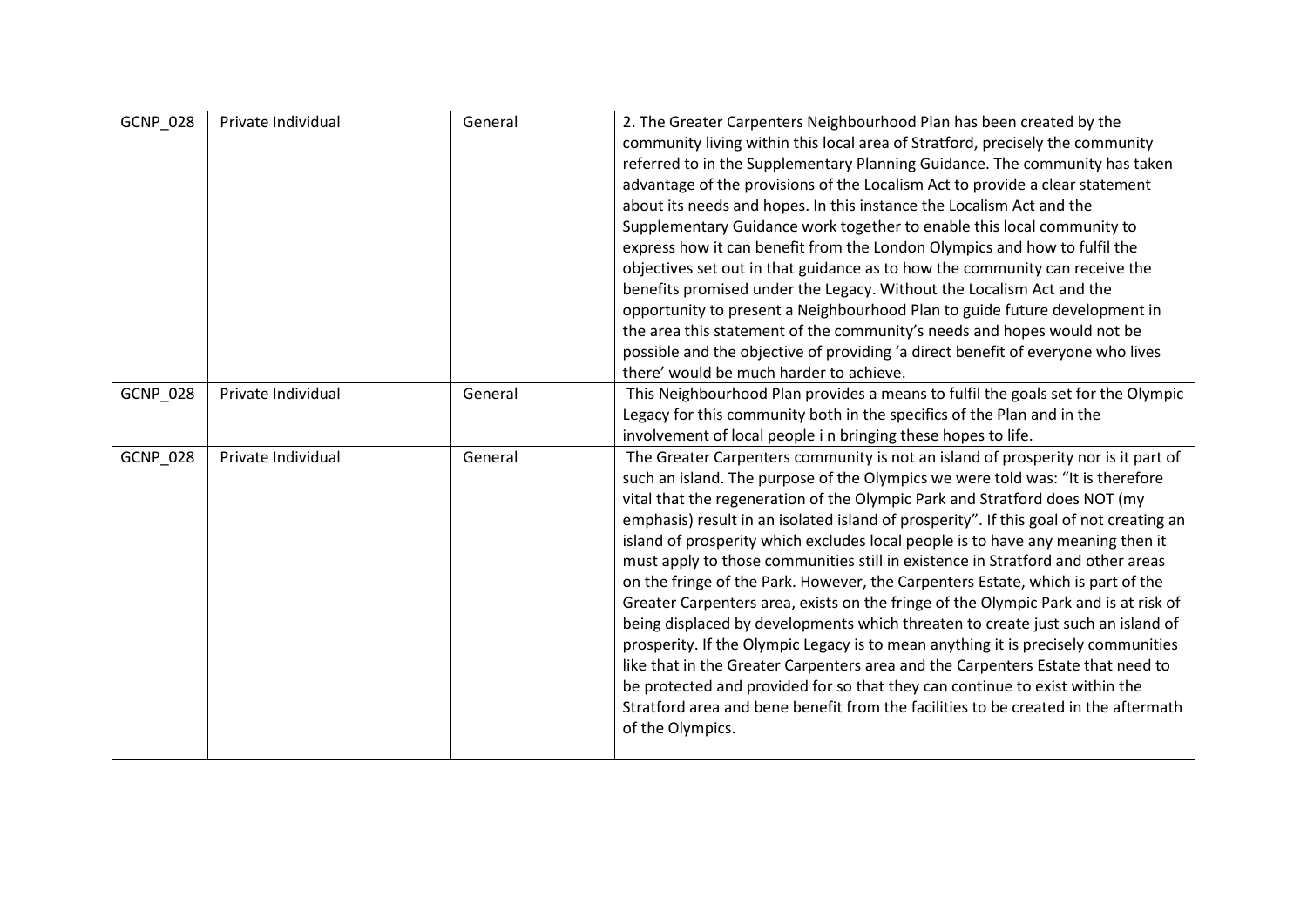| <b>GCNP_028</b> | Private Individual | General | The reality is the Carpenters Estate and community faces precisely this threat of<br>demolition which would render the Olympic Legacy void of meaning in the<br>context of the statement made in the Supplementary Planning Guidance.                                                                                                                                                                                                                                                                                                                                                                                                                                                                                                                                                                                                                                                                                                                                                                                                                                                                                                                                                                                                                                                             |
|-----------------|--------------------|---------|---------------------------------------------------------------------------------------------------------------------------------------------------------------------------------------------------------------------------------------------------------------------------------------------------------------------------------------------------------------------------------------------------------------------------------------------------------------------------------------------------------------------------------------------------------------------------------------------------------------------------------------------------------------------------------------------------------------------------------------------------------------------------------------------------------------------------------------------------------------------------------------------------------------------------------------------------------------------------------------------------------------------------------------------------------------------------------------------------------------------------------------------------------------------------------------------------------------------------------------------------------------------------------------------------|
| GCNP_028        | Private Individual | General | The Greater Carpenters Neighbourhood Forum (GCNF) sets out a realistic plan<br>for the area which both allows for a considerable increase in the amount of<br>housing in the area while preserving the existing community and housing. It does<br>this by setting out a plan for the refurbishment of the three tower blocks on the<br>Carpenters Estate along with infill at suitable sites.                                                                                                                                                                                                                                                                                                                                                                                                                                                                                                                                                                                                                                                                                                                                                                                                                                                                                                     |
| GCNP_028        | Private Individual | General | There is in fact the potential to increase this infill as a triangle on the edge of<br>Stratford Station could also be developed for housing. This possibility has already<br>been raised by and with the London Legacy Development Corporation (LLDC).<br>The point here is that the refurbishment and infill option provides a template for<br>the development and retention of the estate as part of the wider Greater<br>Carpenters area.                                                                                                                                                                                                                                                                                                                                                                                                                                                                                                                                                                                                                                                                                                                                                                                                                                                     |
| GCNP_028        | Private Individual | General | 8. It is interesting to note that Newham Council, in its present consultation on<br>the future of the Carpenters Estate, includes a refurbishment and infill option<br>among the possibilities f or the future of the estate. The problem with this is that<br>Newham more or less dismisses this option by saying it may not be viable on<br>grounds of cost. It does not provide any basis for this statement and has<br>consistently failed to provide any up to date information on costs of refurbishing<br>the tower blocks.<br>9. Newham takes a similar line with its partial demolition option which also<br>refers to unaffordable refurbishment. The only route it endorses is full<br>demolition.<br>10. The only information Newham has provided regarding the cost of<br>refurbishing the towers is several years old and was circulated to residents in a<br>document see attached photograph). The figures provided at that time could be<br>said to be at the top end of the anticipated costs and Newham has failed, indeed<br>refused, to provide any information about how these figures were reached.<br>11. If Newham is serious about including a refurbishment and infill option in its<br>consultation then it should provide proper information about the costs and how |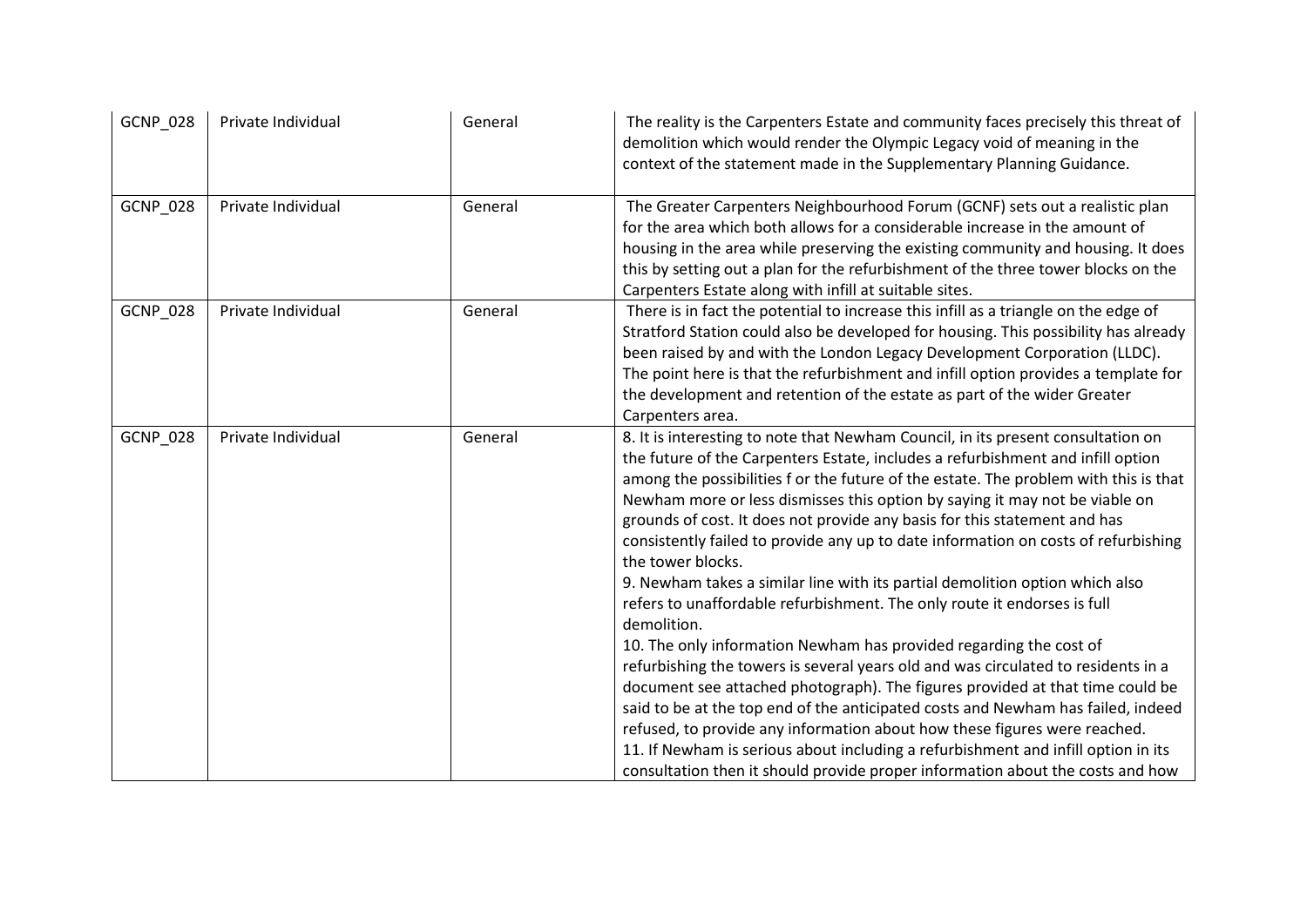|                 |                    |         | they have been arrived at. Failure to do this suggests this is more about<br>dismissing this option rather than seriously considering it.                                                                                                                                                                                                                                                                                                                                                                                                         |
|-----------------|--------------------|---------|---------------------------------------------------------------------------------------------------------------------------------------------------------------------------------------------------------------------------------------------------------------------------------------------------------------------------------------------------------------------------------------------------------------------------------------------------------------------------------------------------------------------------------------------------|
| <b>GCNP_028</b> | Private Individual | General | It is worth noting that the Inspector of the LLDC's Local Plan during the<br>examination in 2015 said the refurbishment option deserved to be more closely<br>examined. Plainly to do this would require a proper assessment of costs. The<br>inspector said in her report "there remain questions as to whether (Newham<br>Council's) assessments of refurbishment schemes are sufficiently up to date, and<br>whether the most reasonable option for this area in the future has been defined.                                                  |
|                 |                    |         | In fact, there is a compare able tower block refurbishment scheme in Newham,<br>namely at Ferrier Point, where a refurbishment scheme in 2011 on a 23 floors<br>tower block was refurbished for £9.8 million https://ecda.co.uk/projec ts/ferrier<br>point/point/. As above, the only cost estimate available from Newham for the<br>refurbishment of the Carpenters Estate tower blocks put the costs at £23 million<br>per tower block. Newham has not chosen to provide the Forum with any<br>information as to how it arrived at this figure. |
|                 |                    |         | In its Appendix 1 LLDC / LBN "Site Allocation SA34 response to Inspector 31st<br>March 2015.pdf") Newham suggested asbestos would be a problem for a<br>refurbishment option.                                                                                                                                                                                                                                                                                                                                                                     |
|                 |                    |         | However, in LLDC / LBN "Site Allocation SA34 response to Inspector 31st March<br>2015.pdf") the authorities say "The asbestos in the blocks is now safe and will<br>stay safe. Nearly all of it is contained in concrete so can't be accessed. Any areas<br>which can be accessed have been legally tagged and the asbestos safely<br>removed. Any structural work to the blocks would risk exposing it."                                                                                                                                         |
|                 |                    |         | Plainly this undermines the cost estimates at least with regard to asbestos.                                                                                                                                                                                                                                                                                                                                                                                                                                                                      |
|                 |                    |         | Furthermore, this statement shows demolition would create an asbestos risk,                                                                                                                                                                                                                                                                                                                                                                                                                                                                       |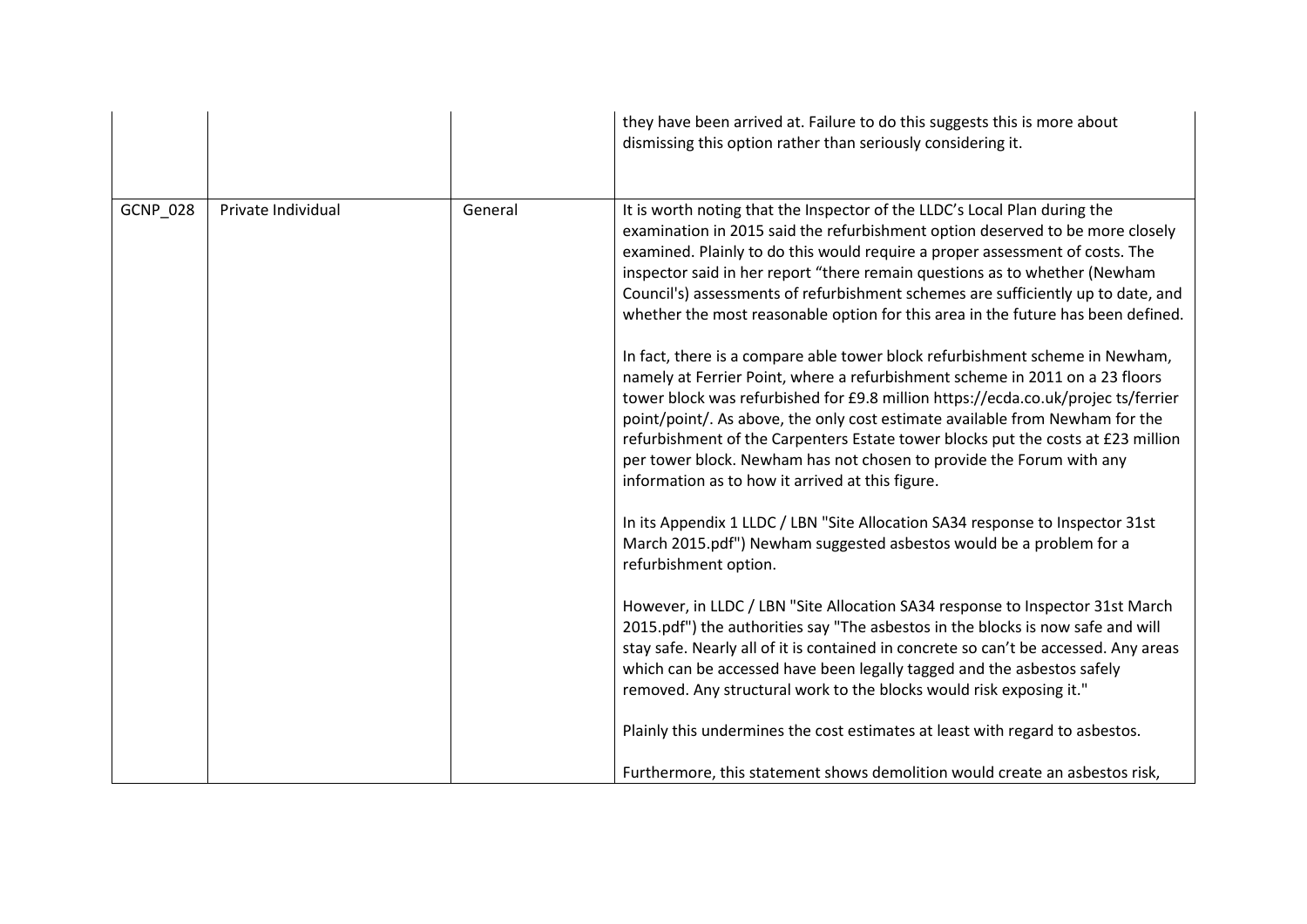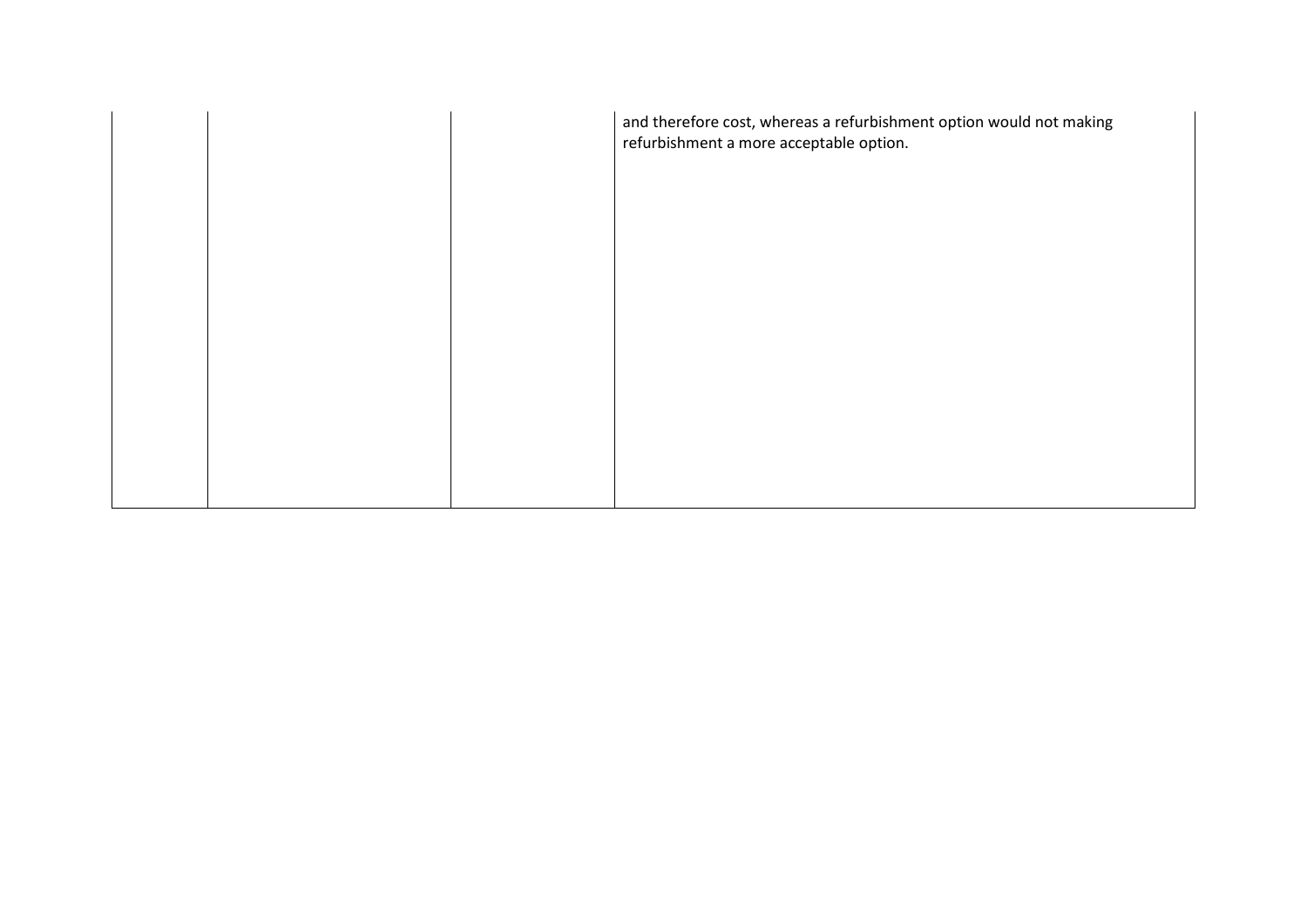| <b>GCNP_028</b> | Private Individual | General | The Forum includes members from outside the Carpenters Estate. Newham has<br>launched a consultation programme for the estate's residents. However, those<br>not living on the estate are notable to at tend these sessions.                                                                                                                                                                                                                                                                                                                                                            |
|-----------------|--------------------|---------|-----------------------------------------------------------------------------------------------------------------------------------------------------------------------------------------------------------------------------------------------------------------------------------------------------------------------------------------------------------------------------------------------------------------------------------------------------------------------------------------------------------------------------------------------------------------------------------------|
|                 |                    |         | The extraordinary failure of the Mayor and Newham to engage with the Forum is<br>not new. Newham has consistently refused to meet with self-organised groups<br>on the Carpenters. This policy remains unchanged.                                                                                                                                                                                                                                                                                                                                                                       |
|                 |                    |         | What is different on this occasion is this group was organised under legislation, it<br>has spent years creating and consulting on a Plan in accordance with that<br>legislation. It is seeking to take its place alongside other planning bodies like the<br>LLDC and Newham within the planning framework.                                                                                                                                                                                                                                                                            |
|                 |                    |         | Moreover, its Plan includes an option, Refurbishment and Infill, which matches in<br>concept one proposed by Newham. If such an option ever had any real meaning<br>for Newham then plainly it would have made sense to discuss it with a<br>community group operating in the same location both to try to meet the<br>community's hopes and to arrive at a viable plan, including for example by<br>sharing information on costs of refurbishment or preparing an updated<br>assessment. Newham has failed to do this on every level.                                                  |
|                 |                    |         | Newham's lack of care towards the Forum, a care it should show any community<br>group in the borough, is matched by its lack of interest in providing real support<br>for a community to become involved in the planning process. Public bodies tend<br>to place great weight on consulting local people. The idea of Neighbourhood<br>Planning takes this a step further and puts the community in the driving seat of<br>preparing plans rather than just reacting to them. Newham has disregarded not<br>only this second goal but it has failed to even open its door to the group. |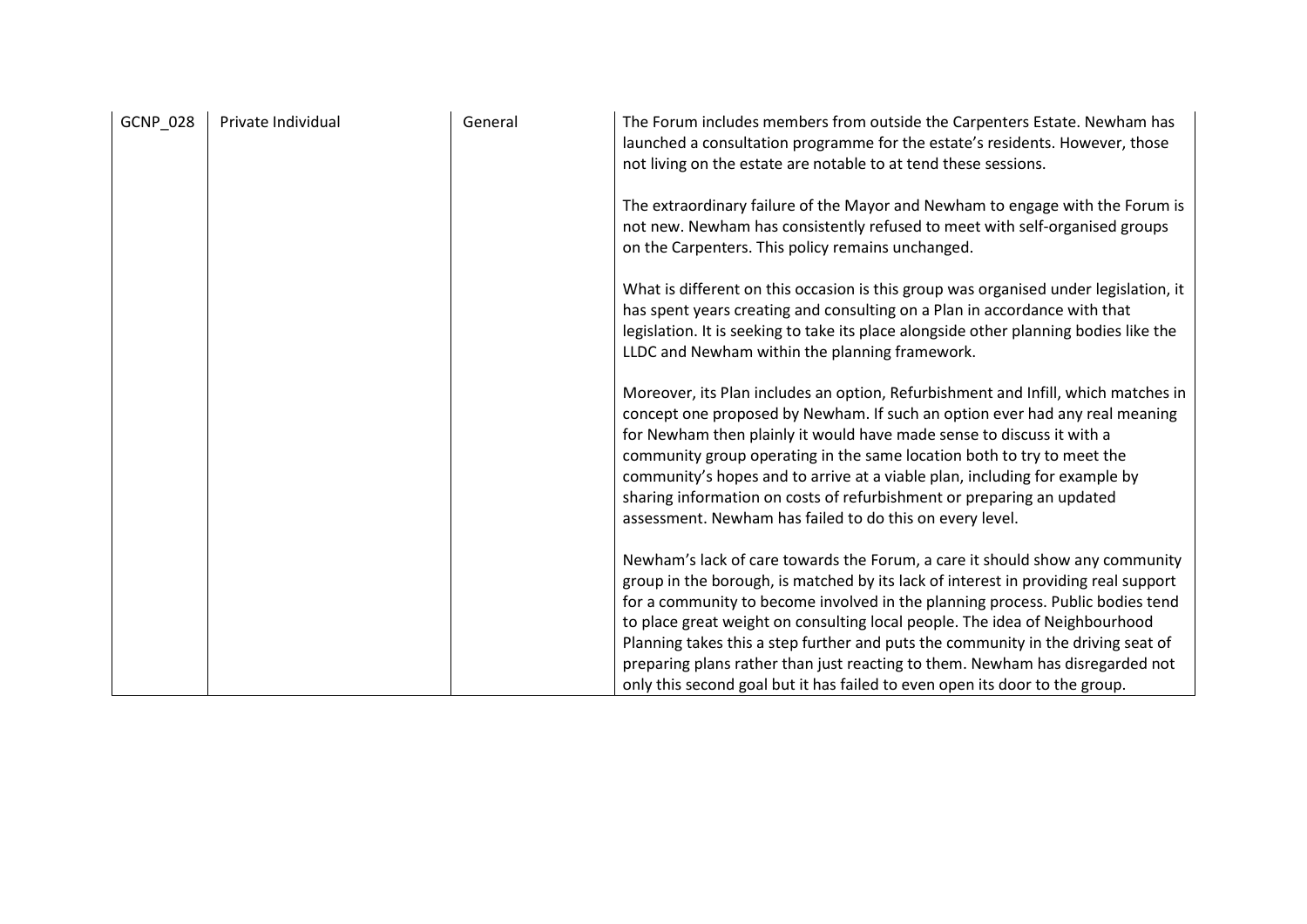| <b>GCNP 028</b> | Private Individual | General | There is an irony, if it can be called that, that the amount of housing available to<br>the general public inside the Olympic Park has been reduced by around 2000<br>units with the decision to create a cultural quarter, now called East Bank, and to<br>house University College London. This will include elite institutions including the<br>BBC, the V&A, Sadler's Wells and the University of the Arts. In addition,<br>University College London will occupy a large area of land and will include a<br>considerable amount of student housing which will be of no use to the local<br>community. This had been known as Margate Wharf had been expected to<br>produce 2,600 units.                                                              |
|-----------------|--------------------|---------|-----------------------------------------------------------------------------------------------------------------------------------------------------------------------------------------------------------------------------------------------------------------------------------------------------------------------------------------------------------------------------------------------------------------------------------------------------------------------------------------------------------------------------------------------------------------------------------------------------------------------------------------------------------------------------------------------------------------------------------------------------------|
|                 |                    |         | In other words, space has been made inside the Olympic Park for precisely the<br>kind of housing and facilities which could be described as being part of an 'island<br>of prosperity'.                                                                                                                                                                                                                                                                                                                                                                                                                                                                                                                                                                   |
|                 |                    |         | The amount of housing expected by the authorities to be created at the<br>Carpenters Estate more or less matches this loss of housing inside the Olympic<br>Park. In effect this shortage is being off loaded onto a community which should<br>reasonably be expecting to benefit from the Olympic Legacy but instead faces<br>demolition in order to meet this target.                                                                                                                                                                                                                                                                                                                                                                                   |
| <b>GCNP_028</b> | Private Individual | General | The GCNF Plan is not just about housing. It is also designed to preserve and<br>develop local business, which has suffered heavily from the demolitions visited<br>upon Stratford, in particular within the Olympic Park.                                                                                                                                                                                                                                                                                                                                                                                                                                                                                                                                 |
| <b>GCNP_028</b> | Private Individual | General | Again one of the peculiar features of the Olympic development was that it was<br>based on the false claim that the industrial land within the Olympic Park was a<br>wasteland, land that was underused. The businesses occupying that land<br>disputed this. However, what is interesting is that even the LLDC now disagrees<br>with that original assessment as can be seen on its website 'Sweetwater, Before<br>the Games' https://www.queenelizabetholympicpark.co.uk/the park/homes and<br>living/sweetwater. Whereas before the Games those arguing for the Games<br>described the area<br>as a 'scar' (Andrew Higgins, CEO ODA) or 'an urban desert' (Stephen Frost, ODA<br>Head of Inclusion) the LLDC now says Before the Games One of the most |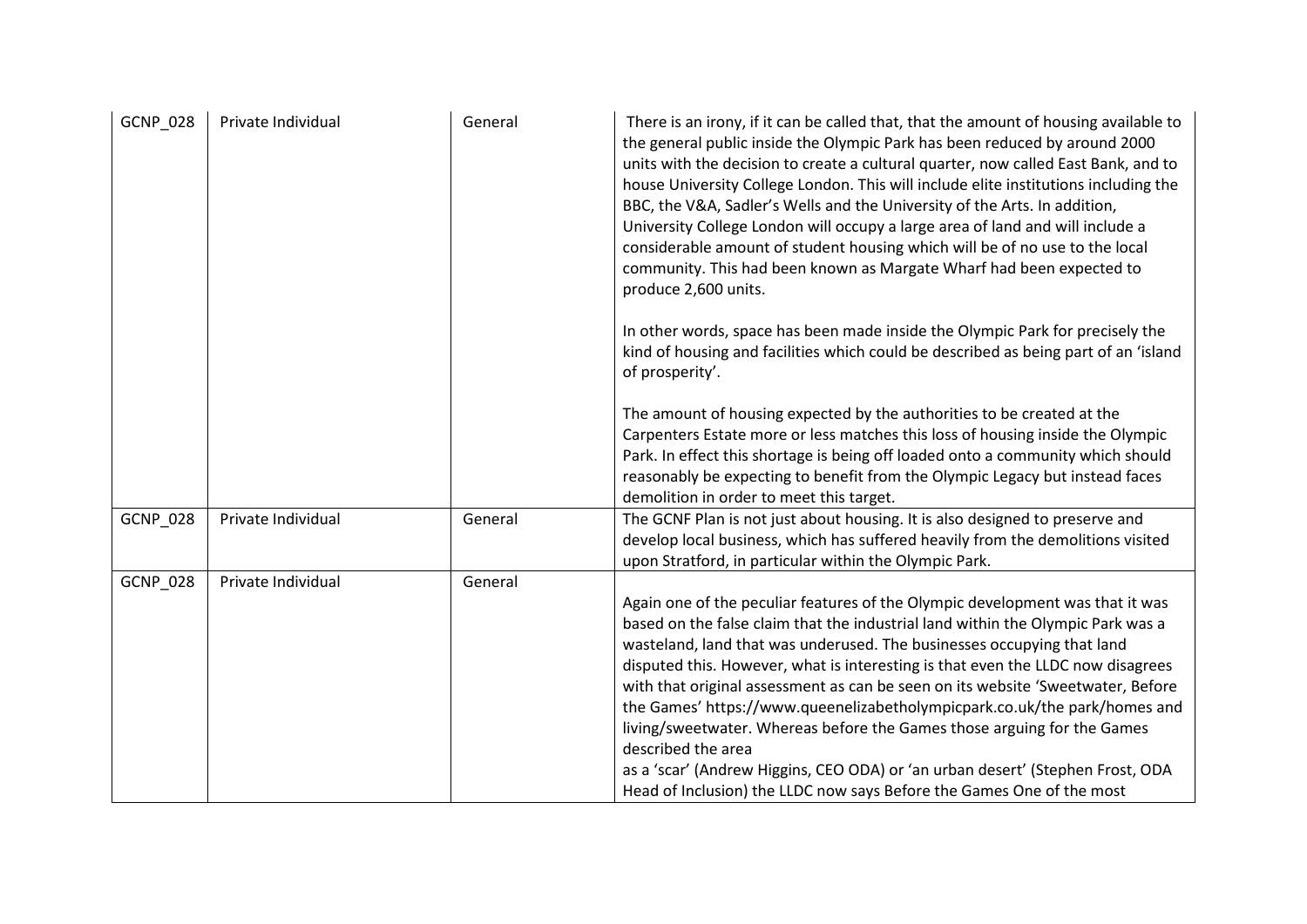| important industrial sites in London, the<br>area around Sweetwater has seen some of the UK's most important innovations.<br>In the 19th century, the area was home to the East London Waterworks<br>Company, but it was during the late 19th and early 20th century that it really<br>came into its own with the grow of chemical, confectionery and petroleum<br>industries taking off in the area.<br>Petrol was first registered for a patent by the company Carless, Capel & Leonard<br>in the area around White Post Lane and a company based on White Post Lane<br>first introduced the French process of dry cleaning to the UK. A German V1<br>rocket and heavy bombing damaged many of the buildings in the area during<br>World War Two, but industrial development continued from the 1950s onwards<br>with confectionary, fur trade, engineering and fruit businesses, as well as timber<br>yards and warehouses continued to make the area a real hive of activity and<br>industrial innovation (my emphasis) |
|-----------------------------------------------------------------------------------------------------------------------------------------------------------------------------------------------------------------------------------------------------------------------------------------------------------------------------------------------------------------------------------------------------------------------------------------------------------------------------------------------------------------------------------------------------------------------------------------------------------------------------------------------------------------------------------------------------------------------------------------------------------------------------------------------------------------------------------------------------------------------------------------------------------------------------------------------------------------------------------------------------------------------------|
| The Olympics demolished this 'real hive of activity and industrial innovation' and<br>with the destruction of that industry and those jobs the local economy and the<br>job prospects of local people have suffered serious damage. With the demolition<br>of this mass of industry, what may be called 'dirty' industry, in this key area the<br>pressure on industry on the fringe of the Olympic Park has increased so that in<br>areas like Hackney Wick, Fish Island and Chobham Farm industry is on the<br>retreat.                                                                                                                                                                                                                                                                                                                                                                                                                                                                                                   |
| The Neighbourhood Plan has made it a priority to preserve the industry in its<br>area along with plans to provide training and education to assist local people to<br>gain skills to go with the jobs it seeks to maintain. Included in this is the<br>retention of the Building Crafts College.                                                                                                                                                                                                                                                                                                                                                                                                                                                                                                                                                                                                                                                                                                                            |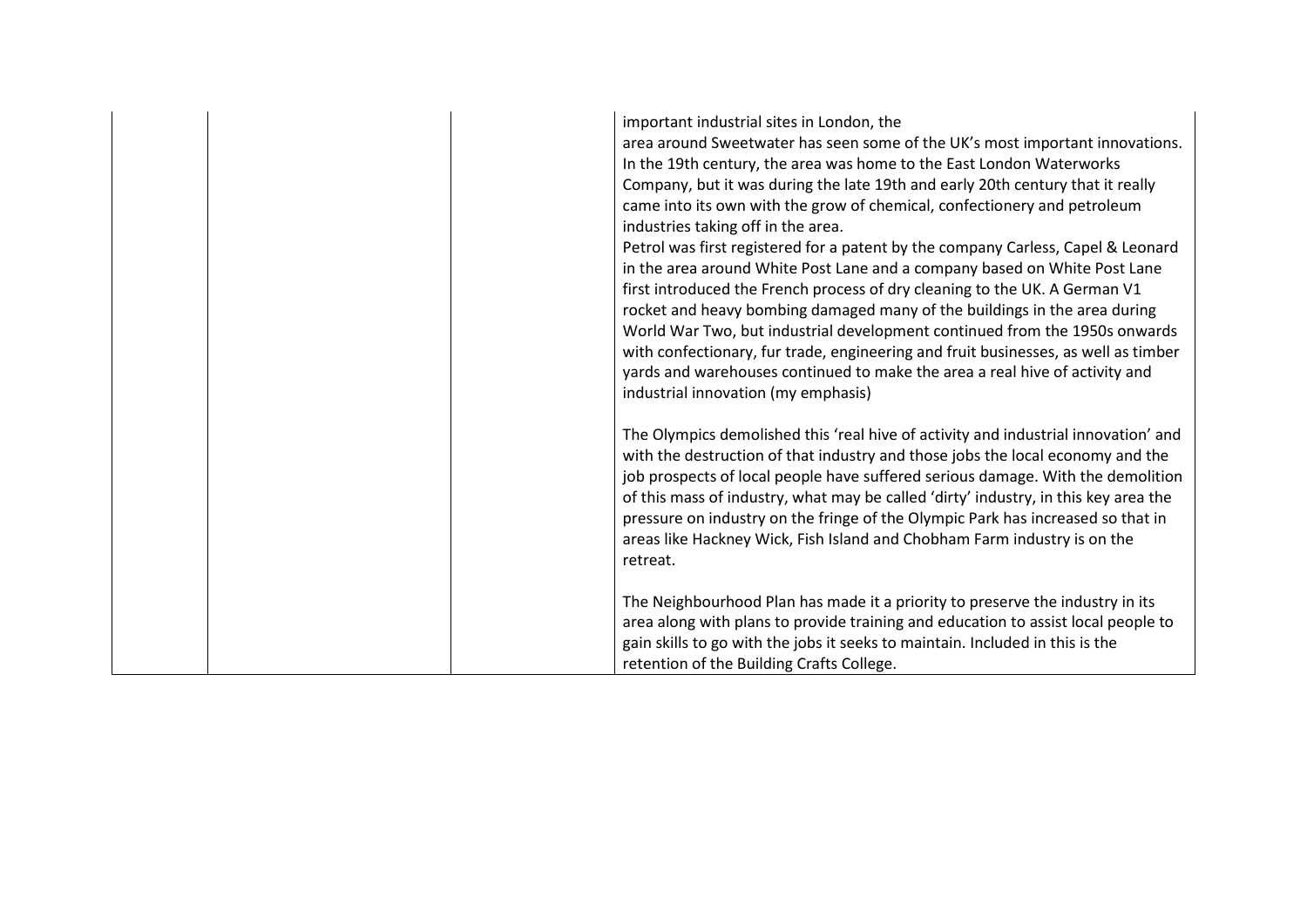| <b>GCNP_028</b> | Private Individual | General | The Neighbourhood Plan has also prioritised community facilities such as the<br>Dockland Centre, located on the Carpenters Estate, which provides services for<br>the wider community.<br>The Greater Carpenters area is now home to a considerable number of new<br>tower blocks of varying heights. The estate provides the only green spaces in the<br>neighbourhood and the Plan emphasises how important they are to the area. It<br>seeks to enhance this provision.<br>However, as important is the place of the low-rise housing in what is now an<br>area fringed by towers. This creates an entirely different ambience to go along<br>with the open and green spaces which are part of its makeup. Should the estate<br>be demolished and be replaced by high density housing the whole area will be<br>filled up with blocks of housing which will demolish this contrasting<br>environment.                                                                                                                                                                                                                                                                                                                                    |
|-----------------|--------------------|---------|---------------------------------------------------------------------------------------------------------------------------------------------------------------------------------------------------------------------------------------------------------------------------------------------------------------------------------------------------------------------------------------------------------------------------------------------------------------------------------------------------------------------------------------------------------------------------------------------------------------------------------------------------------------------------------------------------------------------------------------------------------------------------------------------------------------------------------------------------------------------------------------------------------------------------------------------------------------------------------------------------------------------------------------------------------------------------------------------------------------------------------------------------------------------------------------------------------------------------------------------|
| GCNP_028        | Private Individual | General | Obviously as part of that physical demolition will go the demolition of the<br>community which inhabits this space. Once removed, even if offered a right to<br>return, the reality is many, if not most,<br>of those forced to move will never return because of the hassle of making<br>another move after they have settled into a new home and a new<br>neighbourhood, sorted out schools, doctors and got used to local shops and<br>facilities and made friends in their new locations. It is also likely the rents they<br>will have to pay will be higher if they return and, unless guaranteed by the<br>Council, they will lose their secure council tenancies, something which has<br>already happened to many of the tenants who have already moved.<br>For leaseholders and freeholders the compensation on offer will in no way meet<br>their needs if they wish to stay in the area. The reality is, as was seen at the<br>Heygate Estate in Elephant and Castle, most will be forced to move a<br>considerable distance away from their present homes, see attached diagram<br>taken from this link http://heygatewashome.org/displacement.html<br>37. The reality is that many tenants will also have to move considerable |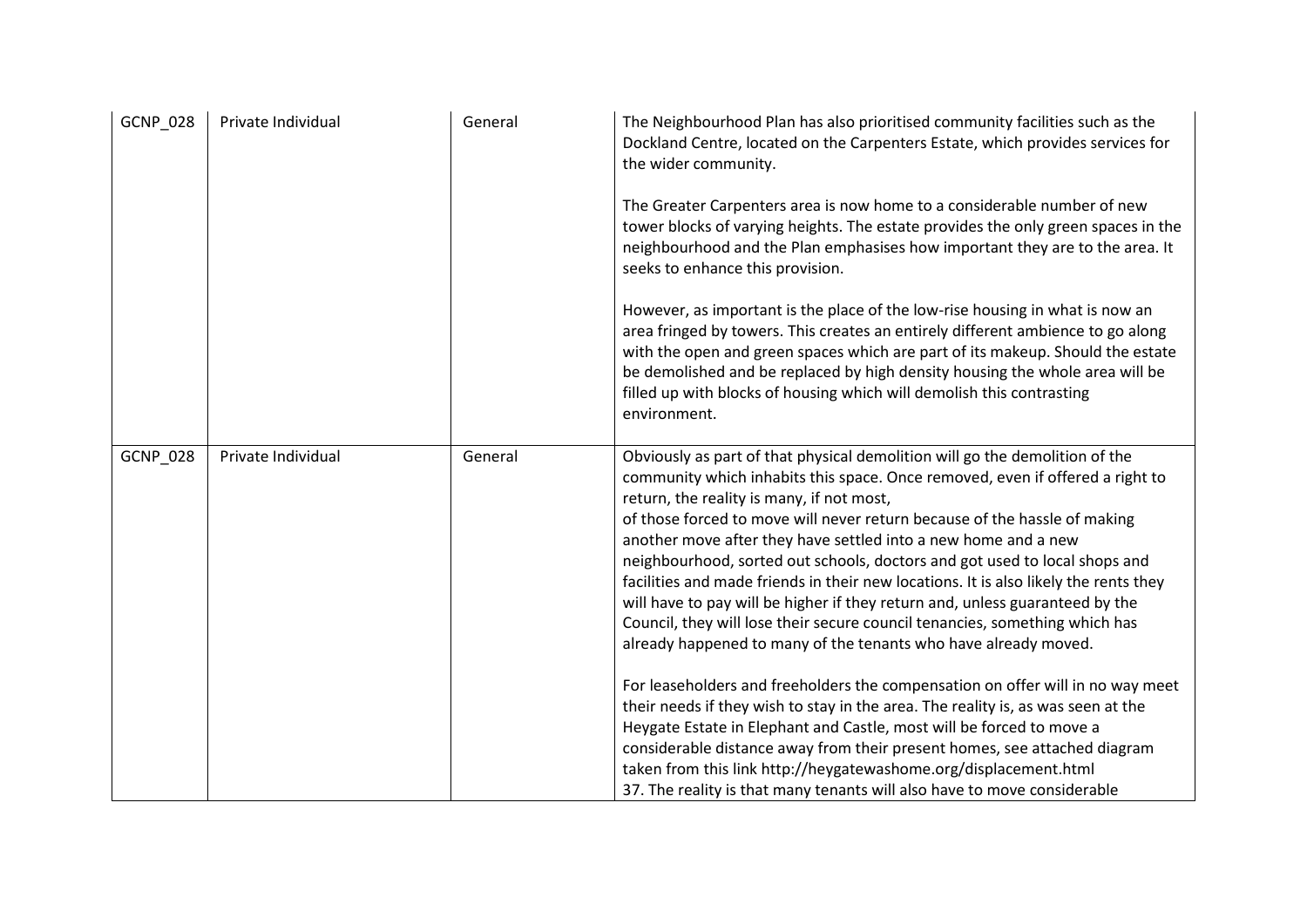|                 |                    |         | distances, even if there is a greater chance they will be able to stay in Newham.<br>The same lesson can be seen from what happened to the tenants at the Heygate<br>Estate, see attached diagram from the same link for a diagram. |
|-----------------|--------------------|---------|-------------------------------------------------------------------------------------------------------------------------------------------------------------------------------------------------------------------------------------|
|                 |                    |         | The refurbishment option proposed by the Forum will ensure the retention of<br>the estate as a genuine social housing estate in the heart of Stratford.                                                                             |
|                 |                    |         | In every respect the Forum's Plan represents the fulfilment of a genuine legacy<br>for the existing community in line with the planning guidance quoted at the<br>start.                                                            |
| <b>GCNP 029</b> | Private Individual | General | Support for the plan put forward by Greater Carpenters Neighbourhood.<br>Considers this to be the best option out of all options seen.                                                                                              |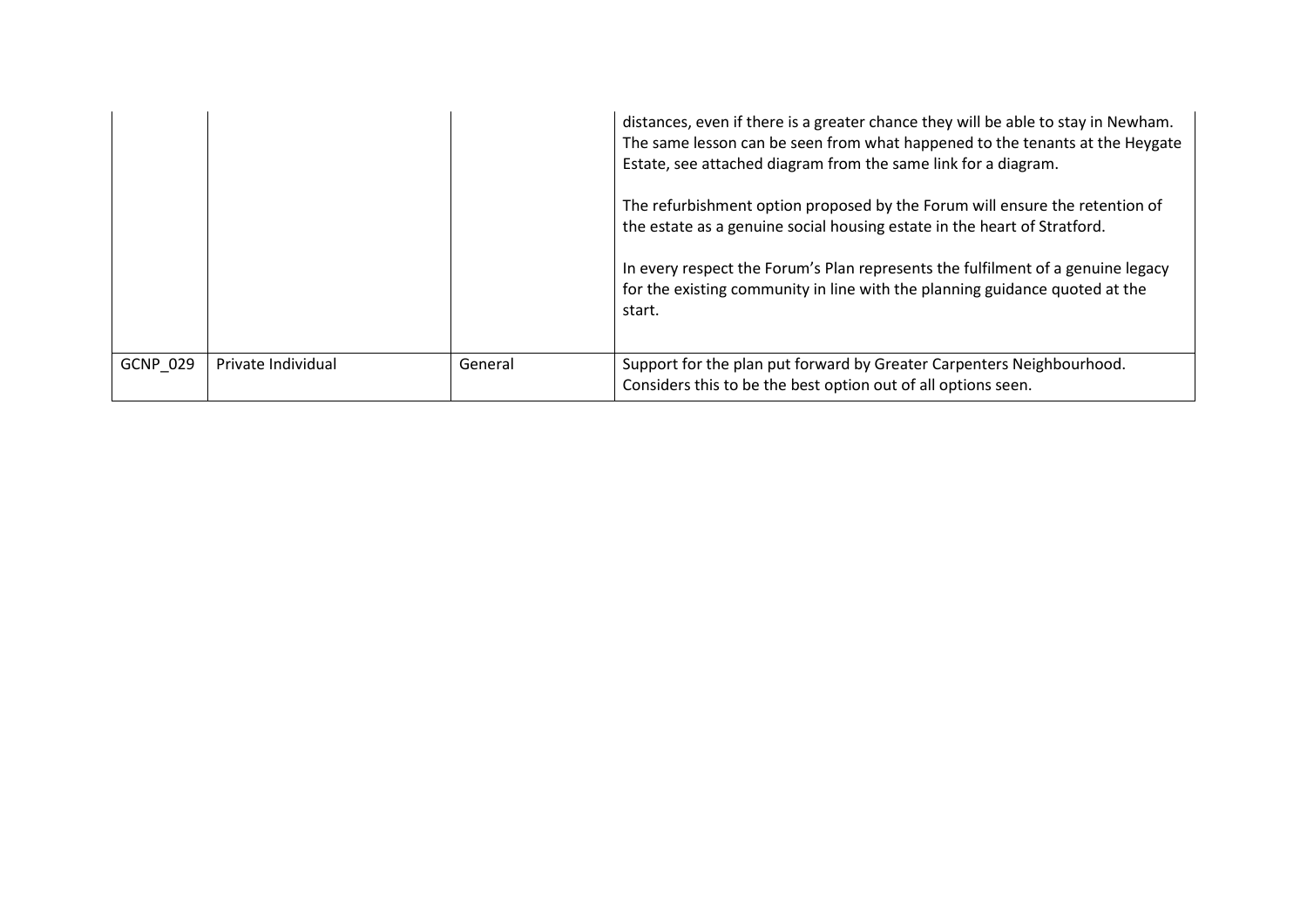| GCNP_030 | The London Legacy<br><b>Development Corporation</b><br>(LLDC) in its capacity as a<br>neighbouring landowner and<br>developer | General | The London Legacy Development Corporation (LLDC), in its capacity as a<br>neighbouring landowner and developer, is responsible for bringing forward<br>development and regeneration in and around Queen Elizabeth Olympic Park and<br>overseeing the delivery of the Legacy Communities Scheme (LCS) (planning ref<br>no. 11/90621/OUTODA as amended); an outline planning permission for<br>residential-led mixed-use development at the Park. The Greater Carpenters<br>Neighbourhood Area is located within the neighbouring area of Planning Delivery<br>Zone 8 (PDZ8) as identified in the LCS planning consent. |
|----------|-------------------------------------------------------------------------------------------------------------------------------|---------|-----------------------------------------------------------------------------------------------------------------------------------------------------------------------------------------------------------------------------------------------------------------------------------------------------------------------------------------------------------------------------------------------------------------------------------------------------------------------------------------------------------------------------------------------------------------------------------------------------------------------|
|          |                                                                                                                               |         |                                                                                                                                                                                                                                                                                                                                                                                                                                                                                                                                                                                                                       |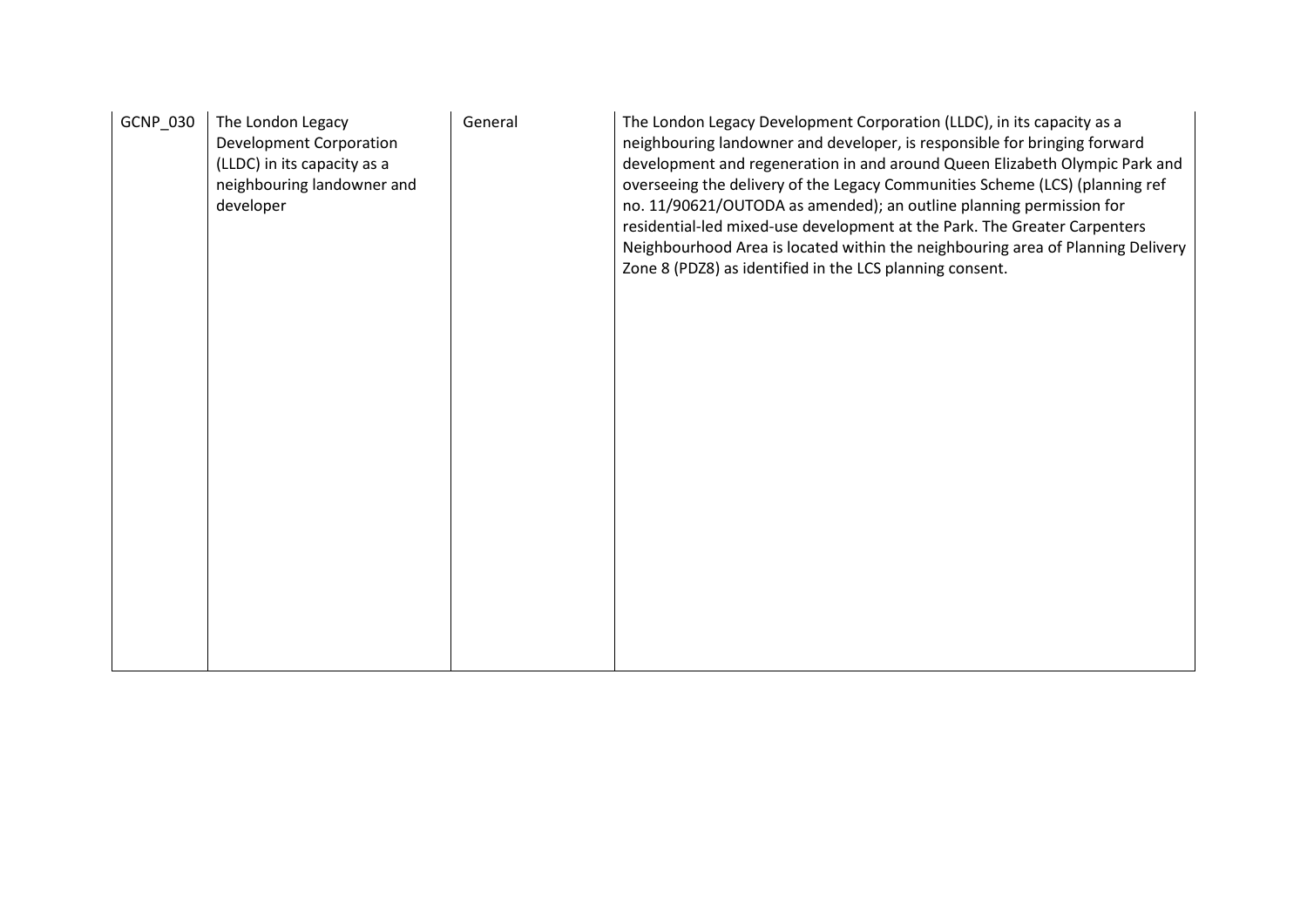| GCNP_030 | The London Legacy<br><b>Development Corporation</b><br>(LLDC) in its capacity as a<br>neighbouring landowner and<br>developer | 3. Objectives, Figure<br>3.1 | On Figure 3.1 Early Proposals Map, the Neighbourhood Plan identifies part of the<br>Warton Road development plot, located to the west of Warton Road and east of<br>the Waterworks River, as 'Enhanced public green space'. This plot sits within<br>land owned by LLDC identified in green. As part of LLDC's interim uses strategy,<br>the Warton Road development plot is currently occupied by a community garden<br>area with MUGA, outdoor gym and growing area which is subject to a temporary<br>planning consent expiring on 31st December 2019 (13/00248/FUL as varied by<br>14/00244/VAR). The plot however is earmarked for long-term re-development<br>and currently benefits from the LCS permission as PDZ 8.4 with outline consent<br>for one residential block. |
|----------|-------------------------------------------------------------------------------------------------------------------------------|------------------------------|----------------------------------------------------------------------------------------------------------------------------------------------------------------------------------------------------------------------------------------------------------------------------------------------------------------------------------------------------------------------------------------------------------------------------------------------------------------------------------------------------------------------------------------------------------------------------------------------------------------------------------------------------------------------------------------------------------------------------------------------------------------------------------|
|          |                                                                                                                               |                              | The LLDC is currently progressing revised proposals for the Pudding Mill Lane and<br>Bridgewater sites (the latter includes the Warton Road development plot) and it<br>is anticipated that that a new planning application will be submitted in<br>conjunction with a Section 73 application to 'slot-out' PDZ 8 from the LCS<br>permission. The Greater Carpenters Neighbourhood Plan should therefore<br>reflect the long-term aspirations for the site and revise Figure 3.1 Early Proposals<br>Map to show the entire plot as 'Proposed new development'.                                                                                                                                                                                                                   |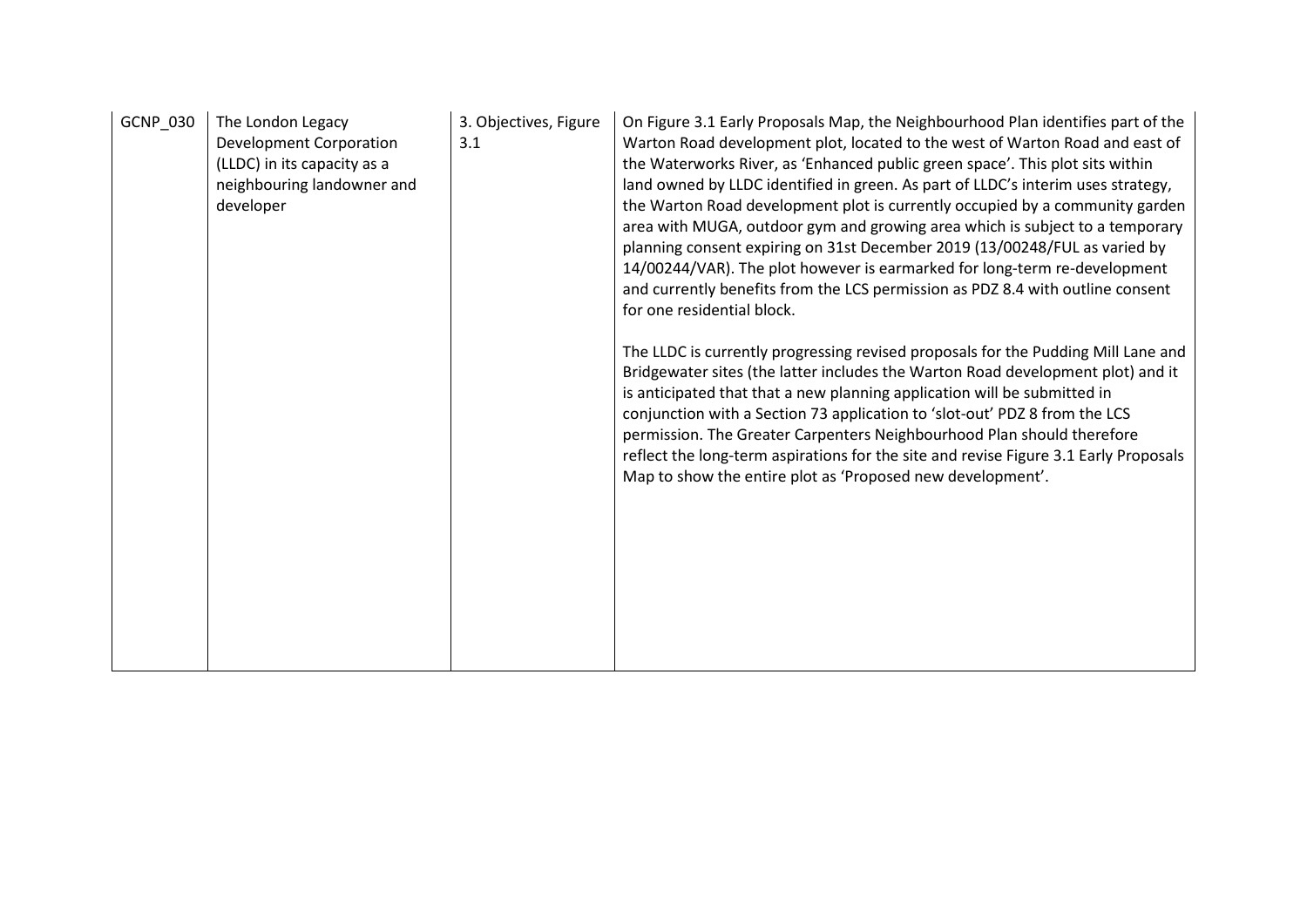| GCNP_030 | The London Legacy<br><b>Development Corporation</b><br>(LLDC) in its capacity as a<br>neighbouring landowner and<br>developer | 4.2 Green Space,<br>Biodiversity and<br>community<br>gardening, Figure 4.3 | Figure 4.3 Existing public and private green space should also be updated to<br>reflect the temporary nature of the current use on the Warton Road<br>development plot. |
|----------|-------------------------------------------------------------------------------------------------------------------------------|----------------------------------------------------------------------------|-------------------------------------------------------------------------------------------------------------------------------------------------------------------------|
|          |                                                                                                                               |                                                                            |                                                                                                                                                                         |
|          |                                                                                                                               |                                                                            |                                                                                                                                                                         |
|          |                                                                                                                               |                                                                            |                                                                                                                                                                         |
|          |                                                                                                                               |                                                                            |                                                                                                                                                                         |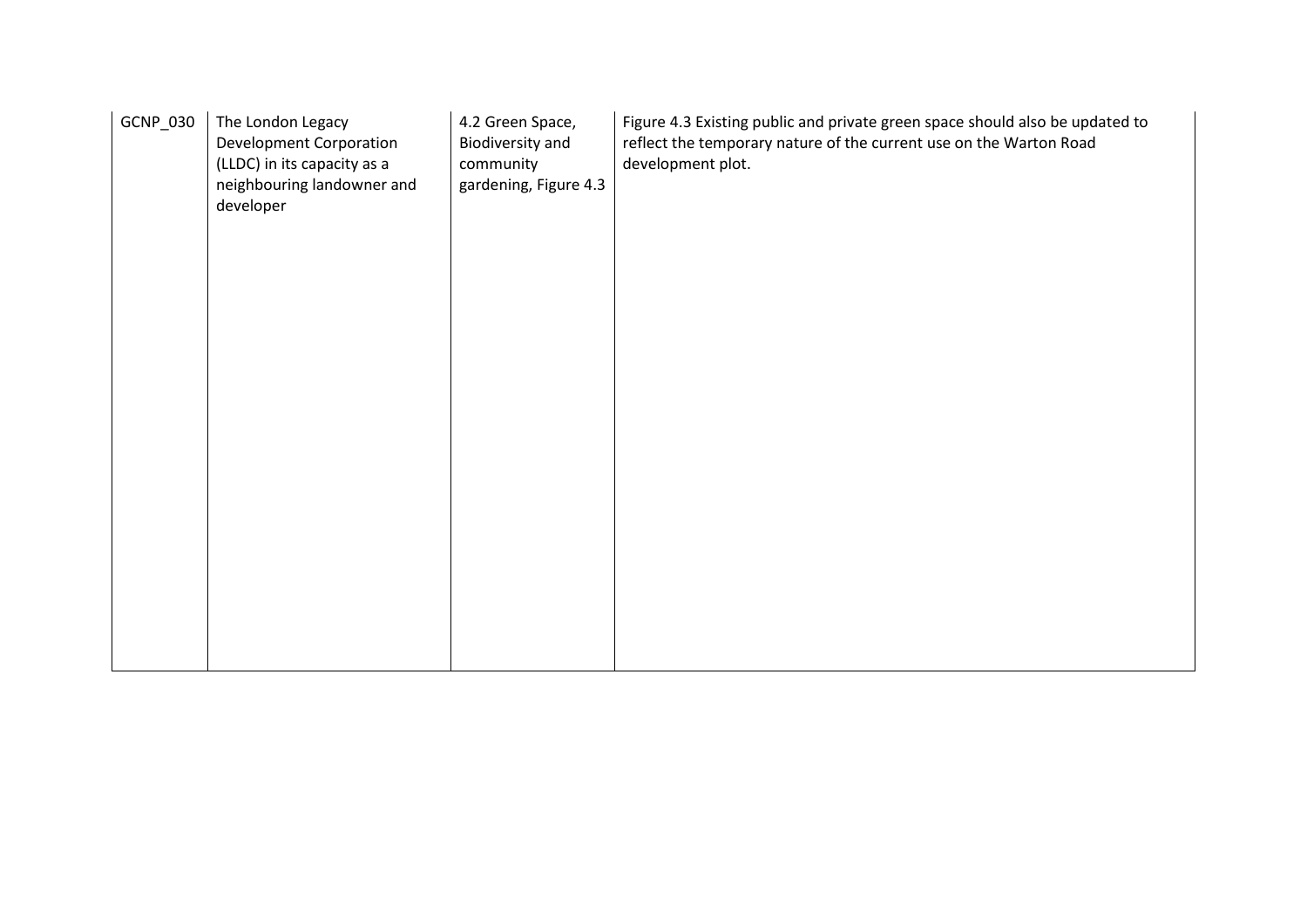| GCNP_030        | The London Legacy<br><b>Development Corporation</b><br>(LLDC) in its capacity as a<br>neighbouring landowner and<br>developer | 4.4 Transport<br>Connections and<br>Movement, Figure<br>4.10 and 4.11 | Figure 4.10 Proposed Pedestrian Network and Figure 4.11 Proposed Cycling<br>Network outline the E48 bridge as a proposed pedestrian and cycling route. This<br>is secured through the LCS permission (condition LCS0.188) which requires a new<br>bridge providing pedestrian, cycle and vehicular access to the Bridgewater site to<br>be delivered. Any future proposals for the site will therefore adhere to this<br>requirement, however, it should be noted that the exact location of the new<br>bridge is to be determined as part of the detailed design process.<br>The LLDC also notes the aspiration for a new bus route 276 via Carpenters Road.<br>The Stratford Waterfront S106 Bus Route Enhancement Plan, contained in<br>Appendix 6 of the Stratford Waterfront S106 Agreement, identifies a proposed<br>Carpenters Road Enhancement Corridor. However, any proposals for a new bus<br>route will need to be discussed and agreed with Transport for London. |
|-----------------|-------------------------------------------------------------------------------------------------------------------------------|-----------------------------------------------------------------------|--------------------------------------------------------------------------------------------------------------------------------------------------------------------------------------------------------------------------------------------------------------------------------------------------------------------------------------------------------------------------------------------------------------------------------------------------------------------------------------------------------------------------------------------------------------------------------------------------------------------------------------------------------------------------------------------------------------------------------------------------------------------------------------------------------------------------------------------------------------------------------------------------------------------------------------------------------------------------------|
| <b>GCNP 031</b> | Private Individual                                                                                                            | General                                                               | Supports and agrees with all aspects of the Carpenters Neighborhood.                                                                                                                                                                                                                                                                                                                                                                                                                                                                                                                                                                                                                                                                                                                                                                                                                                                                                                           |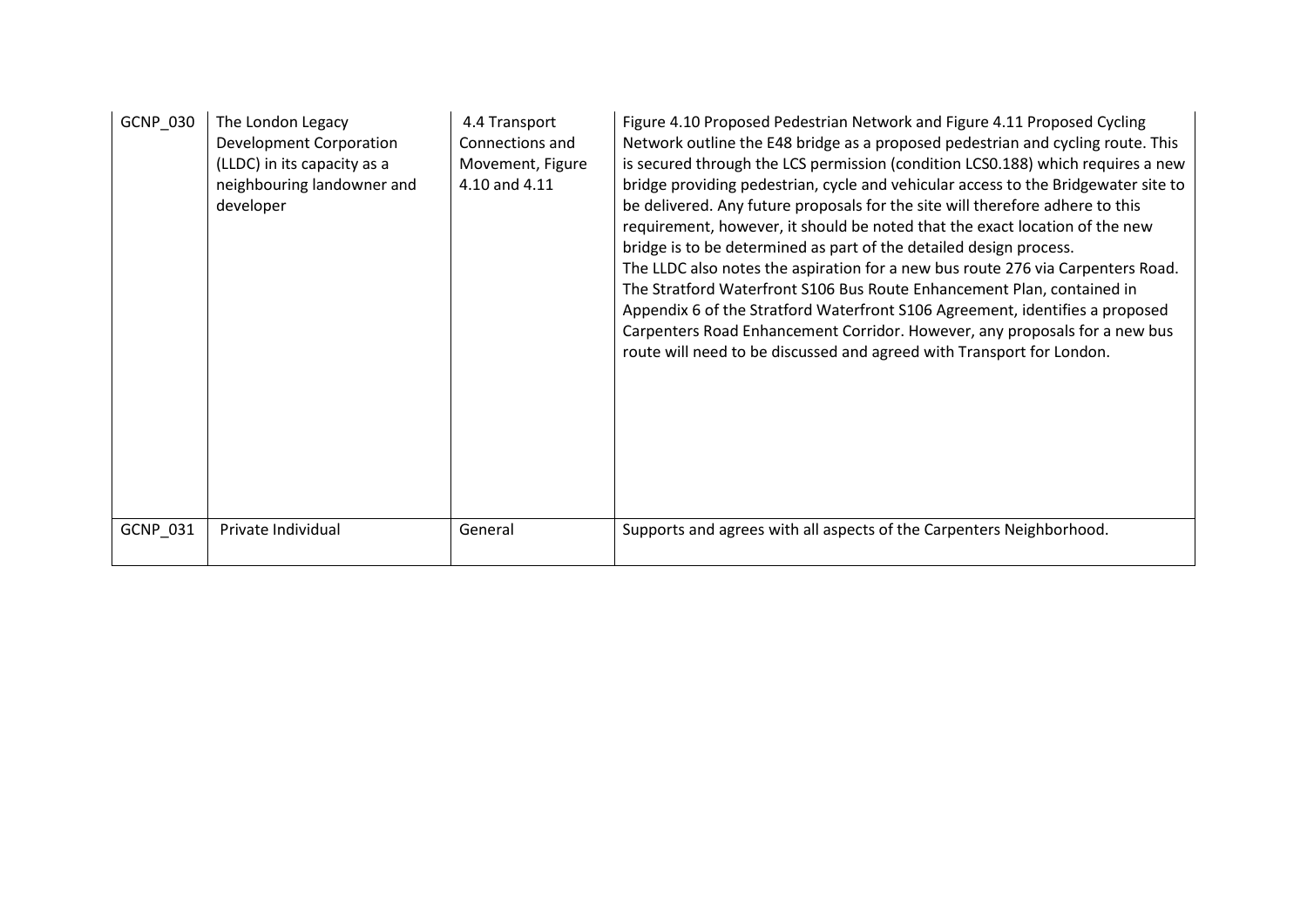| <b>GCNP_032</b> | Canal & River Trust | General | The following information also outlines some of the general opportunities<br>presented by waterways to create the conditions for prosperous, healthy and<br>sustainable communities.                                                                                                                                                                                                                                                                                                                                                                                                                                                                                                                                                                                         |
|-----------------|---------------------|---------|------------------------------------------------------------------------------------------------------------------------------------------------------------------------------------------------------------------------------------------------------------------------------------------------------------------------------------------------------------------------------------------------------------------------------------------------------------------------------------------------------------------------------------------------------------------------------------------------------------------------------------------------------------------------------------------------------------------------------------------------------------------------------|
|                 |                     |         | • The waterway corridors provide the opportunity to improve connectivity both<br>within and between the city and town centres and beyond, and to increase the<br>use of sustainable transport modes thereby improving air quality, lowering<br>carbon dioxide levels and reducing congestion on roads.                                                                                                                                                                                                                                                                                                                                                                                                                                                                       |
|                 |                     |         | • The potential for inland waterways to contribute to the low carbon economy<br>and build resilience includes new energy technologies such as biomass capacity,<br>and the identification of waste streams such as from the operation and<br>maintenance of waterway management for recycling, reuse and energy from<br>waste markets.                                                                                                                                                                                                                                                                                                                                                                                                                                       |
|                 |                     |         | • The canal network provides readily available opportunities for developments<br>to incorporate innovative technologies to make use of its water such as the<br>abstraction of canal water for heating and cooling purposes where there is a<br>sufficient flow of water to sustain this use and the canal towpath for the running<br>of pipelines etc. The water flowing through the Trust's waterways which pass<br>through most major cities in England contains enough thermal energy to<br>produce approximately 640 MW of energy. This has attracted a number of<br>businesses which now utilise this low carbon source to heat and cool their<br>buildings. DECC have<br>also acknowledged this potential in their Heat Map which includes a specific<br>canal layer. |
|                 |                     |         | • The waterway network presents a number of opportunities to support and<br>enhance urban development, with particular reference to water management.<br>Water levels in the canal network are managed by the Trust using a variety of<br>control structures and with careful design and assessment may be able to<br>receive runoff from future development sites, providing sustainable options for<br>site drainage (although mitigation works to the canal infrastructure may be                                                                                                                                                                                                                                                                                         |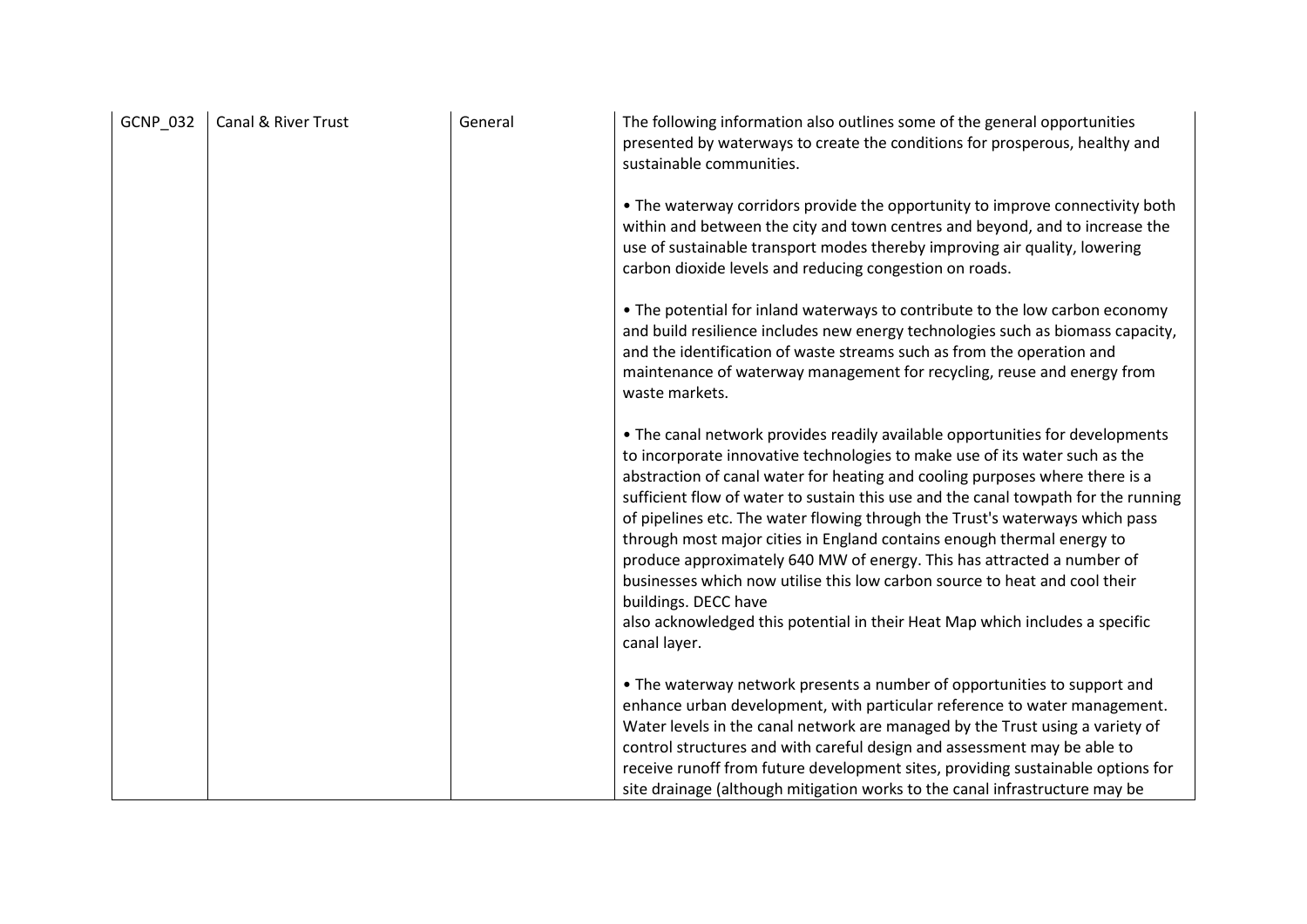| necessary to cope with this.) This may allow development of sites that would<br>otherwise not be viable due to flood risk concerns with alternative site drainage<br>options. The ability of canals to accept surface water run-off may also assist in<br>wider consideration of flood mitigation measures given the managed nature of<br>canal water levels. (The Trust is not however a land drainage authority and there<br>is no obligation on the Trust to accept discharges.)                                                                                                                                                                                                                                                                                                                                                                                                                                                                                                                                                                                                                                  |
|----------------------------------------------------------------------------------------------------------------------------------------------------------------------------------------------------------------------------------------------------------------------------------------------------------------------------------------------------------------------------------------------------------------------------------------------------------------------------------------------------------------------------------------------------------------------------------------------------------------------------------------------------------------------------------------------------------------------------------------------------------------------------------------------------------------------------------------------------------------------------------------------------------------------------------------------------------------------------------------------------------------------------------------------------------------------------------------------------------------------|
| • The wider environmental benefits of waterways as green infrastructure are<br>well known, but in urban areas waterways are particularly important in providing<br>"blue lungs" for residents and visitors, with resulting physical and mental health<br>benefits, and for their contribution to urban cooling in hot summer months.<br>Independent research has shown that spending time by the waterways can make<br>you happier and improve life satisfaction with an equivalent estimated social<br>wellbeing value of £3bn per year {SIMETRICA Assessing the wellbeing impacts of<br>waterways usage in England and Wales 2018)<br>https://canalrivertrust.org.uk/refresh/media/thumbnail/38060-simetrica-<br>report.pdf                                                                                                                                                                                                                                                                                                                                                                                        |
| • The waterways already generate economic benefits, particularly in terms of<br>tourism and leisure activity, which generates an economic return through<br>increased expenditure by visitors, which in turn leads to money being retained<br>locally within the economy, supporting jobs in local businesses. Waterways have<br>also been successfully used as vehicles to deliver Welfare to Work schemes and<br>heritage skills development programmes.<br>• Canals can also act as a catalyst for the development of property alongside<br>them, help to establish developer and investor confidence, particularly in<br>disadvantaged areas. Improvements to canal environments have been shown to<br>bring forward the development of previously vacant or underused sites. Their<br>linear form means that canals can also help integrate discrete development<br>schemes. Attractive development can enhance the vibrancy and vitality of an<br>area and evidence suggests that property developments at waterside locations<br>command a premium value of between 15-25% when compared to other<br>schemes. |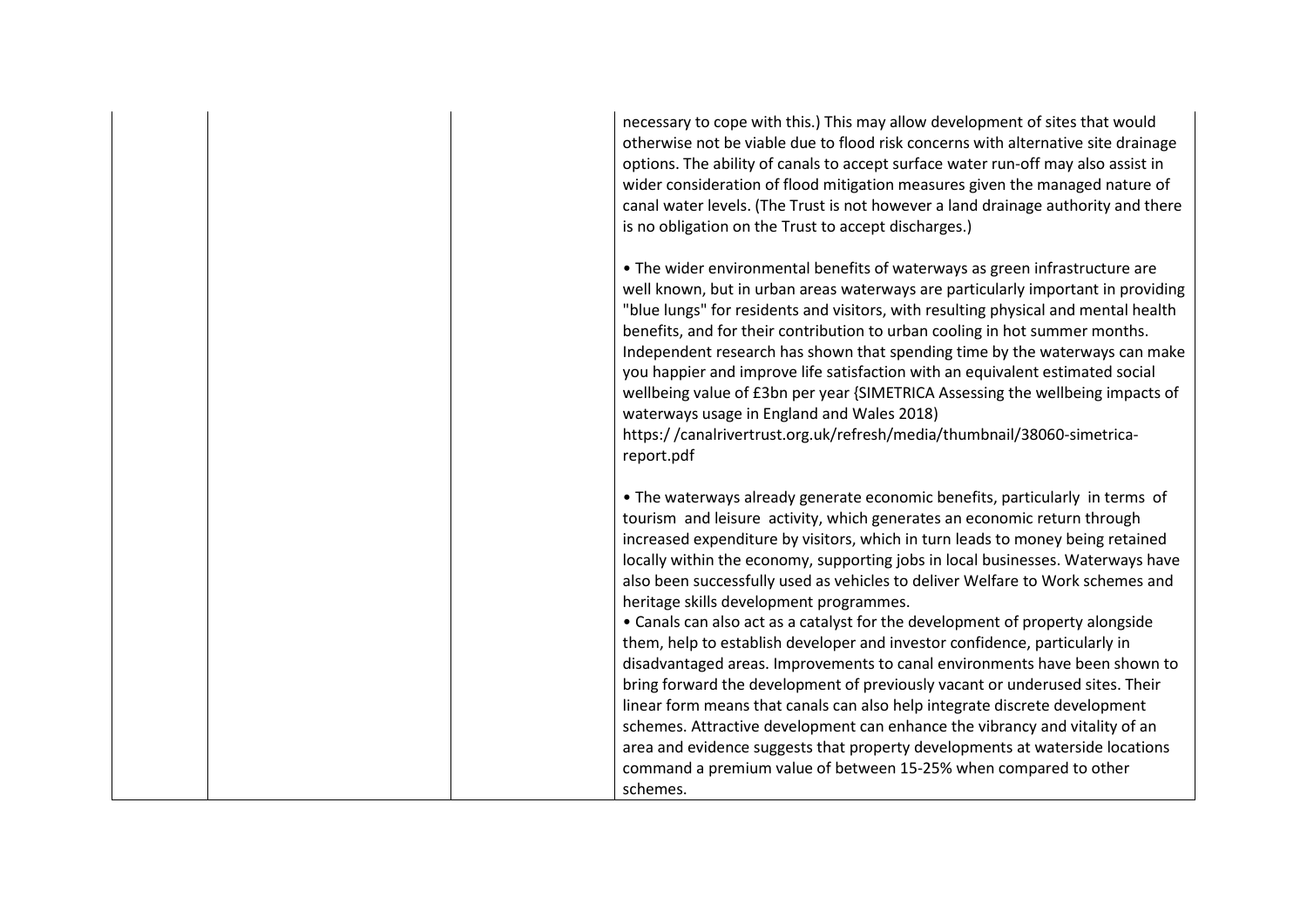• The Town and Country Planning Association set up the 'Developers and Wellbeing' project in 2017. Their report https://www.tcpa.org.uk/Handlers/Download.ashx?IDMF=b9a54964-9cf5-49d4- 8ef4-095d2436719f (Securing constructive collaboration and consensus for planning healthy developments 2018) details the principles of healthy place making and, using the findings from several case studies, sets out key messages as to how collective action between developers, local authorities and wider stakeholders such as the Trust can help lead to the development of new sustainable, high quality, healthy places. • Canals have successfully formed the basis for leisure and recreation-driven regeneration across the country. • There is a strong correlation between underperforming waterways and some of the most deprived districts in the country and this can be clearly seen by mapping the index of multiple deprivation data against our waterways. Information on how the Trust contribute to wellbeing and makes sure communities benefit from or waterways can be found on the Trusts website at: https://canalrivertrust.org.uk/specialist-teams/planning and-design/planningand-wellbeing#contribute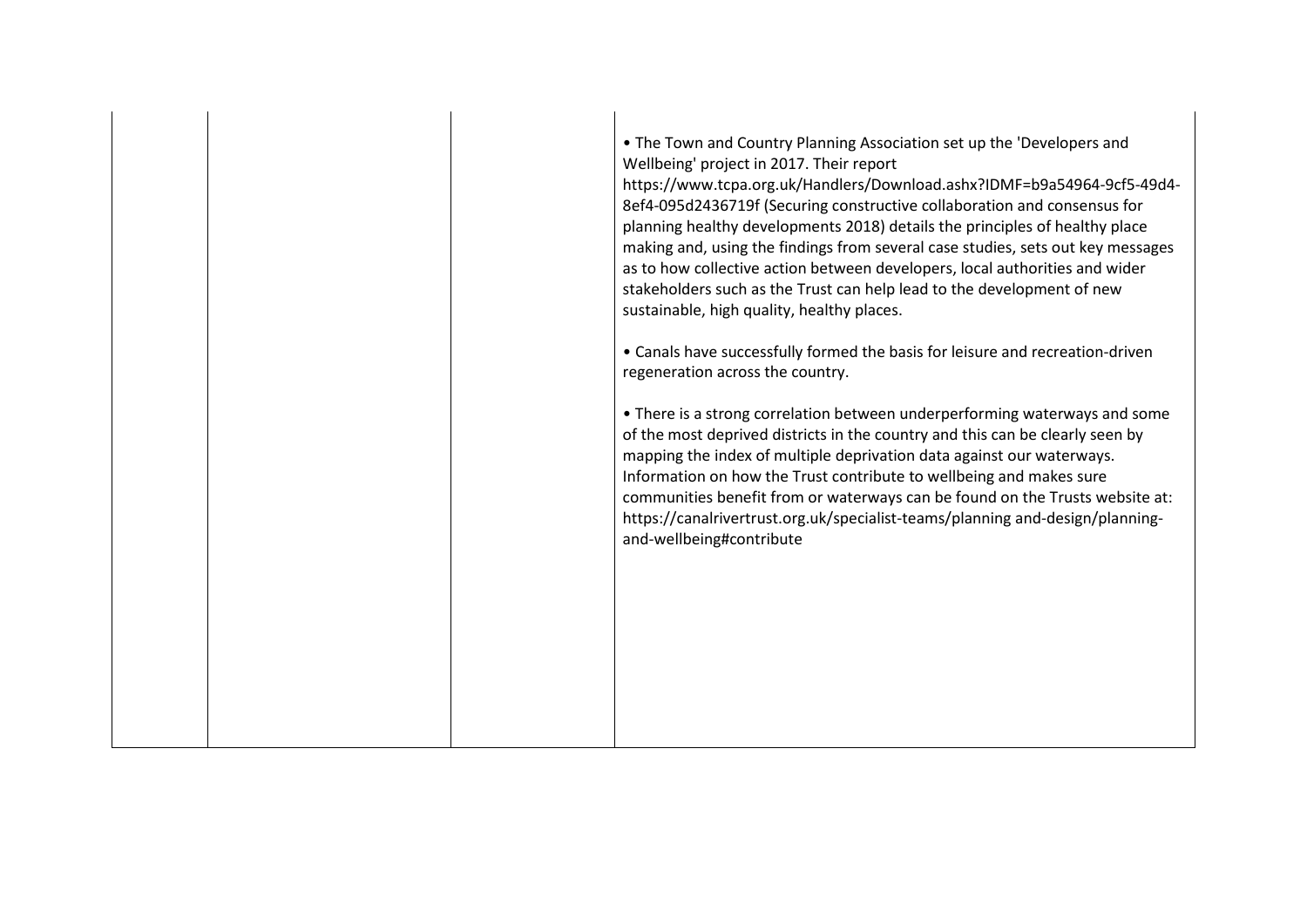| <b>GCNP_032</b> | Canal & River Trust | General | In light of the benefits the waterways can bring to local communities, we believe<br>that our waterways have a role to play in the development of a successful<br>Neighbourhood Plan area, and the Trust would therefore welcome on going<br>engagement with the LLDC, the Greater Carpenters Neighbourhood Forum and<br>developers about the wide range of opportunities that our waterways provide.<br>We have the following specific comments to make on the document:                                                             |
|-----------------|---------------------|---------|---------------------------------------------------------------------------------------------------------------------------------------------------------------------------------------------------------------------------------------------------------------------------------------------------------------------------------------------------------------------------------------------------------------------------------------------------------------------------------------------------------------------------------------|
|                 |                     |         | We note that Waterworks River forms the south western boundary of the<br>Greater Carpenters Neighbourhood Plan area, and therefore may appear to have<br>limited impact on it. However, we feel that there are multiple opportunities for<br>interaction, through, for example, the impacts of development on the structural<br>integrity of waterway infrastructure, and the visual impact on river character, as<br>well as sustainable transport links, and environmental and biodiversity<br>enhancements.                        |
|                 |                     |         | Development at riverside sites (and in particular, Wingate House, and the<br>adjacent plot along Warton Road, as this is the remaining section to be<br>redeveloped) has the potential to impact directly on the river, the waterway<br>wall, water quality, and the character of the river corridor. We are particularly<br>concerned about the current proposals for Wingate House, which exclude the<br>strip of land between the waterway wall and the site, leaving this vulnerable to<br>fly-tipping and anti-social behaviour. |
|                 |                     |         | We note that the Introduction on page 5 of the plan acknowledges that the area<br>"is adjacent to waterways and green spaces", but otherwise there is no<br>reference to Waterworks River, or to the towpaths or other network of<br>waterways that these link to. The towpaths are a key walking and cycling link,<br>and have the potential to connect the Greater Carpenters Neighbourhood area<br>with the wider canal network, for connections to Docklands, Hackney and the<br>Lee Valley.                                      |
|                 |                     |         | We also note that access to the waterways was mentioned several times in the<br>Consultation Statement from the community consultation events.                                                                                                                                                                                                                                                                                                                                                                                        |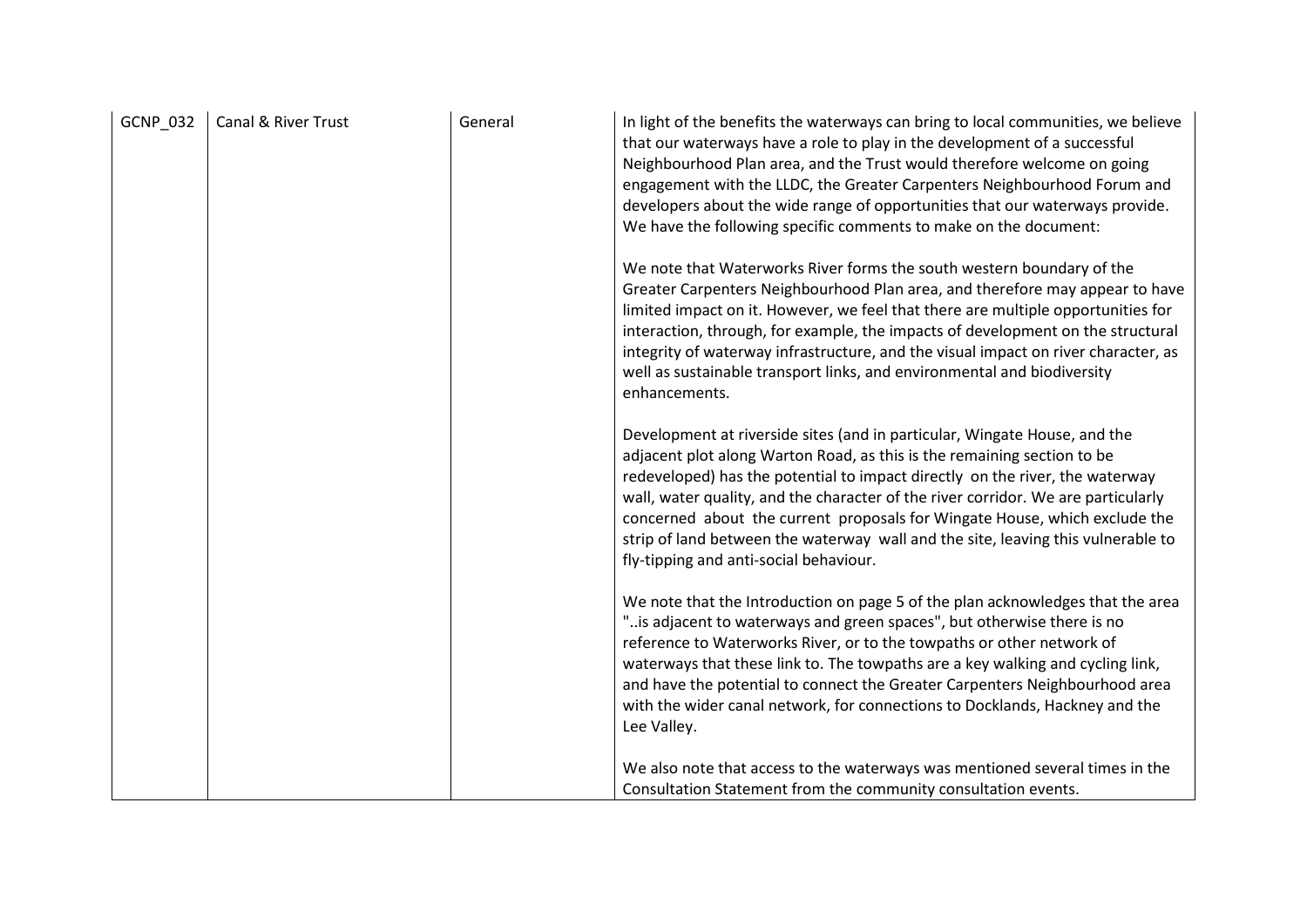| GCNP_032 | Canal & River Trust | 4.4 Transport<br>connections and<br>movement        | Section 4.4 'TRANSPORT CONNECTIONS AND MOVEMENT' makes references to<br>connections that could be along or across Waterworks River, and these could be<br>amended to include clear support for use of the waterway and towpaths.                                                                                                                                                                                                                                                                                                                                                                                                                                                                                                                                                                                                          |
|----------|---------------------|-----------------------------------------------------|-------------------------------------------------------------------------------------------------------------------------------------------------------------------------------------------------------------------------------------------------------------------------------------------------------------------------------------------------------------------------------------------------------------------------------------------------------------------------------------------------------------------------------------------------------------------------------------------------------------------------------------------------------------------------------------------------------------------------------------------------------------------------------------------------------------------------------------------|
| GCNP_032 | Canal & River Trust | Policy T1 Transport<br>Connections and<br>Movements | Developments will support the better integration of the Greater Carpenters<br>neighbourhood with the surrounding area. Key linkages that need improving are<br>access to Stratford station and to the Olympic Park and its facilities."                                                                                                                                                                                                                                                                                                                                                                                                                                                                                                                                                                                                   |
| GCNP_032 | Canal & River Trust | Paragraph 4.4.1                                     | Paragraph 4.4.1 states There should be a clear and accessible pedestrian and<br>cycling route to the Greenway that avoids crossing Stratford High Street and<br>improved access so that the community benefits from the Olympic Legacy.<br>This route would be alongside Waterworks River, and/or over Bridgewater Road<br>bridge. The original towpath, closed off at the beginning of the Transformation<br>stage of the Olympic Games works in the area, should be reinstated, as was<br>originally envisage, to help support these connections.                                                                                                                                                                                                                                                                                       |
| GCNP_032 | Canal & River Trust | Policy T3 Walking<br>and Cycling Routes             | Policy T3 could also be amended to include reference to the towpaths<br>connections, as suggested below<br>"Development will assist in providing clear and accessible pedestrian and cycling<br>routes. Specific measures will include: routes linking up green spaces and<br>towpaths, so to increase their use. "<br>On page 26, the route across Bridgwater Road Bridge is described as a 'main<br>pedestrian route' but doesn't include any access along the water edge, where<br>the original towpath should be being reinstated. We understand that<br>Bridgewater Road bridge is due to be replaced in the near future, but this is not<br>mentioned in the plan.<br>In addition, the water space itself is a setting for improving biodiversity and<br>visual environment, which could be enhanced through aquatic planting. Reed |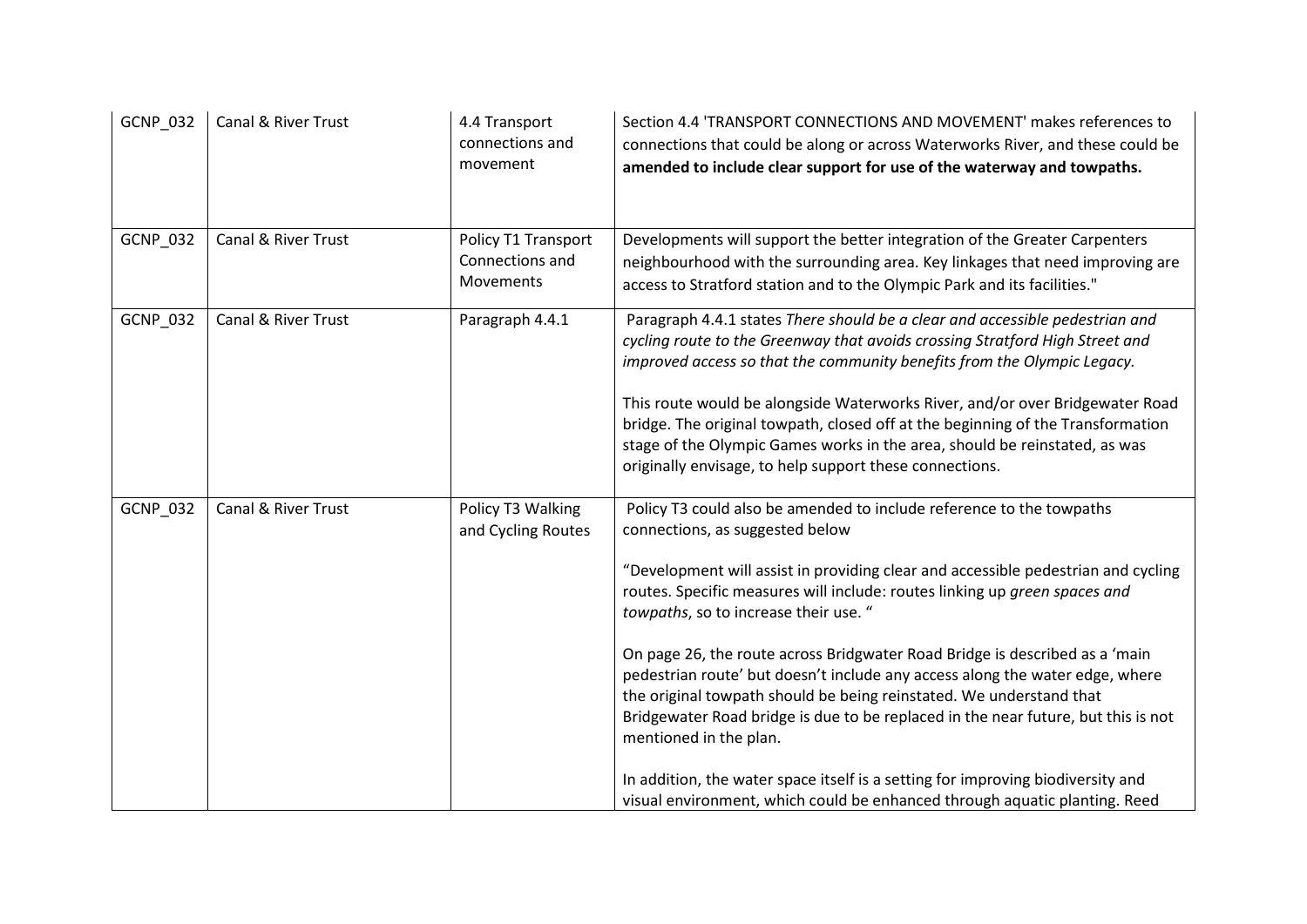|          |                    |                                                     | beds have been successfully installed in several areas around Bow Back Rivers<br>and subject to the appropriate contests, could also be continued in this area,<br>improving water quality. Biodiversity and the visual appearance of the river<br>corridor. Finally, there may also be opportunities or mooring points along the<br>river edge, to further animate and activate the waterspace.                                                                                                                                                                                                                                                                                                                                                                                                                                                                                                                                                                      |
|----------|--------------------|-----------------------------------------------------|-----------------------------------------------------------------------------------------------------------------------------------------------------------------------------------------------------------------------------------------------------------------------------------------------------------------------------------------------------------------------------------------------------------------------------------------------------------------------------------------------------------------------------------------------------------------------------------------------------------------------------------------------------------------------------------------------------------------------------------------------------------------------------------------------------------------------------------------------------------------------------------------------------------------------------------------------------------------------|
| GCNP_033 | Private Individual | 4.3 Homes,<br>Refurbishment and<br>sensitive Infill | Supports the Greater Carpenters Neighbourhood Plan. Have been following the<br>work of the Plan and have actively engaged in the consultations. Considers that<br>the Plan reflect the popular opinions in the neighbourhood.<br>Considers that the proposed plan would allow for regeneration whilst still<br>maintaining the character of the neighbourhood and ensuring that the<br>community feels heard and supported. Support for the prioritisation of<br>refurbishment over demolition (pages 17-20). Considers that the Forum had<br>actively engaged with local residents and that the Plan truly reflects their hopes<br>for the future of the area.<br>Considers that the housing target in the neighbourhood plan is sensible and is<br>consistent with the phasing for the Estate outlined in the SHLAA for the London<br>Plan (which assumes the maximum capacity of the estate will increase by a net<br>1600 homes by the end of Phase 4, mid 2034). |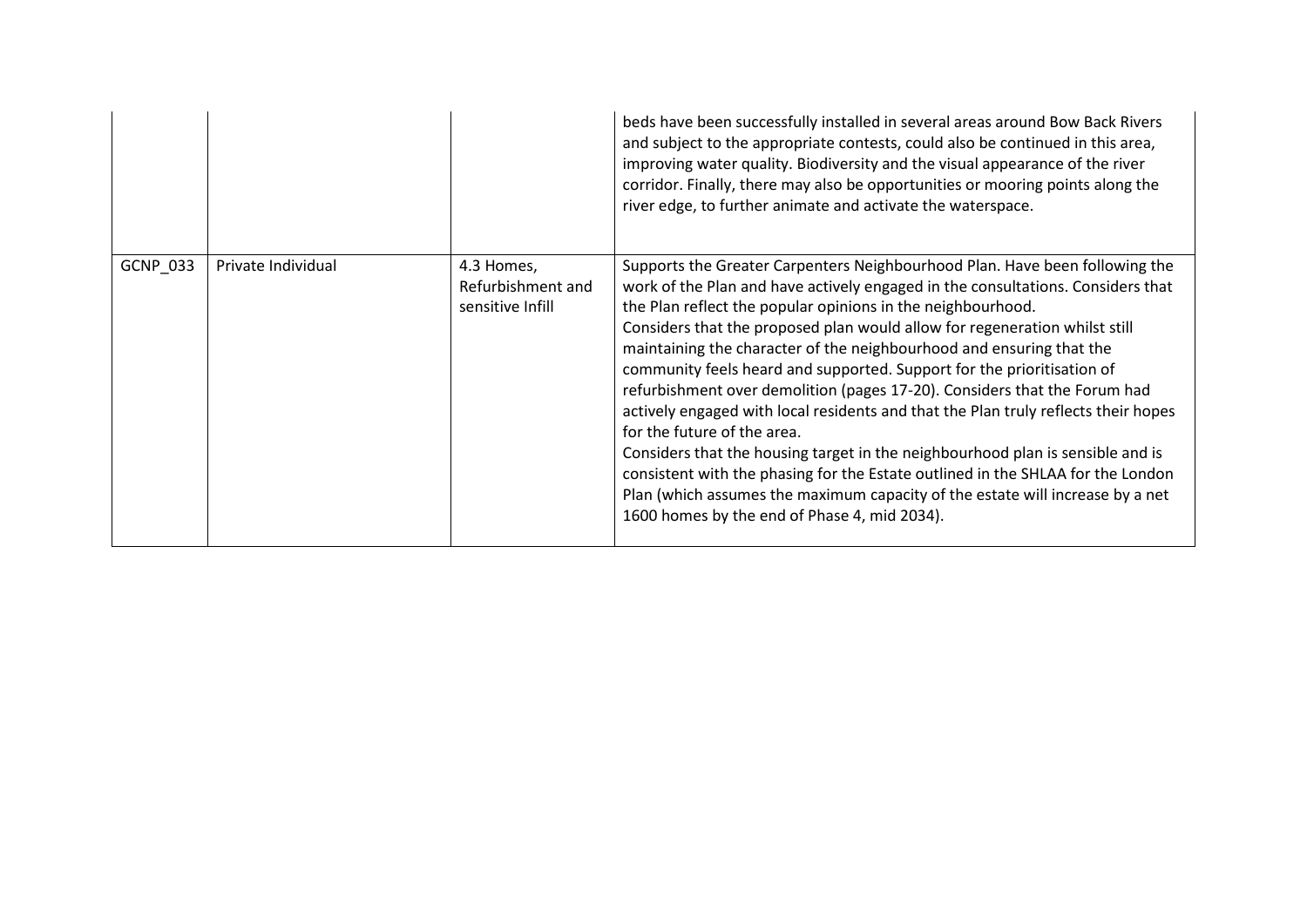| <b>GCNP 034</b> | Private Individual                  | General | A resident of the area for the past 11 years, confident that without private<br>investments the Carpenters Neighbourhood rejuvenation idea will remain a pipe<br>dream for many years to come. This is currently a somewhat shabby area, in my<br>humble opinion, not very well looked after by some of the local residents and by<br>the local authorities also. The aged stock of terraced homes requires a facelift<br>and the three known towers must be demolished: bringing private investors in to<br>replace such towers with new residential / commercial developments (and to<br>sensibly build additional developments) will also allow to upgrade the local<br>infrastructure to some extent (as a condition for such developments to be built<br>or with respective levies collected by the council for a further regeneration of<br>the area). Otherwise box parks / workshops and shops on top of existing garages<br>will remain just that - a students' fantasy. This is not Shoreditch. This is a time for<br>action and enabling private entrants to develop the area with the requirements<br>for affordable homes and infrastructure levies set at levels making commercial<br>sense to such entrants. Otherwise there may be another decade lost and the<br>deprivation and shabbiness of the estate will be perpetuated and conserved. It is<br>a shame that all the talk about housing needs does not translate into a pragmatic<br>action. |
|-----------------|-------------------------------------|---------|---------------------------------------------------------------------------------------------------------------------------------------------------------------------------------------------------------------------------------------------------------------------------------------------------------------------------------------------------------------------------------------------------------------------------------------------------------------------------------------------------------------------------------------------------------------------------------------------------------------------------------------------------------------------------------------------------------------------------------------------------------------------------------------------------------------------------------------------------------------------------------------------------------------------------------------------------------------------------------------------------------------------------------------------------------------------------------------------------------------------------------------------------------------------------------------------------------------------------------------------------------------------------------------------------------------------------------------------------------------------------------------------------------------------------------------------------------------------|
| GCNP_035        | Private Individual                  | General | Supports the Greater Carpenters Neighbourhood Plan. Participated in the<br>consultations and feels that the final outcome positively reflects residents views<br>about the future of the neighbourhood. Considers that the Plan would allow for<br>the meeting of housing targets in the area, without forcing out current residents<br>or requiring demolition of the entire estate. Considers that the Plan's promotion<br>of green space is important and would not only make the area more aesthetically<br>pleasing but would foster more community engagement through gardening,<br>sports and play, and will also help the area become a healthier place to live.<br>Considers that the transport proposals (page 21-27) would also improve the<br>conditions for walking and cycling in the area. Supports the adoption of the Plan<br>and to safeguard the future of the neighbourhood in a way that will improve<br>conditions whilst still making us feel supported and heard.                                                                                                                                                                                                                                                                                                                                                                                                                                                                           |
| GCNP_036        | London Borough of Waltham<br>Forest | General | LB Waltham Forest has no comments to make.                                                                                                                                                                                                                                                                                                                                                                                                                                                                                                                                                                                                                                                                                                                                                                                                                                                                                                                                                                                                                                                                                                                                                                                                                                                                                                                                                                                                                          |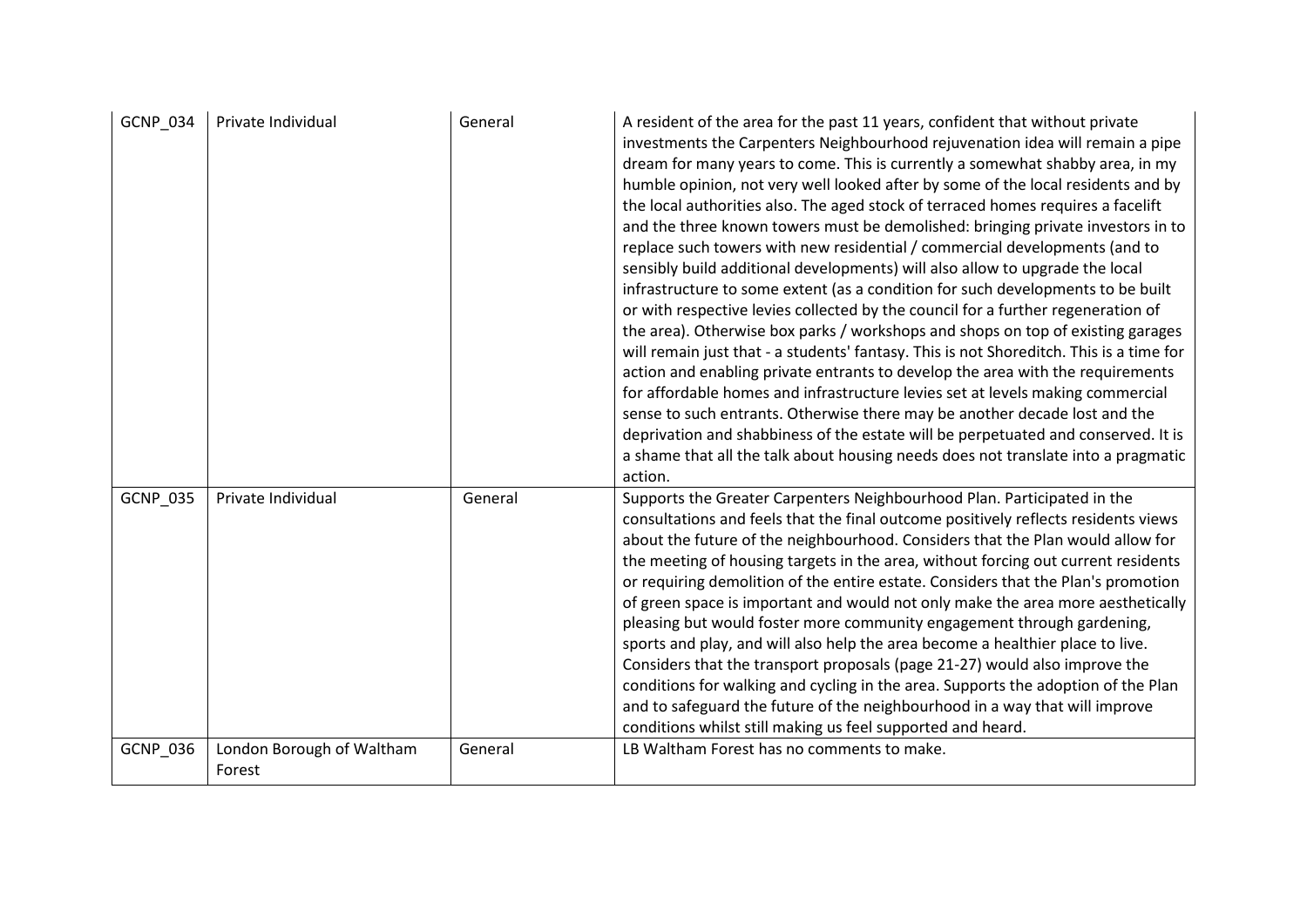| GCNP_037<br>Newham Cyclists<br>4.4 Transport<br>Connections and<br>movement | Newham Cyclists (NC) support the broad outline of the Greater Carpenters<br>Neighbourhood Forum (GCNF) consultation statement on local transport,<br>connections and movements policies in terms of improving connectivity,<br>sustainable transport prioritisation and walking/cycling routes.<br>NC hope the GCNF will improve local air quality and create the street conditions<br>that make it easy and safe residents to walk/cycle within the estate and to/from<br>it in terms of the objectives listed below. Objective(s)<br>- Creation of a healthy, safer and comfortable CNA environment for all whilst<br>securing access for estate residents, pedestrian movements, cycling traffic,<br>public transport and certain motor vehicles (of exception). CNA should aim to be<br>a local Healthy and Safety Neighbourhood (i.e. a Low Traffic Neighbourhood).<br>- Reducing 'cut through' motor traffic journeys through the CNA and motor<br>vehicle anti-social behaviour e.g. inconsiderate/inappropriate parking, speeding,<br>dangerous vehicle manoeuvres etc.<br>- Traffic calming measures including legal pedestrian priority crossings on<br>Carpenters Road and Warton Road.<br>- Review the Carpenters Road/Stratford High Street junction towards making it<br>safer for pedestrian footfall and cycling traffic use.- Securing and improving the<br>existing desired 'quietway style' cycle route between Carpenters Road and<br>Stratford High Street via Hutchins Close, Gibbins Road, Wilmer Lea Close and<br>Letts Road.<br>- Develop new prioritised walking and cycling traffic routes within the CNA with<br>connectivity to the Newham Greenway/ the QE Olympic Park via Bridgewater<br>Road bridge (over the Waterworks River), riverside paths, the 'green spaces' and<br><b>Stratford Station</b><br>- Development of new CNA residential/public cycle parking and strategic cycle<br>hire facilities. |
|-----------------------------------------------------------------------------|--------------------------------------------------------------------------------------------------------------------------------------------------------------------------------------------------------------------------------------------------------------------------------------------------------------------------------------------------------------------------------------------------------------------------------------------------------------------------------------------------------------------------------------------------------------------------------------------------------------------------------------------------------------------------------------------------------------------------------------------------------------------------------------------------------------------------------------------------------------------------------------------------------------------------------------------------------------------------------------------------------------------------------------------------------------------------------------------------------------------------------------------------------------------------------------------------------------------------------------------------------------------------------------------------------------------------------------------------------------------------------------------------------------------------------------------------------------------------------------------------------------------------------------------------------------------------------------------------------------------------------------------------------------------------------------------------------------------------------------------------------------------------------------------------------------------------------------------------------------------------------------------------------------------------------------------|
|-----------------------------------------------------------------------------|--------------------------------------------------------------------------------------------------------------------------------------------------------------------------------------------------------------------------------------------------------------------------------------------------------------------------------------------------------------------------------------------------------------------------------------------------------------------------------------------------------------------------------------------------------------------------------------------------------------------------------------------------------------------------------------------------------------------------------------------------------------------------------------------------------------------------------------------------------------------------------------------------------------------------------------------------------------------------------------------------------------------------------------------------------------------------------------------------------------------------------------------------------------------------------------------------------------------------------------------------------------------------------------------------------------------------------------------------------------------------------------------------------------------------------------------------------------------------------------------------------------------------------------------------------------------------------------------------------------------------------------------------------------------------------------------------------------------------------------------------------------------------------------------------------------------------------------------------------------------------------------------------------------------------------------------|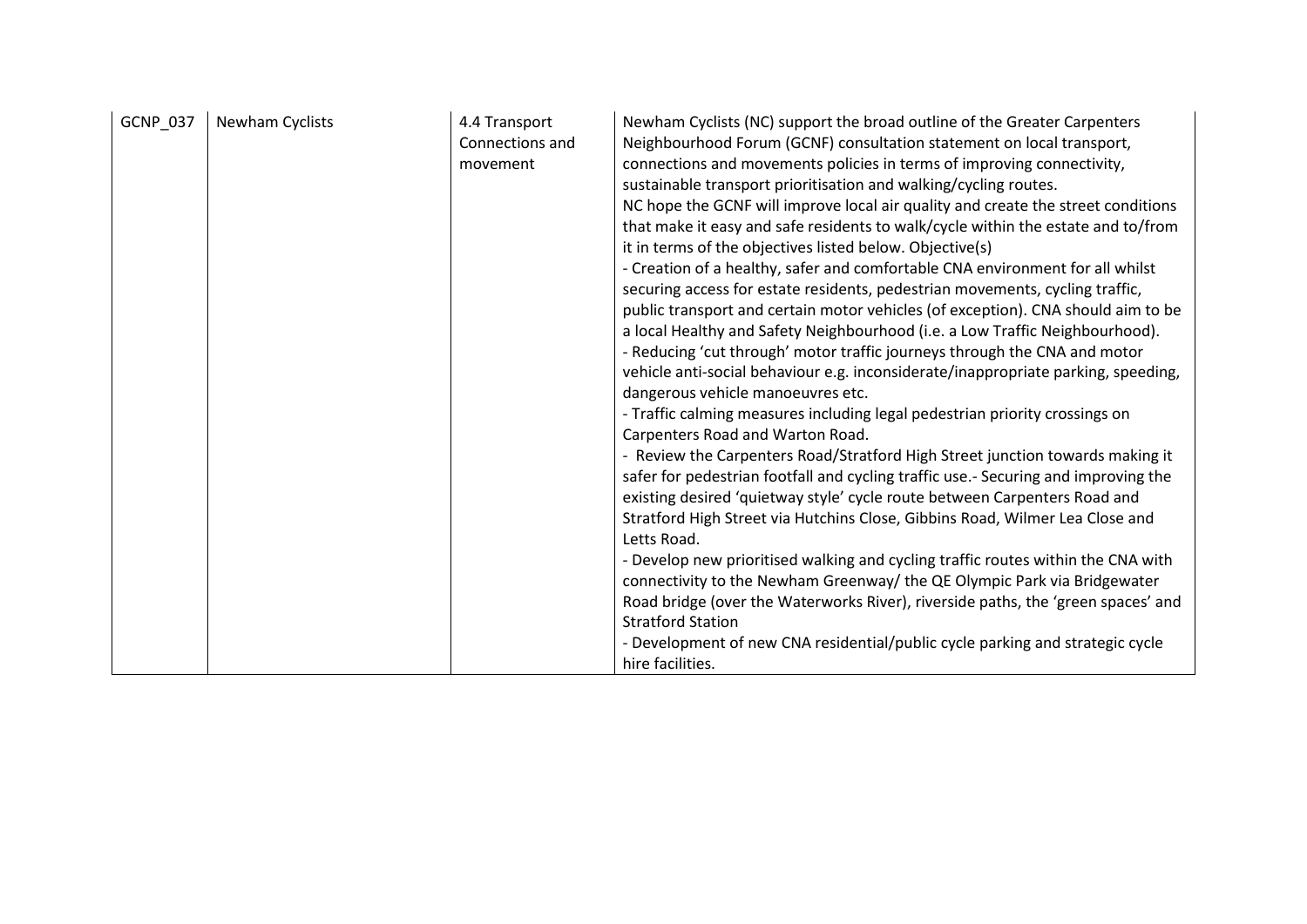| <b>GCNP_038</b> | Private Individual        | 4.1 Economy and<br>employment                                  | A freeholder/resident on the Carpenters Estate Since 1986. I bought the house<br>as the community aspect really stood out. Since 1986 children and now<br>grandchildren are raised here, children went to school in the area. Always felt<br>safe and secure within this community. Therefore, supports the Greater<br>Carpenters Neighbourhood Plan. A member of the Forum and have been<br>attending meetings and have followed all progress.<br>Economy and Employment: In full support of the plan's objectives. |
|-----------------|---------------------------|----------------------------------------------------------------|----------------------------------------------------------------------------------------------------------------------------------------------------------------------------------------------------------------------------------------------------------------------------------------------------------------------------------------------------------------------------------------------------------------------------------------------------------------------------------------------------------------------|
| <b>GCNP_038</b> | Private Individual        | 4.2 Green space,<br>biodiversity and<br>community<br>gardening | In full support of the Green Space, Biodiversity and Community Gardening<br>policies. Considers that this policy would make the most of existing green spaces<br>and create new spaces, maybe having allotment space encouraging community<br>gardening and children's play areas.                                                                                                                                                                                                                                   |
| GCNP_038        | Private Individual        | 4.3 Housing<br>refurbishment and<br>sensitive infill           | Fully supports the plan's objectives to protect and save existing homes, to<br>refurbish and not demolish. Considers that this would help retain and not<br>destroy the community. Understands the need for New homes but considers<br>that this can be done with sensitive infill where possible without destroying the<br>communities quality of life.                                                                                                                                                             |
| <b>GCNP_038</b> | Private Individual        | 4.4. Transport<br>Connections and<br>Movement                  | Fully supports Plan's objectives to improve public transport links, improve safe<br>walking and cycling areas.                                                                                                                                                                                                                                                                                                                                                                                                       |
| <b>GCNP_038</b> | Private Individual        | 4.5 Community<br>facilities, ownership<br>and empowerment      | In full support of improving our existing community amenities and marking<br>provision of New ones.                                                                                                                                                                                                                                                                                                                                                                                                                  |
| GCNP_039        | <b>Environment Agency</b> | General                                                        | The area covered by your neighbourhood plan area is sited within areas of flood<br>zone 2 and 3. In accordance with the National Planning Policy Framework (NPPF)<br>Para 100-102, Environment Agency recommends that the Sequential Test is<br>undertaken when allocating sites to ensure development is directed to the areas<br>of lowest flood risk. The Sequential Test should be informed by the Local                                                                                                         |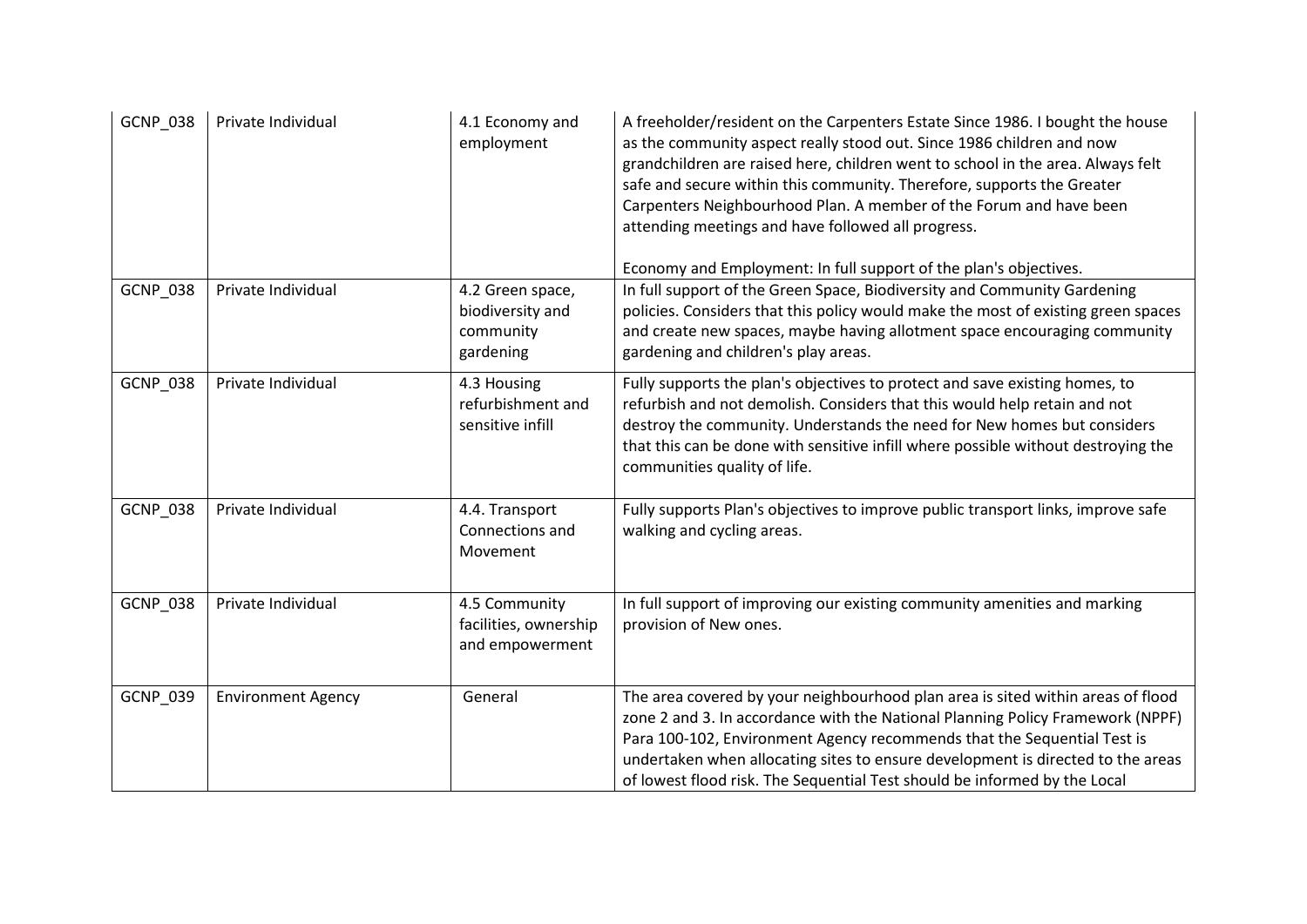|          |                           |                                                                | Planning Authorities Strategic Flood Risk Assessment (SFRA). Environment<br>Agency would have concerns if development is allocated in this high-risk flood<br>zone without the Sequential Test being undertaken.<br>It is important that that the Plan also considers whether the flood risk issues<br>associated with these sites can be safely managed to ensure development can<br>come forward. Without this understanding, the Environment Agency is unsure<br>how the plan can demonstrate compliance with the NPPF.                                                                                                                                                                                                                                                                                                                                                                                                                                                                                                                                                                                                                                                                                                                                                                                                                                                                                                                                                                                                                                                                                                                                                                                                                                                                                                                                                                                                                                                                                                                                                             |
|----------|---------------------------|----------------------------------------------------------------|----------------------------------------------------------------------------------------------------------------------------------------------------------------------------------------------------------------------------------------------------------------------------------------------------------------------------------------------------------------------------------------------------------------------------------------------------------------------------------------------------------------------------------------------------------------------------------------------------------------------------------------------------------------------------------------------------------------------------------------------------------------------------------------------------------------------------------------------------------------------------------------------------------------------------------------------------------------------------------------------------------------------------------------------------------------------------------------------------------------------------------------------------------------------------------------------------------------------------------------------------------------------------------------------------------------------------------------------------------------------------------------------------------------------------------------------------------------------------------------------------------------------------------------------------------------------------------------------------------------------------------------------------------------------------------------------------------------------------------------------------------------------------------------------------------------------------------------------------------------------------------------------------------------------------------------------------------------------------------------------------------------------------------------------------------------------------------------|
| GCNP_039 | <b>Environment Agency</b> | 4.2 Green Space,<br>Biodiversity and<br>community<br>gardening | Z A naturalised buffer zone of a minimum of 8 metres from the top of the bank<br>of the River Lee. The buffer zone should be designed and managed for the<br>benefit of biodiversity, e.g. by planting of locally appropriate species native to<br>the UK, and otherwise undisturbed by development i.e. no fencing, footpaths or<br>other development and should not include formal landscaping. A buffer zone will<br>provide multiple benefits including natural flood management, aesthetically<br>pleasing space and improved habitats for local biodiversity.<br>I If invasive species are present, these should be removed with consideration for<br>a long term management and control plan. When visiting any site, work methods<br>should include appropriate biosecurity measures to prevent the spread and<br>contamination of Invasive Non-native Species in order to avoid contravention of<br>the Wildlife and Countryside Act 1981.<br>77 The proposed development has the potential to cause light spill onto the River<br>Lee. Light spill from external artificial lighting disrupts the natural diurnal<br>rhythms of a range of wildlife using and inhabiting the river and its corridor<br>habitat, and in particular is inhibitive to bats utilising the river corridor. To<br>minimise light spill, development proposals should consider location and<br>direction of external artificial lights to be such that the lighting levels within 8<br>metres of the top of the bank of the watercourse should not exceed background<br>levels of 0-2 lux.<br>Z SUDs offer significant advantages over conventional piped drainage systems in<br>reducing flood risk by attenuating the rate and quantity of surface water run-off<br>from a site, promoting groundwater recharge, absorbing diffuse pollutants and<br>improving water quality. Ponds, reedbeds and seasonally flooded grasslands can<br>be particularly attractive features within public open. The variety of SUDS<br>techniques available means that virtually any development should be able to |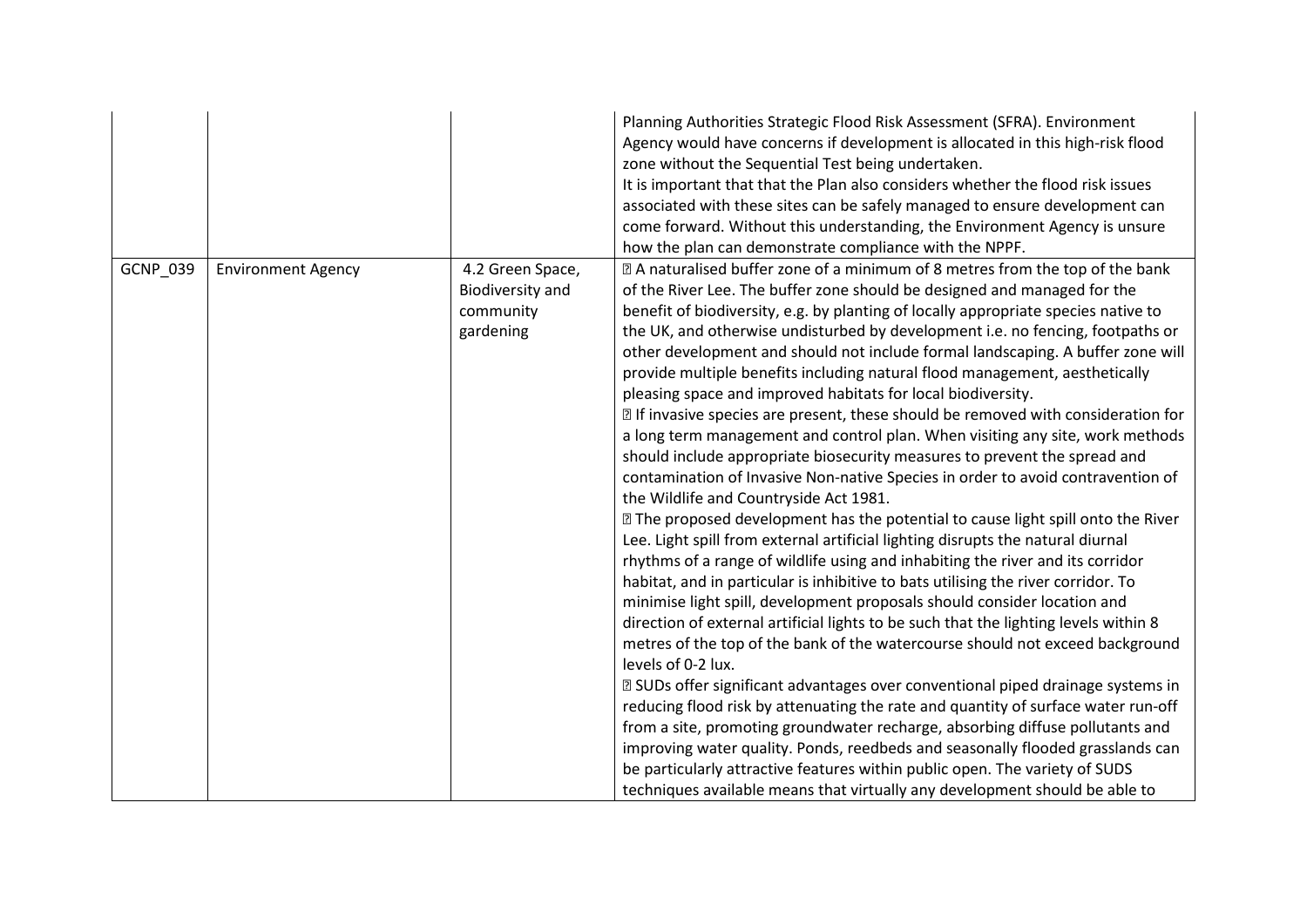|                 |                           |                                                                | include a scheme based around these principles and provide multiple benefits,<br>reducing costs and maintenance needs. Further information can be found at the<br>interim code of practice for SUD's.<br>Developments within or adjacent to this watercourse should not cause further<br>deterioration and should seek to improve the water quality based on the<br>recommendations of the Thames River Basin Management Plan. A Water<br>Framework Directive (WFD) WFD assessment of the potential impacts of the<br>development on this watercourse may be required if direct works are proposed.<br>Please also see our guidance together with Natural England, English Heritage and<br>Forestry Commission, we have published joint advice on neighbourhood<br>planning which sets out sources of environmental information and ideas on<br>incorporating the environment into plans. This is available here:<br>http://webarchive.nationalarchives.gov. |
|-----------------|---------------------------|----------------------------------------------------------------|--------------------------------------------------------------------------------------------------------------------------------------------------------------------------------------------------------------------------------------------------------------------------------------------------------------------------------------------------------------------------------------------------------------------------------------------------------------------------------------------------------------------------------------------------------------------------------------------------------------------------------------------------------------------------------------------------------------------------------------------------------------------------------------------------------------------------------------------------------------------------------------------------------------------------------------------------------------|
| GCNP_039        | <b>Environment Agency</b> | 4.2 Green Space,<br>Biodiversity and<br>community<br>gardening | Climate Change<br>Climate change will present significant challenges to the people and<br>environment of your borough. The Plan should therefore consider evidence<br>bases, plans and policies that ensure your borough is resilient to current and<br>future climate change risks. Planning for Climate Change: Guidance for Local<br>Authorities, produced in May 2018, contains helpful guidance and examples of<br>how to incorporate climate change in plan-making. Environment Agency Climate<br>Ready service is also a potential source of information as it provides tools and<br>practical information to help businesses and other organisations live with the<br>changing climate.                                                                                                                                                                                                                                                              |
| <b>GCNP 039</b> | <b>Environment Agency</b> | 4.2 Green Space,<br>Biodiversity and<br>community<br>gardening | Environment Agency is pleased to see the inclusion of Policy G1 'Green Space'<br>and G3 'Biodiversity'. The natural environment should feature in policies to<br>ensure it is recognised as a priority. Even if the development site would have<br>very minimal impact on the environment, it should aim to improve the natural<br>environment where it can. This is in line with policy 2.18 on Green Infrastructure<br>of the London Plan, including planning green infrastructure needs and managing<br>them to realise the value of green and open space to communities is addressed,<br>in addition to Policy 5.10 of the London Plan on Urban Greening.<br>The neighbourhood plan may wish to also wish to consider the inclusion of<br>Sustainable Drainage Systems. SUD's are an approach to managing surface water                                                                                                                                  |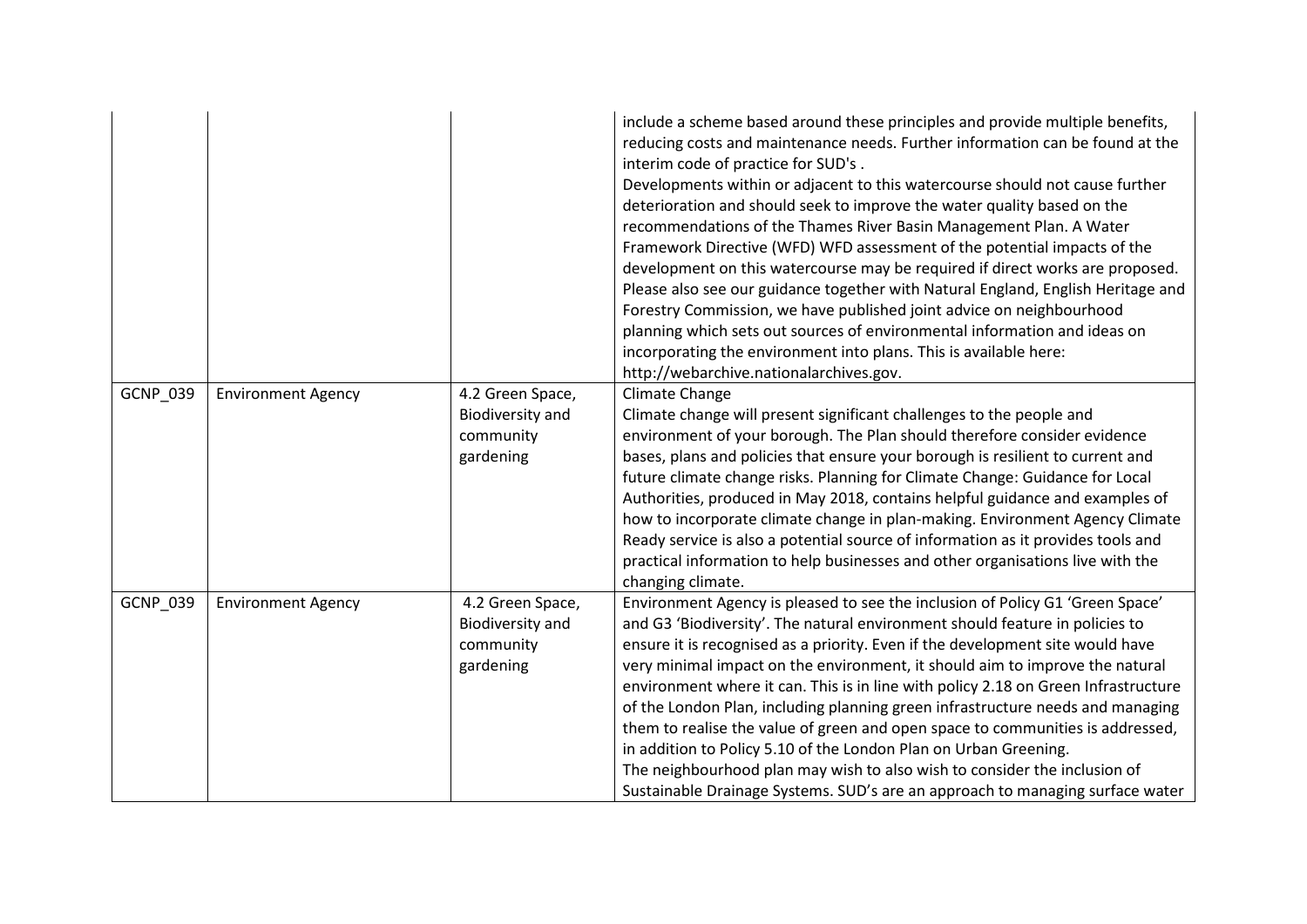|                 |                           |                                                                | run-off which seeks to mimic natural drainage systems and retain water on or<br>near the site as opposed to traditional drainage approaches which involve piping<br>water off site as quickly as possible. SuDs measures that offer multiple benefits<br>are particularly important for chalk stream habitats as they rely on producing<br>clear waters with a generally stable flow and temperature regime and support<br>some of the UK's most endangered species. Support for the use of SUDs<br>approach to ensuring development does not increase flood risk elsewhere is set<br>out in paragraphs 163 and 165 of the National Planning Policy Framework. SUDs<br>offer significant advantages over conventional piped drainage systems in<br>reducing flood risk by attenuating the rate and quantity of surface water run-off<br>from a site, promoting groundwater recharge absorbing diffuse pollutants and<br>improving water quality. Ponds, reedbeds and seasonally flooded grasslands can<br>be particularly attractive features within the public realm. The variety of SUDS<br>techniques available means that virtually any development should be able to<br>include a scheme based around these principles and provide multiple benefits,<br>reducing costs and maintenance needs. Further information can be found at the<br>interim code of practice for SUD's . Infiltration SUDs should not be located in<br>unsuitable and unstable ground conditions such as land affected by<br>contamination or solution features. Where infiltration SUDs are to be used for<br>surface run-off from roads, car parking and public or amenity areas, they should<br>have a suitable series of treatment steps to prevent the pollution of<br>groundwater. Therefore, SUD's do not only help control flood risk, but they can<br>enhance biodiversity and create aesthetically pleasing spaces. This would benefit<br>in with Policy G2 Enhancing the social qualities of green spaces. |
|-----------------|---------------------------|----------------------------------------------------------------|--------------------------------------------------------------------------------------------------------------------------------------------------------------------------------------------------------------------------------------------------------------------------------------------------------------------------------------------------------------------------------------------------------------------------------------------------------------------------------------------------------------------------------------------------------------------------------------------------------------------------------------------------------------------------------------------------------------------------------------------------------------------------------------------------------------------------------------------------------------------------------------------------------------------------------------------------------------------------------------------------------------------------------------------------------------------------------------------------------------------------------------------------------------------------------------------------------------------------------------------------------------------------------------------------------------------------------------------------------------------------------------------------------------------------------------------------------------------------------------------------------------------------------------------------------------------------------------------------------------------------------------------------------------------------------------------------------------------------------------------------------------------------------------------------------------------------------------------------------------------------------------------------------------------------------------------------------------------------------------------------|
| <b>GCNP 039</b> | <b>Environment Agency</b> | 4.2 Green Space,<br>Biodiversity and<br>community<br>gardening | Environment Agency is pleased to see the inclusion of Policy H3 'Environmental<br>standards for new housing'. This policy can be strengthened further with specific<br>reference to policies that encourage water efficiency. Hackney is within Thames<br>Water's London Water Resource Zone - this is classified as 'seriously water<br>stressed.' This means there is a high population with high water demands and<br>limited water availability - it does not reflect water companies' ability to supply<br>water. Improving the water efficiency of new development should be a priority<br>and as a minimum new development should comply with London Plan policy<br>5.15 which requires residential development to meet water consumption targets                                                                                                                                                                                                                                                                                                                                                                                                                                                                                                                                                                                                                                                                                                                                                                                                                                                                                                                                                                                                                                                                                                                                                                                                                                         |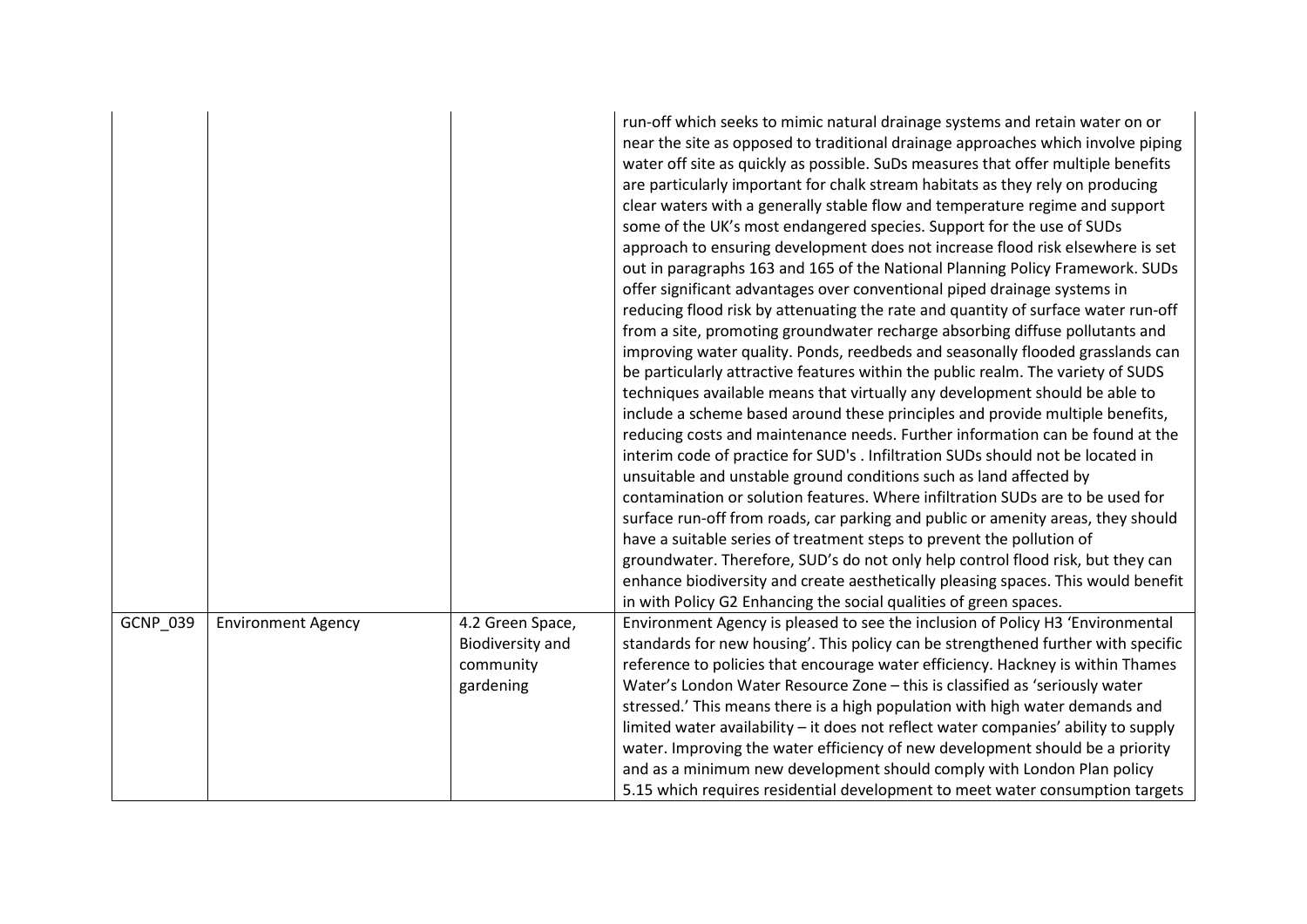|          |                           |                                              | of 105 litres or less per head per day. Inefficient use of water can lead to<br>unnecessary carbon emissions. Currently water use accounts for 27 percent of all<br>carbon emissions from our homes. Building a house to 105 l/h/d will save 79<br>kilograms of CO2 and 15 cubic meters of water per year, per house, over and<br>above building regulations (125 litresper head per day).<br>Non-households consume significant amounts of water. In London non-<br>households accounts for 29 percent of water consumption and is therefore an<br>area where further water and carbon savings can be made. The Mayor's Water<br>Strategy (October 2011) notes that 'commercial water efficiency has a significant<br>potential to save water'. The London Plan (draft 2018) Policy SI5 Water<br>infrastructure further emphasises the sustainable use of water. We therefore<br>recommend that you consider that new non-household development, including<br>refurbishments, achieve a water efficiency standard, such as BREEAM (BRE<br>Environmental Assessment Method) 'Excellent' with maximum number of 'water<br>credits'. BREEAM credits are awarded for water where water efficient appliances<br>(e.g. low flush toilets), water metering, leak detection systems and water butts<br>are in place. Alternatively, buildings could meet the 'best practice' level of the<br>AECB (Association for Environment Conscious Building) Water Standards. |
|----------|---------------------------|----------------------------------------------|--------------------------------------------------------------------------------------------------------------------------------------------------------------------------------------------------------------------------------------------------------------------------------------------------------------------------------------------------------------------------------------------------------------------------------------------------------------------------------------------------------------------------------------------------------------------------------------------------------------------------------------------------------------------------------------------------------------------------------------------------------------------------------------------------------------------------------------------------------------------------------------------------------------------------------------------------------------------------------------------------------------------------------------------------------------------------------------------------------------------------------------------------------------------------------------------------------------------------------------------------------------------------------------------------------------------------------------------------------------------------------------------------------------------------------------------------------------|
| GCNP_039 | <b>Environment Agency</b> | 4.4 Transport<br>Connections and<br>Movement | Environment Agency is pleased to see the inclusion of a policy relating to<br>sustainable transport (Policy T2 'Sustainable Transport'). This policy would<br>benefit from providing specific mention to Air quality. We regulate certain<br>processes under the Environmental Permitting Regulations and support and<br>work closely with local authorities in improving air quality through the UK Air<br>Quality Strategy, Local Air Quality Management and Air Quality Action Plans,<br>especially where these processes may have an impact on local air quality. Your<br>Director of Public Health has to report on air quality (deaths attributable to<br>particulate pollution) under the Public Health Framework. For these reasons, and<br>given that main source of air pollution is frequently transport, Environment<br>Agency expects relevant local plan policies to reference and link with your<br>Borough Air Quality Action Plan and the Mayor's Air Quality and Transport<br>Strategies.                                                                                                                                                                                                                                                                                                                                                                                                                                                  |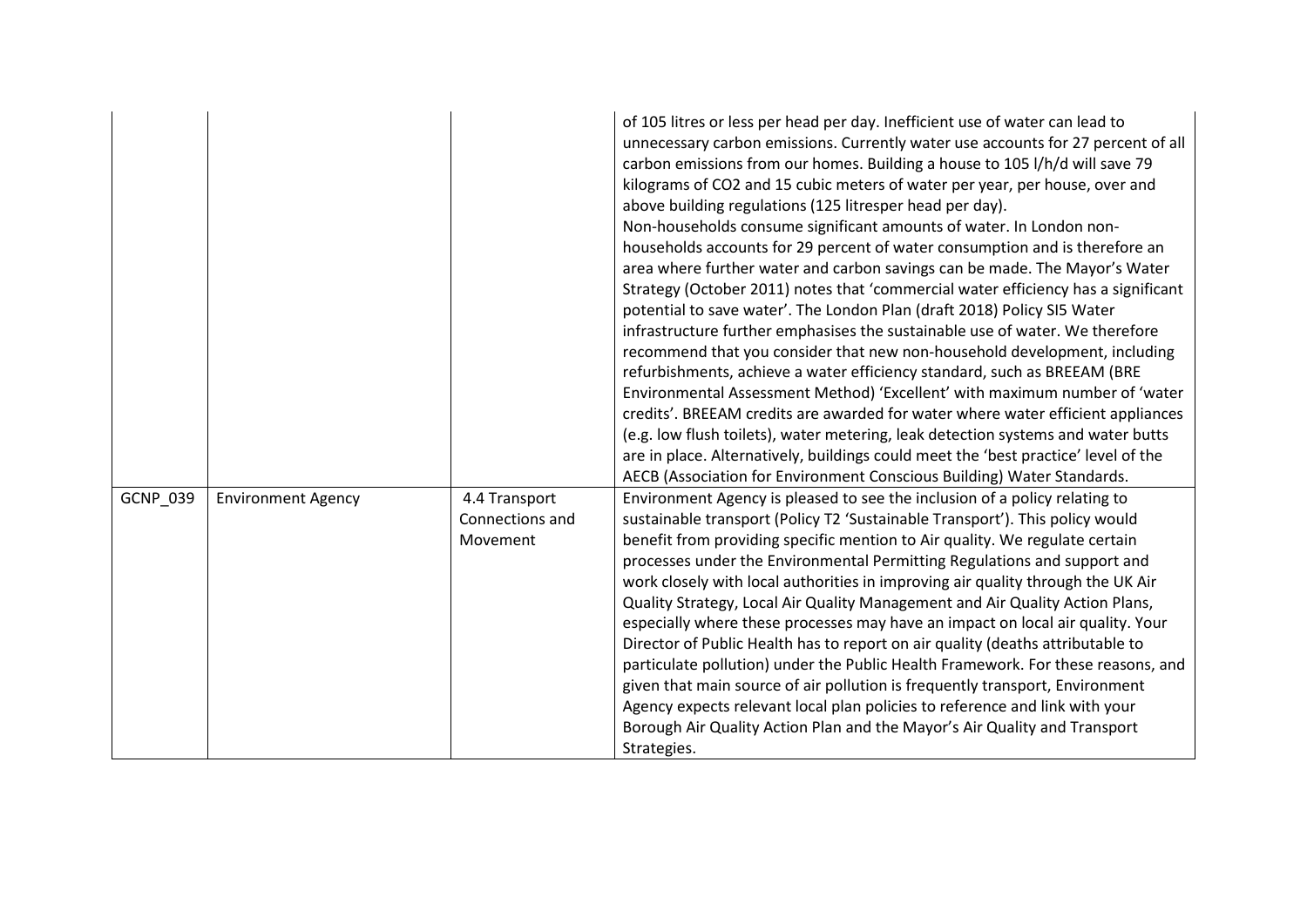| GCNP_040 | Private Individual | General                                                        | Fully supports the submitted plan. Born in Newham and still lives there and have<br>noticed over the years just how more and more desperate the need for social<br>housing is becoming. Considers that the regeneration of the Carpenters estate<br>provides and exiting opportunity to try and build some homes for local people,<br>and in a time when Newham council has declared a Climate Emergency, it feels<br>pertinent use what we already have. Considers that the most important part of<br>the process should be listening to local residents. They have made their wishes<br>clear, and it would be undemocratic and cruel to ignore their suggestions. Thinks<br>that Newham needs social housing - not new luxury flats! |
|----------|--------------------|----------------------------------------------------------------|-----------------------------------------------------------------------------------------------------------------------------------------------------------------------------------------------------------------------------------------------------------------------------------------------------------------------------------------------------------------------------------------------------------------------------------------------------------------------------------------------------------------------------------------------------------------------------------------------------------------------------------------------------------------------------------------------------------------------------------------|
| GCNP_041 | Private Individual | 4.1 Economy and<br>employment                                  | Support the formal adoption of the Greater Carpenters Neighbourhood Plan.<br>Have been living in Carpenters neighbourhood for over 15 months. Currently<br>rents a room from a landlady who owns this home for over 5 years. Have<br>followed the Forum's work on the Plan - the house owner has been attending<br>meetings and giving household's opinion at consultations. Supports the Plan's<br>objectives on economy and employment, (pages 10-12) helping the growth of<br>local businesses and employment, with improved access to education and<br>lifelong learning.                                                                                                                                                           |
| GCNP_041 | Private Individual | 4.2 Green space,<br>biodiversity and<br>community<br>gardening | Supports the Plan's objectives on green space, biodiversity and community<br>gardening, (pages 13-16) enhancing existing green spaces and new ones,<br>encouraging community gardening, more trees, sports and play.                                                                                                                                                                                                                                                                                                                                                                                                                                                                                                                    |
| GCNP_041 | Private Individual | 4.3 Housing<br>refurbishment and<br>sensitive infill           | Supports the Plan's objectives on housing refurbishment and sensitive infill,<br>(pages 17-20) protecting existing homes from demolition and instead<br>refurbishing them as appropriate. Considers that this would preserve the existing<br>community instead of destroying it, as well as safeguarding threatened social<br>homes, and the rights of leaseholders and freeholders. Supports the building of<br>new homes by sensitive infill, in reasonable numbers and at heights that will not<br>threaten the existing community's quality of life.                                                                                                                                                                                |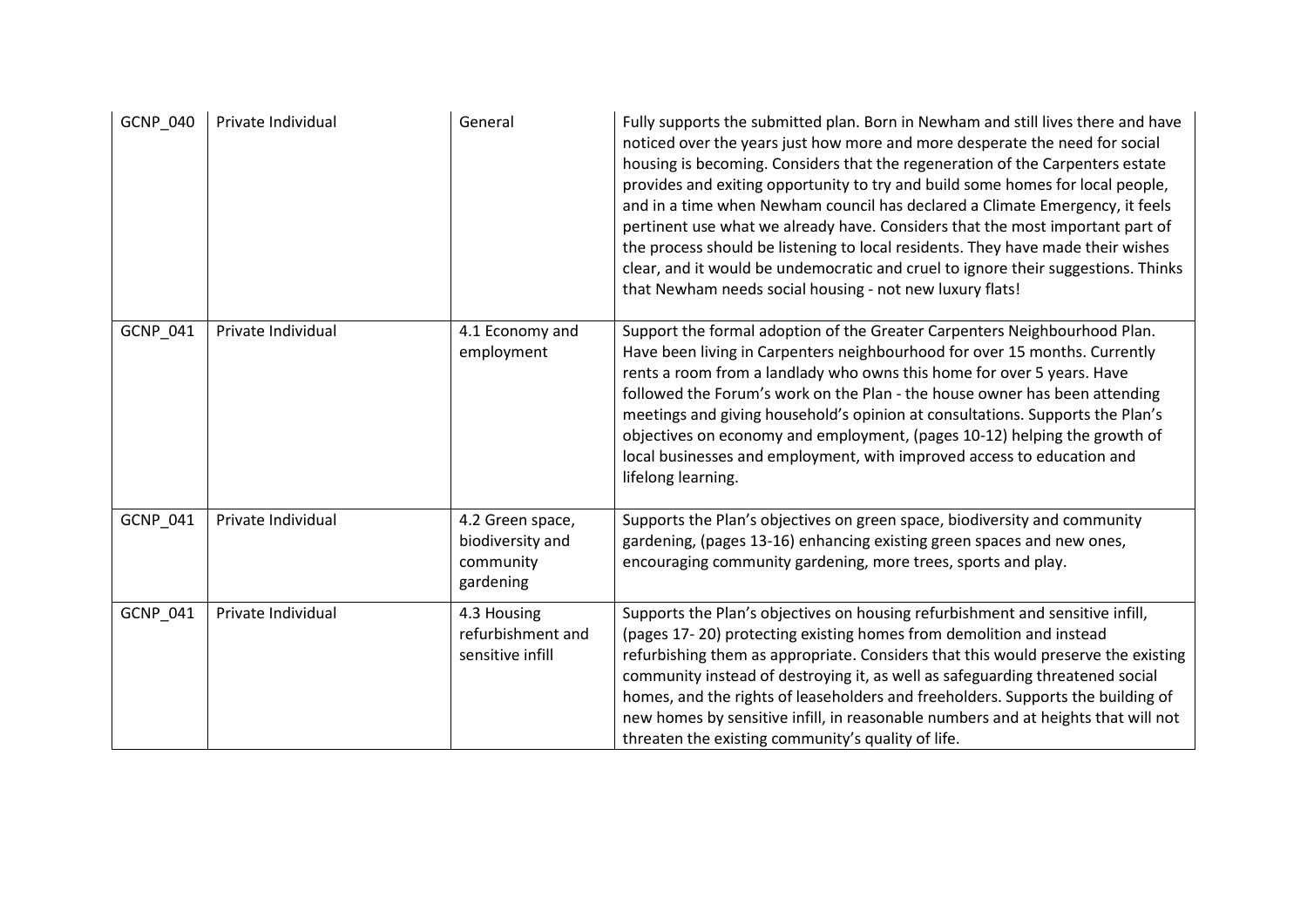| GCNP_041        | Private Individual | 4.4. Transport<br>Connections and<br>Movement             | Supports the Plan's proposals for transport (pages 21-27), improved walking,<br>cycling and public transport connections with the surrounding area.                                                                                                                                                                                                                                                                                                                                                                                                                                                                                                                                                                                                                                                                                                                                                                                                                                                                                                                                                                                                                                                                                                                                                                                                                                                             |
|-----------------|--------------------|-----------------------------------------------------------|-----------------------------------------------------------------------------------------------------------------------------------------------------------------------------------------------------------------------------------------------------------------------------------------------------------------------------------------------------------------------------------------------------------------------------------------------------------------------------------------------------------------------------------------------------------------------------------------------------------------------------------------------------------------------------------------------------------------------------------------------------------------------------------------------------------------------------------------------------------------------------------------------------------------------------------------------------------------------------------------------------------------------------------------------------------------------------------------------------------------------------------------------------------------------------------------------------------------------------------------------------------------------------------------------------------------------------------------------------------------------------------------------------------------|
| GCNP_041        | Private Individual | 4.5 Community<br>facilities, ownership<br>and empowerment | Supports the Plan's objectives on community facilities, ownership and<br>empowerment (pages 28-29), providing genuine bottom-up regeneration instead<br>of decisions dictated from above. Supports improvement of existing community<br>amenities and provision of new ones.                                                                                                                                                                                                                                                                                                                                                                                                                                                                                                                                                                                                                                                                                                                                                                                                                                                                                                                                                                                                                                                                                                                                    |
| GCNP_042        | <b>TfL</b>         | General                                                   | The comments represent the views of Transport for London (TfL) officers and are<br>made entirely on a "without prejudice" basis. They should not be taken to<br>represent an indication of any subsequent Mayoral decision in relation to this<br>matter. The comments are made from TfL's role as a transport operator and<br>highway authority in the area. These comments also do not necessarily<br>represent the views on the Greater London Authority (GLA).<br>TfL reminds the Neighbourhood Forum that the new London Plan has gone<br>through Examination in Public, and is expected to be adopted later this year. We<br>will have regard to this Plan when assessing and responding to local planning<br>policy consultations.<br>TfL welcomes the Neighbourhood Plan's promotion of sustainable travel and<br>improved public realm. TfL strongly encourages embedding the Mayor's Healthy<br>Streets Approach and Vision Zero approach to eliminating death and serious<br>injuries on the road network. Given the very well-connected nature of the area<br>and its location in an inner London Opportunity area, TfL expects new<br>development to be car-free. Proposals should be designed in such a way as to<br>improve PTAL across the Neighbourhood Plan area where possible. TfL should be<br>consulted on any development proposals close to public and active travel<br>infrastructure. |
| <b>GCNP_042</b> | <b>TfL</b>         | Paragraph 4.4.2                                           | TfL supports the principle of the provision of a new entrance to Stratford station<br>from Gibbons Road to improve the accessibility of the Greater Carpenters area,<br>subject to this having a satisfactory business case and having no negative impact<br>on congestion in the station. We continue to work with partners - including                                                                                                                                                                                                                                                                                                                                                                                                                                                                                                                                                                                                                                                                                                                                                                                                                                                                                                                                                                                                                                                                        |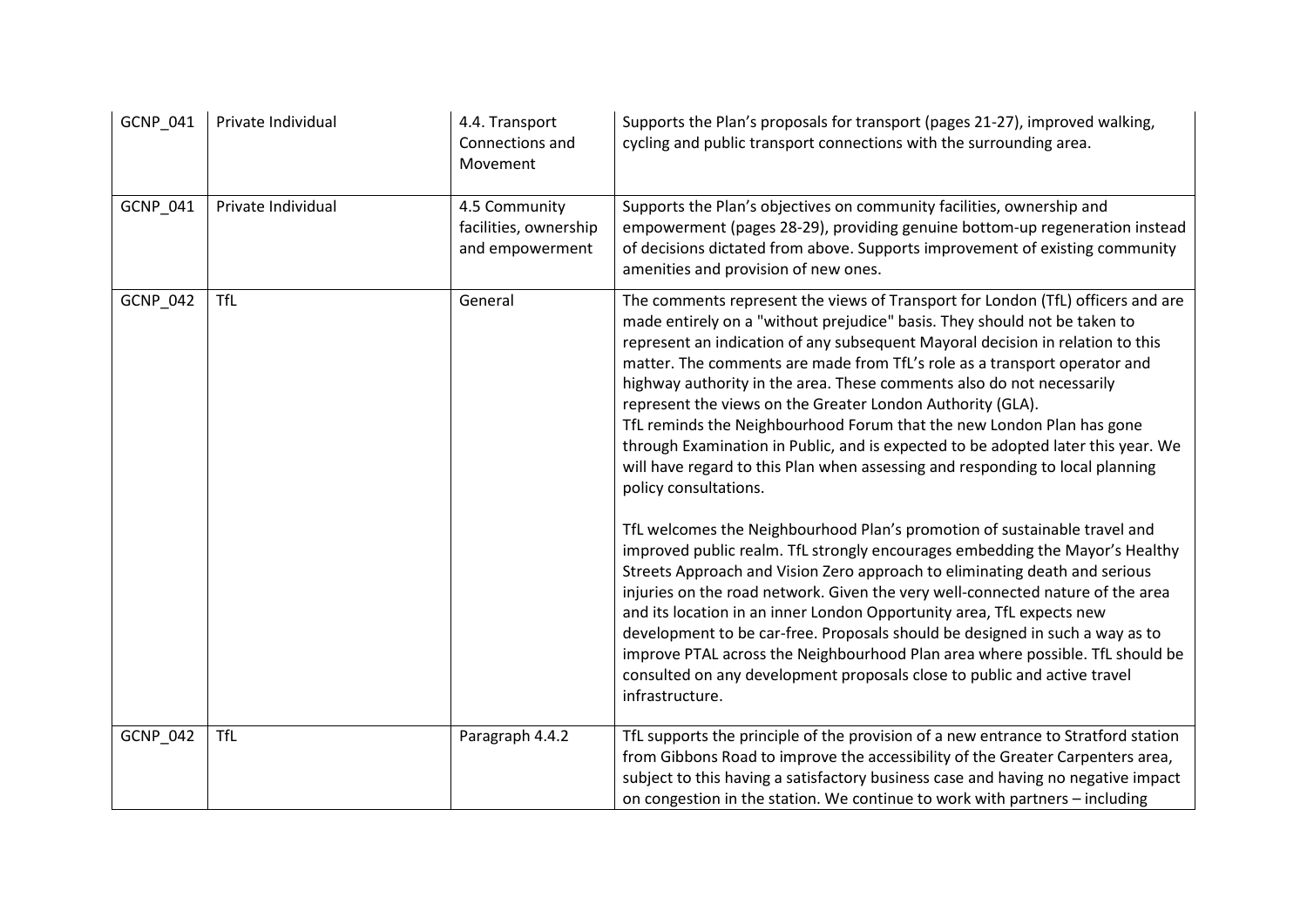|          |            |                                    | Network Rail, Newham Council and LLDC - to progress designs for a new station<br>entrance. TfL is keen to work with the Neighbourhood Forum and LLDC in finding<br>a solution to delivering a new entrance, for example through use of<br>Neighbourhood Community Infrastructure Levy (NCIL), CIL, Section 106<br>agreements or as part of wider commercial development.                                                                                                                                                                                                                                                                                                                                                                                                                                                                                                                                                                                                                                                                                                                                                                                                                                                                                                                                                                                                                                                                                                                                                                                                                                                                                                                                                                                                                                                                                                                                                                                                                                                                                          |
|----------|------------|------------------------------------|-------------------------------------------------------------------------------------------------------------------------------------------------------------------------------------------------------------------------------------------------------------------------------------------------------------------------------------------------------------------------------------------------------------------------------------------------------------------------------------------------------------------------------------------------------------------------------------------------------------------------------------------------------------------------------------------------------------------------------------------------------------------------------------------------------------------------------------------------------------------------------------------------------------------------------------------------------------------------------------------------------------------------------------------------------------------------------------------------------------------------------------------------------------------------------------------------------------------------------------------------------------------------------------------------------------------------------------------------------------------------------------------------------------------------------------------------------------------------------------------------------------------------------------------------------------------------------------------------------------------------------------------------------------------------------------------------------------------------------------------------------------------------------------------------------------------------------------------------------------------------------------------------------------------------------------------------------------------------------------------------------------------------------------------------------------------|
| GCNP_042 | <b>TfL</b> | Paragraph 4.4.4                    | Please clarify what is meant by 'agreed access plans' to the Carpenters estate on<br>event days at the London Stadium and how these would work in practice.                                                                                                                                                                                                                                                                                                                                                                                                                                                                                                                                                                                                                                                                                                                                                                                                                                                                                                                                                                                                                                                                                                                                                                                                                                                                                                                                                                                                                                                                                                                                                                                                                                                                                                                                                                                                                                                                                                       |
| GCNP_042 | <b>TfL</b> | Policy T2 Sustainable<br>Transport | We welcome this policy's commitment to improving sustainable travel, in<br>particular the provision of cycle parking that exceeds the standards set out in the<br>London Plan. We strongly recommend provision of on-street cycle storage<br>hangars in addition to on-site cycle parking in new developments as a way to<br>encourage and enable cycling across the Greater Carpenters Area. Cycle hangars<br>can serve residents of existing buildings which do not necessarily have sufficient<br>or secure cycle parking, thereby increasing active travel and potentially reducing<br>congestion and overcrowding.<br>We do not support, however, that part of the policy that states that<br>'development may include car parking space', as this is too general and therefore<br>not in line with the draft London Plan. Given that the area is very well connected<br>by public transport, its location in an Opportunity Area and within walking and<br>cycling distance of Stratford town centre, we expect all development to be car-<br>free (except for provision of disabled persons parking). Opportunity Areas have<br>been identified as areas that will see significant change, and are well placed to<br>encourage and enable people to switch to walking, cycling and public transport<br>use. Furthermore, we expect new residential development to be permit-free,<br>where new residents are restricted from applying for a parking permit. Ensuring<br>that new development is permit-free will prioritise on-street car parking for<br>existing residents and will help mitigate overspill car parking. This will help<br>reduce car dominance, improve road safety, and reduce emissions.<br>TfL reminds that the Carpenters estate is entirely within a Controlled Parking<br>Zone, where there is extensive on-street car parking. This is not an efficient use<br>of space given the very high public transport connectivity, walking and cycling<br>connectivity, and excellent access to amenities and services within walking and |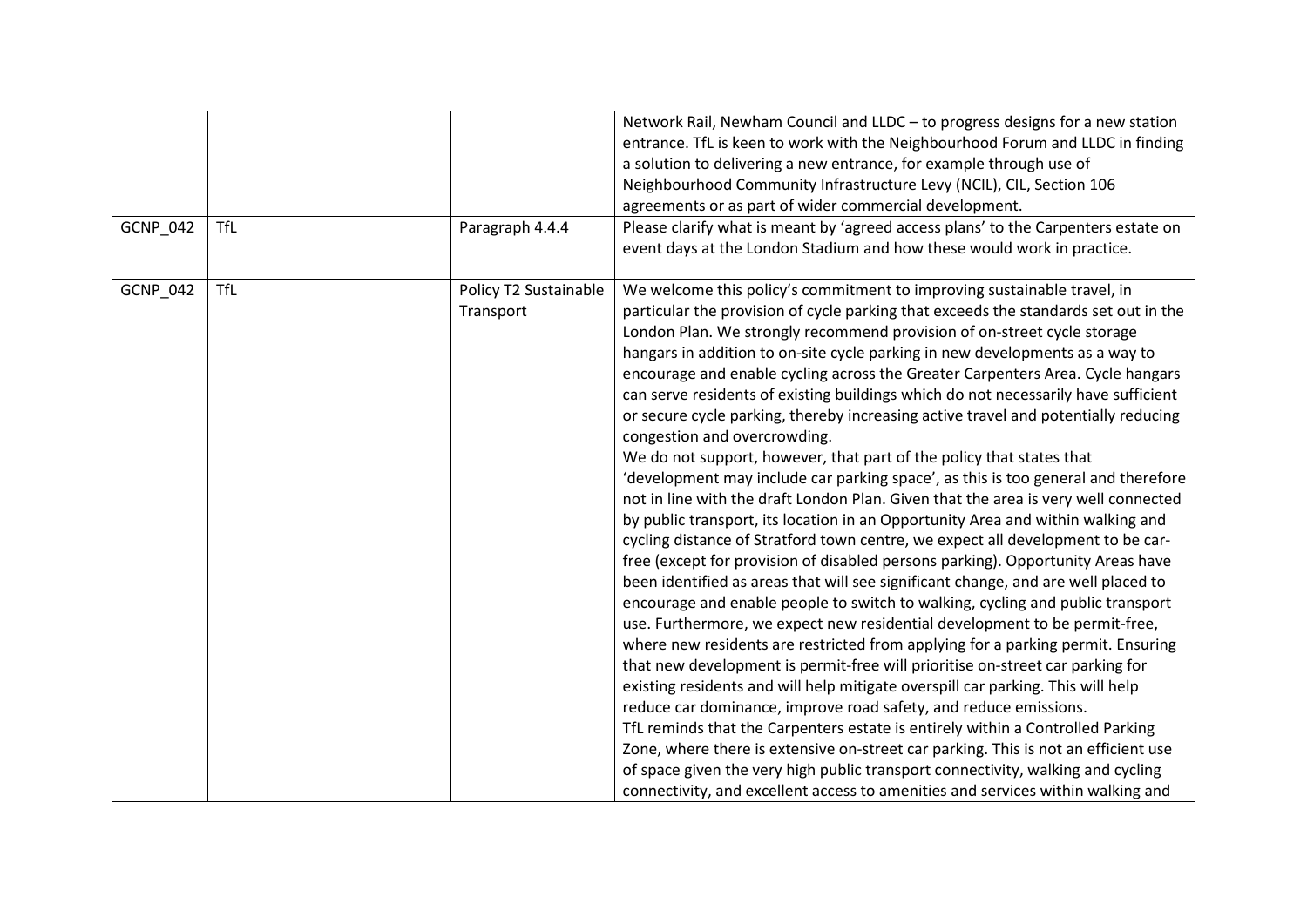|                 |            |                                         | cycling distance. Much of this car parking is not fully used and TfL therefore<br>suggests that on-street parking be rationalised and repurposed for other uses for<br>example cycle parking, play space or enhanced public realm such as 'parklets'<br>and other planting.                                                                                                                                                                                                                                                                                                                                                                                                                                                                                                                                         |
|-----------------|------------|-----------------------------------------|---------------------------------------------------------------------------------------------------------------------------------------------------------------------------------------------------------------------------------------------------------------------------------------------------------------------------------------------------------------------------------------------------------------------------------------------------------------------------------------------------------------------------------------------------------------------------------------------------------------------------------------------------------------------------------------------------------------------------------------------------------------------------------------------------------------------|
| <b>GCNP_042</b> | <b>TfL</b> | Paragraph 4.4.5                         | TfL supports the principle of extending the Mayor's cycle hire scheme to the area<br>and notes the proposals for docking stations shown in figure 4.11. TfL suggests<br>that the provision of new docking stations in the Greater Carpenters area be<br>funded through NCIL or as part of wider commercial developments.                                                                                                                                                                                                                                                                                                                                                                                                                                                                                            |
| <b>GCNP_042</b> | <b>TfL</b> | Paragraph 4.4.6                         | TfL notes the suggested changes to bus routes set out in the Neighbourhood<br>Plan. TfL welcomes encouraging people to use public transport, in addition to<br>walking and cycling. Any detailed proposals for bus route changes would be<br>considered as part of TfL's bus network review process. TfL is keen to work with<br>the Neighbourhood Forum and LLDC to help deliver these improvements. Given<br>the challenges around funding, TfL is keen to work with the Neighbourhood<br>Forum and LLDC to find solutions, for example through use of Neighbourhood<br>CIL and by encouraging mode shift through repurposing of car parking.<br>TfL reminds that route 339 was recently re-routed via Sidings Street bringing it<br>closer to the Greater Carpenters neighbourhood area                          |
| <b>GCNP 042</b> | <b>TfL</b> | Policy T3 Walking<br>and cycling routes | TfL supports Policy T3. It suggests embedding TfL's Small Change, Big Impact<br>approach in the delivery of Healthy Streets in the Neighbourhood Plan area. This<br>need not be limited to physical interventions, but also include community events<br>such as play streets and school streets. Lett Road, Wilmer Lea Close, Gibbins<br>Road and Hutchins Close provide a direct link from Stratford High Street station<br>to the Olympic Park. Upgrading this route and introducing a wayfinding strategy<br>for the Carpenters estate will enhance permeability. There are several informal<br>crossings on Stratford High Street that are not identified in the Neighbourhood<br>Plan. Improving walking and cycling crossings on Stratford High Street is<br>important for improving connectivity and safety. |
| <b>GCNP_042</b> | <b>TfL</b> | Figure 4.10 and<br>Figure 4.11          | TfL supports in principle improved walking and cycle routes and crossings. Any<br>detailed proposals as shown on figures 4.10 and 4.11 would need to be subject<br>to site surveys and traffic modelling, and agreed with other stakeholders<br>including Newham Council and LLDC. Any improvements would need to consider                                                                                                                                                                                                                                                                                                                                                                                                                                                                                          |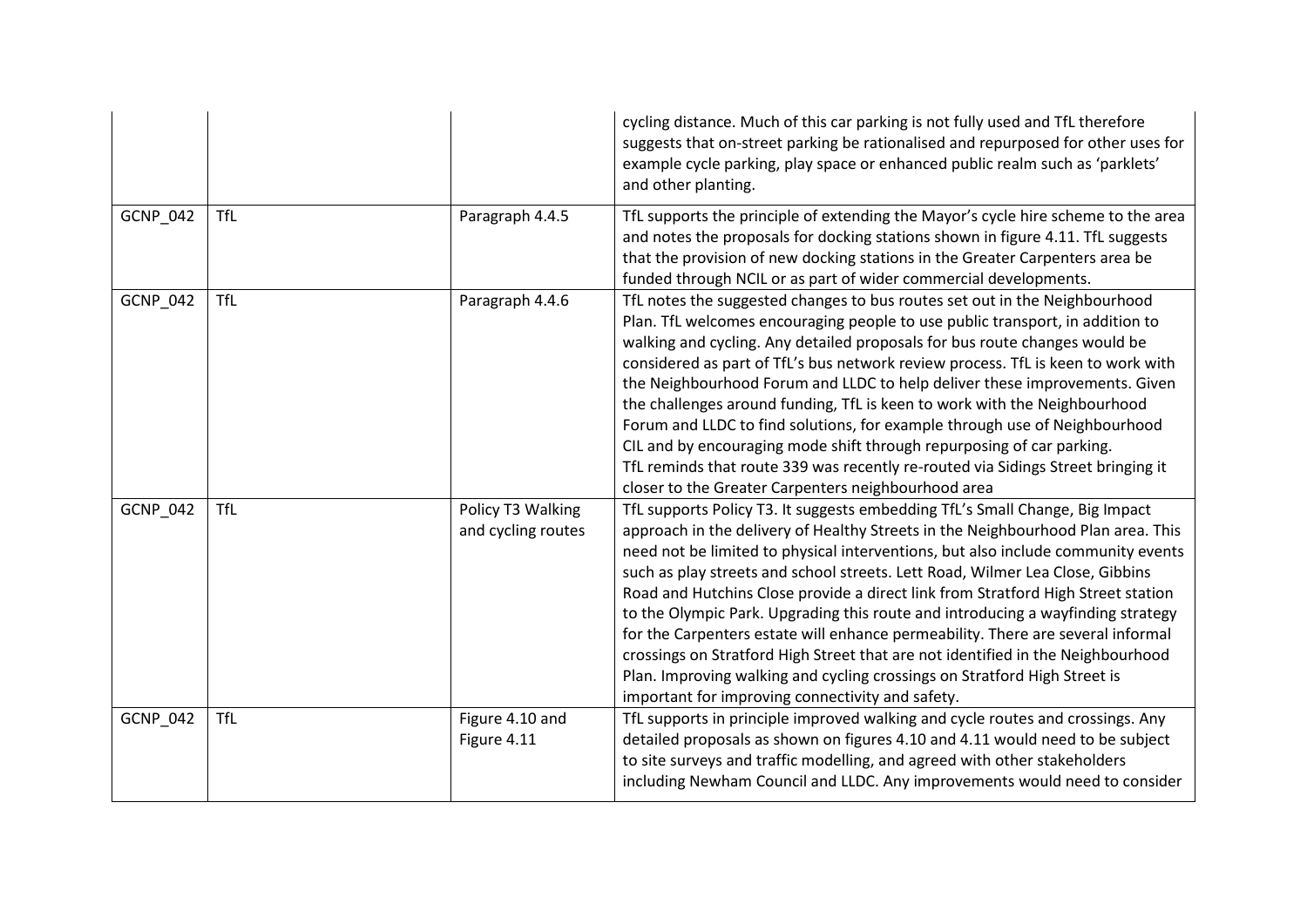|                 |                    |                                                                        | public transport operations and ensure the safe operation of the Strategic Road<br>Network.                                                                                                                                                                                                                                                                                                                                                                                                                                                              |
|-----------------|--------------------|------------------------------------------------------------------------|----------------------------------------------------------------------------------------------------------------------------------------------------------------------------------------------------------------------------------------------------------------------------------------------------------------------------------------------------------------------------------------------------------------------------------------------------------------------------------------------------------------------------------------------------------|
| GCNP_043        | Private Individual | General                                                                | Please accept this email as an endorsement of the Greater Carpenters<br>Neighbourhood Plan as submitted by the Greater Carpenters Neighbourhood<br>Forum.                                                                                                                                                                                                                                                                                                                                                                                                |
| <b>GCNP_044</b> | Private Individual | 4.1 Economy and<br>employment                                          | Supports the formal adoption of the Greater Carpenters Neighbourhood Plan.<br>Has been living in Carpenters neighbourhood for 10 months; rents a room from<br>my landlady who has owned the home since 2017. Has followed the Forum's<br>work on the Plan - me and the and has been attending meetings and giving<br>opinions at consultations. Supports the Plan's objectives on economy and<br>employment, (pages 10-12) helping the growth of local businesses and<br>employment, with improved access to education and life-long learning.           |
| <b>GCNP_044</b> | Private Individual | 4.2 Green space,<br>biodiversity and<br>community<br>gardening         | Supports the Plan's objectives on green space, biodiversity and community<br>gardening, (pages 13-16) enhancing existing green spaces and new ones,<br>encouraging community gardening, more trees, sports and play.                                                                                                                                                                                                                                                                                                                                     |
| <b>GCNP_044</b> | Private Individual | 4.3 Housing<br>refurbishment and<br>sensitive infill,<br>(pages 17-20) | Supports the Plan's objectives on housing refurbishment and sensitive infill,<br>(pages 17-20) protecting existing homes from demolition and instead<br>refurbishing them as appropriate. Considers that this would preserve the existing<br>community instead of destroying it, as well as safeguarding threatened social<br>homes, and the rights of leaseholders and freeholders. Supports the building of<br>new homes by sensitive infill, in reasonable numbers and at heights that will not<br>threaten the existing community's quality of life. |
| <b>GCNP_044</b> | Private Individual | 4.4. Transport<br>Connections and<br>Movement                          | Supports the Plan's proposals for transport (pages 21-27), improved walking,<br>cycling and public transport connections with the surrounding area.                                                                                                                                                                                                                                                                                                                                                                                                      |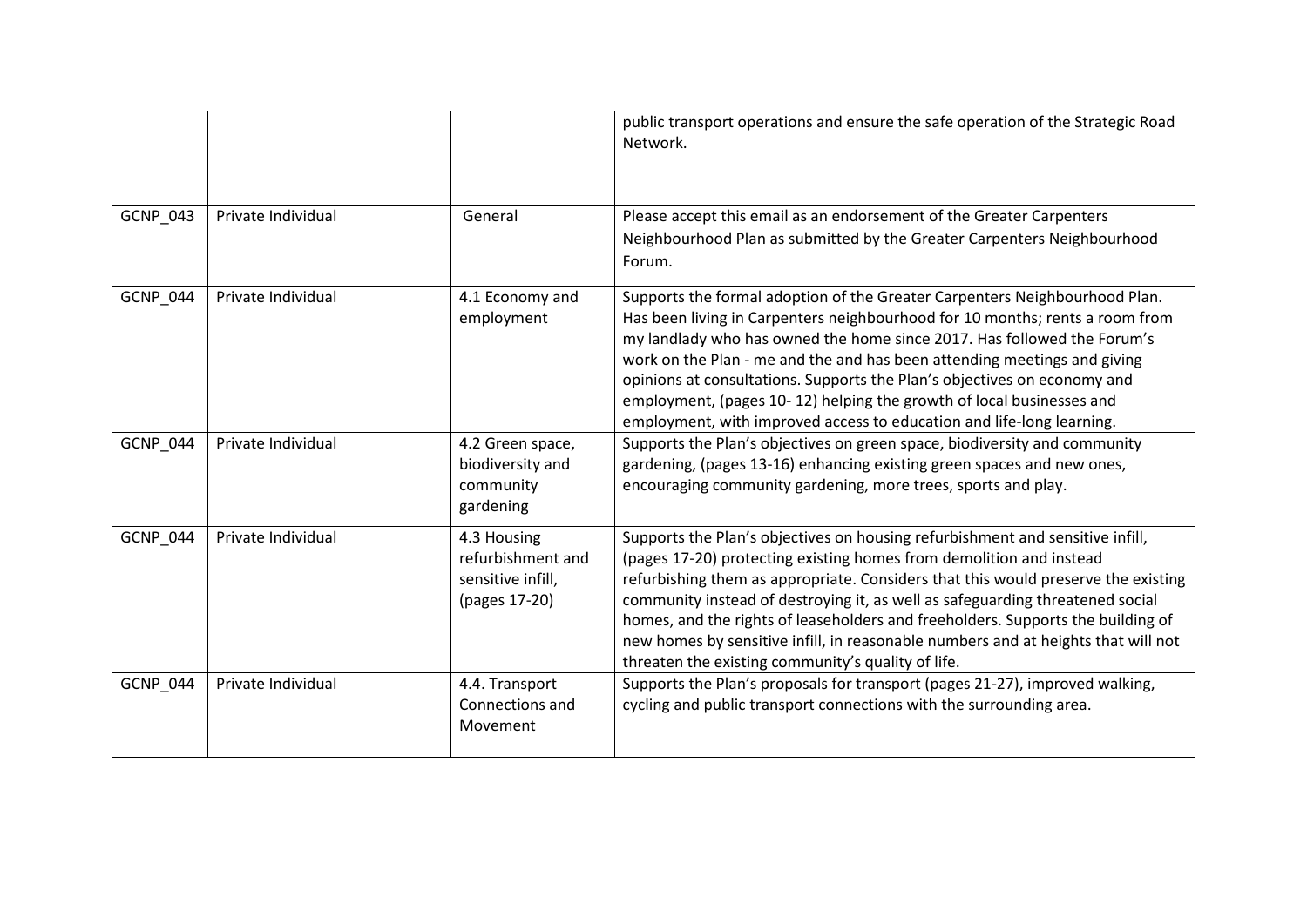| <b>GCNP_044</b> | Private Individual                   | 4.5 Community<br>facilities, ownership<br>and empowerment | Supports the Plan's objectives on community facilities, ownership and<br>empowerment (pages 28-29), providing genuine bottom-up regeneration instead<br>of decisions dictated from above. Supports the improvement of existing<br>community amenities and provision of new ones.                                                                                                                                                                                                                                                                                                                                                                                                                                                                                                                                                                                                                                                                                                                                                                                                                                                                                                                                                                                                                                                                                                                                                                                                                                                                                                                                                                                                                                                                                                                                                                                                                                                                                                                                                                                                                                                                                                                                                                                                                                                      |
|-----------------|--------------------------------------|-----------------------------------------------------------|---------------------------------------------------------------------------------------------------------------------------------------------------------------------------------------------------------------------------------------------------------------------------------------------------------------------------------------------------------------------------------------------------------------------------------------------------------------------------------------------------------------------------------------------------------------------------------------------------------------------------------------------------------------------------------------------------------------------------------------------------------------------------------------------------------------------------------------------------------------------------------------------------------------------------------------------------------------------------------------------------------------------------------------------------------------------------------------------------------------------------------------------------------------------------------------------------------------------------------------------------------------------------------------------------------------------------------------------------------------------------------------------------------------------------------------------------------------------------------------------------------------------------------------------------------------------------------------------------------------------------------------------------------------------------------------------------------------------------------------------------------------------------------------------------------------------------------------------------------------------------------------------------------------------------------------------------------------------------------------------------------------------------------------------------------------------------------------------------------------------------------------------------------------------------------------------------------------------------------------------------------------------------------------------------------------------------------------|
| <b>GCNP_045</b> | <b>Architects for Social Housing</b> | 4.6 Housing<br>refurbishment and<br>sensitive infill      | Architects for Social Housing (ASH) supports the Greater Carpenters<br>Neighburhood Plan to save the Carpenters estate from demolition through<br>refurbishment of the existing housing and infill development on brownfield and<br>commercial-use land in and around the estate. Through their own research ASH<br>considers that they have been able to demonstrate in detail that the cost of<br>demolishing the Carpenters estate and replacing the demolished homes would<br>mean the new development being proposed by the commercial venture, Red<br>Door Ventures, will have to be at least 50% for market sale, with the remainder<br>for various categories of so-called affordable housing, and primarily shared-<br>ownership deals, with the resulting mass loss of homes for social rent and the<br>social cleansing from the neighbourhood of the existing community. These are<br>financial givens that under current funding revenues cannot be circumvented<br>except by the decision not to demolish but to retain, refurbish, maintain and<br>extend the existing estate.<br>ASH considers that no genuine refurbishment and infill option have been<br>considered by Newham council, and that the figures quoted to justify the refusal<br>to do so are without financial basis when compared to equivalent sites. ASH<br>considers that the Newham Council has refused to provide the quantity<br>surveyors' report for those figures, or to answer any of the many other questions<br>they have asked relating to the regeneration of the Carpenters estate. Finally,<br>ASH are concerned that no case study has been produced of the enormous<br>environmental costs of demolishing and disposing of the Carpenters estate,<br>which will have negative and ongoing consequences for the health not only of<br>existing residents but ofresidents in the local area, and contradicts everything<br>the industry is committing to in terms of environmentally sustainable<br>development and the re-use of resources. ASH thinks that the pattern of recent<br>housing development in Newham is a shameful story of privatisation and luxury<br>developments that bear no resemblance to housing need in a borough with the<br>worse record of homelessness and housing poverty in London, they consider that |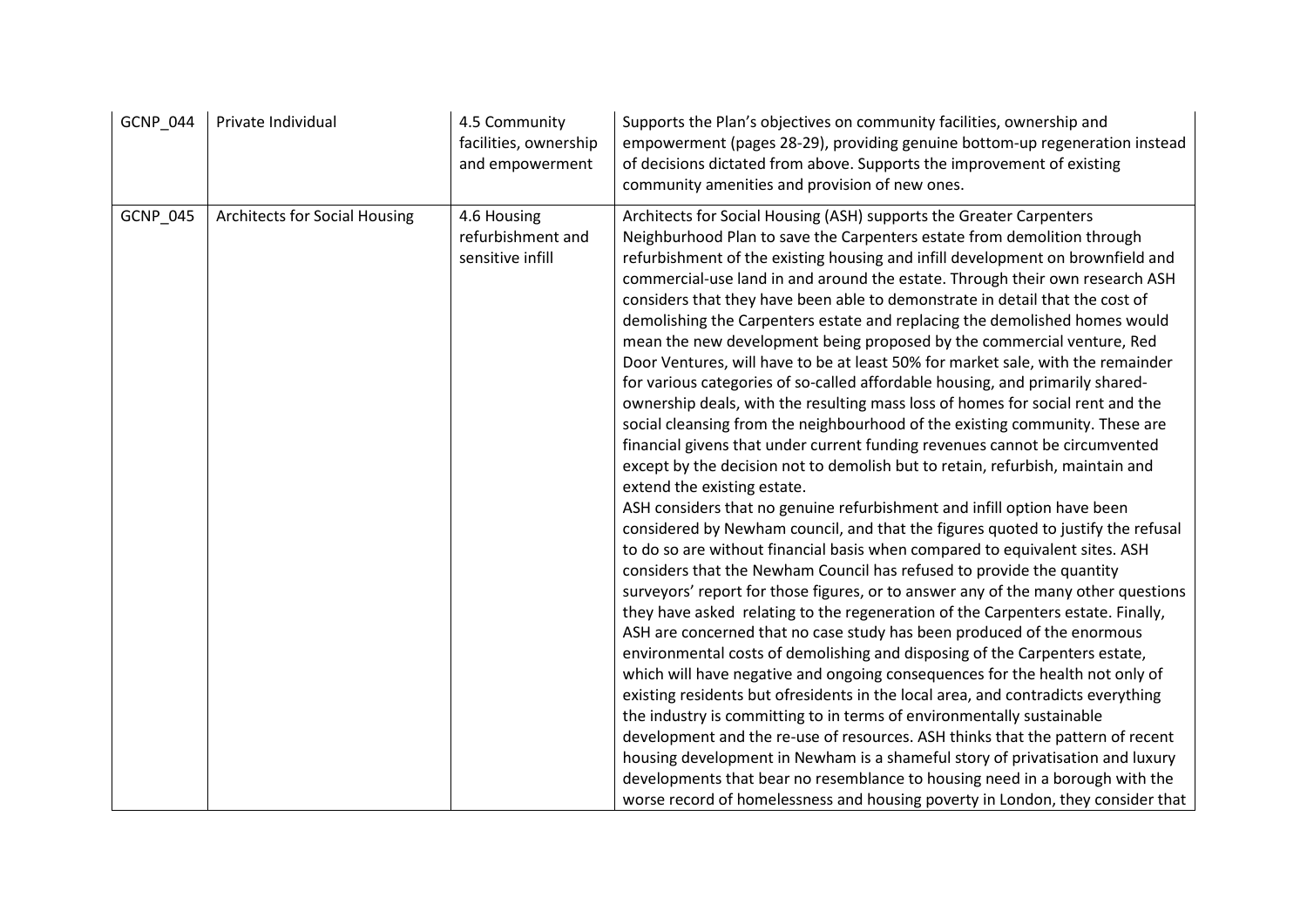|          |                    |         | it is crucial that the regeneration of the Carpenters estate break with this<br>pattern.<br>ASH submission include the following documents:<br>architectsforsocialhousing.co.uk/2019/01/18/the-carpenters-estate-a-fresh-<br>start-orbusiness-as-usual-at-newham-council/<br>architectsforsocialhousing.co.uk/2018/09/07/the-costs-of-estate-regeneration/<br>architectsforsocialhousing.co.uk/wp-content/uploads/2019/07/Central-Hill.pdf                                                                                                                                                                                                                                                                                                                                                                                                                                                                                                                                                                                                                                                                                                                                  |
|----------|--------------------|---------|-----------------------------------------------------------------------------------------------------------------------------------------------------------------------------------------------------------------------------------------------------------------------------------------------------------------------------------------------------------------------------------------------------------------------------------------------------------------------------------------------------------------------------------------------------------------------------------------------------------------------------------------------------------------------------------------------------------------------------------------------------------------------------------------------------------------------------------------------------------------------------------------------------------------------------------------------------------------------------------------------------------------------------------------------------------------------------------------------------------------------------------------------------------------------------|
| GCNP_046 | Private Individual | General | Supports the adopt the Greater Carpenters Neighbourhood Plan. It consdiers<br>that the Plan has been developed with strong community involvement and<br>consultation and it keeps almost all the council homes and adds new mid-scale<br>apartment blocks along the rail-line boundary. It also considers that the Plan<br>would regenerate public and green spaces and add much needed new retail and<br>small enterprise units. It consdiers that the Neighbourhood Plan was endorsed<br>through public surveys and meetings in 2017.<br>In particually shows support for the Plan's objectives as it considers that the Plan<br>would achieve:<br>- the protection of existing homes from demolition and careful infill of new<br>homes without oppressive building heights and massing. This will preserve the<br>existing community and its quality of life<br>- improved connections for public transport and support for walking and cycling<br>- improved and new green spaces, more trees and encouraging community<br>gardening, sport and play<br>- improved and new community facilities, so that regeneration comes from the<br>community not imposed upon it. |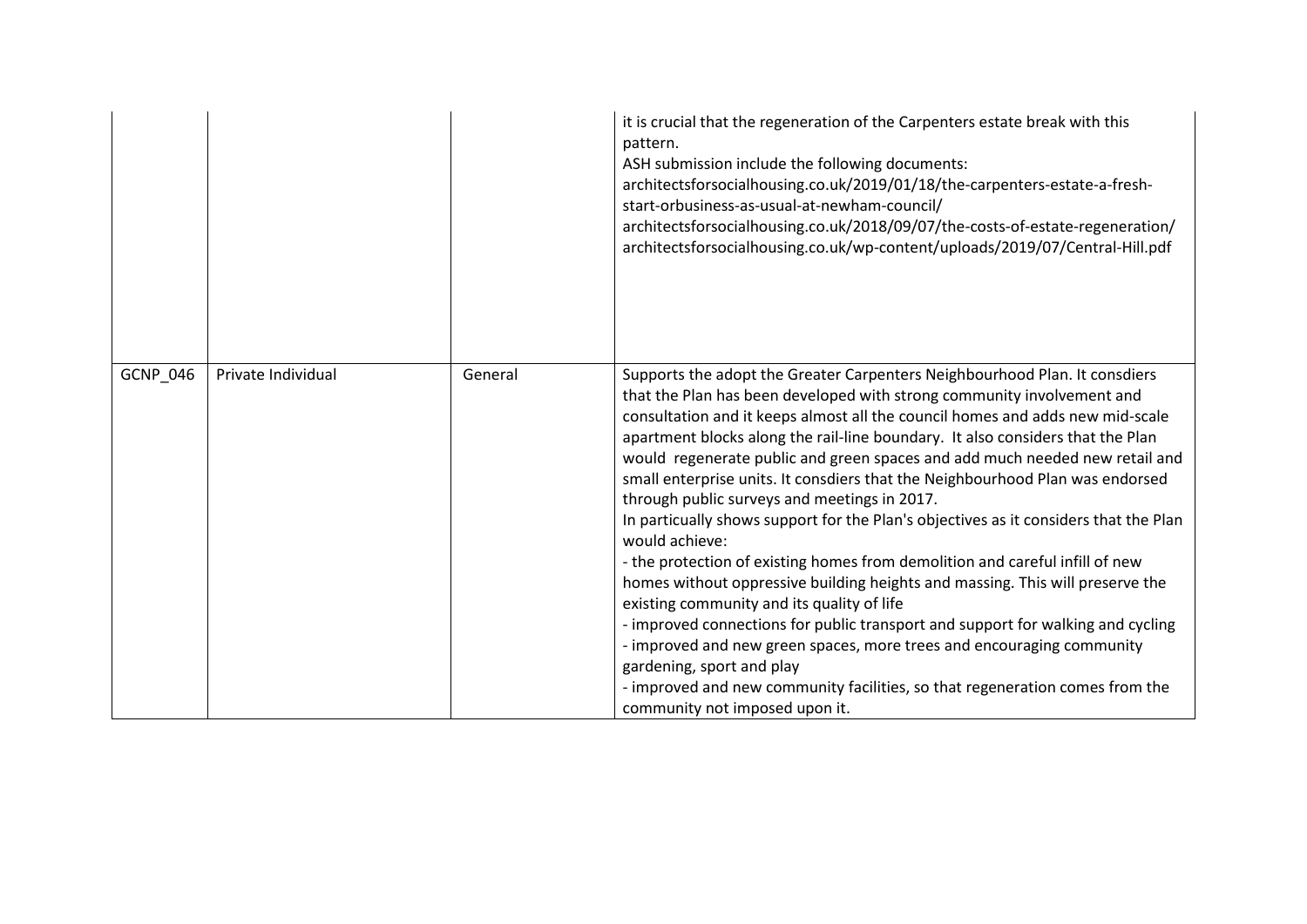| GCNP_047        | Private Individual       | General | Lives and works in Newham and is concerned by the rate of insecure housing and<br>homelessness in the borough.<br>Supports the Greater Carpenter's Neighbourhood Forum's proposal for the<br>Carpenter's estate, which considers as being the best way to ensure housing<br>provision that meets the needs of the community, fulfils the council's<br>commitment to greener infrastructure, and prevents further displacement of<br>people from the areas they have lived and grown in.<br>It considers that it would be an affront to those who have experienced housing<br>insecurity for years since the Carpenter's was emptied, to sell the estate to<br>private developers for demolition. It states that the Carpenter's was built to<br>provide for the community; and considers that this purpose needs to be<br>maintained.                                                                                                                                                                                                                                                                                                                                                                                                                                                                                                                                                                              |
|-----------------|--------------------------|---------|--------------------------------------------------------------------------------------------------------------------------------------------------------------------------------------------------------------------------------------------------------------------------------------------------------------------------------------------------------------------------------------------------------------------------------------------------------------------------------------------------------------------------------------------------------------------------------------------------------------------------------------------------------------------------------------------------------------------------------------------------------------------------------------------------------------------------------------------------------------------------------------------------------------------------------------------------------------------------------------------------------------------------------------------------------------------------------------------------------------------------------------------------------------------------------------------------------------------------------------------------------------------------------------------------------------------------------------------------------------------------------------------------------------------|
| <b>GCNP_048</b> | Private Individual       | General | Supports the Carpenters Neighbourhood Plan.                                                                                                                                                                                                                                                                                                                                                                                                                                                                                                                                                                                                                                                                                                                                                                                                                                                                                                                                                                                                                                                                                                                                                                                                                                                                                                                                                                        |
| GCNP_049        | London Borough of Newham | General | The London Borough of Newham (LBN) in its role as a neighbouring Local<br>Planning Authority (LPA) welcomes the opportunity to review and comment on<br>the Greater Carpenters Neighbourhood Plan Submission Version May 2019<br>(GCNP).<br>Given the location of the plan area in question - which falls within the Borough<br>boundary - the LPA's response is predicated on assessing whether the policies of<br>the GCNP (as with any submitted neighbourhood plan) meet the 'basic<br>conditions' <sub>1</sub> and other planning related legal tests; as well as act to promote<br>sustainable development principles and conform with the strategic policy<br>context.<br>Newham's LPA notes that the GCNP sets out a Vision and Objectives that reflect,<br>in many ways, the principles and objectives set out in the National Planning<br>Policy Framework (NPPF, 2019), the London Plan (2016) and Draft London Plan<br>(2018), the LLDC Local Plan (2015) and submission Draft Revised Local Plan<br>(2019). This includes the pursuit of vibrant, inclusive, integrated, healthy and<br>resilient communities; promotion of affordable and family housing; promotion of<br>active travel and public transport; supporting the growth of local businesses;<br>protection and activation of green spaces; energy efficiency and carbon<br>reduction; community empowerment and engagement. However, the |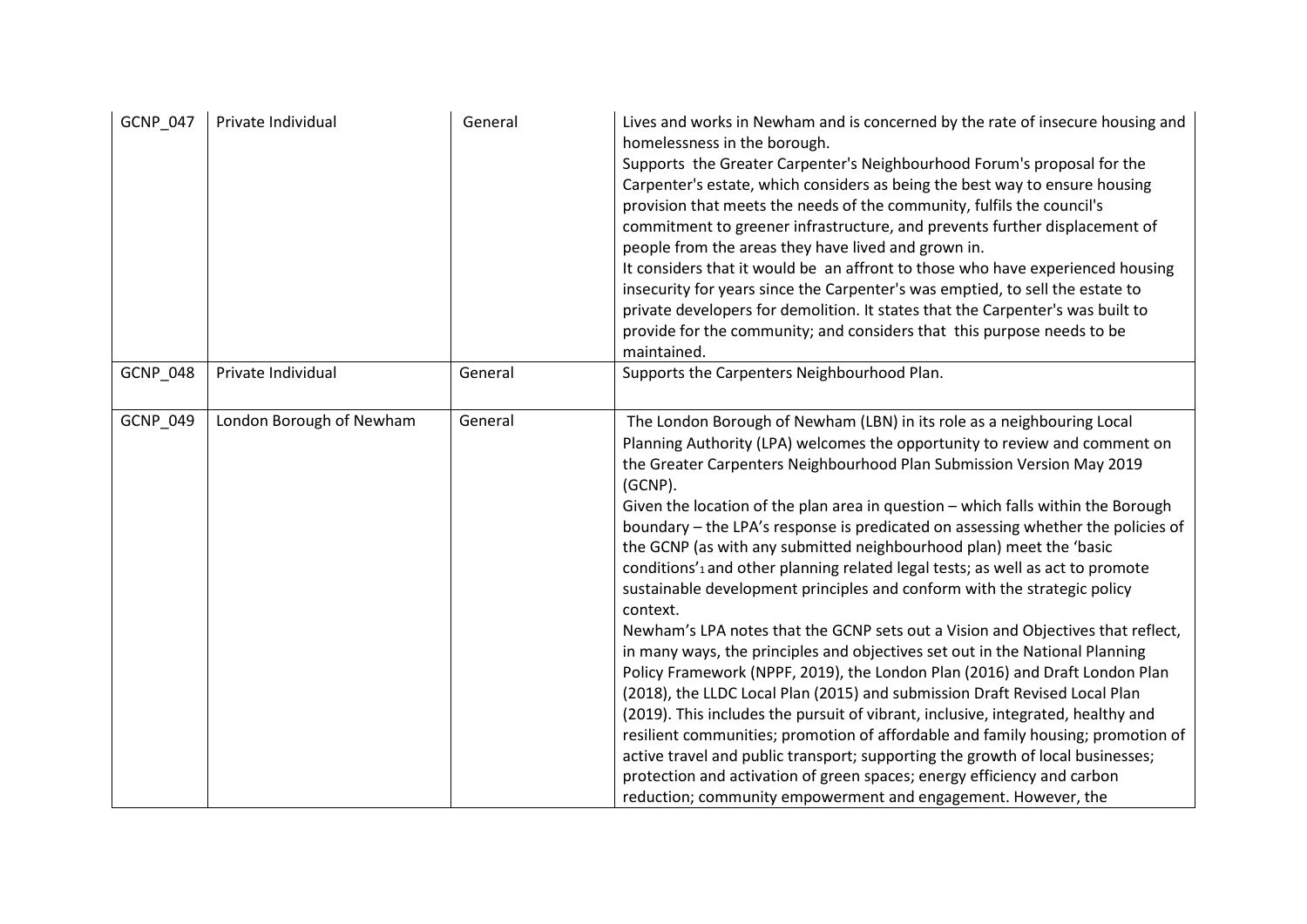|          |                          |                                                                                          | fundamental issues regarding the Plan, raised by Newham's LPA in previous pre-<br>submission correspondence remain unaddressed2. These relate to:<br>1. Conformity with the Local Plan and regard to National Planning Policy.<br>2. Deliverability.<br>3. Justification.                                                                                                                                                                                                                                                                                                                                                                                                                                                                                                                                                                                                                                                                                                                                                                                                                                                                                                                                                                                                                                                                                                                                                                                                                                                                                                                                                                                                                                                                                                                                                                                                                                                                                                                   |
|----------|--------------------------|------------------------------------------------------------------------------------------|---------------------------------------------------------------------------------------------------------------------------------------------------------------------------------------------------------------------------------------------------------------------------------------------------------------------------------------------------------------------------------------------------------------------------------------------------------------------------------------------------------------------------------------------------------------------------------------------------------------------------------------------------------------------------------------------------------------------------------------------------------------------------------------------------------------------------------------------------------------------------------------------------------------------------------------------------------------------------------------------------------------------------------------------------------------------------------------------------------------------------------------------------------------------------------------------------------------------------------------------------------------------------------------------------------------------------------------------------------------------------------------------------------------------------------------------------------------------------------------------------------------------------------------------------------------------------------------------------------------------------------------------------------------------------------------------------------------------------------------------------------------------------------------------------------------------------------------------------------------------------------------------------------------------------------------------------------------------------------------------|
| GCNP_049 | London Borough of Newham | 1. Conformity with<br>the Local Plan and<br>regard to National<br><b>Planning Policy</b> | 1. Conformity with the Local Plan and regard to National Planning Policy<br>As a basic condition, neighbourhood plans are required to be in conformity with<br>the strategic policies of the Local Plan and have regard to National Planning<br>Policy.<br>The LPA has concerns that the Basic Conditions Statement provided within<br>the GCNP submission refers to the 2012 NPPF. It is stated (p.2), that this is<br>due to the revised NPPF (July 2018) not being in force when the GCNP was<br>being either being prepared or consulted on at pre-submission stage. It<br>should be noted however, that the transitional arrangements of the NPPF<br>state that plans submitted for examination after 24 January 2019 will be<br>considered under the revised NPPF. Footnote 69 clarifies that for<br>neighbourhood plans, 'submission' in this context means where a<br>qualifying body submits a neighbourhood plan to the local planning<br>authority under Regulation 15 of the Neighbourhood Planning (General)<br>Regulations 2012 (as amended). Since the GCNP was submitted in May 2019, the<br>Plan and Basic Conditions Statement should accord with the Revised NPPF<br>(2019).<br>Paragraph 29 of the NPPF makes clear that whilst neighbourhood plans can<br>shape, direct, and help to deliver sustainable development by influencing local<br>planning decisions as part of the statutory Development Plan, they cannot<br>promote less development than the existing strategic policies of the area or<br>undermine those. Therefore, the GCNP must conform with the adopted and<br>emerging LLDC Local Plan Strategic Site Allocation SA3.4 Greater Carpenters<br>District. This allocation promotes "potential for extensive mixed-use<br>redevelopment" through a set of strategic development principals requiring:<br><b>D</b> Optimisation and increase in residential capacity; density and uses should<br>reflect location and public transport accessibility. |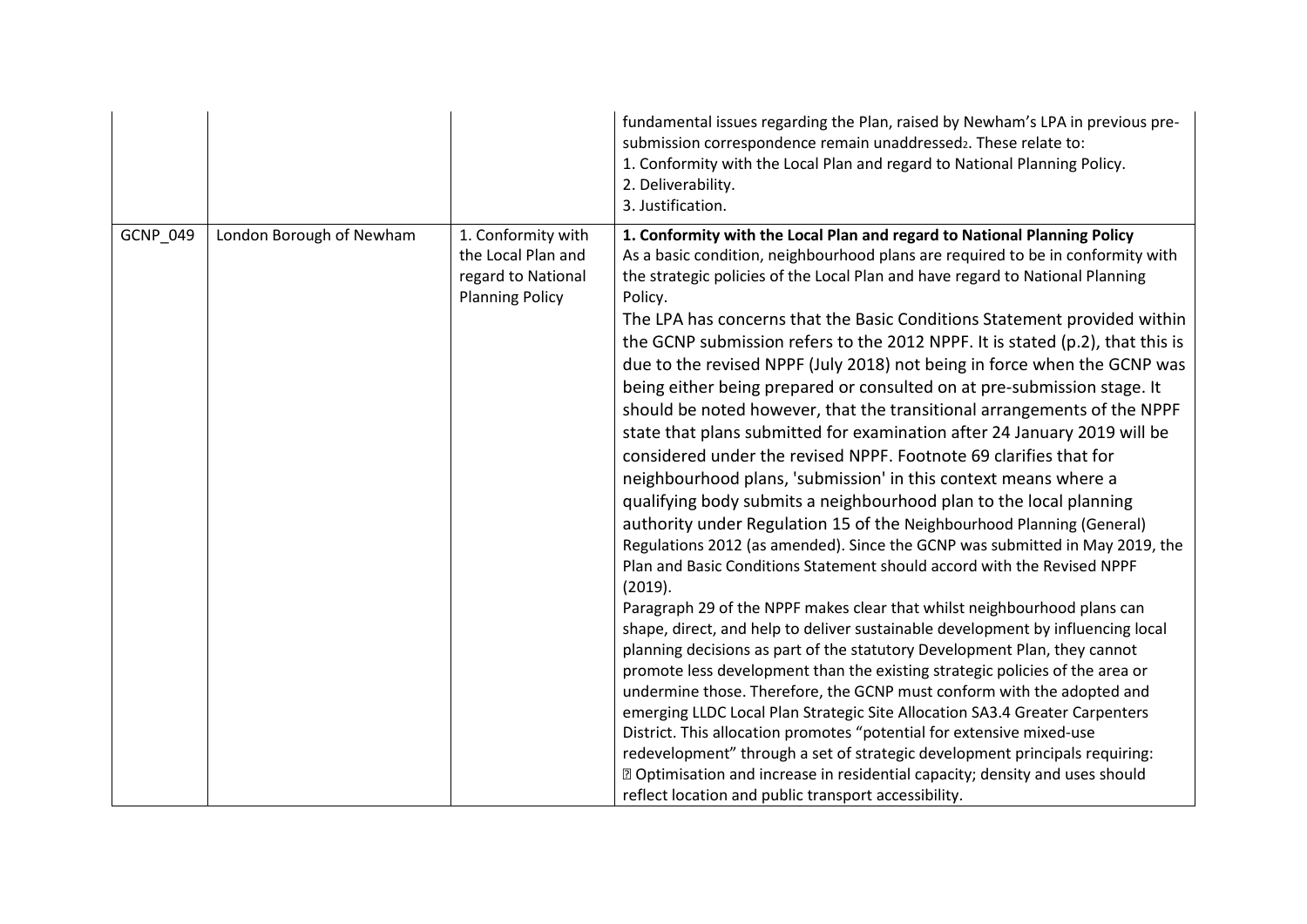| the GCNP. | X Development densities and uses which reflect location and public transport<br>accessibility.<br>Xan Mixed-use development including residential, and more extensive business,<br>commercial, education and community uses located along key routes and related<br>to the station, the town centre and Stratford High Street.<br><b>sqrt2 Connectivity enhancements, including a new western entrance to Stratford</b><br>Regional Station, improvements to the Jupp Road bridge, improved connections<br>to the town centre, the Olympic Park and the Greenway via Bridgewater Road,<br>and better connections within the site.<br><sup>2</sup> Safeguarding of land for DLR North Route Double Tracking phase 2.<br>X Consideration of the retention of existing low-rise family housing, where this<br>does not prevent the achievement of wider regeneration objectives.<br>■ Support for early community consultation and the preparation of a<br>Neighbourhood Plan (where this conforms to the requirements of the SA3.4<br>allocation.<br>The LLDC is currently undergoing a review of its Local Plan. The Draft Revised<br>Local Plan (2019) proposes to amend SA3.4 to include a housing capacity of<br>2,300 new homes, which if adopted will act as an indicative housing target for<br>Housing densities on all identified sites across London are capacity derived and |
|-----------|---------------------------------------------------------------------------------------------------------------------------------------------------------------------------------------------------------------------------------------------------------------------------------------------------------------------------------------------------------------------------------------------------------------------------------------------------------------------------------------------------------------------------------------------------------------------------------------------------------------------------------------------------------------------------------------------------------------------------------------------------------------------------------------------------------------------------------------------------------------------------------------------------------------------------------------------------------------------------------------------------------------------------------------------------------------------------------------------------------------------------------------------------------------------------------------------------------------------------------------------------------------------------------------------------------------------------------------------------------------------------------------|
|           |                                                                                                                                                                                                                                                                                                                                                                                                                                                                                                                                                                                                                                                                                                                                                                                                                                                                                                                                                                                                                                                                                                                                                                                                                                                                                                                                                                                       |
|           | act as the basis for the housing targets which are then apportioned to each                                                                                                                                                                                                                                                                                                                                                                                                                                                                                                                                                                                                                                                                                                                                                                                                                                                                                                                                                                                                                                                                                                                                                                                                                                                                                                           |
|           | Borough (or Development Corporation) through the London Plan. As such, there                                                                                                                                                                                                                                                                                                                                                                                                                                                                                                                                                                                                                                                                                                                                                                                                                                                                                                                                                                                                                                                                                                                                                                                                                                                                                                          |
|           | is a requirement to optimise and increase density on the Carpenter's Estate to<br>ensure that, as a minimum, the current targets in the London Plan are met. The                                                                                                                                                                                                                                                                                                                                                                                                                                                                                                                                                                                                                                                                                                                                                                                                                                                                                                                                                                                                                                                                                                                                                                                                                      |
|           | 2,300 indicative capacity set out within the LLDC's draft Local Plan contributes                                                                                                                                                                                                                                                                                                                                                                                                                                                                                                                                                                                                                                                                                                                                                                                                                                                                                                                                                                                                                                                                                                                                                                                                                                                                                                      |
|           | towards the identified capacity that forms the basis of the emerging draft                                                                                                                                                                                                                                                                                                                                                                                                                                                                                                                                                                                                                                                                                                                                                                                                                                                                                                                                                                                                                                                                                                                                                                                                                                                                                                            |
|           | London Plan's increased housing targets for the LLDC.                                                                                                                                                                                                                                                                                                                                                                                                                                                                                                                                                                                                                                                                                                                                                                                                                                                                                                                                                                                                                                                                                                                                                                                                                                                                                                                                 |
|           | Any reduced provision on identified sites is therefore likely to compromise the                                                                                                                                                                                                                                                                                                                                                                                                                                                                                                                                                                                                                                                                                                                                                                                                                                                                                                                                                                                                                                                                                                                                                                                                                                                                                                       |
|           | ability of the LLDC to meet its regionally apportioned London Plan housing                                                                                                                                                                                                                                                                                                                                                                                                                                                                                                                                                                                                                                                                                                                                                                                                                                                                                                                                                                                                                                                                                                                                                                                                                                                                                                            |
|           | target. This places the LLDC at risk of not being able to maintain an up-to-date                                                                                                                                                                                                                                                                                                                                                                                                                                                                                                                                                                                                                                                                                                                                                                                                                                                                                                                                                                                                                                                                                                                                                                                                                                                                                                      |
|           | Local Plan in the context of the NPPF's Housing Delivery Test and requirement to                                                                                                                                                                                                                                                                                                                                                                                                                                                                                                                                                                                                                                                                                                                                                                                                                                                                                                                                                                                                                                                                                                                                                                                                                                                                                                      |
|           | demonstrate a 5 Year Housing Land Supply. This would have knock-on effects on                                                                                                                                                                                                                                                                                                                                                                                                                                                                                                                                                                                                                                                                                                                                                                                                                                                                                                                                                                                                                                                                                                                                                                                                                                                                                                         |
|           | the ability of other Local Planning Authorities in the wider Housing Market Area                                                                                                                                                                                                                                                                                                                                                                                                                                                                                                                                                                                                                                                                                                                                                                                                                                                                                                                                                                                                                                                                                                                                                                                                                                                                                                      |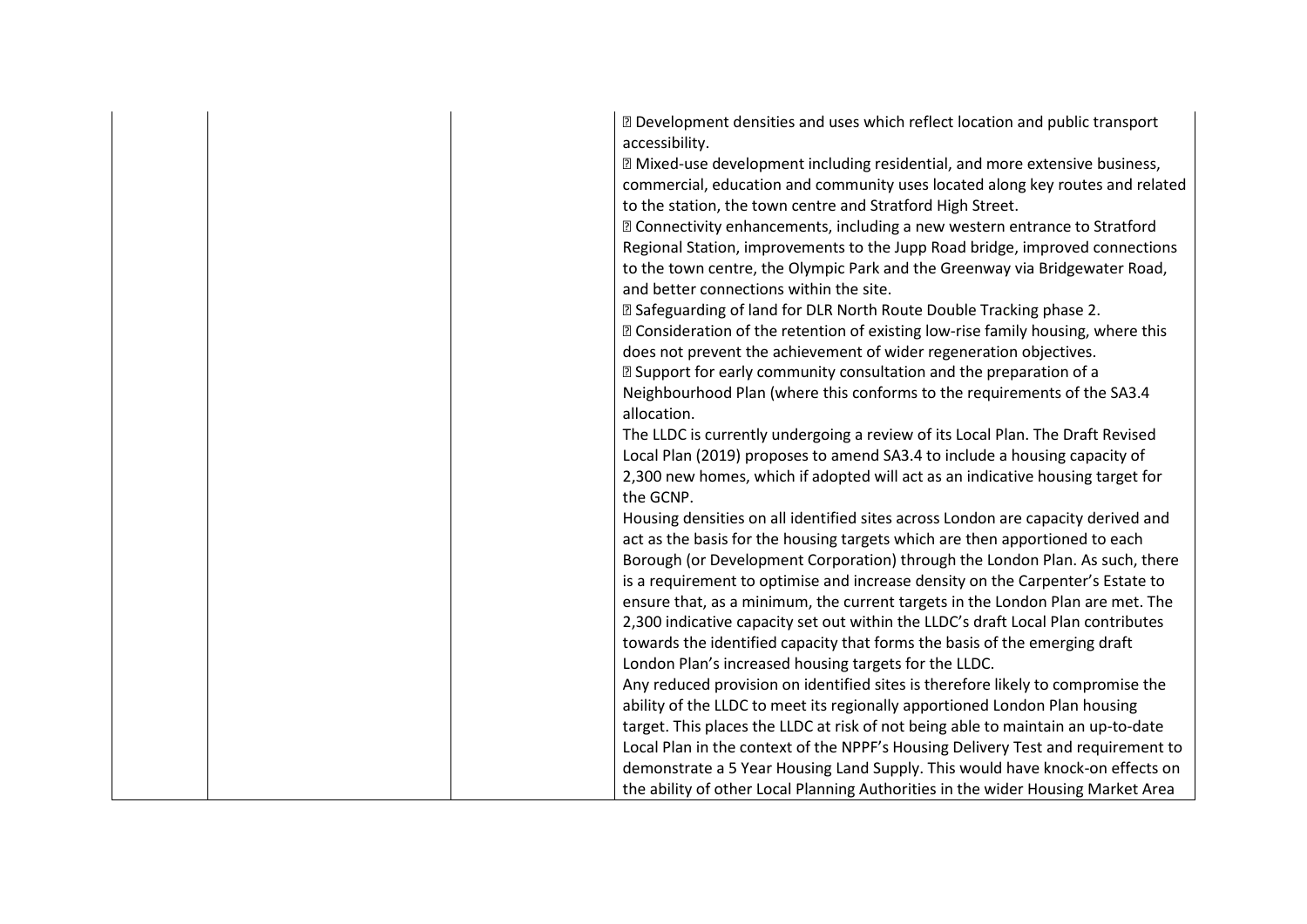|          |           |                | (including Newham) to absorb the impact of under-delivery in the LLDC area. All<br>LPAs have pre-existing and challenging housing delivery targets to meet.<br>Newham's LPA is of the firm view that the GCNP proposal for infill<br>development (Policy H1) with a housing capacity of 650 units (Policy H2) is<br>not in general conformity with the Development Plan. The GCNP does not<br>acknowledge the site's full strategic potential, and this will have a likely<br>impact on the LLDC's (and the wider Housing Market Areas) ability to meet the<br>identified housing need set out in the London Plan. It therefore does not meet<br>the requirement of NPPF (2019) Paragraph 29.                                                                                                                                                          |
|----------|-----------|----------------|--------------------------------------------------------------------------------------------------------------------------------------------------------------------------------------------------------------------------------------------------------------------------------------------------------------------------------------------------------------------------------------------------------------------------------------------------------------------------------------------------------------------------------------------------------------------------------------------------------------------------------------------------------------------------------------------------------------------------------------------------------------------------------------------------------------------------------------------------------|
|          |           |                | In promoting out of centre retail on an ad-hoc bases without evidenced<br>justification or impact testing, Policy E3 (Diversity of Retail Provision) fails to take<br>account of the wider strategic policy context. The policy therefore fails to accord<br>with Chapter 7 of the NPPF (2019), London Plan Policy 2.15 and LLDC Local Plan<br>Policies B.2, 3.1 and Site Allocation SA3.4: Greater Carpenters District.                                                                                                                                                                                                                                                                                                                                                                                                                               |
| GCNP_049 | LB Newham | Deliverability | Whilst the delivery of the GCNP is considered in Chapter 5, the Plan does not<br>provide sufficient detail about how its polices will be implemented or monitored.<br>Furthermore, no supporting evidence has been provided with the Submission<br>version of the Plan. This renders it impossible to determine the deliverability or<br>viability of Plan's policy aspirations; for instance how employment spaces over<br>garages (Policy E2) will be delivered. Moreover, the viability of affordable<br>workspace (Policy E2) and requirement for 50% of all new homes being 'not-for-<br>profit' (Policy H2) have also not been tested and the delivery mechanisms for<br>bringing forward environmental improvements to the area have not been<br>explored since these have not been linked to development sites (Policies G1, G2<br>and $G3$ ). |
| GCNP_049 | LB Newham | Justification  | One of the requirements of national policy is that neighbourhood plan policies<br>must be evidence based. National Planning Policy Guidance (NPPG) paragraph 40<br>asserts that the policies and the approach taken in Neighbourhood Plans should<br>be supported by proportionate and robust evidence. This evidence should be<br>drawn upon to explain succinctly the intention and rationale of the policies in the<br>draft neighbourhood plan. Whilst community engagement is a key element of                                                                                                                                                                                                                                                                                                                                                    |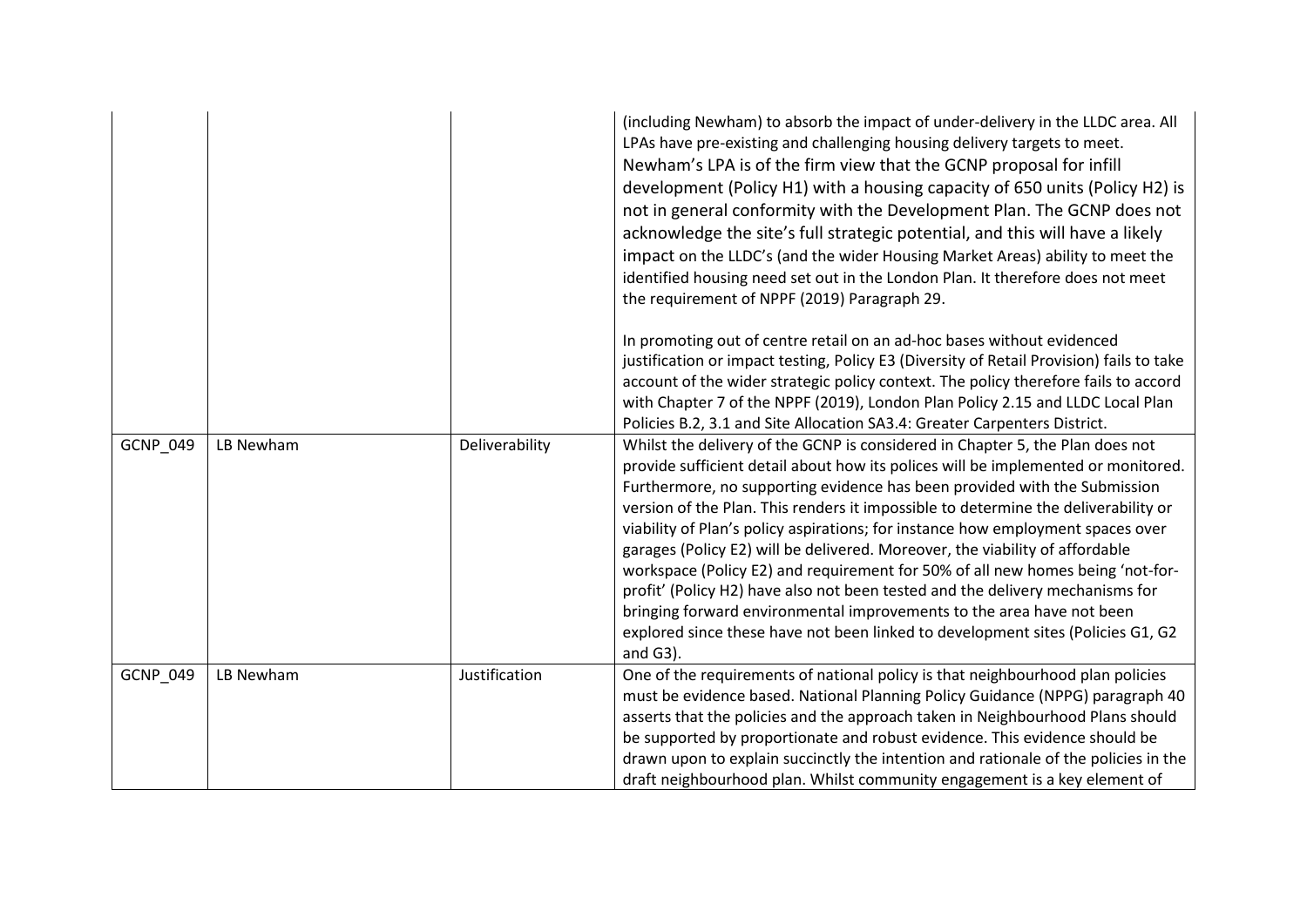|          |           |         | justifying and shaping the GCNP, it seems to be relying primarily on engagement<br>evidence base over technical studies.<br>A research report, 'UCL: Water and Energy Infrastructure', alongside research by<br>AECOM (which, it is stated, underpins the housing target and site allocation)<br>have been referenced but have not been submitted for scrutiny as part of the<br>Submission (Regulation 16) consultation. Without this evidence, it is not possible<br>to justify the assumptions made, and in particular the Plan's priority to<br>maintaining and refurbishing all existing homes in the neighbourhood.<br>Objective 3 of the GCNP states that the Plan ' meets identified housing need,<br>particularly for low-cost rented homes and homes for older and disabled<br>people'. Yet no evidence has been submitted to explore this need, or to<br>demonstrate how the policies in the Plan would meet this need. In addition the<br>rationale behind proposed building heights of 8 storeys in Policy H2 is not<br>explained or substantiated with evidence.<br>As previously stated, there is no reference to impact testing of the proposed<br>commercial uses policy (Policy E3) on the vitality and viability of the nearby town<br>centres, particularly Stratford. No evidence has been provided to support the<br>approach taken to fast food takeaways (Use Class A5), nor does the Plan justified<br>the rationale for the 333m buffer zone around local schools. The Policy also<br>contains no definition of 'over concentration'. On a technical note, it should be<br>recognised that 400m is the standard metric to represent a 5 minute walk. |
|----------|-----------|---------|--------------------------------------------------------------------------------------------------------------------------------------------------------------------------------------------------------------------------------------------------------------------------------------------------------------------------------------------------------------------------------------------------------------------------------------------------------------------------------------------------------------------------------------------------------------------------------------------------------------------------------------------------------------------------------------------------------------------------------------------------------------------------------------------------------------------------------------------------------------------------------------------------------------------------------------------------------------------------------------------------------------------------------------------------------------------------------------------------------------------------------------------------------------------------------------------------------------------------------------------------------------------------------------------------------------------------------------------------------------------------------------------------------------------------------------------------------------------------------------------------------------------------------------------------------------------------------------------------------------------------------------------------------------------------------|
| GCNP_049 | LB Newham | General | It is unclear as to why the garage sites have not been considered as potential<br>residential infill sites. There has been no assessment submitted to understand<br>car ownership levels, or whether the garages can accommodate modern cars, or<br>whether indeed they are used for storage only.<br>There are a number of policy aspirations which go beyond the remit of planning.<br>Planning cannot, for example, control the concentration of 'brand name cafes'<br>(Policy E3) or the type of engine a vehicle using a parking space in a new<br>development has (Policy T2).<br>The Plan period is given as $2019 - 2028$ . Whilst the timeframe for the<br>neighbourhood plan will be for<br>Community to decide, it is unlikely that the GCNP will be adopted in 2019.<br>Therefore it is suggested that a start date of 2020 is more applicable. Aligning                                                                                                                                                                                                                                                                                                                                                                                                                                                                                                                                                                                                                                                                                                                                                                                                           |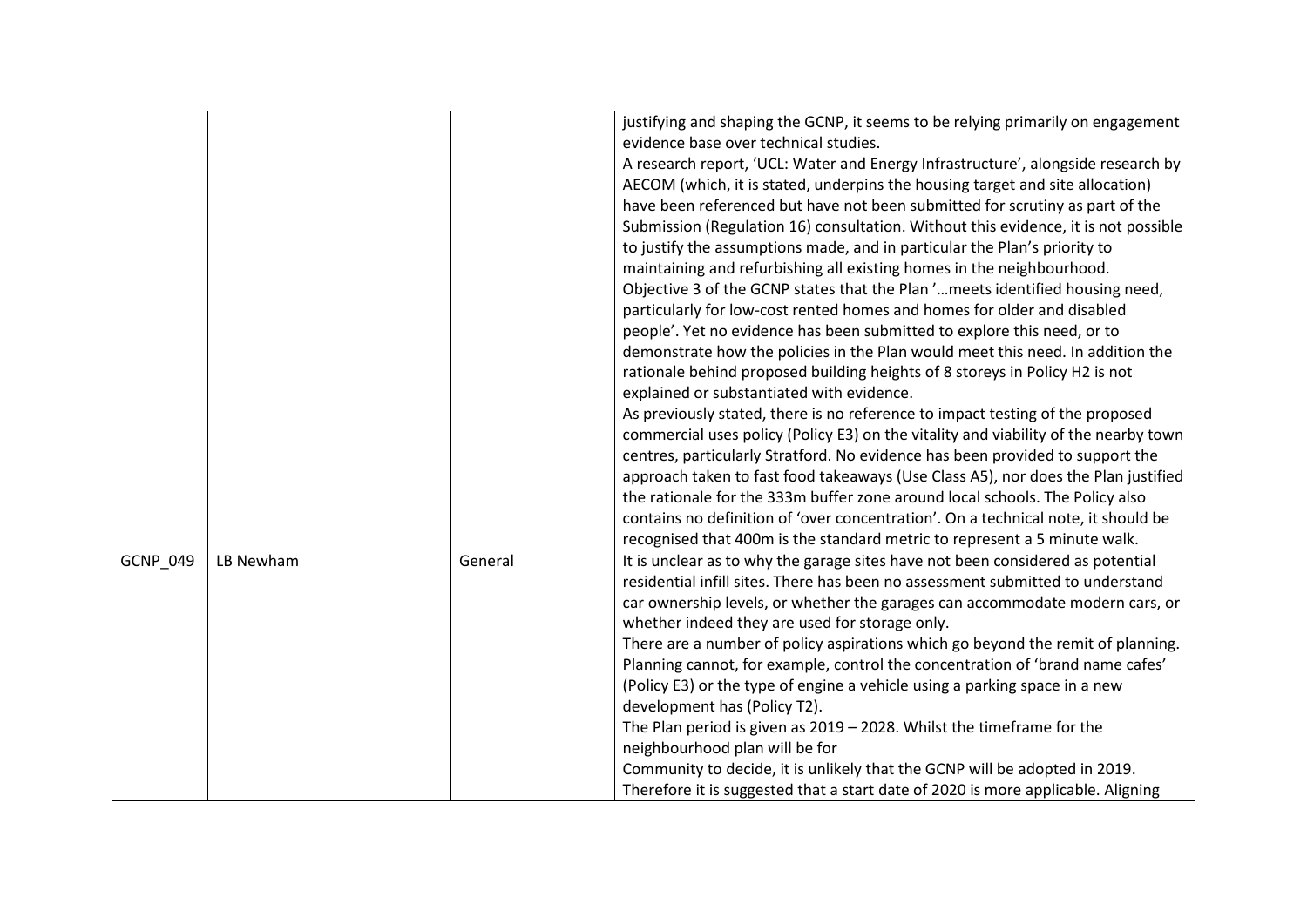|          |           |                                     | with the time from for the LLDC Local Plan (2020-2036) should also be<br>considered. Indeed, page 30 of the GCNP makes reference to a 10 year plan<br>period, yet the timeframe published is nine.                                                                                                                                                                                                                                                                                                                                                                                                                                                                                                                                                                                                                                              |
|----------|-----------|-------------------------------------|-------------------------------------------------------------------------------------------------------------------------------------------------------------------------------------------------------------------------------------------------------------------------------------------------------------------------------------------------------------------------------------------------------------------------------------------------------------------------------------------------------------------------------------------------------------------------------------------------------------------------------------------------------------------------------------------------------------------------------------------------------------------------------------------------------------------------------------------------|
| GCNP_049 | LB Newham | Summary and<br>conclusion           | LBN support the delivery of revitalised, vibrant, inclusive, resilient, healthy and<br>empowered communities in the Greater Carpenters area, and wish to see the<br>realisation of a neighbourhood which is better integrated socially and physically<br>with the surrounding area. LBN considers that many of the policies of the GCNP<br>present issues in terms of ensuring this delivery, failing to meet the required<br>basic conditions or lacking clarity on the criteria for policy application and<br>monitoring, weakening potential effectiveness and deliverability. Moreover, LBN<br>considers that in not sufficiently interfacing with other policies and development<br>activity in the area, as stated in previous correspondence with the GCN Forum3,<br>the GCNP does not appear to have been fully developed in the round. |
| GCNP_049 | LB Newham | Policy E1 Education<br>and Training | 'Basic conditions' met?<br>LBN considers that Policy E1 meets the basic condistion.<br>Other legal / technical tests<br>What constitutes support is not quantified/qualified. It is unclear how policy<br>success will be implemented or monitored.<br>No detail on the location of the new multi-purpose Community Hub has been<br>provided. The justification text seeks for learning support to be based in this<br>facility. No evidence has been provided as to why this service can not be<br>provided as part of the school provision.                                                                                                                                                                                                                                                                                                   |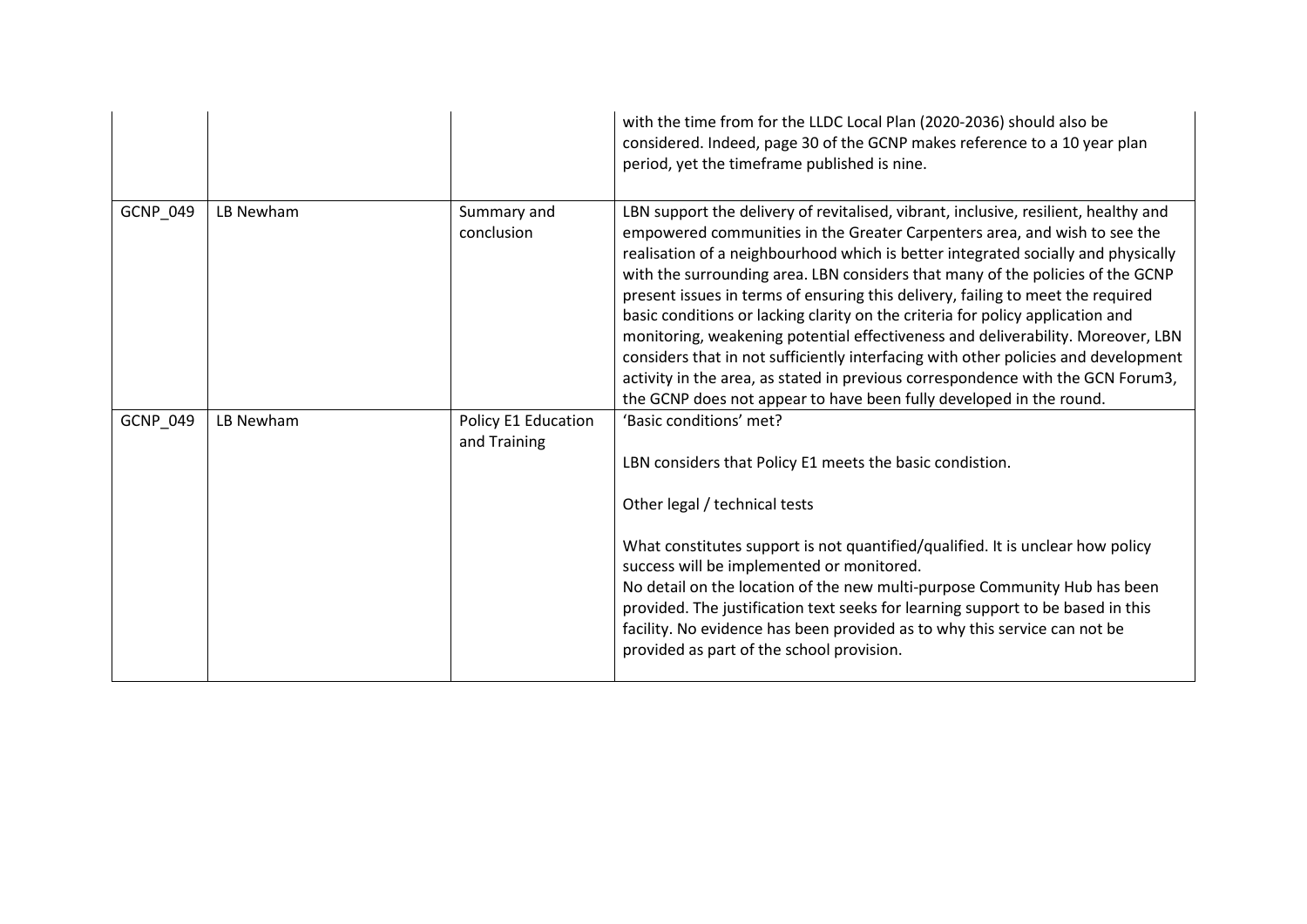| <b>GCNP 049</b> | LB Newham | Policy E2<br><b>Encouraging Local</b><br><b>Businesses and Local</b><br>Employment | 'Basic conditions' met?<br>LBN considers that the policy woudl meed the Basic conditions if<br>viability/business case can be demonstrated.<br>Other legal / technical tests<br>'Local business'/'local economy' or 'genuinely' is not defined.<br>Currently the area is a residential neighbourhood, with insufficient employment<br>base to be the primary source of establishing business 'need'.<br>Local apprenticeships, work placement schemes, up-skilling requirement is not<br>qualified. It is unclear how policy success will be implemented or monitored.<br>No evidence has been provided to support the proposed 50% market rents. It is<br>stated that this is based on the 'experiences of other London Boroughs'.                                                                                                                           |
|-----------------|-----------|------------------------------------------------------------------------------------|---------------------------------------------------------------------------------------------------------------------------------------------------------------------------------------------------------------------------------------------------------------------------------------------------------------------------------------------------------------------------------------------------------------------------------------------------------------------------------------------------------------------------------------------------------------------------------------------------------------------------------------------------------------------------------------------------------------------------------------------------------------------------------------------------------------------------------------------------------------|
| GCNP_049        | LB Newham | POLICY E3 DIVERSITY<br>OF RETAIL<br><b>PROVISION</b>                               | 'Basic conditions' met?<br>LBN considers that the policy does not meet the Basic conditions. LBN consider<br>that unquantified, untested promotion of town centre uses outside of a<br>designated town centre and note sthat this is against NPPF Ch. 7 and London<br>Plan Policy 2.15, and LLDC Local Plan Policy B.2. Not positively prepared as<br>required by NPPF (outright development ban is unacceptable in planning policy<br>terms).<br>Other legal / technical tests<br>Out of Centre location. This policy should be support via technical evidence base,<br>including sequential and impact testing. This has not been presented.<br>'Over-concentration' is not defined. This will therefore be challenging to<br>implement.<br>No evidence has been submitted to substantiate the 333m takeaway buffer<br>exclusion zone around local schools. |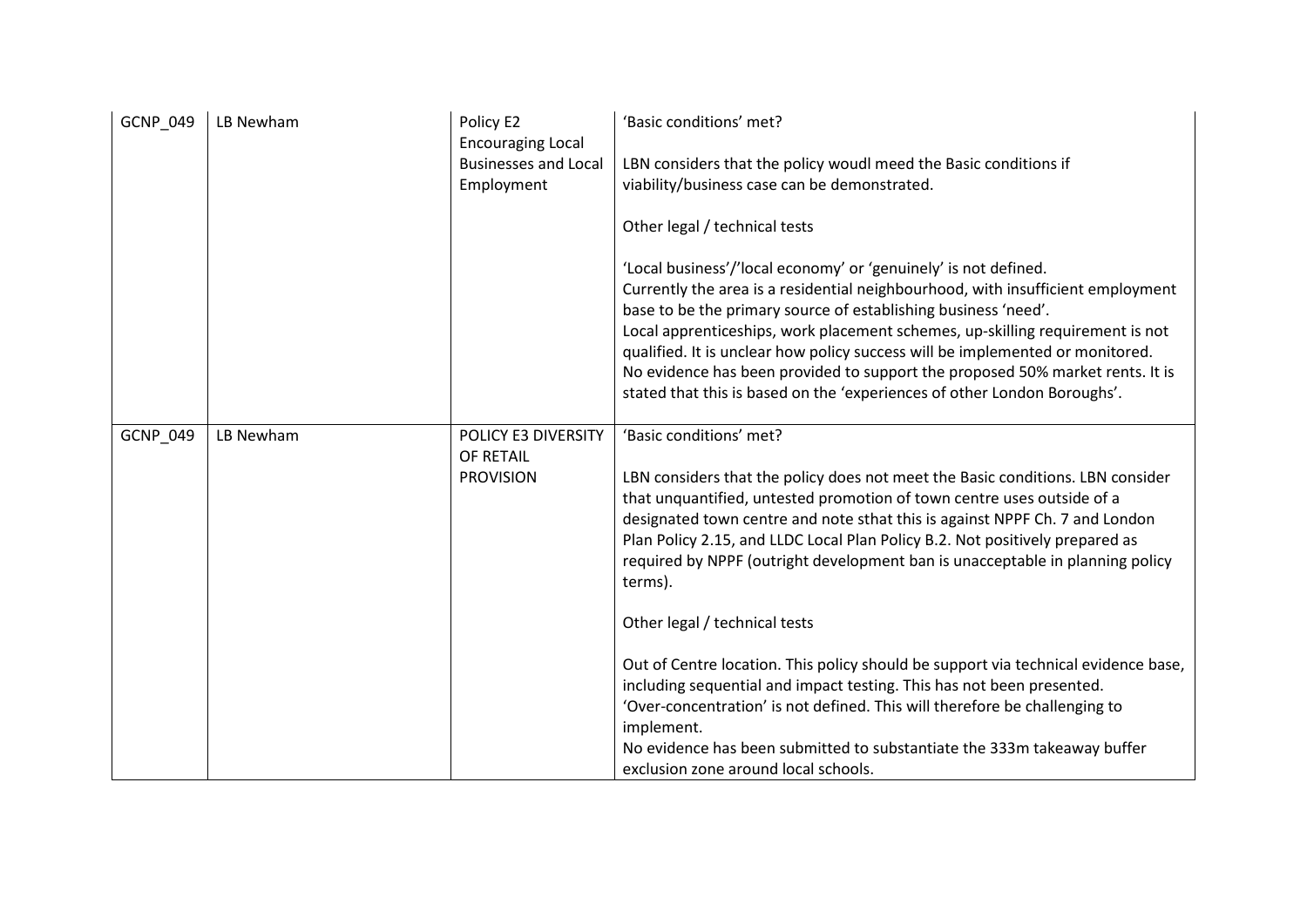|                 |           |                                                                | Planning cannot control/prescribe brands occupation of new development, it can<br>only specify use class. Policy can not outright ban any type of development<br>without a clear set of criteria (i.e. school buffer zone criteria is not part of the<br>policy). |
|-----------------|-----------|----------------------------------------------------------------|-------------------------------------------------------------------------------------------------------------------------------------------------------------------------------------------------------------------------------------------------------------------|
| <b>GCNP 049</b> | LB Newham | Policy G1 Green<br>Space                                       | 'Basic conditions' met?<br>LBN Considers that Policy G1 meets the Basic Conditions. However, is largely<br>duplication of existing LLDC Local Plan Policy BN.7.<br>Other legal / technical tests                                                                  |
|                 |           |                                                                | S106 required for the application of the maintenance/management policy - but<br>intended to apply to all residential development (i.e. including minors - under 10<br>units that would not require a S106).                                                       |
| GCNP_049        | LB Newham | Policy G2 Enhancing<br>the Social Qualities<br>of Green Spaces | 'Basic conditions' met?<br>LBN considers that Policy G2 meets the Basic Condition.<br>Other legal / technical tests<br>A map should be made a clear part of the policy, as this is where the policy adds<br>value to the Development Plan.                        |
| GCNP_049        | LB Newham | Policy G3<br>Biodiversity                                      | 'Basic conditions' met?<br>LBN considers that Policy G3 meets the Basic Condition. However, LBN considers<br>that this is duplication of LLDC Local Plan Policy BN.3.                                                                                             |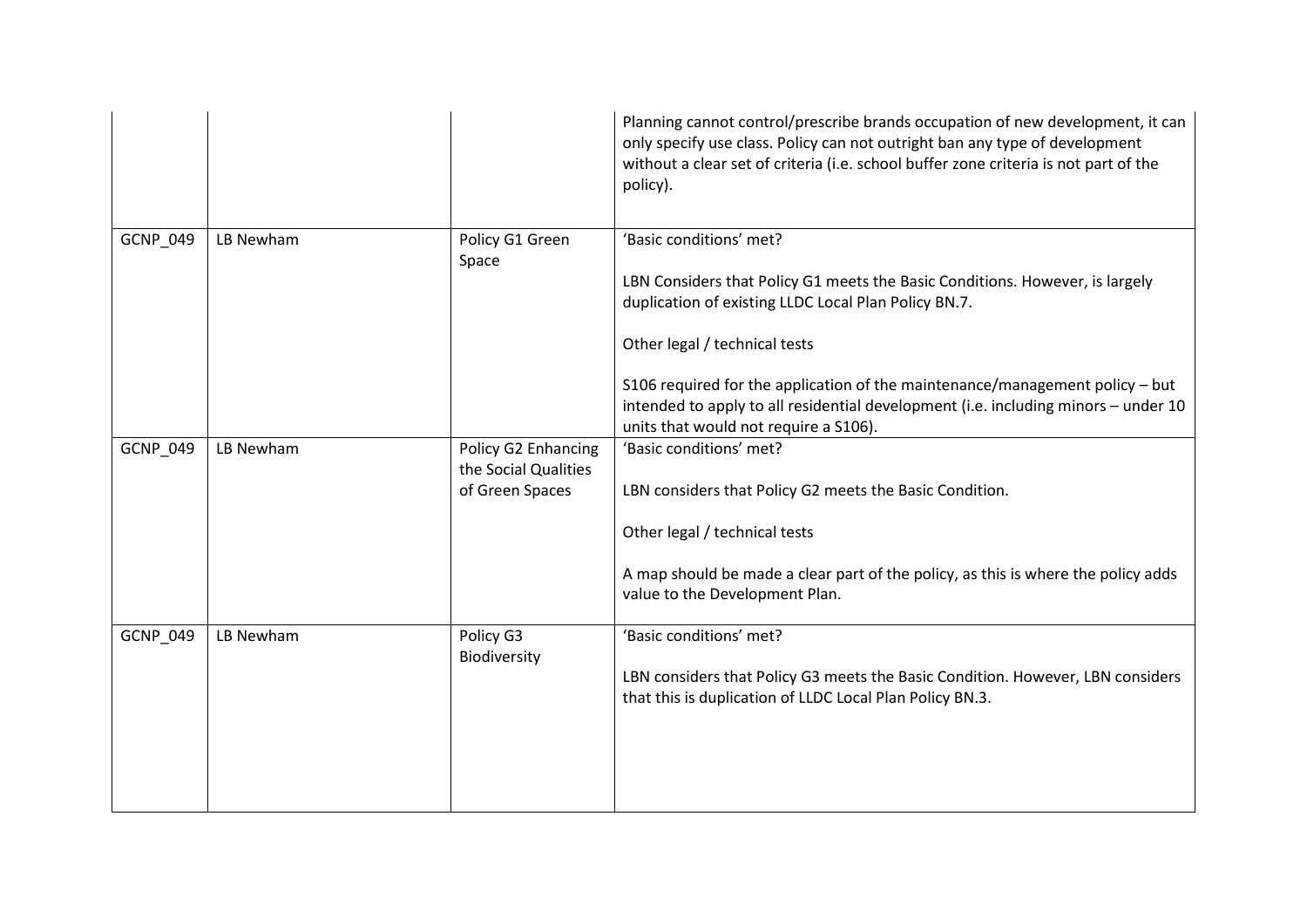| <b>GCNP 049</b> | LB Newham | Policy G4 Trees                       | 'Basic conditions' met?                                                                                                                                                                                                                                                                                                                                                                                                                                    |
|-----------------|-----------|---------------------------------------|------------------------------------------------------------------------------------------------------------------------------------------------------------------------------------------------------------------------------------------------------------------------------------------------------------------------------------------------------------------------------------------------------------------------------------------------------------|
|                 |           |                                       | LBN considers that Policy G4 meets the Basic Condition. However, LBN considers<br>that this is duplication of LLDC Local Plan Policies BN.3, S.7.                                                                                                                                                                                                                                                                                                          |
|                 |           |                                       | Other legal / technical tests                                                                                                                                                                                                                                                                                                                                                                                                                              |
|                 |           |                                       | Unclear policy targets/expectations or how policy success will be implemented<br>or monitored.                                                                                                                                                                                                                                                                                                                                                             |
| GCNP_049        | LB Newham | Policy G5 Local Food<br>Growing and   | 'Basic conditions' met?                                                                                                                                                                                                                                                                                                                                                                                                                                    |
|                 |           | Community<br>Gardening                | LBN considers that Policy G5 meets the 'Basic conditions'.                                                                                                                                                                                                                                                                                                                                                                                                 |
|                 |           |                                       | Other legal / technical tests                                                                                                                                                                                                                                                                                                                                                                                                                              |
|                 |           |                                       | Clarification is needed regarding if the policy simply requires provision<br>composting 'facilities' - i.e. a bin, or if indeed it means a dedicated 'space' to be<br>designed for the ability for composting in new developments. This policy needs<br>to be supported by a review of current waste authority practices regarding<br>providing composting bins on request.<br>This policy could potentially be overly onerous on small scale development. |
| <b>GCNP 049</b> | LB Newham | Policy H1 Homes,<br>Refurbishment and | 'Basic conditions' met?                                                                                                                                                                                                                                                                                                                                                                                                                                    |
|                 |           | Sensitive Infill                      | LBN considers that Poliy H1 does not meet Basic Condition and that is not in line<br>with strategic allocation for comprehensive redevelopment.                                                                                                                                                                                                                                                                                                            |
|                 |           |                                       | Other legal / technical tests                                                                                                                                                                                                                                                                                                                                                                                                                              |
|                 |           |                                       | Policy is not supported by any evidence base to justify the housing under-<br>provision and how/if the lost capacity could reasonably be provided elsewhere in<br>order to not undermine LLDC's ability to meet its strategic housing target.                                                                                                                                                                                                              |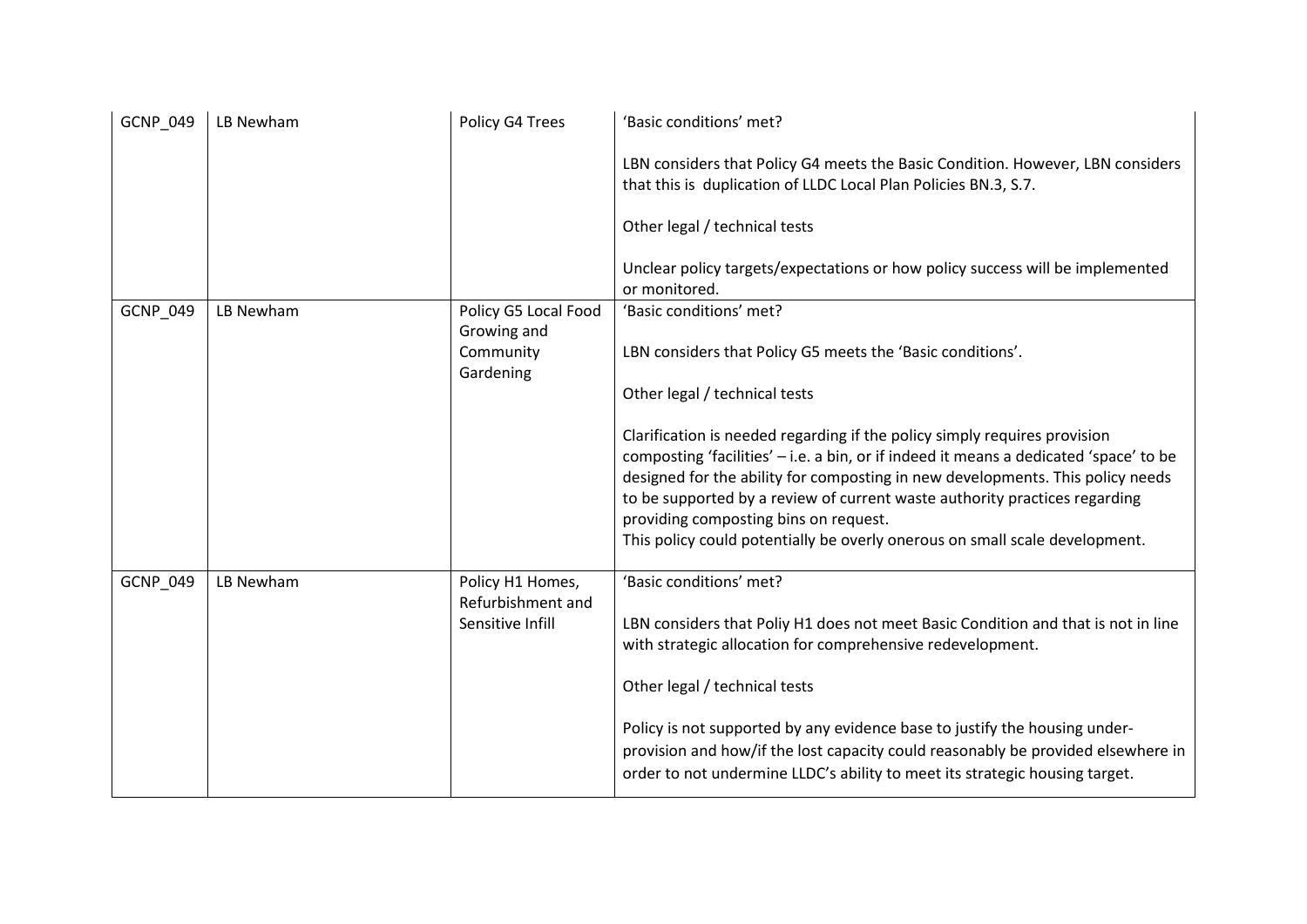| GCNP_049 | LB Newham | POLICY H2 NEW<br><b>HOMES</b> | 'Basic conditions' met?<br>LBN considers that Poliy H2 does not meet Basic Condition. Housing capacity<br>against principle of NPPF Ch. 11. Not in line with Policy SP.2 of the Local Plan and<br>the strategic allocation; could undermine LLDC's ability to meet its overall<br>housing target (prescribed by the London Plan).<br>Duplication of some standards from LLDC Local Plan Policy BN.5.<br>Other legal / technical tests                                                                                                                                                                                                                                                                                                                               |
|----------|-----------|-------------------------------|---------------------------------------------------------------------------------------------------------------------------------------------------------------------------------------------------------------------------------------------------------------------------------------------------------------------------------------------------------------------------------------------------------------------------------------------------------------------------------------------------------------------------------------------------------------------------------------------------------------------------------------------------------------------------------------------------------------------------------------------------------------------|
|          |           |                               | Policy not supported by any evidence base to justify the level of housing<br>proposed and how/if the lost capacity could reasonably be provided elsewhere<br>in the context of the wider strategic housing target.<br>Policy has not been viability tested, therefore it is not known if it is deliverable.<br>Clarification is required regarding reference to 'median income level' in terms of<br>spatial area benchmarks.<br>'Home Quality Mark' is a post-delivery benchmark that looks at matters outside<br>of planning control, such as mortgages and running costs, visual defects<br>inspection, and also takes account of locational matters that will differ from<br>building to building (e.g. flood risk or access to public transport, GP surgeries, |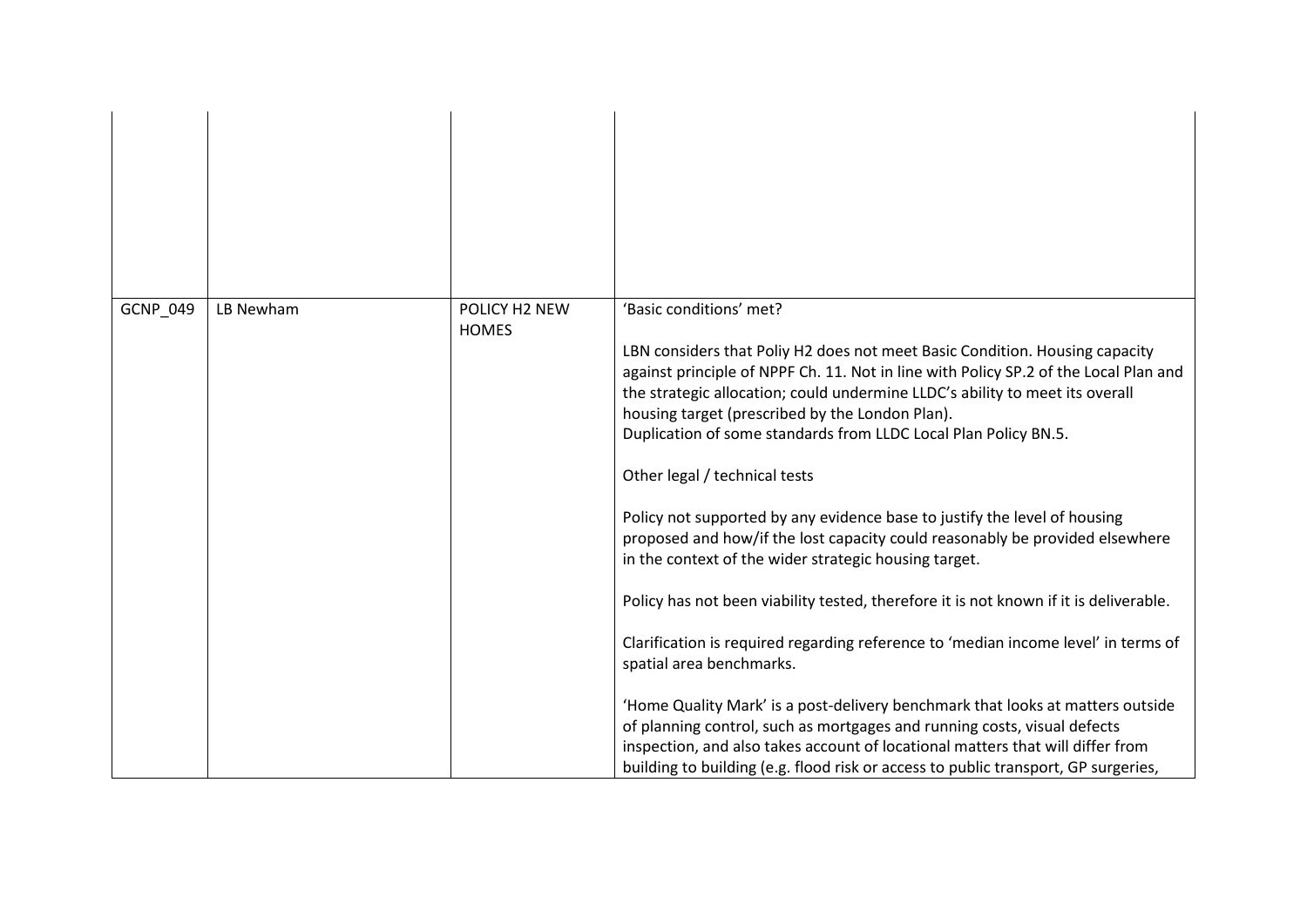|          |           |                                                                   | parks). The policy therefore needs to be supported by evidence how this<br>benchmark can be implemented at planning stage and in a non-prejudicial way.<br>No evidence base to support the policy requirement for new development<br>(homes) not to exceed 8 storeys.                                                                                                                                                                                                                                                                                   |
|----------|-----------|-------------------------------------------------------------------|---------------------------------------------------------------------------------------------------------------------------------------------------------------------------------------------------------------------------------------------------------------------------------------------------------------------------------------------------------------------------------------------------------------------------------------------------------------------------------------------------------------------------------------------------------|
| GCNP_049 | LB Newham | Policy H3<br>Environmental<br><b>Standards for New</b><br>Housing | 'Basic conditions' met?<br>LBN considers that Policy H3 meets the Basic Condition. However it LBN<br>considers that this is largely duplication of LLDC Local Plan Policies SP.5, S.2, S.3,<br>S.4.<br>Other legal / technical tests<br>Standards are not quantified, it is therefore unclear how this policy will be<br>implemented and monitored.<br>'Low carbon' not defined, and undermining Development Plan Zero Carbon<br>targets.<br>Unclear if requirement is to monitor electricity and heat in centralised or<br>individual/smart meter way. |
| GCNP_049 | LB Newham | Policy T1 Improving<br>Connectivity and<br>Accessibility          | 'Basic conditions' met?<br>Yes. Conforms with and duplicates existing site allocation policy.<br>Other legal / technical tests<br>No reference to the area's exceptional public transport accessibility (PTAL).                                                                                                                                                                                                                                                                                                                                         |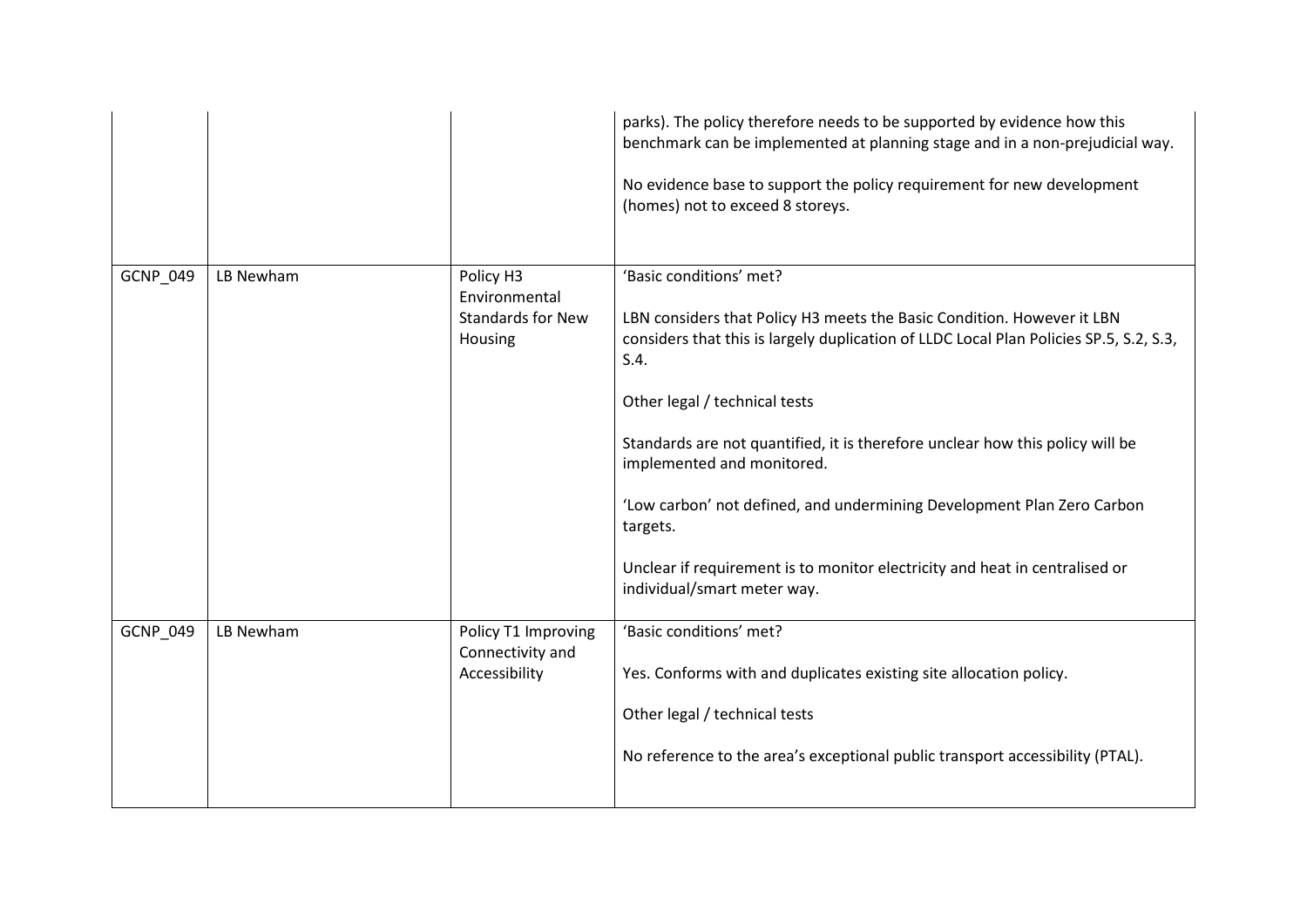| GCNP_049 | LB Newham | Policy T2 Sustainable<br>Transport      | 'Basic conditions' met?                                                                                                                                                                                                                                                                                                                                                                                                                                                                               |
|----------|-----------|-----------------------------------------|-------------------------------------------------------------------------------------------------------------------------------------------------------------------------------------------------------------------------------------------------------------------------------------------------------------------------------------------------------------------------------------------------------------------------------------------------------------------------------------------------------|
|          |           |                                         | LBN considers that Policy T2 meets the Basic Condition. However it LBN<br>considers that this is largely duplication of existing LLDC Local Plan Policy T.4.                                                                                                                                                                                                                                                                                                                                          |
|          |           |                                         | Other legal / technical tests                                                                                                                                                                                                                                                                                                                                                                                                                                                                         |
|          |           |                                         | Bus routes are a strategic matter; it is unclear if support has been gained for this<br>policy from either TFL or LBN.<br>No scope to control the type of cars used in new development. It is unclear how<br>bullet point 3 could therefore be implemented as this sits outside the remit of<br>planning. Development will need to accord with Policy T.4 of the LLDC Local Plan<br>(no or minimum car parking, which do not exceed London Plan parking<br>standards).                                |
| GCNP_049 | LB Newham | Policy T3 Walking<br>and Cycling Routes | 'Basic conditions' met?<br>LBN considers that Policy T3 meets the Basic Condition. However it LBN<br>considers that there is some duplication of LLDC Local Plan Policy T.9.<br>Other legal / technical tests<br>Maps are not referenced in the policy, although they are effectively the 'new'<br>added value policy. LBN is unclear of TFL/LBN Highways engagement for<br>deliverability. Some sections of proposed cycle routes are questionable in terms<br>of legibility/directness/ease of use. |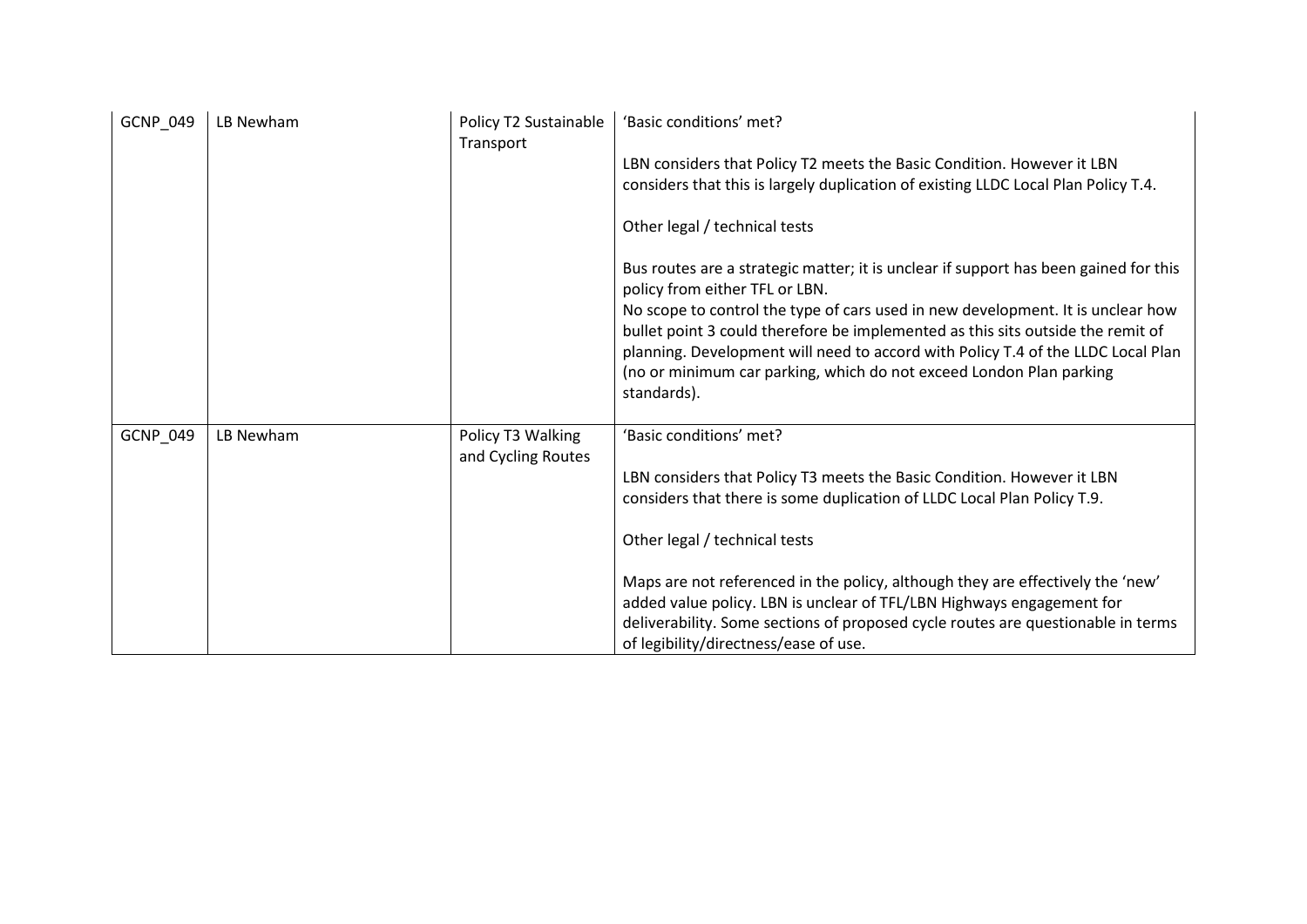| <b>GCNP 049</b> | LB Newham | Policy C1<br>Community                   | 'Basic conditions' met?                                                                                                                                                                                                                                                                                                                                      |
|-----------------|-----------|------------------------------------------|--------------------------------------------------------------------------------------------------------------------------------------------------------------------------------------------------------------------------------------------------------------------------------------------------------------------------------------------------------------|
|                 |           | Empowerment                              | LBN considers that Policy T3 meets the Basic Condition.                                                                                                                                                                                                                                                                                                      |
|                 |           |                                          | Other legal / technical tests                                                                                                                                                                                                                                                                                                                                |
|                 |           |                                          | The Neighbourhood Forum is a consultee at application stage, but there is no<br>legal framework to include them as part of confidential pre-app discussions.                                                                                                                                                                                                 |
|                 |           |                                          | 'Social Impact Assessments' could be welcome addition in order to capture<br>difficult measure of social value, but criteria could be more clearly defined or<br>supported by guidance.                                                                                                                                                                      |
|                 |           |                                          | No mapping has been included to demonstrate the rationale behind the<br>approach to community space. It is stated that a new multi-purpose community<br>hub will be provided at the former TMO building and that this could include a<br>youth zone. However, no detail of its location has been provided. It is unclear<br>how facility would be delivered. |
|                 |           |                                          | The Reasoned Justification text mentions that the area falls within a Tier 2<br>Archaeological Priority Area. While of interest, it is not clear why this point is<br>referenced under this policy.                                                                                                                                                          |
| GCNP_049        | LB Newham | Policy C2<br><b>Community Facilities</b> | 'Basic conditions' met?                                                                                                                                                                                                                                                                                                                                      |
|                 |           |                                          | LBN considers that the Policy C2 meets Basic Conditions. However there is some<br>duplication of LLDC Local Plan policies Cl.1.                                                                                                                                                                                                                              |
|                 |           |                                          | Other legal / technical tests                                                                                                                                                                                                                                                                                                                                |
|                 |           |                                          | Does not engage with LBN/LLDC/NCCG evidence of education/health need and<br>related development programmes. There is insufficient detail regarding future                                                                                                                                                                                                    |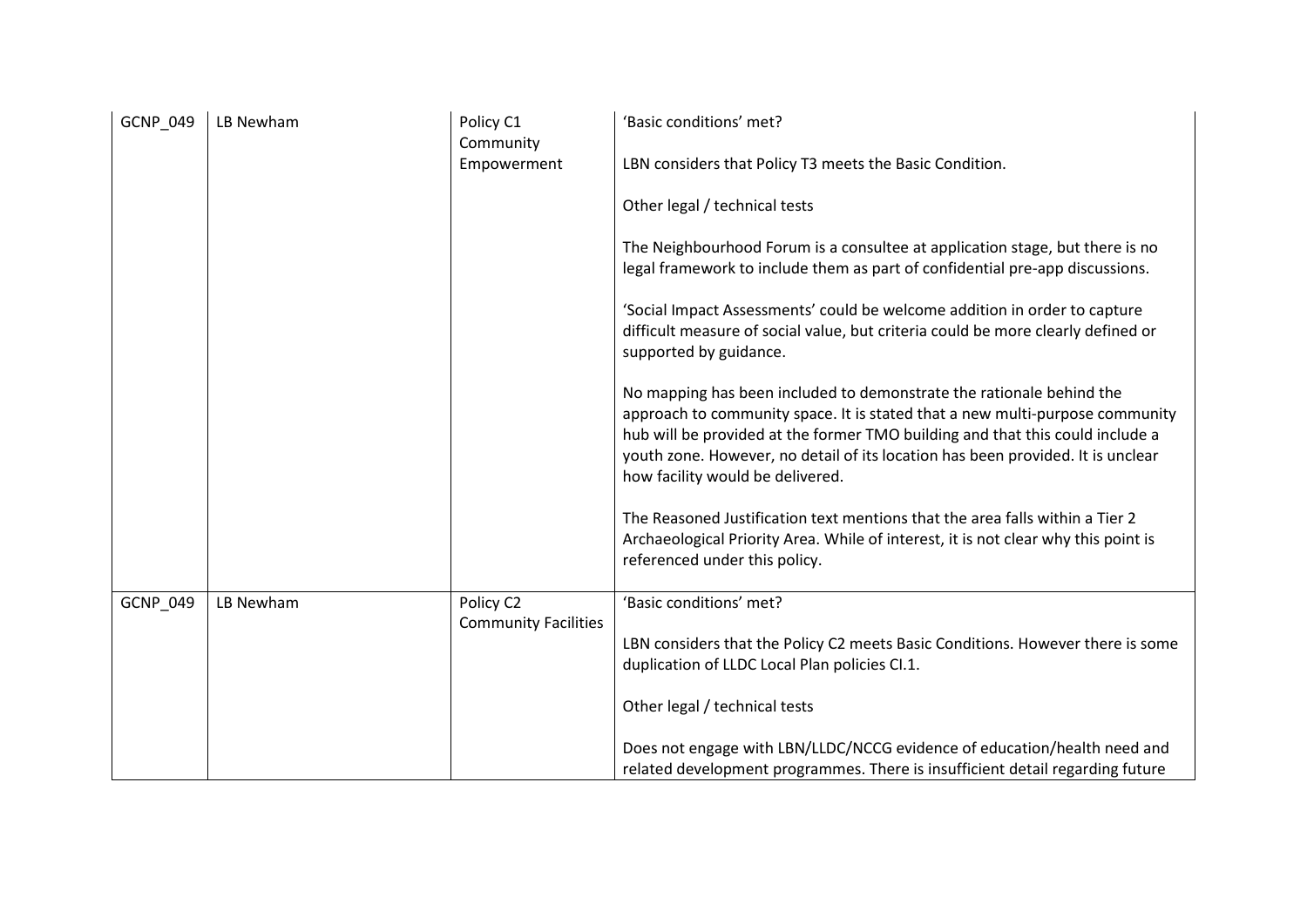|          |                                          |         | demand on education facilities or how development would be expected to<br>facilitate the improvement or expansion of existing education facilities.<br>No evidence of viability testing of the affordability criteria.                                                                                                                                                                                                                                                                                                                                                                                                                                                                                                                                                                                                                                                                                                                                                                                                                                                                                          |
|----------|------------------------------------------|---------|-----------------------------------------------------------------------------------------------------------------------------------------------------------------------------------------------------------------------------------------------------------------------------------------------------------------------------------------------------------------------------------------------------------------------------------------------------------------------------------------------------------------------------------------------------------------------------------------------------------------------------------------------------------------------------------------------------------------------------------------------------------------------------------------------------------------------------------------------------------------------------------------------------------------------------------------------------------------------------------------------------------------------------------------------------------------------------------------------------------------|
| GCNP_050 | London Borough of<br>Newham/Regeneration | General | The London Borough of Newham (LBN) as landowner of the Carpenters Estate<br>and majority landowner within the GCNF site area welcomes the opportunity to<br>review and comment on the GCNF Neighbourhood Plan submission version May<br>2019.<br>These comments follows three meetings1 held between LBN and the GCNF<br>where the following concerns were made by LBN:<br>1. Lack of justification for overall approach taken in the neighbourhood plan<br>2. Insufficient explanation as to why the garage sites are not considered as<br>potential sites for residential development<br>3. No reference to the strategic policy context given the location of the site and<br>its high level transport accessibility; and how this has informed the GCNF<br>response<br>4. Insufficient evidence of how the plan would be financially viable and<br>deliverable.<br>These are fundamental issues, which to date remain unresolved. As the<br>landowner, LBN is of the view that unless resolved, delivering a viable and<br>sustainable housing development is unachievable in light of the site's strategic |
|          |                                          |         | location within the wider Stratford area.                                                                                                                                                                                                                                                                                                                                                                                                                                                                                                                                                                                                                                                                                                                                                                                                                                                                                                                                                                                                                                                                       |
| GCNP_050 | London Borough of Newham<br>Regeneration | General | Background<br>In December 2018 the Council announced its commitment to implement a<br>programme of consultation and engagement with residents living on the                                                                                                                                                                                                                                                                                                                                                                                                                                                                                                                                                                                                                                                                                                                                                                                                                                                                                                                                                     |
|          |                                          |         | Carpenters Estate (including those who have the right to return), to inform the<br>review of regeneration options for the Carpenters Estate. Through consultation                                                                                                                                                                                                                                                                                                                                                                                                                                                                                                                                                                                                                                                                                                                                                                                                                                                                                                                                               |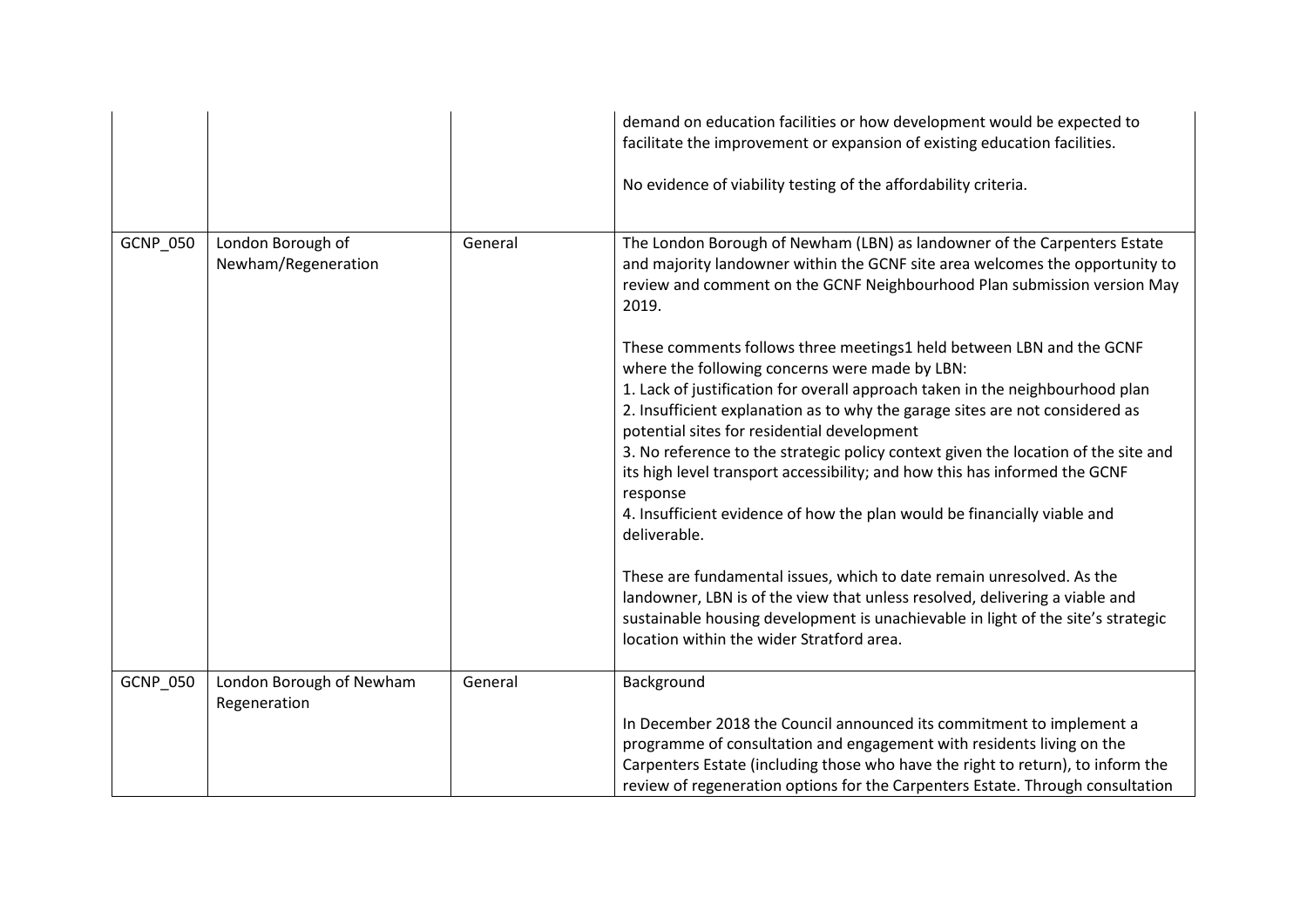|  | and the full involvement of residents on the estate, the Council intends to<br>identify the optimum routes to deliver the largest proportion of council-owned,<br>genuinely affordable homes on the Carpenters Estate possible, with at least 50<br>percent to be secured. The Council's aim is to set a new benchmark for<br>successful, long-term place making in Estate Regeneration. As part of its<br>commitment, the Council also ended the then OJEU procurement for a Joint<br>Venture partner/s for the redevelopment of the Carpenters Estate which was<br>being pursued by the council, as it would not have been able to achieve the key<br>strategic objectives of the council's new priorities following the election of<br>Mayor Fiaz in May 2018.<br>The current options review underway is led by a number of strategic objectives<br>for the estate including:<br>1. Maximise the number of homes that can be viably delivered on the estate to<br>address the housing crisis in Newham<br>2. Achieve the largest proportion of genuinely affordable homes at social rent<br>levels on the estate, with a minimum of 50%<br>3. Restore the neighbourhood to create a mixed and balanced community that<br>addresses both the housing and infrastructure needs of existing residents on the<br>estate, as well as residents in Newham presently and in the future (including<br>housing provision for the elderly and families),<br>4. Full and meaningful involvement of residents and stakeholders to create<br>proposals that meet local and national policy requirements, are financially viable<br>and technically deliverable<br>5. Develop a sustainable approach to ensure the long-term future of the estate<br>and residents. This includes addressing environmental requirements and fuel |
|--|-----------------------------------------------------------------------------------------------------------------------------------------------------------------------------------------------------------------------------------------------------------------------------------------------------------------------------------------------------------------------------------------------------------------------------------------------------------------------------------------------------------------------------------------------------------------------------------------------------------------------------------------------------------------------------------------------------------------------------------------------------------------------------------------------------------------------------------------------------------------------------------------------------------------------------------------------------------------------------------------------------------------------------------------------------------------------------------------------------------------------------------------------------------------------------------------------------------------------------------------------------------------------------------------------------------------------------------------------------------------------------------------------------------------------------------------------------------------------------------------------------------------------------------------------------------------------------------------------------------------------------------------------------------------------------------------------------------------------------------------------------------------------------------------------------------------------|
|  |                                                                                                                                                                                                                                                                                                                                                                                                                                                                                                                                                                                                                                                                                                                                                                                                                                                                                                                                                                                                                                                                                                                                                                                                                                                                                                                                                                                                                                                                                                                                                                                                                                                                                                                                                                                                                       |
|  | poverty; alongside promoting healthy and active lifestyles                                                                                                                                                                                                                                                                                                                                                                                                                                                                                                                                                                                                                                                                                                                                                                                                                                                                                                                                                                                                                                                                                                                                                                                                                                                                                                                                                                                                                                                                                                                                                                                                                                                                                                                                                            |
|  | The Carpenters Estate is home to 710 households of which a significant                                                                                                                                                                                                                                                                                                                                                                                                                                                                                                                                                                                                                                                                                                                                                                                                                                                                                                                                                                                                                                                                                                                                                                                                                                                                                                                                                                                                                                                                                                                                                                                                                                                                                                                                                |
|  | proportion have been decanted in anticipation of the restoration of the estate.                                                                                                                                                                                                                                                                                                                                                                                                                                                                                                                                                                                                                                                                                                                                                                                                                                                                                                                                                                                                                                                                                                                                                                                                                                                                                                                                                                                                                                                                                                                                                                                                                                                                                                                                       |
|  | These decanted residents have the right to return to the estate and the right to                                                                                                                                                                                                                                                                                                                                                                                                                                                                                                                                                                                                                                                                                                                                                                                                                                                                                                                                                                                                                                                                                                                                                                                                                                                                                                                                                                                                                                                                                                                                                                                                                                                                                                                                      |
|  | be consulted on future plans and polices that effect the estate.                                                                                                                                                                                                                                                                                                                                                                                                                                                                                                                                                                                                                                                                                                                                                                                                                                                                                                                                                                                                                                                                                                                                                                                                                                                                                                                                                                                                                                                                                                                                                                                                                                                                                                                                                      |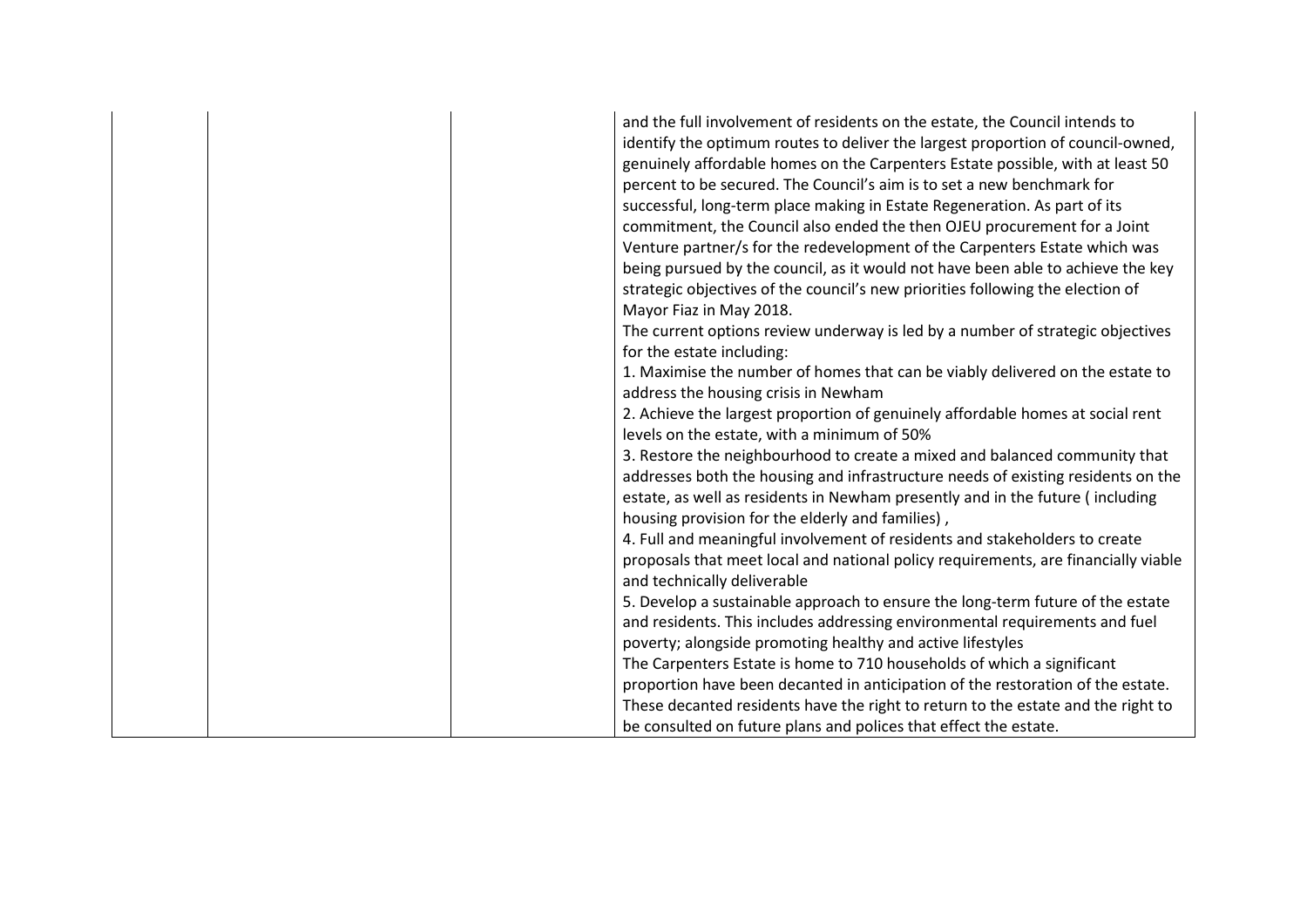| <b>GCNP 050</b> | London Borough of Newham<br>Regeneration | Membership of the<br><b>GCNF</b> | The GCNF was designated by the LLDC in July 2015. LBN notes that the<br>membership profile of the GCNF has not been formally reviewed for over 4<br>years, though a review is anticipated at some point in 2020. Moreover, feedback<br>with local residents on the estate suggests social housing tenants and decanted<br>residents are under represented by the Forum. This compromises the ability of<br>the GCNF to fully represent the views of the local community, including all those<br>residents on the estate who have a right to be consulted on any plans affecting<br>them.                                                                                                                                                                                                                                                                                                         |
|-----------------|------------------------------------------|----------------------------------|--------------------------------------------------------------------------------------------------------------------------------------------------------------------------------------------------------------------------------------------------------------------------------------------------------------------------------------------------------------------------------------------------------------------------------------------------------------------------------------------------------------------------------------------------------------------------------------------------------------------------------------------------------------------------------------------------------------------------------------------------------------------------------------------------------------------------------------------------------------------------------------------------|
| GCNP_050        | London Borough of Newham<br>Regeneration | Lack of evidence<br>base         | LBN notes that the GCNF plan lacks sufficient and proportionate evidence to<br>demonstrate that its proposals meet the basic requirements of the LLDC's Local<br>Plan. Also there is insufficient and up-to-date evidence in the GCNP to be able to<br>assess whether the plan is financially viable and can be delivered. This is<br>particularly relevant to:<br>1. the under provision of housing and the development of appropriate policies in<br>accord with the strategic location of the site area<br>2. prioritisation of retention and refurbishment of all existing properties without<br>financial evidence base or evidence of building condition<br>3. the suitability of garage sites for redevelopment and justification for<br>workspace rather than housing<br>4. business case for low cost workspace<br>5. promotion of town centre uses outside of a designated town centre |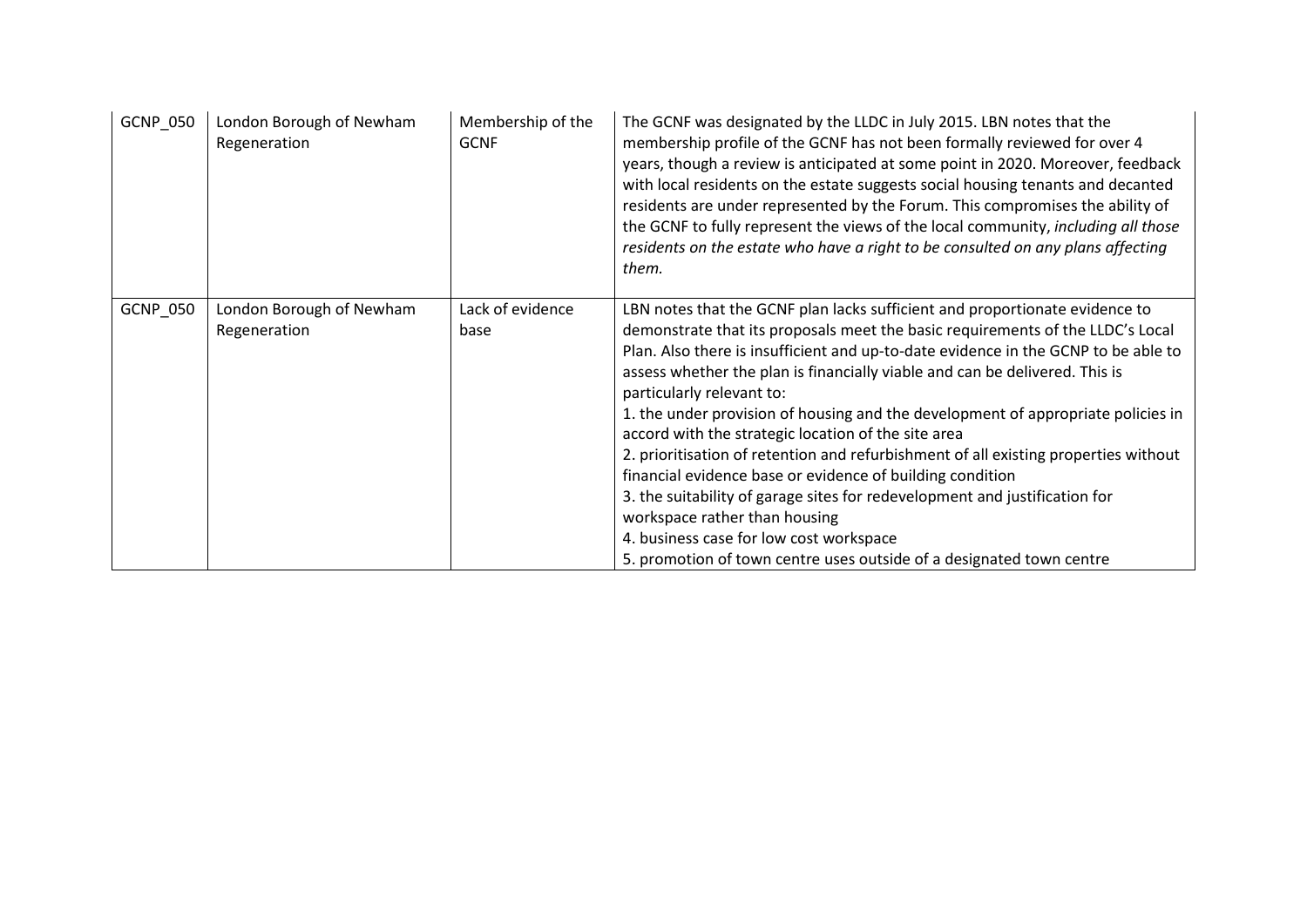| GCNP_050 | London Borough of Newham<br>Regeneration | <b>Public consultation</b><br>process | Given current guidance, LBN would have expected in the preparation of its<br>neighbourhood plan, that the GCNF demonstrates clearly that it has been<br>inclusive and open to ensure the whole community is kept informed and can<br>make their views heard. This is not clear in the submitted consultation<br>statement, including the profile of residents that have been consulted. No details<br>are given about the GCNF's approach in consulting all relevant stakeholders, or<br>the profile of responses received to demonstrate a robust consultation and<br>engagement strategy.<br>The GCNF consultation material appears to limit the opportunity for<br>stakeholders to be actively involved in shaping the emerging plan and that other<br>options have been considered LBN would have expected a co-design approach to<br>this critical aspect of the plan's development. For example, a survey carried out<br>in October 2017 asks residents if they agree with the polices in the draft plan.<br>The language used directs respondents to particular answers and the survey<br>design doesn't allow the opportunity for respondents to share their own views.<br>No further consultation has been carried out since 2017 suggesting the<br>neighbourhood plan has not given residents adequate opportunity to shape<br>emerging proposals.<br>Moreover, the Forum does not appear to have addressed a number of<br>comments and concerns cited by LBN as the landowner about insufficient<br>evidence to support the development of their neighbourhood plan, including the<br>required technical and financial robustness expected. |
|----------|------------------------------------------|---------------------------------------|--------------------------------------------------------------------------------------------------------------------------------------------------------------------------------------------------------------------------------------------------------------------------------------------------------------------------------------------------------------------------------------------------------------------------------------------------------------------------------------------------------------------------------------------------------------------------------------------------------------------------------------------------------------------------------------------------------------------------------------------------------------------------------------------------------------------------------------------------------------------------------------------------------------------------------------------------------------------------------------------------------------------------------------------------------------------------------------------------------------------------------------------------------------------------------------------------------------------------------------------------------------------------------------------------------------------------------------------------------------------------------------------------------------------------------------------------------------------------------------------------------------------------------------------------------------------------------------------------------------------------------------------------------|
| GCNP_050 | London Borough of Newham<br>Regeneration | General                               | LBN considers that the GCNF haven't adequately engaged with all qualifying<br>residents living on the Carpenters estate or the council as majority land owner.<br>Also it appears that no other options for restoring the Neighbourhood have been<br>considered T he lack of a robust evidence base and supporting information we<br>feel undermines the plan's ability to bring forward sustainable and deliverable<br>proposals that would enable LBN as a landowner within the site area to deliver a<br>viable scheme that would be in accord with local and national planning policy.<br>The delivery of a viable scheme, that meets local priorities and is in accordance<br>with planning policy is imperative to progress with revitalising the Carpenters<br>Estate and surrounding areas. That is why emerging proposals being developed                                                                                                                                                                                                                                                                                                                                                                                                                                                                                                                                                                                                                                                                                                                                                                                                     |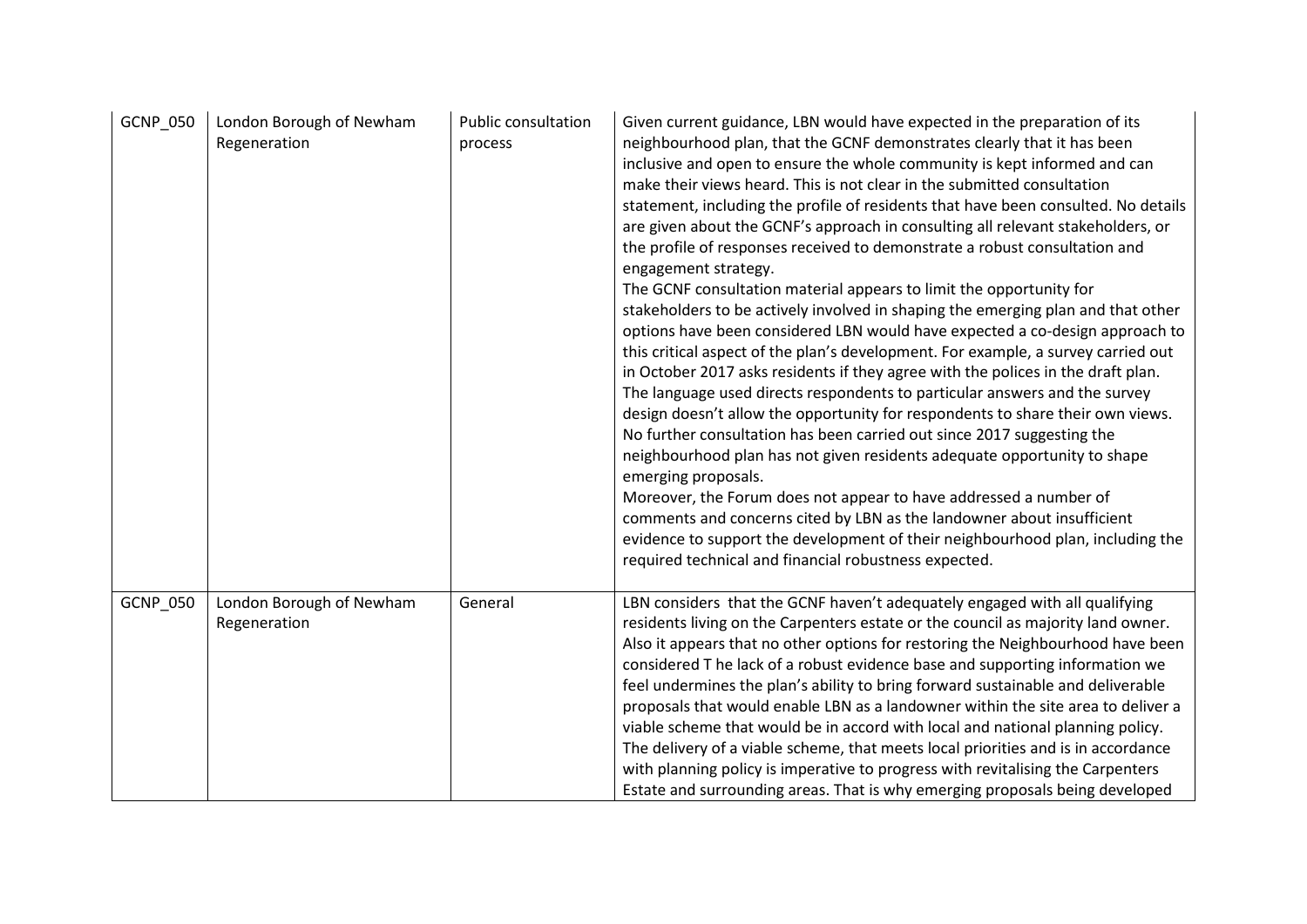|                 |                    |         | by LBN in collaboration with local residents and stakeholders has the opportunity<br>to shape a genuinely resident-led and co-designed masterplan for the Carpenters<br>Estate that will provide a catalyst for development within the wider<br>neighbourhood.<br>Through an extensive public engagement strategy and ultimately a resident<br>ballot, LBN intends to bring forward an ambitious and robust plan for the long-<br>term sustainable future of the estate framed by the strategic objectives set out<br>above. Proposals will be financially viable and technically deliverable whilst<br>meeting the needs of new and existing residents within a mixed and balanced<br>community. This community-led masterplan will recognise the strategic<br>importance of the estate and maximise the opportunities to deliver more<br>genuinely affordable homes at social rent level for Newham residents who are at<br>the brunt of a national housing crisis. |
|-----------------|--------------------|---------|-----------------------------------------------------------------------------------------------------------------------------------------------------------------------------------------------------------------------------------------------------------------------------------------------------------------------------------------------------------------------------------------------------------------------------------------------------------------------------------------------------------------------------------------------------------------------------------------------------------------------------------------------------------------------------------------------------------------------------------------------------------------------------------------------------------------------------------------------------------------------------------------------------------------------------------------------------------------------|
| <b>GCNP 051</b> | Private Individual | General | I wish to formally add my support for the GCNF plans for development of the<br>Carpenters Estate through refurbishment and infill.<br>I wish to formally join in with the objections to any proposed redevelopment of<br>the Carpenters estate involving any demolition of existing housingas being<br>fundamentally I'll advised and not in the best interests of the residents of<br>Newham. This is particularly in regard to those in temporary accommodation<br>needing to be rehoused.<br>Some of these people were former residents have been decanted from their<br>homes that are now lying empty and neglected.<br>It should be the council's responsibility to answer the needs of the community<br>first. The GCNF provides detailed, community inclusive alternatives to other<br>developer led options and addresses so many other points including lower costs<br>and a larger numbers of genuine social housing.                                      |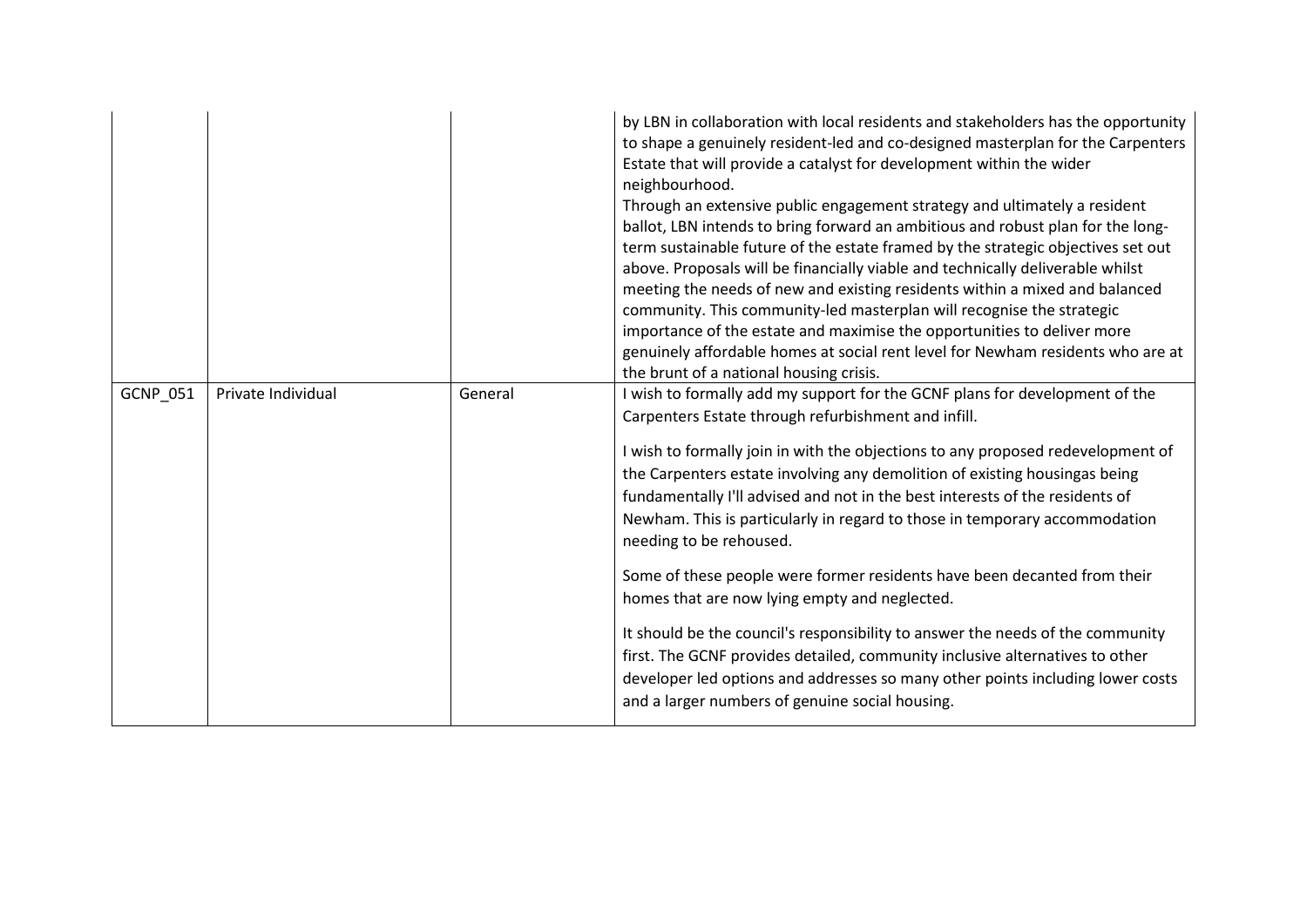| GCNP_052        | Private Individual | 4.1 Economy and<br>employment                                          | Supports the formal adoption of the Greater Carpenters Neighbourhood Plan.<br>I have followed the Forum's work on the Plan and giving my opinion at<br>consultations. I support:<br>The objectives on economy and employment, (pages 10-12) keeping and helping<br>the growth<br>of local businesses and employment, with improved access to education and life-<br>long learning.                                                                                                                                       |
|-----------------|--------------------|------------------------------------------------------------------------|--------------------------------------------------------------------------------------------------------------------------------------------------------------------------------------------------------------------------------------------------------------------------------------------------------------------------------------------------------------------------------------------------------------------------------------------------------------------------------------------------------------------------|
| GCNP_052        | Private Individual | 4.2 Green space,<br>biodiversity and<br>community<br>gardening,        | The objectives on green spaces, biodiversity and community gardening, (pages<br>13-16) enhancing existing green spaces and new ones, encouraging community<br>gardening, more trees, sport and play                                                                                                                                                                                                                                                                                                                      |
| GCNP_052        | Private Individual | 4.3 Housing<br>refurbishment and<br>sensitive infill                   | The Plan's objectives on housing refurbishment and sensitive infill, (pages 17-20)<br>protecting existing homes from demolition and instead refurbishing them where<br>possible. This will preserve the existing community instead of destroying them,<br>as well as safeguarding threatened social homes, and the rights of leaseholders<br>and freeholders.<br>The building of new homes by sensitive infill, in reasonable numbers and at<br>heights that will not threaten the existing community's quality of life. |
| GCNP_052        | Private Individual | 4.4. Transport<br>Connections and<br>Movement                          | The proposals for transport (pages 21-27), improved walking, cycling and public<br>transport connections with the surrounding area.                                                                                                                                                                                                                                                                                                                                                                                      |
| <b>GCNP 052</b> | Private Individual | 4.5 Community<br>facilities, ownership<br>and empowerment              | The Plan's objectives on community facilities, ownership and empowerment<br>(pages 28-29), providing genuine bottom-up regeneration instead of decisions<br>dictated from above. I support improvement of existing community amenities<br>and provision of new ones.                                                                                                                                                                                                                                                     |
| GCNP_053        | Private Individual | 4.3 Housing<br>refurbishment and<br>sensitive infill,<br>(pages 17-20) | I am writing in support of the preservation and refurbishment of the Carpenters<br>Estate. I wish to support the Carpenters Forum plan as an alternative to the<br>demolition and the redevelopment of the estate because I believe                                                                                                                                                                                                                                                                                      |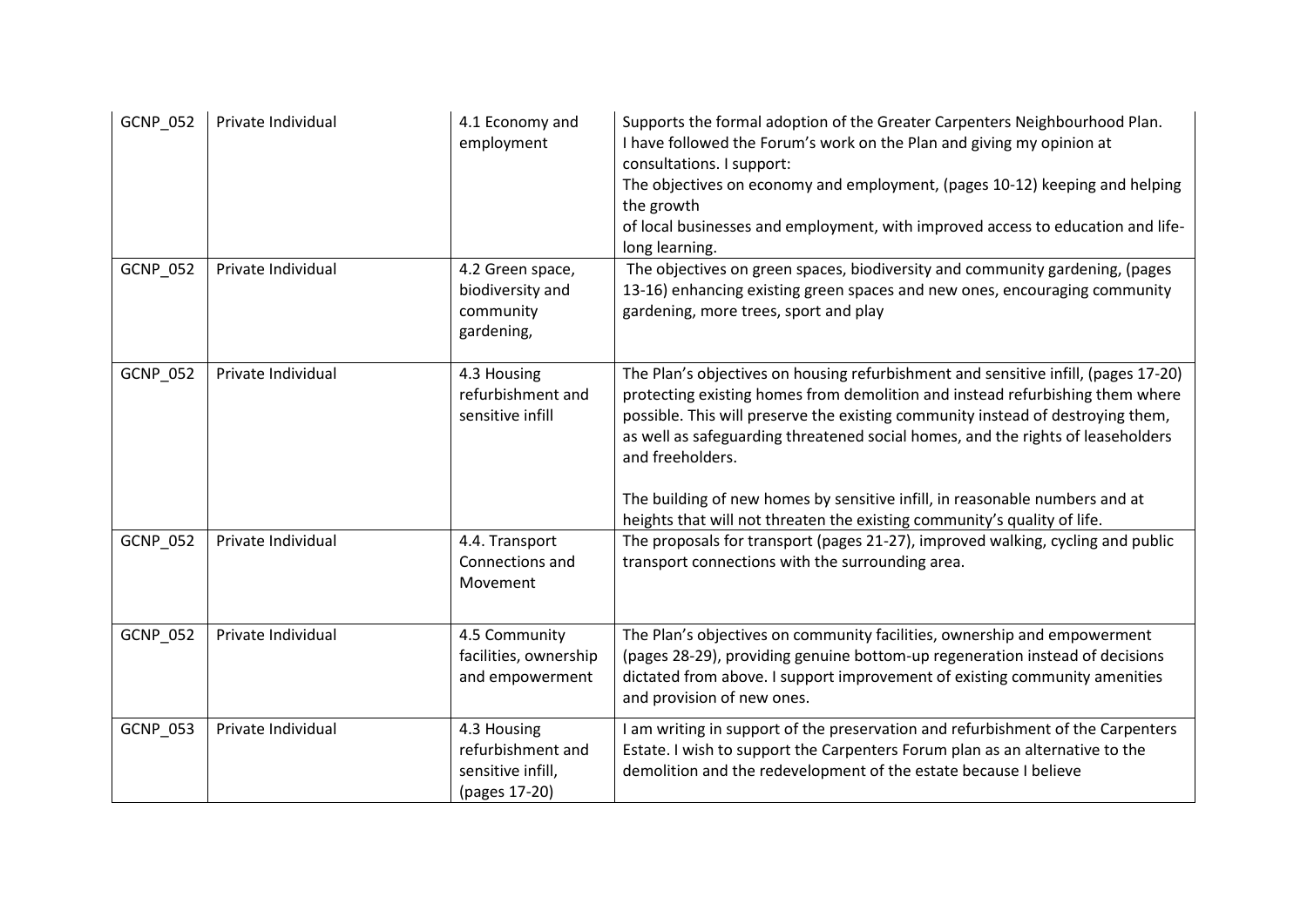|                 |                                  |         | it is a more cost effective way to safety these homes for the people who most<br>need a secure home for themselves and their families.                                                                                                                                                                                                                                                                                                                                                                                                                                                                                                                                                                                                                                                                                                                                                                                                                                                                                                                                                                                                                                                                                                                                                                                                                                                                                                                                                                                                                                                                                                                                                                                                                                                                                                                                                                                                                                                                                                                                                                                                                                                                                                                                                                                                                                   |
|-----------------|----------------------------------|---------|--------------------------------------------------------------------------------------------------------------------------------------------------------------------------------------------------------------------------------------------------------------------------------------------------------------------------------------------------------------------------------------------------------------------------------------------------------------------------------------------------------------------------------------------------------------------------------------------------------------------------------------------------------------------------------------------------------------------------------------------------------------------------------------------------------------------------------------------------------------------------------------------------------------------------------------------------------------------------------------------------------------------------------------------------------------------------------------------------------------------------------------------------------------------------------------------------------------------------------------------------------------------------------------------------------------------------------------------------------------------------------------------------------------------------------------------------------------------------------------------------------------------------------------------------------------------------------------------------------------------------------------------------------------------------------------------------------------------------------------------------------------------------------------------------------------------------------------------------------------------------------------------------------------------------------------------------------------------------------------------------------------------------------------------------------------------------------------------------------------------------------------------------------------------------------------------------------------------------------------------------------------------------------------------------------------------------------------------------------------------------|
| <b>GCNP_054</b> | <b>London Tenants Federation</b> | General | Background: London Tenants Federation brings together borough- and London-<br>wide federations and organisations of tenants (including leaseholders) of social<br>housing providers. Our membership also includes the London Federation of<br>Housing Co-operatives and the National Federation of Tenant Management<br>Organisations. A number of our member organisations involve both council and<br>housing association tenants and a few (a minority) also involve some private<br>tenants. LTF's main focus is on engaging its member organisations in London-<br>wide and national strategic policy - particularly relating to housing and planning.<br>Our planning policy project work: Between 20012 and 2017, London Tenants<br>Federation carried out project work on supporting networks of community<br>groups, including tenants' organisations, in deprived and excluded parts of<br>London, to influence planning policy. This work was funded by Trust for London.<br>Through our grant funding, we commissioned and worked closely with Just<br>Space, a London-wide network of voluntary and community groups, some local<br>and some London-wide, who are involved in influencing and challenging planning<br>policy.<br>From 2014 our work was focused mostly in the London Legacy Development<br>Corporation and the Old Oak and Park Royal Development Corporation areas.<br>As part of the work we provided support, with Just Space for the establishment<br>of Greater Carpenters Neighbourhood Forum, the Forum's work in developing a<br>Neighbourhood Plan and in influencing the LLDC's 2015 Local Plan.<br>Prior to this, we and Just Space had worked with residents of the Carpenters<br>Estate, local businesses and social and community groups that are within the<br>boundaries of, or on the edges of the estate in developing a bottom-up, grass-<br>root's Community Plan as an alternative to top down local authority plans that<br>were not supported by a majority of the estate residents.<br>The proposals in the Community Plan gained the positive support of more than<br>50% of residents of the Carpenters Estate, who had been involved in meetings,<br>walkabouts and events and all of whom were called on (at the door) to provide<br>their views and concerns. There were almost no negative comments about the |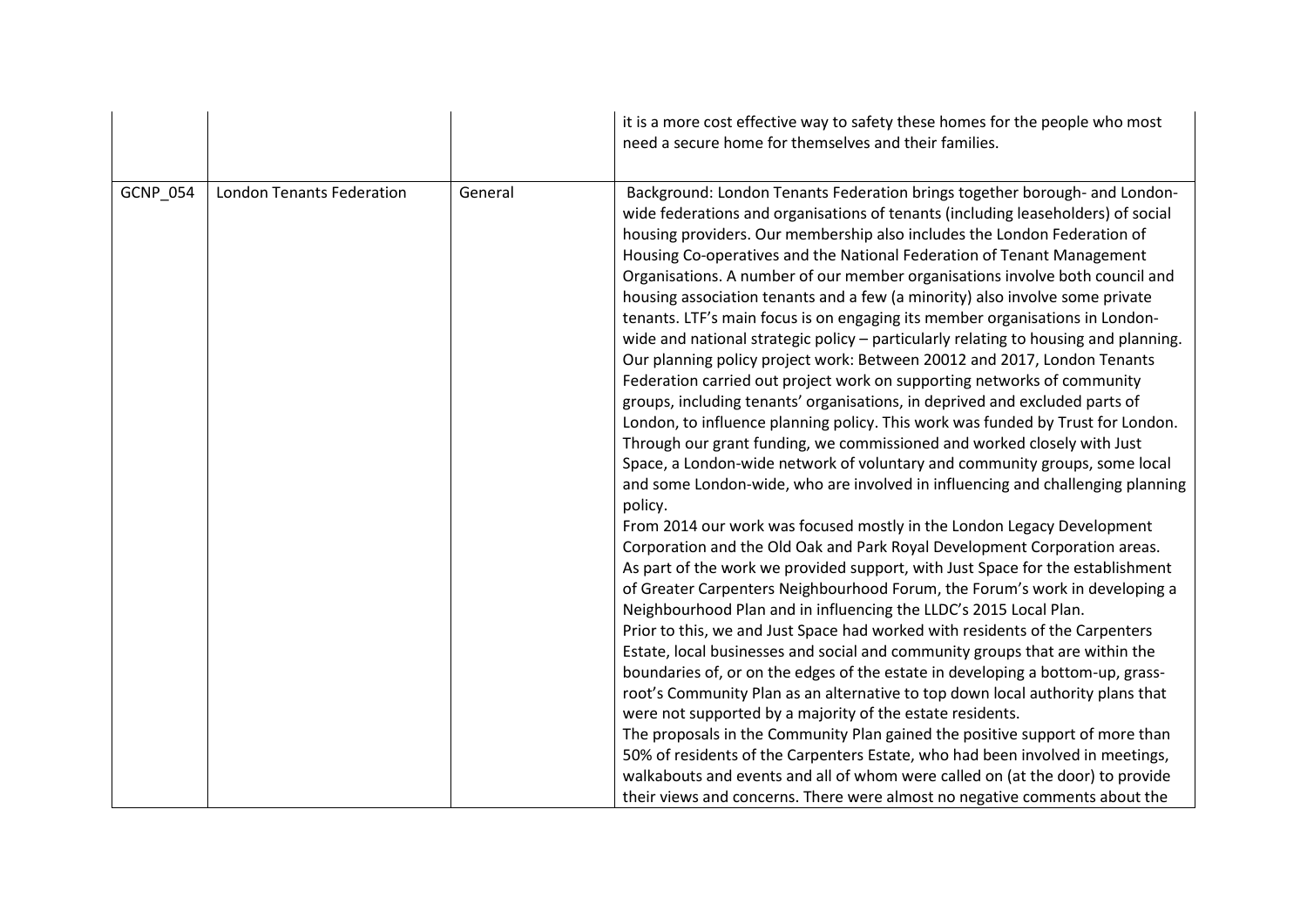|          |                                  |                                                                | Community Plan. Many who did not respond were short term private renters of<br>householders who had exercised their right to buy.                                                                                                                                                                                                                                                                                                                                                                                                                                                                                                                                                                                                              |
|----------|----------------------------------|----------------------------------------------------------------|------------------------------------------------------------------------------------------------------------------------------------------------------------------------------------------------------------------------------------------------------------------------------------------------------------------------------------------------------------------------------------------------------------------------------------------------------------------------------------------------------------------------------------------------------------------------------------------------------------------------------------------------------------------------------------------------------------------------------------------------|
| GCNP_054 | <b>London Tenants Federation</b> | General                                                        | General comments on the GCNF Neighbourhood Plan: The relatively deprived<br>community of this area is still looking for the benefits that were supposed to<br>come with the Olympics. Many suffered the turmoil during the time of the<br>neighbouring Olympic developments and small businesses lost trade during that<br>time when the roads through what is now the Neighbourhood Area were closed<br>off. Many residents of the Carpenters Estate continue to be frightened to the<br>point of ill-health that their homes and community will simply be demolished to<br>benefit a newer and wealthier community, pretty much to their total exclusion.<br>The GCNF's Neighbourhood Plan is steeped in the views of local residents, local |
|          |                                  |                                                                | businesses and workers from social and community venues, many of who have<br>lived or worked in the area for a very long time. The long-term commitment and<br>hard work of members of the Neighbourhood Forum area has resulted in a<br>Neighbourhood Plan that is very properly focused on the needs and aspirations                                                                                                                                                                                                                                                                                                                                                                                                                         |
|          |                                  |                                                                | of their local community.                                                                                                                                                                                                                                                                                                                                                                                                                                                                                                                                                                                                                                                                                                                      |
| GCNP_054 | <b>London Tenants Federation</b> | 4.1 Economy and<br>employment                                  | The Plan's policy on economy and employment is sound particularly in its focus<br>on education and life-long learning, providing the basis of ongoing and all-round<br>support long-term for the needs of the Greater Carpenters' community.                                                                                                                                                                                                                                                                                                                                                                                                                                                                                                   |
| GCNP_054 | <b>London Tenants Federation</b> | 4.2 Green space,<br>biodiversity and<br>community<br>gardening | The Plan's policy on green space, biodiversity and community gardening, puts<br>community at the heart, supporting and retaining treasured existing green<br>spaces as well as sensitive improvements. This is so important in an area that has<br>bit by bit been surrounded and encroached upon by high density high-rise<br>dwellings most of which are distinctively lacking in their own or shared green<br>and play spaces.                                                                                                                                                                                                                                                                                                              |
|          |                                  |                                                                | The Plan is conscious of the difficulties for young and old in independently<br>accessing the Olympic Park's green spaces providing appropriate spaces close to<br>home. This is something that would be valued by tenant and community groups<br>across London.                                                                                                                                                                                                                                                                                                                                                                                                                                                                               |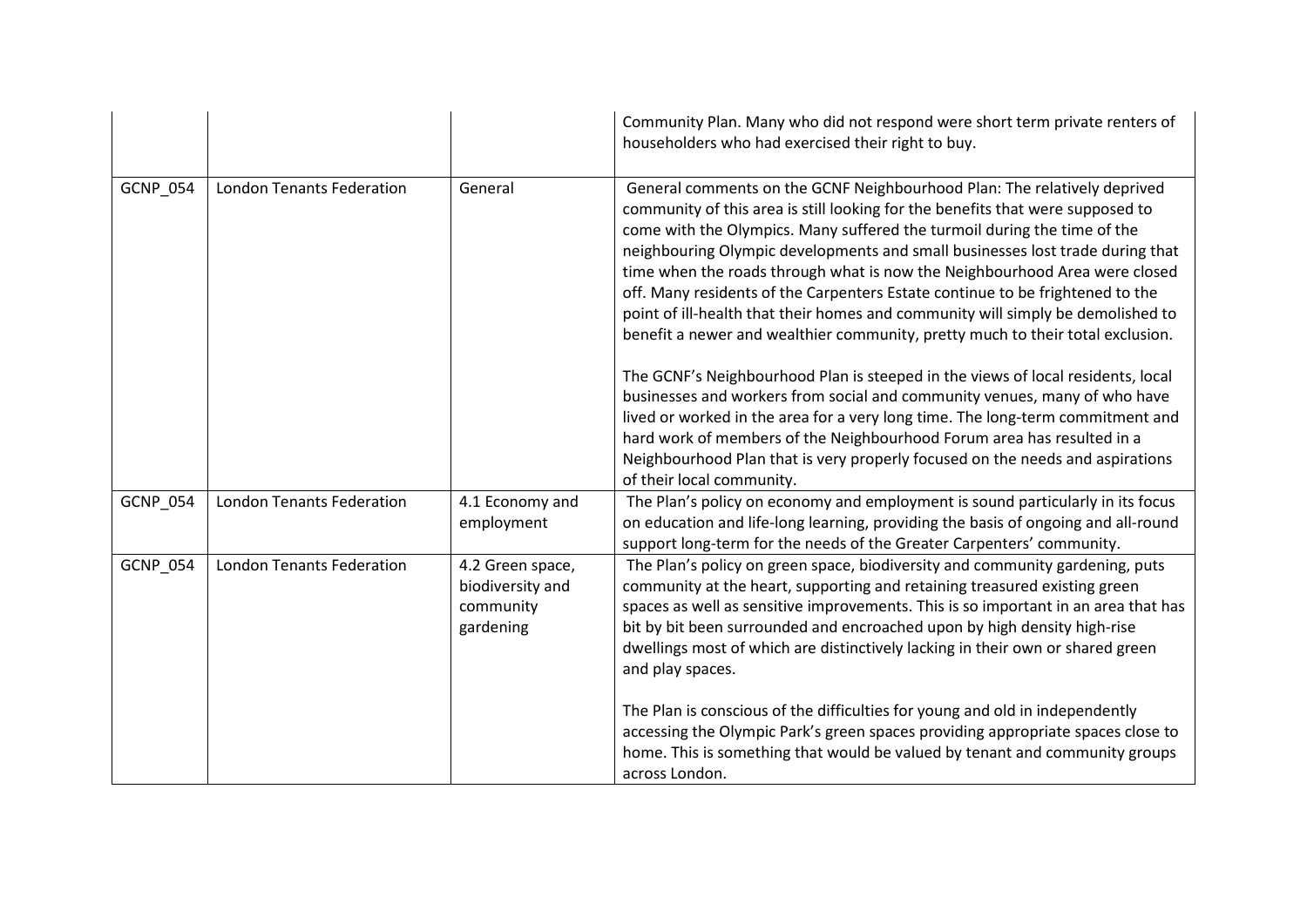| GCNP_054 | <b>London Tenants Federation</b> | 4.3 Housing<br>refurbishment and<br>sensitive infill | LTF strongly supports the Neighbourhood Plan's policy on housing<br>refurbishment and sensitive infill. This is positive policy in social, economic and<br>environmental terms. It provides the basis for supporting both existing and new<br>community members and provides for long term stability and sustainability.                                                                                                                                                                                                                       |
|----------|----------------------------------|------------------------------------------------------|------------------------------------------------------------------------------------------------------------------------------------------------------------------------------------------------------------------------------------------------------------------------------------------------------------------------------------------------------------------------------------------------------------------------------------------------------------------------------------------------------------------------------------------------|
|          |                                  |                                                      | It is sensitive to the needs of renovation of existing and building new infill<br>housing in London, and gives the right balance on where there is greatest need<br>in the borough - for social housing. This is important at a time when there is<br>ongoing failure to meet existing London Plan social rented targets and the<br>London-wide evidence base demonstrates the need for almost 50% of all homes<br>to be social rented homes.                                                                                                  |
|          |                                  |                                                      | This policy is also essential for creating sustainable development, particularly<br>when the surrounding area is predominantly short term private rented housing<br>with high levels of transience. It is also the case that too many structurally sound<br>low-cost social rented homes are still being unnecessarily demolished, across<br>London despite changes in the London Mayor's policies on this.                                                                                                                                    |
|          |                                  |                                                      | There are sound health and well-being benefits from the policy. In our own work,<br>both on the Carpenters Estate and elsewhere we have heard testimonies,<br>particularly of older people who have lived most of their lives on an estate, made<br>close friends and raised their children there, but who suffer mental and physical<br>distress as a result of proposals that their homes will be demolished and their<br>community displaced. The local GP for the area has often commented on this in<br>consultations held on the estate. |
|          |                                  |                                                      | It is notable that the London Borough of Newham had no substantive evidence<br>to support its ongoing proposals to demolish the estate. This very issue was<br>challenged in the Planning Inspector's EiP report of the draft LLDC 2015 Local<br>Plan.                                                                                                                                                                                                                                                                                         |
|          |                                  |                                                      | We would argue that their ongoing failures to consider full refurbishment<br>options for the Carpenters estate ultimately come, not from an evidence base                                                                                                                                                                                                                                                                                                                                                                                      |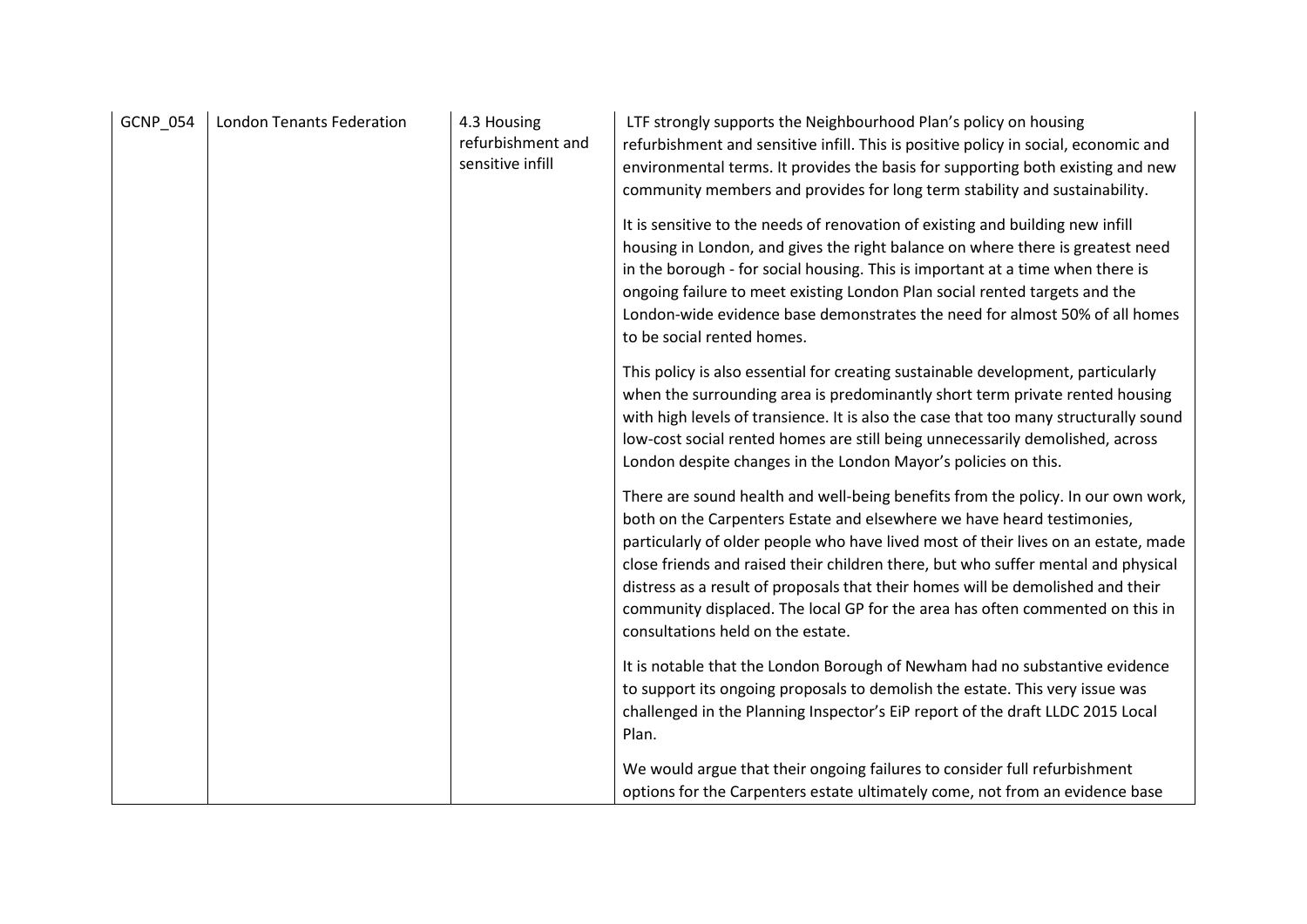|                 |                                  |                                                           | relating to the condition of the homes, but from a deal they made with central<br>government in negotiations on the amount of the national Housing Revenue<br>Account (HRA) debt that they would take on as part of changes to enable<br>councils to manage their own HRA (in 2011/12). Newham argued for a smaller<br>proportion of the debt as the were to demolish homes on the Carpenters Estate.<br>In our view this was and still is absolutely wrong since this was a borough-wide<br>issue foisted on one community that had not even agreed that their estate<br>should be demolished.                                                                            |
|-----------------|----------------------------------|-----------------------------------------------------------|----------------------------------------------------------------------------------------------------------------------------------------------------------------------------------------------------------------------------------------------------------------------------------------------------------------------------------------------------------------------------------------------------------------------------------------------------------------------------------------------------------------------------------------------------------------------------------------------------------------------------------------------------------------------------|
| <b>GCNP_054</b> | <b>London Tenants Federation</b> | 4.4. Transport<br>Connections and<br>Movement             | The Neighbourhood Area, despite being so close to the Olympic Park is cut off<br>from it. The transport policies in the Neighbourhood Plan provide very carefully<br>considered beneficial and environmentally sustainable connections to areas<br>surrounding the neighbourhood area, including the Olympic Park. Our London-<br>wide tenants' organisation thoroughly supports this.                                                                                                                                                                                                                                                                                     |
| <b>GCNP_054</b> | <b>London Tenants Federation</b> | 4.5 Community<br>facilities, ownership<br>and empowerment | LTF strongly supports the Neighbourhood Plan's objectives and policies on<br>community facilities, ownership and empowerment. Despite some of the<br>damaging things that have occurred to this community over many years, those<br>working at local community facilities (notably the Docklands and Carpenters<br>Centre) have consistently provided essential support to its neighbours and would<br>appropriately gain support from improvements including some additional space<br>for which there is so much demand in the area. It is sensible for the Plan to focus<br>on more being in community hands to help in empowerment and confidence of<br>this community. |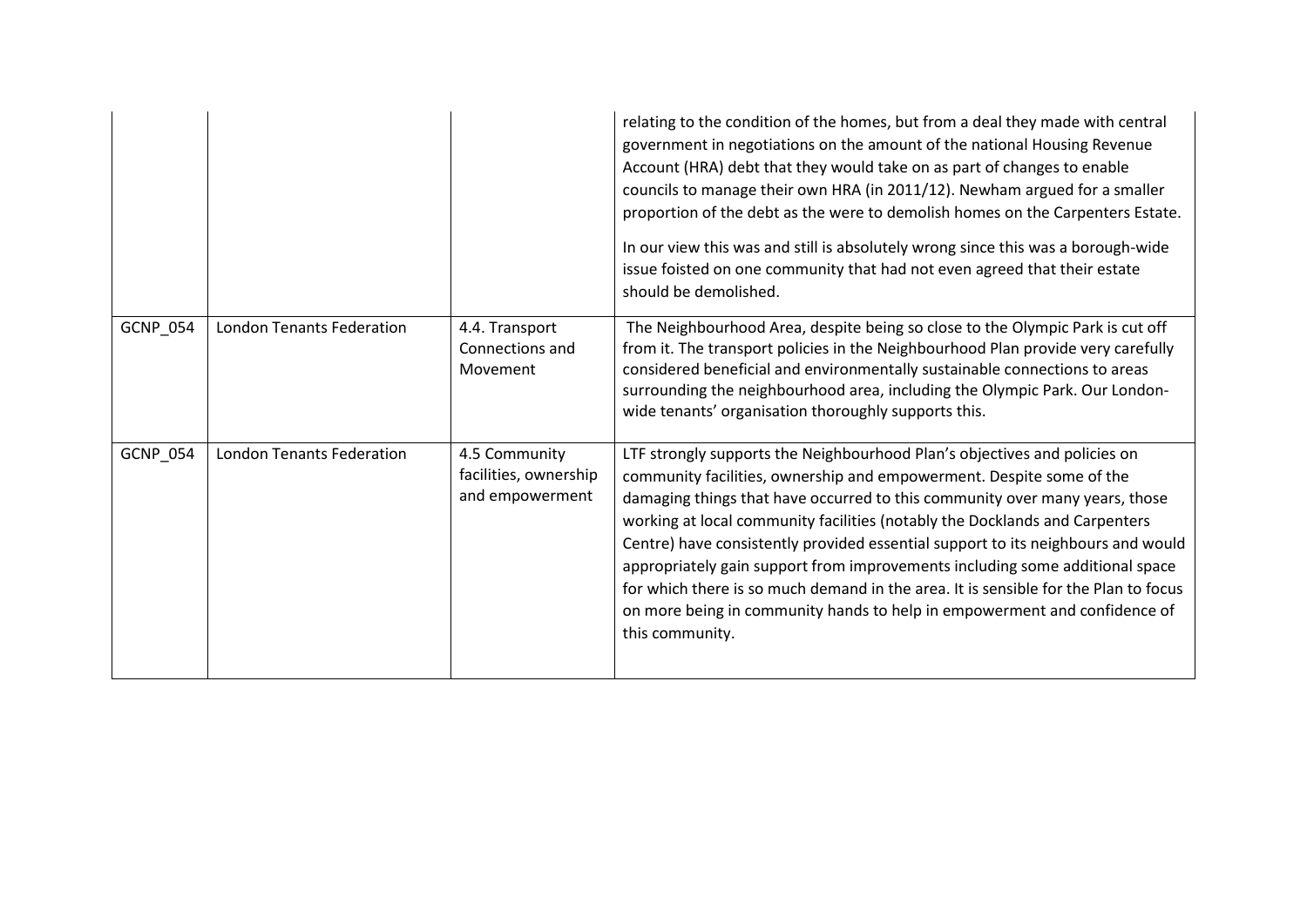| <b>GCNP 055</b> | Network Rail       | General | Network Rail is part of the Stratford Station Leadership Board which coordinates<br>transport and local authority future requirements for Stratford Station across<br>LLDC, LBN, TfL and NR. As such we broadly support the development of Greater<br>Carpenters and kindly request that Network Rail is consulted on developing<br>proposals with reference to anticipated additional passenger demand and any<br>changes affecting the operation and access to Network Rail's existing<br>maintenance depot. Any detailed proposal affecting NMR assets should be<br>submitted to NR Town Planning, and this will be distributed to the appropriate<br>NR team.<br>In relation to the plan wanting to use the space below the rail tracks along<br>Gibbons road for storage this would be subject to engineer's approval. Network<br>Rail would welcome the opportunity to walk out on Gibbins Road with the LLDC<br>Case officer to review in more detail. |
|-----------------|--------------------|---------|---------------------------------------------------------------------------------------------------------------------------------------------------------------------------------------------------------------------------------------------------------------------------------------------------------------------------------------------------------------------------------------------------------------------------------------------------------------------------------------------------------------------------------------------------------------------------------------------------------------------------------------------------------------------------------------------------------------------------------------------------------------------------------------------------------------------------------------------------------------------------------------------------------------------------------------------------------------|
| GCNP_056        | Private Individual | General | I Would like to go on record to state my complete and whole hearted approval of<br>the neighbourhood plans put in place by the GCNF team at Carpenters Estate.<br>The plan encompasses all aspects which will allow the residents and businesses<br>to live and work in a community and estate that is green, friendly, welcoming<br>and wholeheartedly practical for the betterment of society. I shall refrain from<br>going into specifics which you can see from the plans itself.<br>Please accept this statement as my total support for the 4 years of hard work by<br>the team at GCNF.                                                                                                                                                                                                                                                                                                                                                               |
| GCNP_057        | Private Individual | General | Please accept this email to represent my approval for the GCNF neighbourhood<br>plans put in place by the GCNF team at Carpenters Estate.<br>They have worked incredibly hard to put this together for the community and we<br>are very grateful.<br>I am fully supportive of the whole plan which takes in to consideration all aspects<br>of the community, leaving no one out.                                                                                                                                                                                                                                                                                                                                                                                                                                                                                                                                                                             |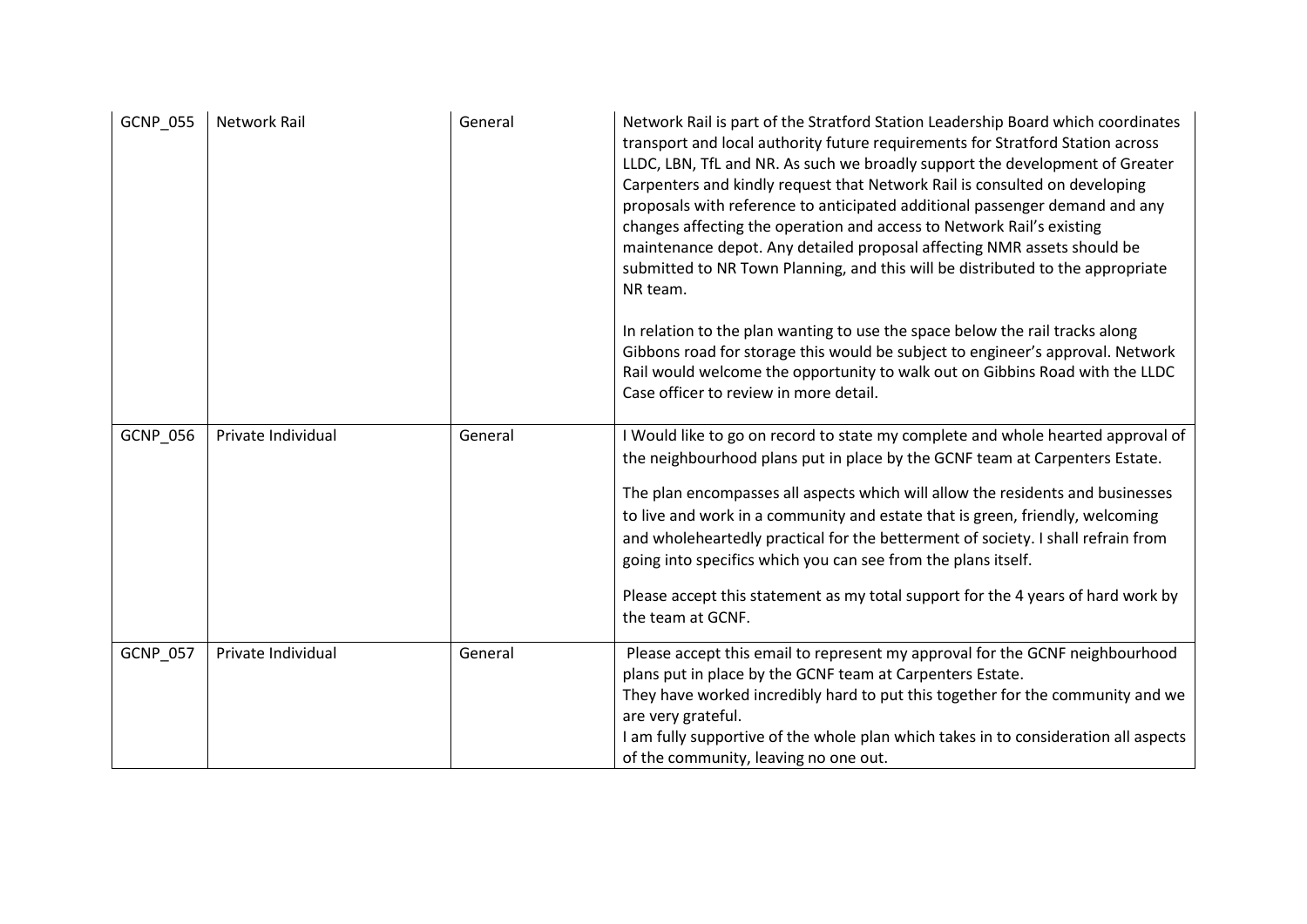| <b>GCNP 058</b> | Private Individual | General                                              | 'm writing to let you know that I support the Greater Carpenters Neighbourhood<br>Plan, and strongly urge that it should be formally adopted.                                                                                                                                                                                                                                                                                                                                                                                                                                                                                                                                                                                                                                                                                                                                                                                                                                                                                                                                                                       |
|-----------------|--------------------|------------------------------------------------------|---------------------------------------------------------------------------------------------------------------------------------------------------------------------------------------------------------------------------------------------------------------------------------------------------------------------------------------------------------------------------------------------------------------------------------------------------------------------------------------------------------------------------------------------------------------------------------------------------------------------------------------------------------------------------------------------------------------------------------------------------------------------------------------------------------------------------------------------------------------------------------------------------------------------------------------------------------------------------------------------------------------------------------------------------------------------------------------------------------------------|
|                 |                    |                                                      | I am a resident of the Greater Carpenters area for nine years, and have myself<br>been an active member of the Greater Carpenters Neighbourhood Forum for<br>three years. So I know how much the local community supports the Plan, and<br>how many of the community have actively contributed to drawing it up over the<br>years. This has been a difficult and challenging task for us, few of whom are<br>experts or have much specialised knowledge.                                                                                                                                                                                                                                                                                                                                                                                                                                                                                                                                                                                                                                                            |
|                 |                    |                                                      | From the outreach that we have many times carried out, we find that the large<br>majority of residents support the main ideas in the Plan, although                                                                                                                                                                                                                                                                                                                                                                                                                                                                                                                                                                                                                                                                                                                                                                                                                                                                                                                                                                 |
|                 |                    |                                                      | understandably most do not become actively involved due to lack of time or<br>passivity.                                                                                                                                                                                                                                                                                                                                                                                                                                                                                                                                                                                                                                                                                                                                                                                                                                                                                                                                                                                                                            |
| <b>GCNP 058</b> | Private Individual | 4.3 Housing<br>refurbishment and<br>sensitive infill | I believe the Plan offers the best way to ensure that future housing<br>development (in the Carpenters estate especially) is in line with the needs<br>and wishes of the local community and neighbourhood, whether residents<br>(of any tenure) or stakeholders in a wider sense.<br>We also need to remember the needs of others who are seldom<br>represented e.g. people on the waiting list for a social home, as the Plan<br>seeks to preserve all existing social homes, in contrast to virtually every<br>competing plan we've seen, which include drastic loss of social homes and<br>genuinely affordable homes.<br>So I think preserving and refurbishing the existing homes is a vital element<br>in the Plan. The entire Carpenters estate has been threatened with<br>wholesale demolition by a previous administration in Newham Council,<br>and although the present administration is in contrast consulting with<br>residents, there appears to be still a strong risk that large numbers of<br>homes, social and private, or even possibly the entire estate, are<br>threatened with demolition. |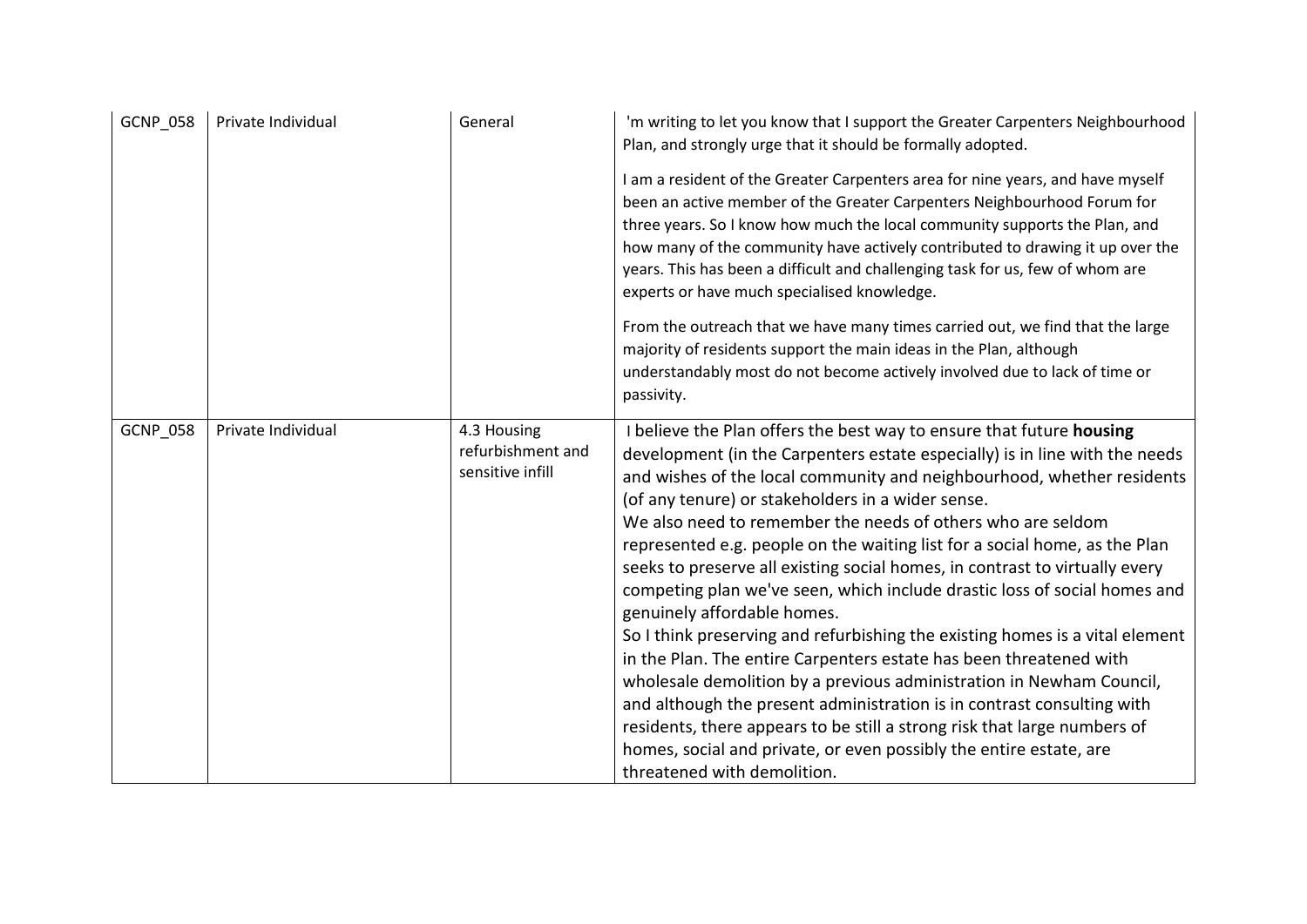|                 |                    |                                                                | I live in a new build block just across the road from the Carpenters estate,<br>so my own home is not at risk. But I want to stand with my neighbours in<br>the local community whose homes are threatened. Apart from social<br>homes, many freeholders and leaseholders have well-founded concerns<br>that they will be forced to sell at a price which will not enable them<br>to buy a property anywhere near their present home - they will have to<br>move far away, as others who were frightened into accepting less than<br>satisfactory offers have had to do.<br>This threat has been hanging over them for years. The Neighbourhood<br>Plan would remove this fear by ensuring the preservation of these homes,<br>many of them terraced houses ideal for raising families, in short supply in<br>London.                                                                                              |
|-----------------|--------------------|----------------------------------------------------------------|--------------------------------------------------------------------------------------------------------------------------------------------------------------------------------------------------------------------------------------------------------------------------------------------------------------------------------------------------------------------------------------------------------------------------------------------------------------------------------------------------------------------------------------------------------------------------------------------------------------------------------------------------------------------------------------------------------------------------------------------------------------------------------------------------------------------------------------------------------------------------------------------------------------------|
| <b>GCNP_058</b> | Private Individual | 4.2 Green Space,<br>Biodeversity and<br>Community<br>Gardening | Apart from housing, another important issue addressed by the Plan is green<br>spaces and environmental concerns. There are many potentially attractive green<br>spaces in and around Carpenters estate, which are neglected at present. The<br>Plan foresees that these could, at little expense, be revamped into very<br>attractive amenities for the residents of the estate, as well as those nearby, like<br>myself, who would benefit too. Huge numbers of people walk through or<br>alongside the estate on their way to and from Stratford Station,<br>and would also benefit. It's true we have the Olympic Park nearby, but that is<br>actually not very 'green', and we have Stratford High Street, one of the most<br>polluted streets in the UK, right beside us. So enhanced green areas with more<br>trees, wild flowers and the other proposals are vital to make our neighbourhood<br>attractive. |
| <b>GCNP_058</b> | Private Individual | 4.5 Community<br>facilities, ownership<br>and empowerment      | Although there is some good provision for community facilities in the area<br>(thinking of the<br>Carpenters and Docklands Centre, and the ex-TMO building in Doran Walk), the<br>Plan seeks to safeguard and build on these, which could be threatened in future<br>development. It's important that there are ample facilities for youth, who can be                                                                                                                                                                                                                                                                                                                                                                                                                                                                                                                                                             |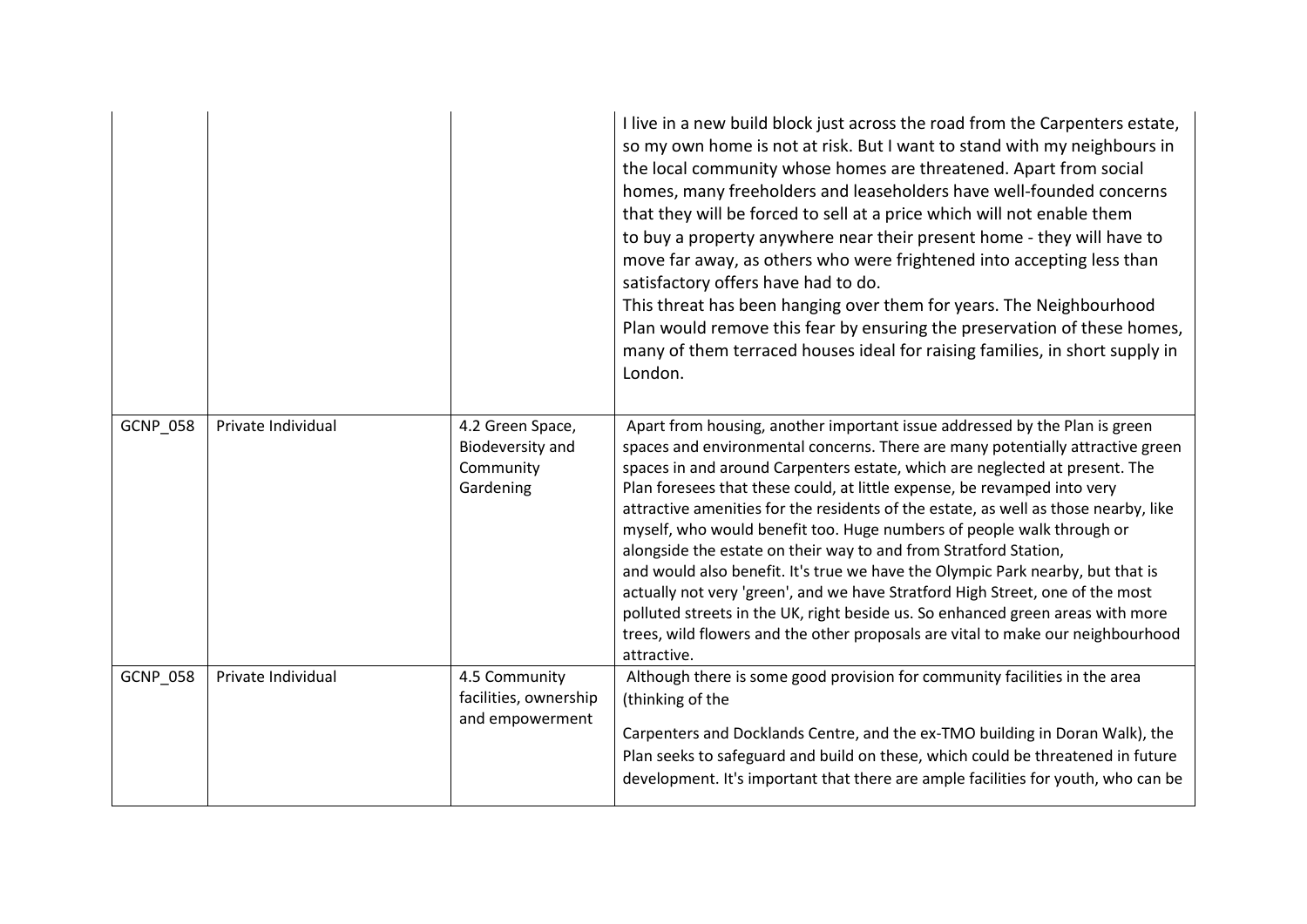|                 |                    |                                               | tempted into anti social behaviour in this urban environment. Also elderly<br>people, who can be at risk of isolation, and people on low incomes, who risk<br>social exclusion, should be catered for with community spaces and facilities. And<br>many local people are members of faith groups, who would like facilities such as<br>prayer rooms to be available, which deserve consideration.                                                                                                                                                                                                                                                                                                                                                                                                                                                                                                                                                                                                                                                                                                 |
|-----------------|--------------------|-----------------------------------------------|---------------------------------------------------------------------------------------------------------------------------------------------------------------------------------------------------------------------------------------------------------------------------------------------------------------------------------------------------------------------------------------------------------------------------------------------------------------------------------------------------------------------------------------------------------------------------------------------------------------------------------------------------------------------------------------------------------------------------------------------------------------------------------------------------------------------------------------------------------------------------------------------------------------------------------------------------------------------------------------------------------------------------------------------------------------------------------------------------|
| <b>GCNP_058</b> | Private Individual | 4.4. Transport<br>Connections and<br>Movement | On the subject of transport, although it might seem that the area is well served,<br>being right beside a major transport hub, there are gaps. Elderly and disabled or<br>ill people visiting the Ludwig Guttman Health Centre appear not to be well<br>served by existing bus routes, for example. The proposals for cycling in the Plan<br>appear excellent, and could form part of improved cycling provision in London,<br>improving the health and well-being of Londoners by making cycling easier and<br>safer. I'm always hearing people say they would love to cycle in London, but dare<br>not because it's too dangerous.                                                                                                                                                                                                                                                                                                                                                                                                                                                              |
| GCNP_058        | Private Individual | 4.1 Employment and<br>Economy                 | The Plan seeks to preserve the existing opportunities for employment and<br>economy. This seems self-evidently beneficial to me, that as wide a variety of<br>businesses, especially small and starter businesses, are encouraged.<br>To sum up, I think the Plan seeks to facilitate needed new homes and<br>development, but at the same time to preserve the existing community, homes<br>and infrastructure, enhancing what we've got instead of wiping it out, as other<br>proposals seek to do. In particular, I reject the absurd argument that the estate<br>should be demolished as it's 'out of keeping' with the new build blocks going up<br>all around. As the new blocks have been designed with no consideration<br>whatever to aesthetic appeal i.e. each one seems designed separately, no<br>thought at all has been given to how they look 'ensemble', this argument seems<br>ridiculous to me. In addition, the very charm of London is the hodgepodge of<br>building styles, there is no dominant style. For myself, when I catch a glimpse of<br>the 1970s buildings of the |